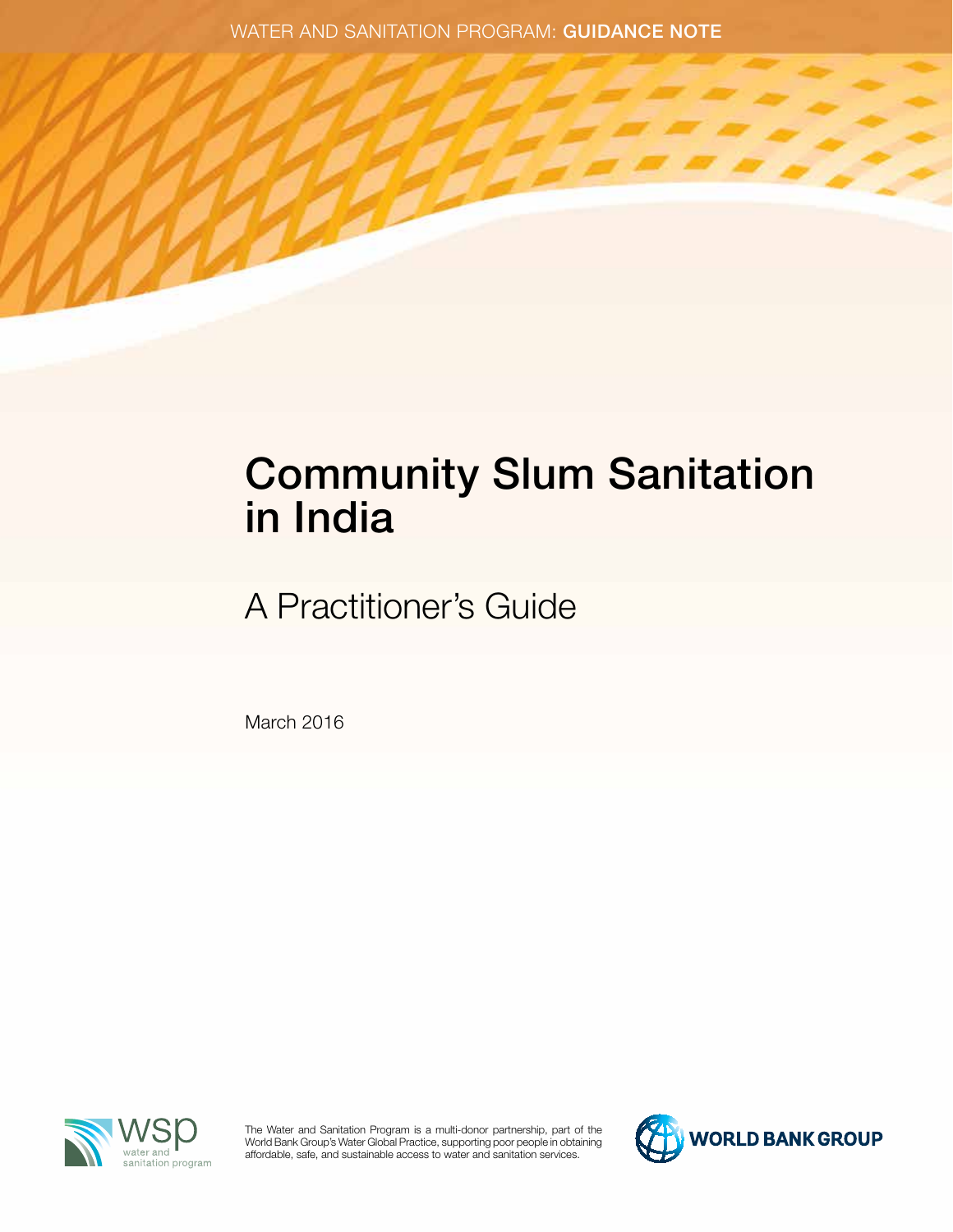# Acknowledgments

The Community Slum Sanitation Practitioners' Guide has evolved over the years, and has had the benefit of many contributors at various stages.

Most importantly, the pioneers – the leaders and implementers of these innovative initiatives in different cities – who have been extremely patient with repeated queries, and magnanimous with making time for discussions, and for making documents, photos, and other resources available for this Guide.

These include but are not restricted to:

Ahmedabad: Bijal Bhatt (MHT, Ahmedabad); and officials from Ahmedabad Municipal Corporation Bhopal: Anup Sahai (Aarambh, Bhopal) and officials from Bhopal Municipal Corporation; Kalyani/Kolkata: Shantanu Jha (Former Chairman, and officials from Kalyani Municipal Council); Kamal Kar (CLTS Foundation), Shibani Goswami (KUSP, Kolkata); Mumbai: Rajeev Jalota (AMC, MCGM), Jokin Arputhum, Sheela Patel, Celine D'Cruz and others (NSDF/SPARC, Mumbai), Anand Jagtap (OSD, SSP, MCGM) and members and officials from Pratha and MCGM; Pune; Pratima Joshi (Shelter Associates, Pune), and officials from Pune Municipal Corporation; and Trichy: D. Damodaran and Geetha Jegan (Gramalaya, Trichy), and officials from Trichy City Corporation.

In addition, numerous other officers, community leaders and members of organizations, local bodies, and slum communities have contributed to this Guide.

This work started with the support of the Cities Alliance under the guidance of Junaid Ahmad (World Bank, formerly WSP). Soma Ghosh Moulik (World Bank, formerly WSP), Deepak Sanan (Additional Chief Secretary, Government of Himachal Pradesh, formerly WSP) and Cathy Revels (formerly WSP and World Bank), in discussion with the Ministry of Urban Development, Government of India and selected NGO partners (especially Sheela Patel and Celine D'Cruz of SPARC), had provided the initial conceptualization and direction to a note on how to ensure sanitation services for slum dwellers. Pronita Chakraborti (formerly WSP), Sara Almqvist (formerly WSP), and Vivek Raman (World Bank, formerly WSP) assisted with taking the research efforts forward to develop this further. This work was supported by the Ministry of Urban Development Officers, including M. Rajamani, A.K. Mehta and M. Ramachandran. The Task Team Leader for supervising the development of the Guide has been Joseph Ravi Kumar. Christopher Juan Costain, WSP, provided support and guidance in development of this document. The research and drafting team comprised Meera Bapat, Barkha Goel, Pravin More, Rajiv Raman, and Somnath Sen.

We would like to thank all the reviewers who took the time to go through draft/s of the Guide, and suggest changes and improvements. Reviewers included Dirk Walther, GIZ; Susmita Sinha, Centre for DEWATS Dissemination; Pete Kolsky, University of North Carolina, Chapel Hill; Raghu Kesavan, World Bank; Shyamal Sarkar, formerly with the World Bank, apart from officers and leaders from the implementing organizations of the initiatives in the cities.

The responsibility of all errors and omissions rests with the drafting team.

The Water and Sanitation Program is a multi-donor partnership, part of the World Bank Group's Water Global Practice, supporting poor people in obtaining affordable, safe, and sustainable access to water and sanitation services. WSP's donors include Australia, Austria, Denmark, Finland, France, the Bill & Melinda Gates Foundation, Luxembourg, Netherlands, Norway, Sweden, Switzerland, United Kingdom, United States, and the World Bank.

The findings, interpretations, and conclusions expressed herein are entirely those of the author and should not be attributed to the World Bank or its affiliated organizations, or to members of the Board of Executive Directors of the World Bank or the governments they represent.

© 2015 International Bank for Reconstruction and Development/The World Bank Group © 2015 Water and Sanitation Program (WSP)

www.wsp.org | www.worldbank.org/water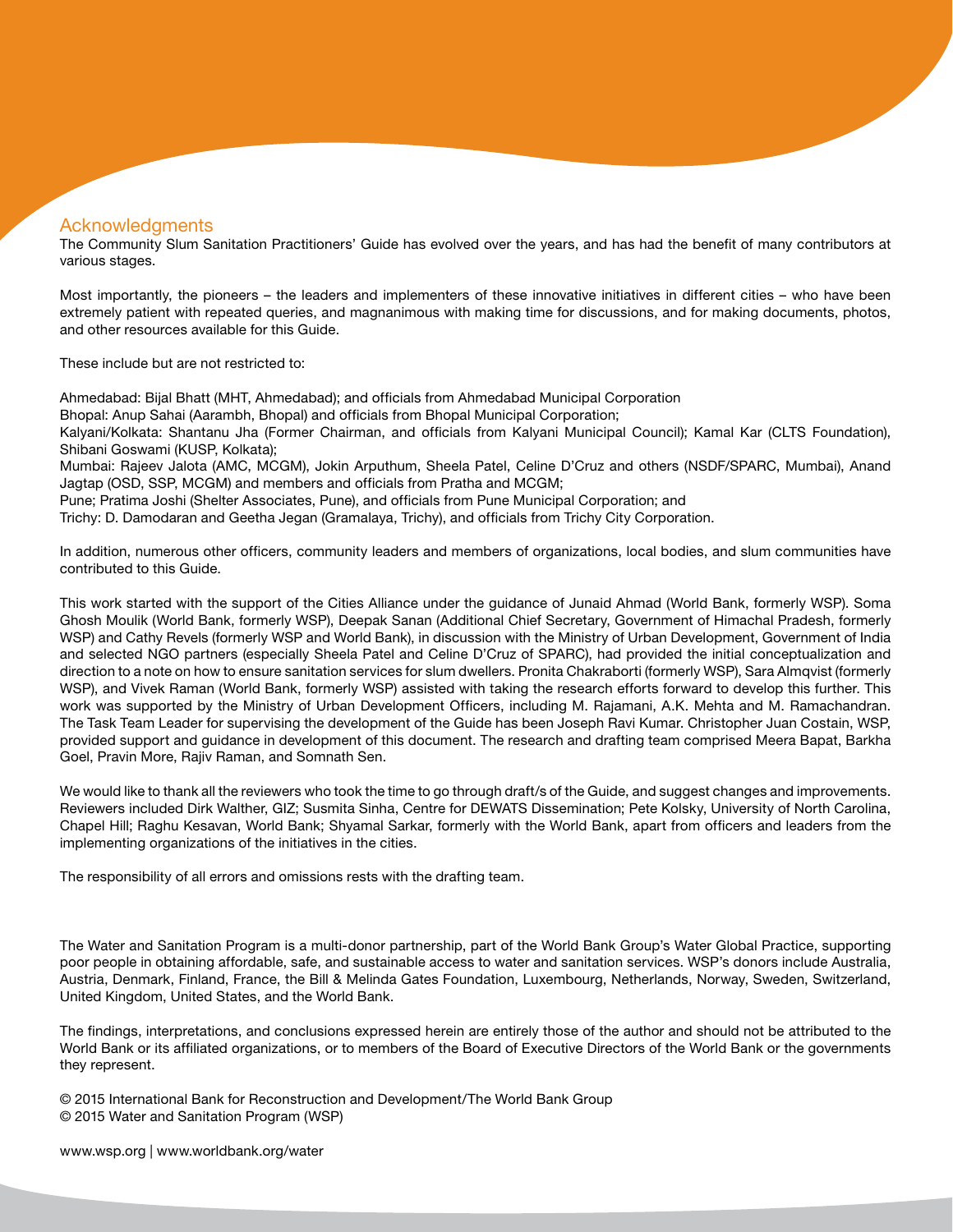# Table of contents

| <b>Abbreviations and Acronyms</b>                                                                                                                                                                                                                                                                                                                                                                                                                                                                                                                                                                                                                                                                                                            | $\mathfrak{Z}$                                           |
|----------------------------------------------------------------------------------------------------------------------------------------------------------------------------------------------------------------------------------------------------------------------------------------------------------------------------------------------------------------------------------------------------------------------------------------------------------------------------------------------------------------------------------------------------------------------------------------------------------------------------------------------------------------------------------------------------------------------------------------------|----------------------------------------------------------|
| <b>Color Indicators</b>                                                                                                                                                                                                                                                                                                                                                                                                                                                                                                                                                                                                                                                                                                                      | $\overline{4}$                                           |
| Summary                                                                                                                                                                                                                                                                                                                                                                                                                                                                                                                                                                                                                                                                                                                                      | 5                                                        |
| <b>Section 1: Background and Objectives</b>                                                                                                                                                                                                                                                                                                                                                                                                                                                                                                                                                                                                                                                                                                  | 13                                                       |
| Objectives of the Guide<br>Selection of Slum Sanitation Initiatives for the Guide<br>Target Group of the Guide                                                                                                                                                                                                                                                                                                                                                                                                                                                                                                                                                                                                                               | 13<br>13<br>14                                           |
| Section 2: The Urban Sanitation Challenge and the Response                                                                                                                                                                                                                                                                                                                                                                                                                                                                                                                                                                                                                                                                                   | 15                                                       |
| Government Initiatives in Improving Slums<br>Jawaharlal Nehru National Urban Renewal Mission (2005-14)<br>Rajiv Awas Yojana<br>National Urban Sanitation Policy 2008<br><b>State Sanitation Strategies</b><br><b>City Sanitation Plans</b><br>National Sanitation Rating and Service Level Benchmarking<br>Swachh Bharat Mission (Urban) 2014-19<br>Community Toilet Complexes as a Response to the Slum Sanitation Deficit                                                                                                                                                                                                                                                                                                                  | 15<br>16<br>16<br>17<br>17<br>17<br>18<br>19<br>19       |
| Section 3: Drivers of Successful Slum Sanitation Initiatives                                                                                                                                                                                                                                                                                                                                                                                                                                                                                                                                                                                                                                                                                 | 21                                                       |
| 1. Enabling Frameworks for Slum Sanitation (Tenure and Provision of Services)<br>2. Political Will, Executive Engagement and Local Government Institutional Capacities<br>3. Addressing Indignity and Promoting Public Health<br>4. Promote Participation of Poor and Institutionalize Special Roles for Women<br>5. Choice of Location, Technology Choice and Design Features<br>6. Frameworks for Partnerships and Contracts<br>7. Empower Communities to Take the Responsibility of Managing Community Toilets<br>8. Management Models and Financial Viability as Key Elements for Successful Long-term Operation<br>9. Performance Monitoring and Evaluation<br>10. Integration of Slums with Sustainable Services in City-wide Services | 21<br>25<br>28<br>30<br>33<br>38<br>40<br>43<br>48<br>52 |
| Section 4: Generic Steps for Slum Sanitation Initiatives                                                                                                                                                                                                                                                                                                                                                                                                                                                                                                                                                                                                                                                                                     | 54                                                       |
| A) Preparatory and Planning Stage<br>B) Implementation Stage<br>C) Monitoring and Evaluation Stage<br>D) List of Recommended Reference Material for Practitioners                                                                                                                                                                                                                                                                                                                                                                                                                                                                                                                                                                            | 55<br>58<br>62<br>65                                     |
| <b>Selected References</b>                                                                                                                                                                                                                                                                                                                                                                                                                                                                                                                                                                                                                                                                                                                   | 67                                                       |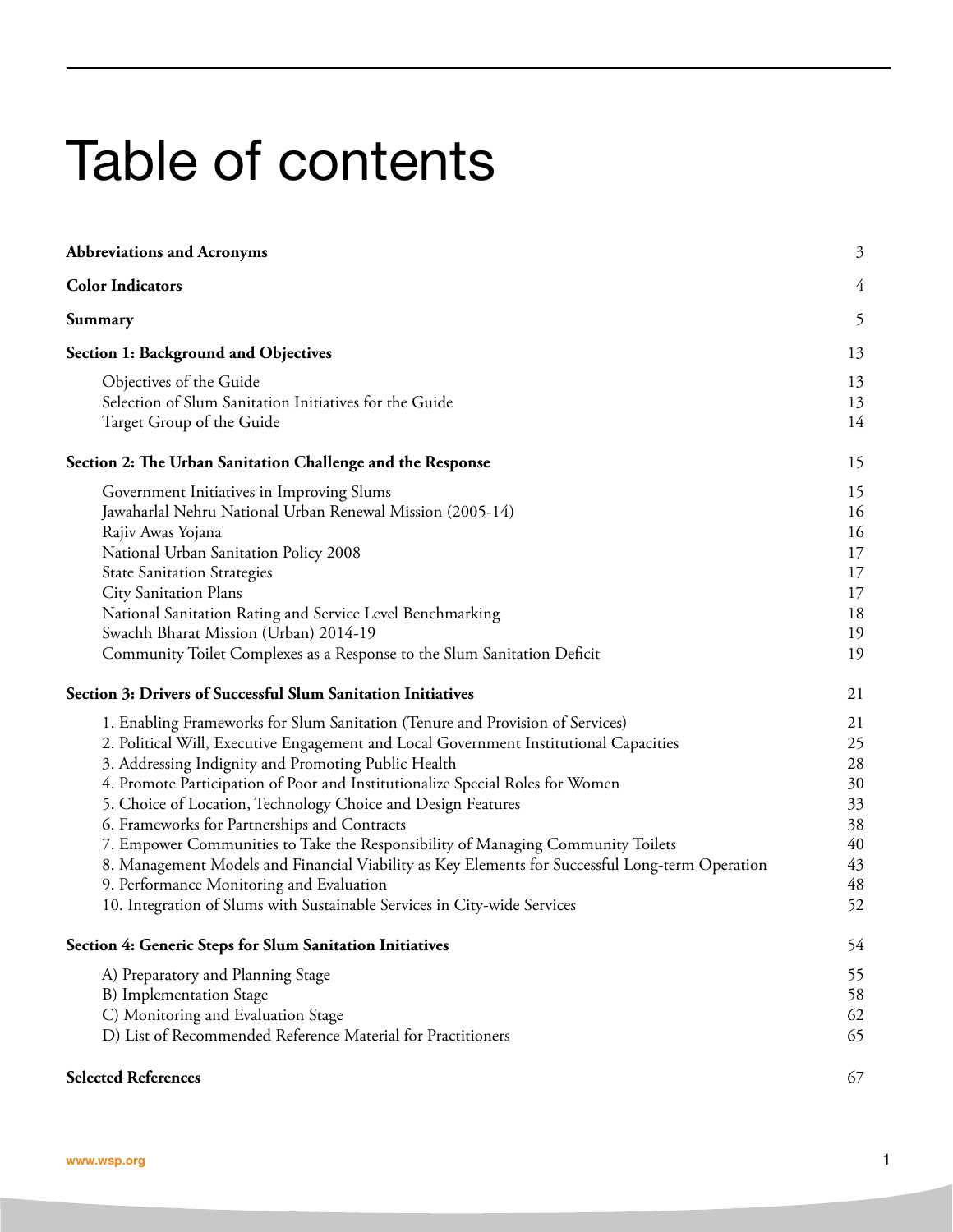# **List of Figures**

| Figure E1: Slum Sanitation - Generic Steps                                                 | 11 |
|--------------------------------------------------------------------------------------------|----|
| Figure 1: A Sample MoU                                                                     | 49 |
| Figure 2: Slum Sanitation - Generic Steps                                                  | 54 |
| Figure 3: Details of the Preparatory and Planning Stage                                    | 58 |
| Figure 4: Details of the Implementation Stage                                              | 62 |
| Figure 5: Details of the M&E Stage                                                         | 65 |
| <b>List of Tables</b>                                                                      |    |
| Table 1: Study Locations for Approaches to Slum Sanitation                                 | 13 |
| Table 2: Average capital cost per seat: a comparison between Mumbai SSP and Tamil Nadu ISP | 37 |
| <b>List of Boxes</b>                                                                       |    |
| Box 1: Slums Defined                                                                       | 16 |
| Box 2: Madhya Pradesh Sanitation Vision 2025                                               | 17 |
| Box 3: NUSP Emphasizes CSPs to Serve the Urban Poor and Slum Settlements                   | 18 |
| Box 4: Public Toilets and Community Toilets                                                | 20 |
| Box 5: Relevant Definitions                                                                | 22 |
| Box 6: Parivartan Slum Networking Program in Ahmedabad                                     | 23 |
| Box 7: Bengaluru's Experience with Delinking Tenure and Service Provision                  | 25 |
| Box 8: KMC Attempts a New Way of Addressing Sanitation                                     | 27 |
| Box 9: Mobilizing Children around Health and Hygiene Practices                             | 29 |
| Box 10: The Tiruchirappalli Initiative                                                     | 31 |
| Box 11: Common Design Deficiencies                                                         | 34 |
| Box 12: A Comparison of the Mumbai and Tiruchirappalli Approaches                          | 35 |
| Box 13: Recommendations for Construction                                                   | 36 |
| Box 14: Mumbai SSP "Compact" Contract                                                      | 39 |
| Box 15: Innovations in Training                                                            | 42 |
| Box 16: The Tiruchirappalli Model                                                          | 44 |
| Box 17: Estimated Daily Operating Surplus in Mumbai SSP                                    | 46 |
| Box 18: Tiruchirappalli's Approach to M&E                                                  | 50 |
| Box 19: Torrent Power AEC leads in Slum Electrification                                    | 52 |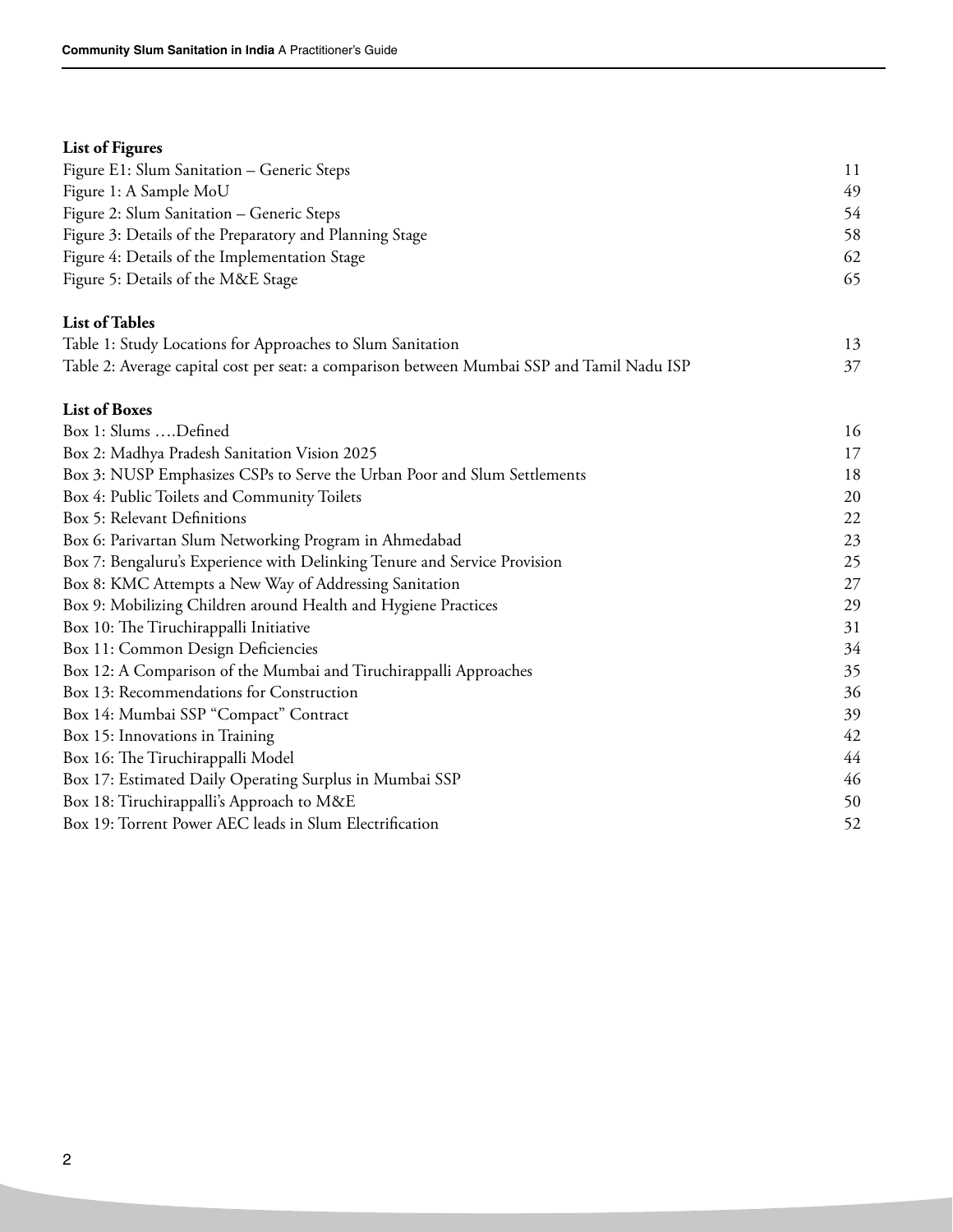# Abbreviations and Acronyms

| <b>AEC</b>          | Ahmedabad Electricity Company Limited                 |
|---------------------|-------------------------------------------------------|
| <b>AMC</b>          | Ahmedabad Municipal Corporation                       |
| <b>BPL</b>          | <b>Below Poverty Line</b>                             |
| <b>BPMC</b>         | <b>Bombay Provincial Municipal Corporation</b>        |
| <b>BSUP</b>         | Basic Services to the Urban Poor                      |
| <b>BWSSB</b>        | Bangalore Water Supply and Sewerage                   |
|                     | Board                                                 |
| <b>CBO</b>          | community based organization                          |
| <b>CBHI</b>         | Community Based Health Initiative                     |
| <b>CI</b>           | cast iron                                             |
| <b>CSP</b>          | <b>City Sanitation Plan</b>                           |
| <b>CT</b>           | <b>Community Toilet</b>                               |
| <b>CTB</b>          | <b>Community Toilet Block</b>                         |
| <b>EIS</b>          | Environmental Improvement of Slums                    |
| GI                  | galvanized iron                                       |
| Gol                 | Government of India                                   |
| GoM                 | Government of Maharashtra                             |
| <b>HV</b>           | <b>Health Volunteer</b>                               |
| <b>IEC</b>          | Information, Education, and                           |
|                     | Communication                                         |
| <b>ILCS</b>         | Integrated Low Cost Sanitation                        |
| <b>ISC</b>          | <b>Integrated Sanitary Complex</b>                    |
| <b>ISP</b>          | <b>Integrated Sanitation Project</b>                  |
| <b>JNNURM</b>       | Jawaharlal Nehru National Urban                       |
|                     | <b>Renewal Mission</b>                                |
| <b>KMC</b>          | Kalyani Municipal Council (also, Kolkata              |
|                     | Municipal Corporation)                                |
| <b>KUSP</b>         | Kolkata Urban Services for the Poor                   |
|                     | Project                                               |
| <b>MCGM</b>         | Municipal Corporation of Greater Mumbai               |
| mm                  | millimeter                                            |
| MoU<br><b>MHADA</b> | Memorandum of Understanding                           |
|                     | Maharashtra Housing and Area<br>Development Authority |
| <b>MoUD</b>         | Ministry of Urban Development                         |
| <b>MHUPA</b>        | Ministry of Housing and Urban Poverty                 |
|                     | Alleviation                                           |
| M&E                 | monitoring and evaluation                             |
|                     |                                                       |

| <b>NBA</b>    | Nirmal Bharat Abhiyan                             |
|---------------|---------------------------------------------------|
| <b>NGO</b>    | nongovernmental organization                      |
| <b>NL</b>     | Natural Leader                                    |
| <b>NOC</b>    | No Objection Certificate                          |
| <b>NSSO</b>   | National Sample Survey Organisation               |
| <b>NSPD</b>   | National Slum Development Programme               |
| <b>NUSP</b>   | National Urban Sanitation Policy                  |
| <b>ODF</b>    | Open Defecation Free                              |
| 0&M           | operations and maintenance                        |
| <b>PMC</b>    | Pune Municipal Corporation                        |
| <b>PT</b>     | <b>Public Toilet</b>                              |
| <b>RAY</b>    | Rajiv Awas Yojana                                 |
| <b>RCC</b>    | reinforced cement concrete                        |
| <b>SBM</b>    | Swachh Bharat Mission                             |
| <b>SEWA</b>   | Self-Employed Women's Association                 |
| <b>SHE</b>    | Sanitation Health Education                       |
| <b>SHG</b>    | self-help group                                   |
| <b>SLB</b>    | Service Level Benchmarking                        |
| <b>SJSRY</b>  | Swarna Jayanti Shahari Rozgar Yojana              |
| <b>SNP</b>    | Slum Networking Project                           |
| <b>SPARC</b>  | Society for Promotion of Area Resource<br>Centres |
| <b>SSP</b>    | <b>Slum Sanitation Program</b>                    |
| <b>SSS</b>    | <b>State Sanitation Strategy</b>                  |
| <b>TCC</b>    | <b>Trichy City Corporation</b>                    |
| <b>TNUDP</b>  | Tamil Nadu Urban Development Project              |
| <b>UBS</b>    | <b>Urban Basic Services</b>                       |
|               | <b>UIDSSMT</b> Urban Infrastructure Development   |
|               | Scheme for Small and Medium Towns                 |
| <b>ULB</b>    | Urban Local Body                                  |
| <b>USAID</b>  | United States Agency for International            |
|               | Development                                       |
| UT            | <b>Union Territory</b>                            |
| <b>VAMBAY</b> | Valmiki Ambedkar Malin Basti Awas<br>Yojana       |
| <b>WASH</b>   | Water, Sanitation and Hygiene                     |
| WatSan        | Water and Sanitation                              |
| <b>WAVE</b>   | Women's Action for Village Empowerment            |
|               |                                                   |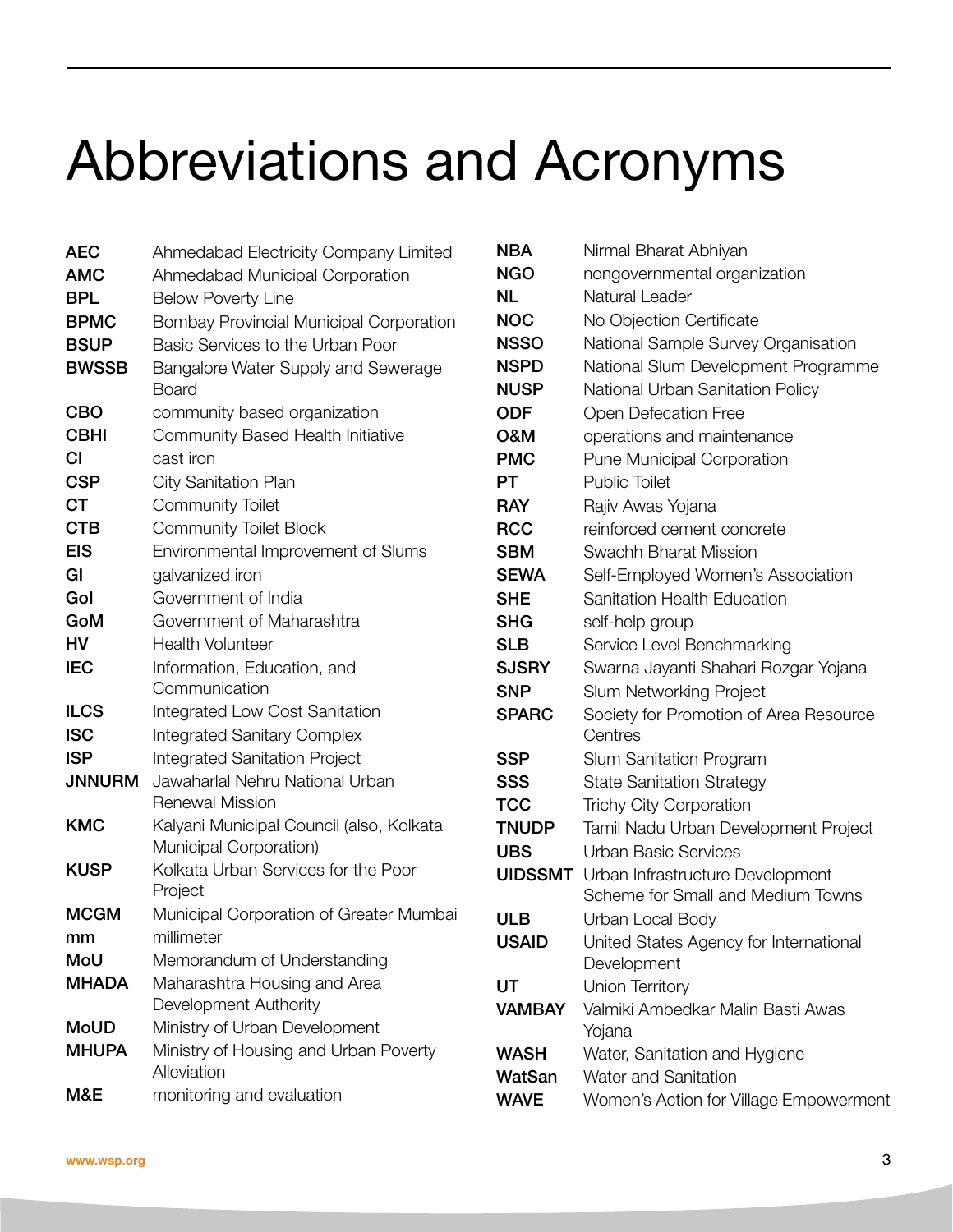# Color Indicators

In this document, three broad stages of preparation and planning through implementation to maintenance management, monitoring and evaluation have been identified in the full cycle of community slum sanitation.

For ease of reading and reference, these boxes are present where appropriate drivers are presented Chapter 3 onwards.

| $-$<br>.<br>$\mathbf{P}$<br>.<br>Stage<br>anc<br>-rian<br>' I U<br>l Ja | ətage<br>In<br>тна<br>19 I C | otage<br>and<br>Evaluation<br><b>DILLOTING</b> |
|-------------------------------------------------------------------------|------------------------------|------------------------------------------------|
|-------------------------------------------------------------------------|------------------------------|------------------------------------------------|

In order to mark their relative importance, the boxes for these stages may be colored orange to signify their criticality, whereas a yellow ochre color is used when these are important although not critical.

| <b>Preparatory and planning stage</b> | Implementation stage | Monitoring and evaluation stage |
|---------------------------------------|----------------------|---------------------------------|
|---------------------------------------|----------------------|---------------------------------|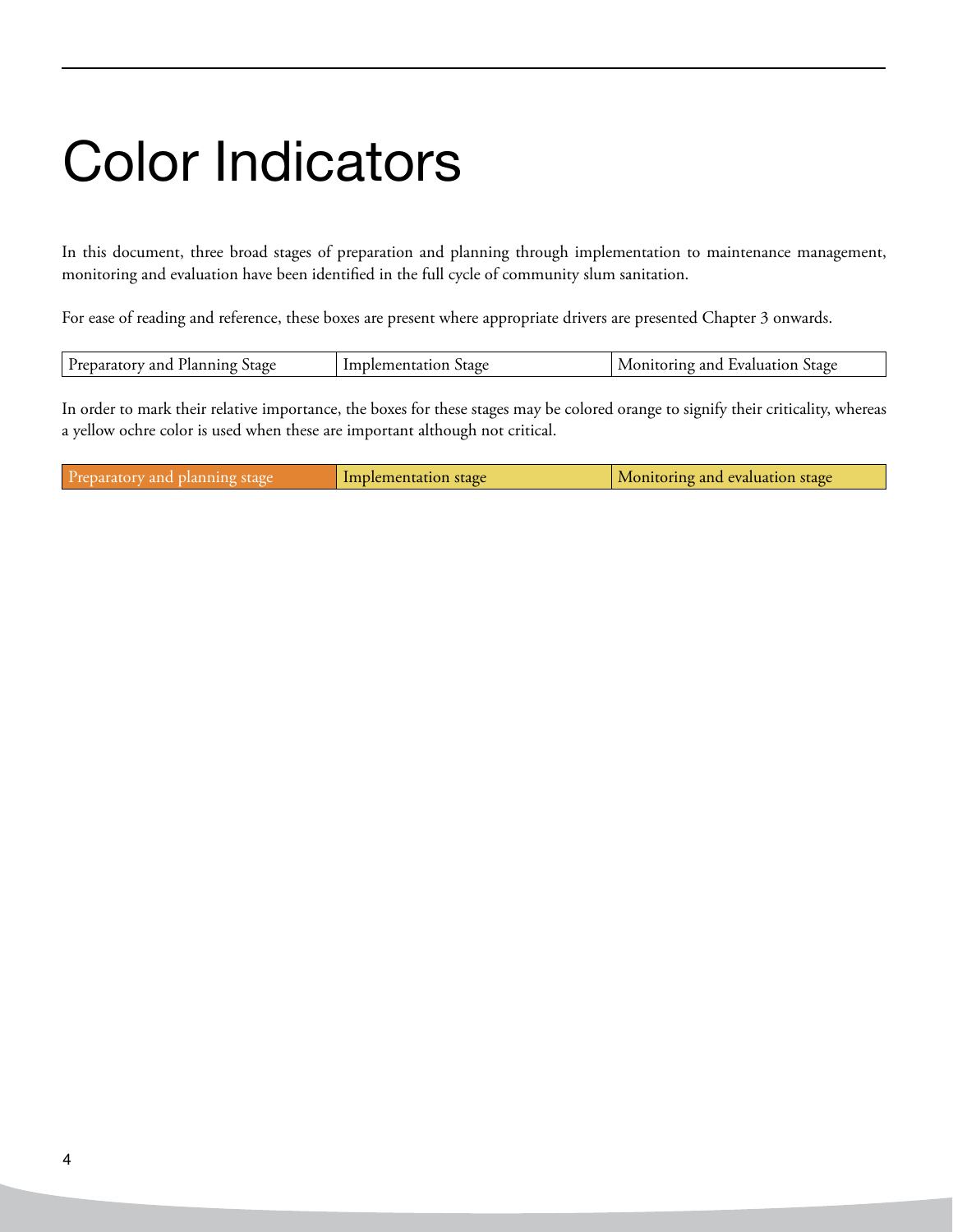# **Summary**

# **Background**

Following the launch of the National Urban Sanitation Policy (NUSP, 2008), a number of initiatives were taken: states formulated their State Sanitation Strategies, and more than 150 cities drafted or are in the process of drafting the City Sanitation Plans (CSPs, by March 2014). The NUSP recommended development of special strategies for slums and poor settlements as an integral part of the CSPs. But the significant presence of slums in Indian cities (estimated between 9 and 14 million – or 12 to 16 percent of India's 79 million urban households), and the specific difficulties that these settlements face in accessing basic sanitation (and other) services, demanded a greater understanding of the conditions, and exploration of strategies used to address these.

Based on the experience of slum sanitation initiatives implemented in a number of urban centers in India, over the last decades, this Guide draws out the critical drivers that appear to explain some facets of successful community slum sanitation initiatives. Initiatives from the cities of Ahmedabad, Pune, Mumbai, Bhopal, Trichy, and Kalyani are used as the examples to learn from (based on convenience and easy availability of information). A set of generic steps are identified and described thereafter for the preparatory, planning, implementation, and monitoring and evaluation stages of community sanitation initiatives.

### **Audience**

The Guide is aimed at assisting state urban development departments and agencies, Urban Local Bodies (ULBs), Water Supply and Sewerage Boards, Public Health and Engineering Departments, nongovernmental organizations (NGOs), community based organizations (CBOs) or self-help groups (SHGs), as well as the private sector consultants, contractors and other services providers. The Guide has been drafted such that personnel with diverse educational backgrounds and training can easily understand and, hopefully, apply it with necessary adaptation, in their work.

This Guide does not recommend a single set of solutions either for technology or for approaches, but serves as resource material for options on planning, implementation, and operation and maintenance (O&M) of community sanitation solutions for urban areas. The options, tried and tested in these cities, have to be considered in light of the local conditions, before adapting them as relevant.

# Why Community Sanitation, why not Individual Toilets?

It is well-known that sanitary facilities for each household, that is, individual toilets, when constructed, used and maintained, and cleaned properly, are the ideal solution from a public health point of view.

However, it may be practically impossible for households living in slums to have their own toilets for a variety of reasons including uncertain tenure, lack of space and/or affordability constraints. Hence, this Guide concentrates on the improvement of slum sanitation through community toilets or Community Toilet Blocks (CTBs), focusing on possible immediate practical action. Of course, all cities must strive for a situation whereby individual toilets become possible for each household to own and use. Some of the initiatives reviewed in this note have indeed included individual toilets in slums.

### Why not Wait for Slum Upgradation?

Starting in the 1970s, a number of national and state level programs and schemes sought to address the problems of slums including provision of basic services. These included Basti Improvement Programme (Kolkata); Urban Community Development Programmes (Hyderabad, Visakhapatnam); Environmental Improvement in Slums (EIS); and then in the 1980s, the Urban Basic Services (UBS) and the Integrated Low Cost Sanitation (ILCS) scheme. The National Slum Development Programme (NSDP, 1996) aimed at upgrading urban slums, whereas the Swarna Jayanti Shahari Rozgar Yojana (SJSRY, 1997) sought to provide gainful employment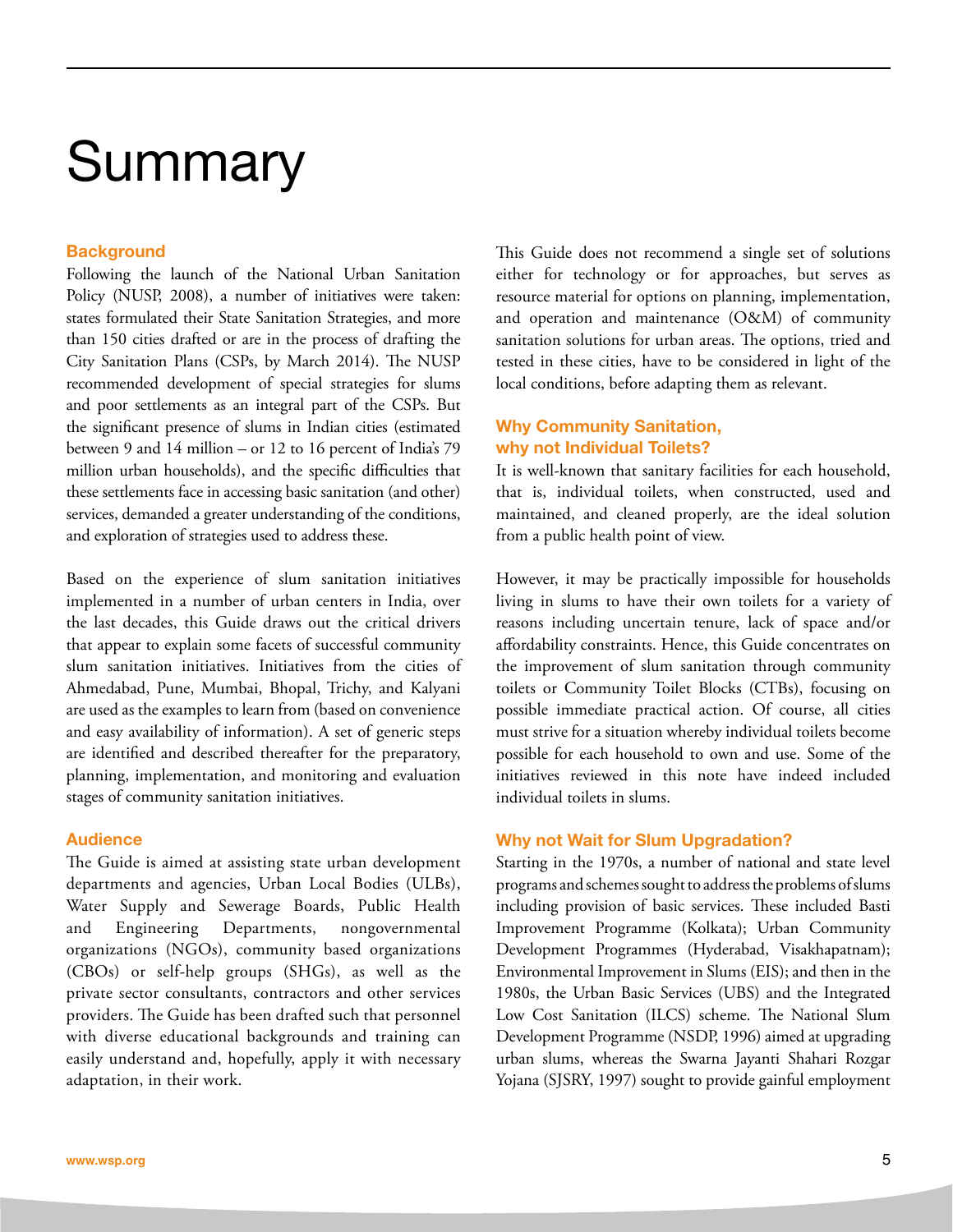to the urban unemployed or underemployed. The Government of India's (GoI's)Valmiki Ambedkar Malin Basti Awas Yojana (VAMBAY, 2001) had the primary objective of facilitating construction and upgradation of dwelling units in slums and providing a healthy environment by constructing community toilets under the Nirmal Bharat Abhiyan (NBA, Clean India Campaign).

In 2005, GoI launched India's urban flagship program, the Jawaharlal Nehru National Urban Renewal Mission (JNNURM) for strengthening and reforming urban infrastructure provision and service delivery, especially in 63 select cities, in a Mission mode. This comprised urban infrastructure provision and governance reforms, and the development of basic services to the urban poor. A national program dedicated to making India "slum-free", the Rajiv Awas Yojana (RAY) was launched in 2009, and targets 'slumfree India' by encouraging states/Union Territories (UTs) to tackle the problem of slums in a definitive manner.

In keeping with the vision of the NUSP and GoI's priority to make India clean, litter free and Open Defecation Free, the Swachh Bharat Mission (with separate components for rural and urban) was launched in October 2014. Estimated at a cost of approximately INR 62 lakh crore (INR 62 billion), SBM urban has the following objectives:

- • Eliminate open defecation;
- Eradicate manual scavenging;
- 100 percent collection and scientific processing/disposal of municipal solid waste;
- • Bring about a behavioral change in people regarding healthy sanitation practices;
- • Generate awareness among citizens about sanitation and its linkages with public health;
- Strengthen ULB to design, execute and operate systems; and
- Create an enabling environment for private sector participation in capital and operation expenditure.

With such a clear indication that slums are now being accorded legitimacy, and their development or upgradation being on the anvil, the question arises as to why not wait for the slum-free project to enable households to go in for individual toilets? Two practical considerations are in order:

- • With the launch of the SBM, the construction of individual toilets to cover households without access is likely to be accelerated. However, in many locations, only community toilets will be feasible owing to constraints of space and tenure; and
- • In most of the medium and small urban centers, the SBM or other programs may not be possible to implement in the short run.

Therefore, it is with urgency that states and cities must address the acute sanitation deficits in slums, even though these may be transient arrangements and, for many, the only solution for a few if not several years. Sanitation is a daily need, and expedient responses are the only way to ensure healthy liveable cities in the short and long run. The SBM provides the requisite momentum and programmatic framework to achieve this.

Drivers of Successful Slum Sanitation Initiatives The review of the cities led to the identification of the following factors or drivers of successful slum sanitation initiatives:

**1. Enabling frameworks for slum sanitation (tenure and provision of services):** Municipal Acts, Slum Acts, Acts enabling services provision such as that of utilities, and the regulations and executive orders thereunder recognize the slum settlements, and define the bounds of feasible options for sanitation services. Improved services may require some changes in these. Working on the enabling environment involves the following:

- 1. Examining the existing Municipal, State, Slum and Utility Acts and rules for type of services permissible;
- 2. Examining how, by law, the framework for service provision can be made more inclusive of households and settlements currently excluded;
- 3. Examining the extent to which tenure can be delinked from service provision – the NUSP recommends this and a few cities have implemented it;
- 4. Drafting and proposing changes to existing laws and regulations to enable access to individual household level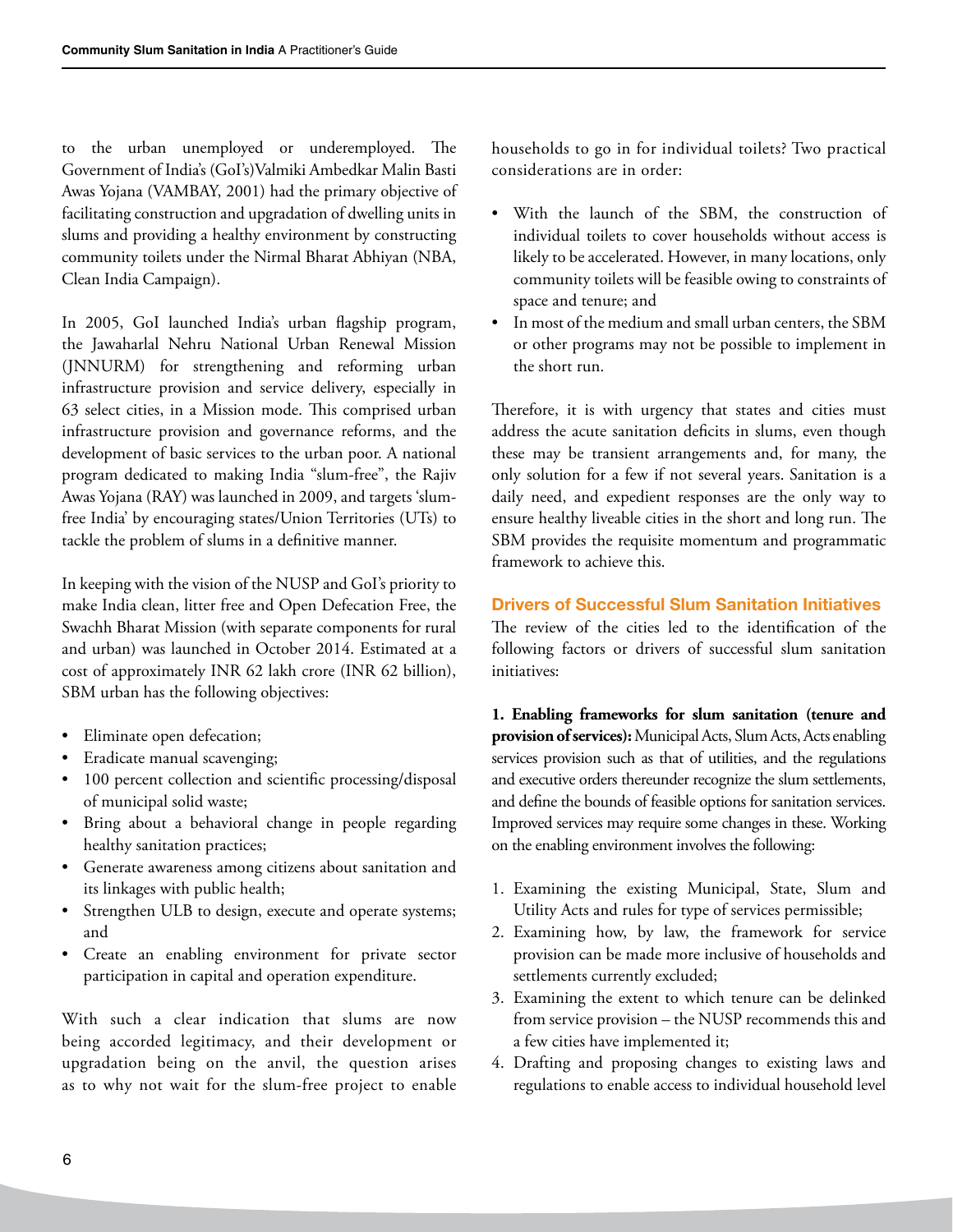services ideally, and community services as a second-best option; and

5. Examining existing national and state level programs and schemes that may be utilized for improved sanitation service provision.

**2. Political will, executive engagement and local government institutional capacities:** Given the legal framework, the political and executive leadership of the city, extent to which the leadership of the ULB and other agencies is engaged with questions of slum services provision, and institutional capacities and incentives for the ULB to do so, form the second major driver of successful initiatives. This also depends on the extent of devolution of funds and functionaries for sanitation in general and for slum sanitation in particular, under the 74th Constitutional Amendment (see Annex 1). The considerations to assess the drivers of leadership, engagement and capacity are:

- 1. What is the structure of the local political leadership? What are the ways to have them lend support to improved sanitation services to slum communities?
- 2. What is the structure of the local political leadership (in the ULB, development authorities, water and sanitation utility/board)? How can it be mobilized to commit to sanitation services delivery to slums?
- 3. What is the extent to which functions, funds and functionaries are devolved to the ULB in the city?
- 4. Does the local body have an organizational unit or division with specialized and dedicated personnel for dealing with sanitation issues?
- 5. What are the means of building awareness amongst urban communities about the necessity of improved sanitation systems and practices?

**3. Addressing indignity and promoting public health:**  Investments in water and sanitation result in huge preventive health benefits, and the importance of these benefits is far more pronounced in case of slums where provision and service levels are poor. Accessing portable water remains a struggle for most slum dwellers but these struggles vary based on different local factors and influences. In contrast though, sanitation in slums poses the dual risk of increased disease incidence, on one hand, and personal safety,

security and indignity, on the other, especially for women and girls. In a departure then from construction of toilets, slum sanitation initiatives have increasingly attempted to mobilize communities around health outcomes and safety and dignity, also a strategy for involving and empowering women through such initiatives. It is vital to think through certain considerations for integrating public health and dignity in sanitation initiatives:

- 1. What is the baseline condition of disease incidence (especially water borne diseases such as diarrhea, and so on) in the community and what are the community's perceptions regarding these?
- 2. What are the constraints of space and concerns of safety and dignity especially of women and children in the community?
- 3. What are the infrastructure and services required to address health and safety concerns, for example, welllit toilets with adequate water, separate and secure toilet blocks for women, child friendly features, easy availability of soap and cleaning materials?
- 4. What better communication and measures can be used to promote robust menstrual hygiene management in the community?
- 5. Are there community level and formal mechanisms for monitoring health outcomes?
- 6. Is there regular communication and messaging for mobilizing the local community to adopt and use toilets, and sustain changed behavior and practices?

**4. Promote participation of the poor and institutionalize special roles for women:** Many slum sanitation initiatives have been sub-optimal since communities were not involved or even consulted in the design of the process or structure. All successful sanitation initiatives have, therefore, given high priority to instituting participatory processes in a structured manner right from the preparatory and planning stages. The participation of the poor households was central to their taking ownership of the initiatives. The special role of women in decision-making, community mobilization, health promotion and maintenance management finds differing but definitive treatment in all successful projects. Most of the projects stipulated representation of women in local committees, and made spaces for their active participation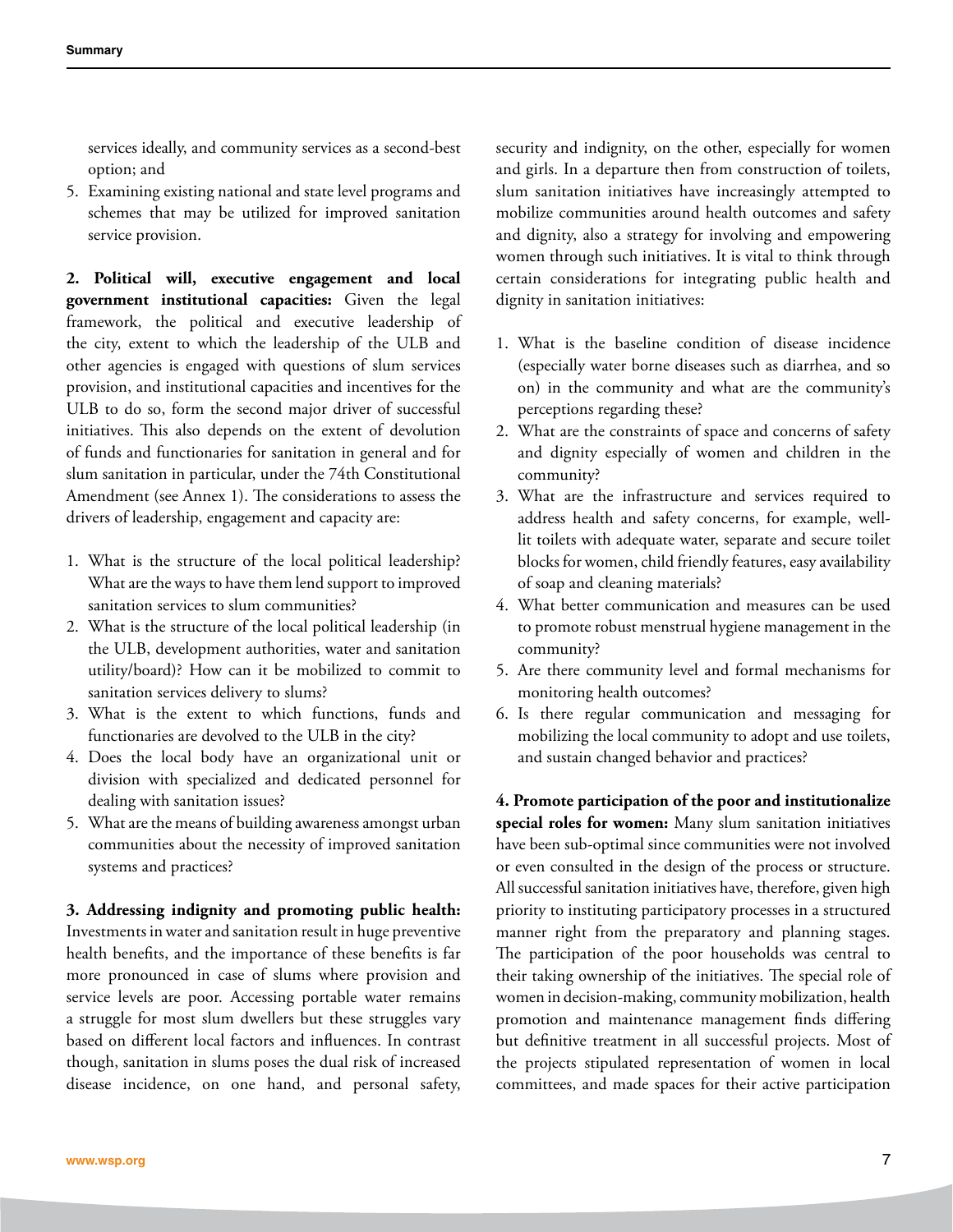in management and supervision. In some projects, women SHGs were also able to establish links with their livelihoods. The considerations for this driver are:

- 1. Does the initiative involve individual households to benefit or community groups or a mix thereof?
- 2. What are the ways to structure the participation of community members and especially provide spaces for women to be in key decision making processes?
- 3. What mechanisms can be used to ensure that community members including women are not excluded because of unsuitable timing, place, and so on, of decision making bodies?
- 4. In what ways can the formation of women-based groups be promoted?
- 5. What are the ways of linking livelihoods to construction and O&M of toilets – especially for women's groups?
- 6. Developing and utilizing innovative training and communication material to empower community members including illiterate and neo-literate groups;
- 7. The potential for community members being in the driver's seat by structuring financial and technical assistance around this;
- 8. Identifying risks to participatory processes being rushed or curtailed and providing flexibility to respond to these; and
- 9. Understanding local community dynamics and removing barriers to success (such as local forces that may oppose change and participation of new members).

**5. Choice of location, technology and design features:**  Starting from the availability of open spaces in slums, structure, access to safe disposal, and design features that attract users, involve a host of legal and practical considerations. The ULB and local communities need to work closely together to identify the options for location and size. Access to water supply, drainage and sewerage/ septic tank cleaning services need close attention while evaluating possible locations since these can have longterm cost and management implications. A well-designed community toilet needs to have good quality construction and be well-maintained to attract a steady stream of paying users, and for it to last long. The introduction of services (for example, water supply and power), and separate

facilities for women, men and children in each section, user responsive features, and so on, are necessary to accord priority to:

- 1. Availability of land and its location to be identified along with the user community;
- 2. Access to network services including sewerage services, clear access to septage cleaning machinery, electricity, and so on;
- 3. Design options for sub-structure and super structure and their capital costs;
- 4. Sufficient separate facilities for men, women, children, differently-abled persons;
- 5. Space for supervision, meetings, and other related activities so that the toilet complex becomes an extra source of revenue for the community or brings about a sense of togetherness;
- 6. Provision of fixtures and user responsive features;
- 7. Financing, O&M management, O&M cost implications of preferred option; and
- 8. Supervision and quality control to ensure construction quality and good finish.

**6. Frameworks for partnerships and contracts:** Most slum sanitation initiatives fall under the purview of government rules for making budgetary allocation, and following the due process, rules and regulations for planning and authorizing expenditure. Procurement and contracting must be studied early on in the project cycle and remedial action taken, as they can pose considerable challenges in contracting and implementation. Since contractors and service providers are unlikely to have experience of having creating community infrastructure and service projects, the ULB needs to bring in expertise and develop a framework that brings parties together, builds trust, and provides clear risks and rewards for convergent performance. The following aspects need to be considered:

1. Mechanisms to clearly identify users and user groups that form the key community body to take ownership of design, construction and later maintenance management, that is, CBOs, women's SHGs, Water and Sanitation (WatSan) or Water Sanitation and Hygiene (WASH) committees, and so on;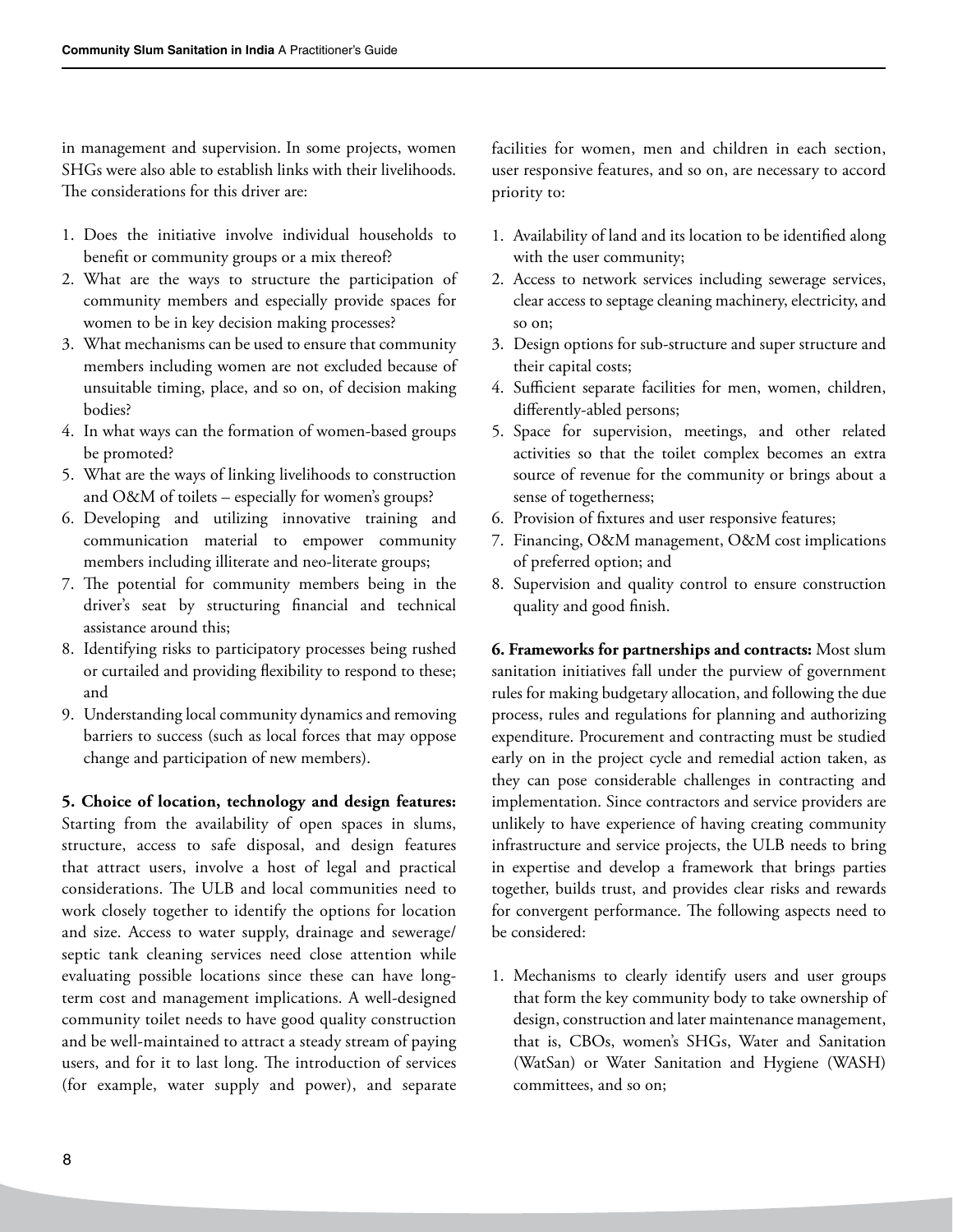- 2. Exploring options of design and construction agencies including NGOs, private companies, existing resources within the ULB or state agencies;
- 3. Assessment of the capacity of NGOs, CBOs, public agencies and private contractors;
- 4. Carefully developing the Memorandum of Understanding (MoU)/contracting/partnering framework such that roles and responsibilities and risks and rewards for each party are balanced;
- 5. Reviewing government procurement guidelines and securing special provisions in these to enable a flexible and suitable framework (for example, the 100 percent contract variation in Mumbai Slum Sanitation Program contracts);
- 6. Training and deploying a team competent in managing and supervising the contractors;
- 7. Developing trust and providing an environment for all parties to work together – removing perverse incentives;
- 8. Providing flexibility in design and costs to accommodate different types of implementation situations on ground; and
- 9. Supervision of implementation and robust methods of assessing quality at the time of commissioning and handover.

**7. Empower communities to take the responsibility of managing community toilets:** Most successful community slum sanitation initiatives are based on the premise that communities are best placed to carry out O&M management of the CTBs. Therefore, in case of CTBs, it is critical that community groups are organized, trained and provided support and incentives so that they can manage the technical, institutional and financial tasks for maintenance. The community group must be registered under a relevant law as a trust or society (as a sanitation or water and sanitation committee) so that it is able to operate bank accounts, receive and expend money, and account for it in a transparent way to its members. Forming such an association also helps in ensuring accountability and preventing misuse /"capture" of the CTB. In some cases, informal committees such as a WatSan committee or a women's SHG that is not registered but trained in accounting and has leadership skills, may be involved from the beginning, and assisted

in opening bank accounts, and so on, (as an SHG) especially if the registration of a CBO as a trust is likely to be time-consuming and complicated in the short run. The following aspects are important:

- 1. Developing a strategy for individuals and groups in the community at the forefront of the initiative;
- 2. Identifying the appropriate composition, roles and responsibilities of the association;
- 3. Formalizing and/or registering under the relevant acts;
- 4. Training and capacity building of the CBO members in decision making processes, maintenance of records and accounts, periodic elections, and so on; and
- 5. Ensuring smooth functioning of the CBO and rapidly addressing any conflicts and disputes especially in the early stages. NGOs need to empower CBOs with the required skill-sets to ensure sustainability aspects;

**8. Management models and financial viability as key elements for successful long-term operation:** While the formal organization and setting up of the CBO is an important milestone, the rules and arrangements for managing CTBs sustainably need also to be carefully designed. These arrangements and rules or "management models" are also closely linked to the structure of costs and revenues of the CTB. This is critical in ensuring longterm sustainability of the CTB in terms of institutional and financial arrangements.

The CTB's running costs include electricity, water supply, sewerage and septage clearance, cleaning tools and equipment, cleaning materials, salaries of cleaners, caretakers, minor and major repairs, and other contingent costs. Revenues come typically from user charges, as periodic/monthly passes for families, and from pay-per-use users. Additional revenues can come from sale of soap, and so on, at the CTB. The question of pricing is a critical one since, on the one hand, this can or cannot make the CTB sustainable financially and, on the other, affordability needs to be accorded attention since the CTB is intended for use by slum communities (and is not just a business proposition such as public toilets in public places could be).

Water and electricity costs can be prohibitive for CBOs in certain cases where prices and/or number of users are low.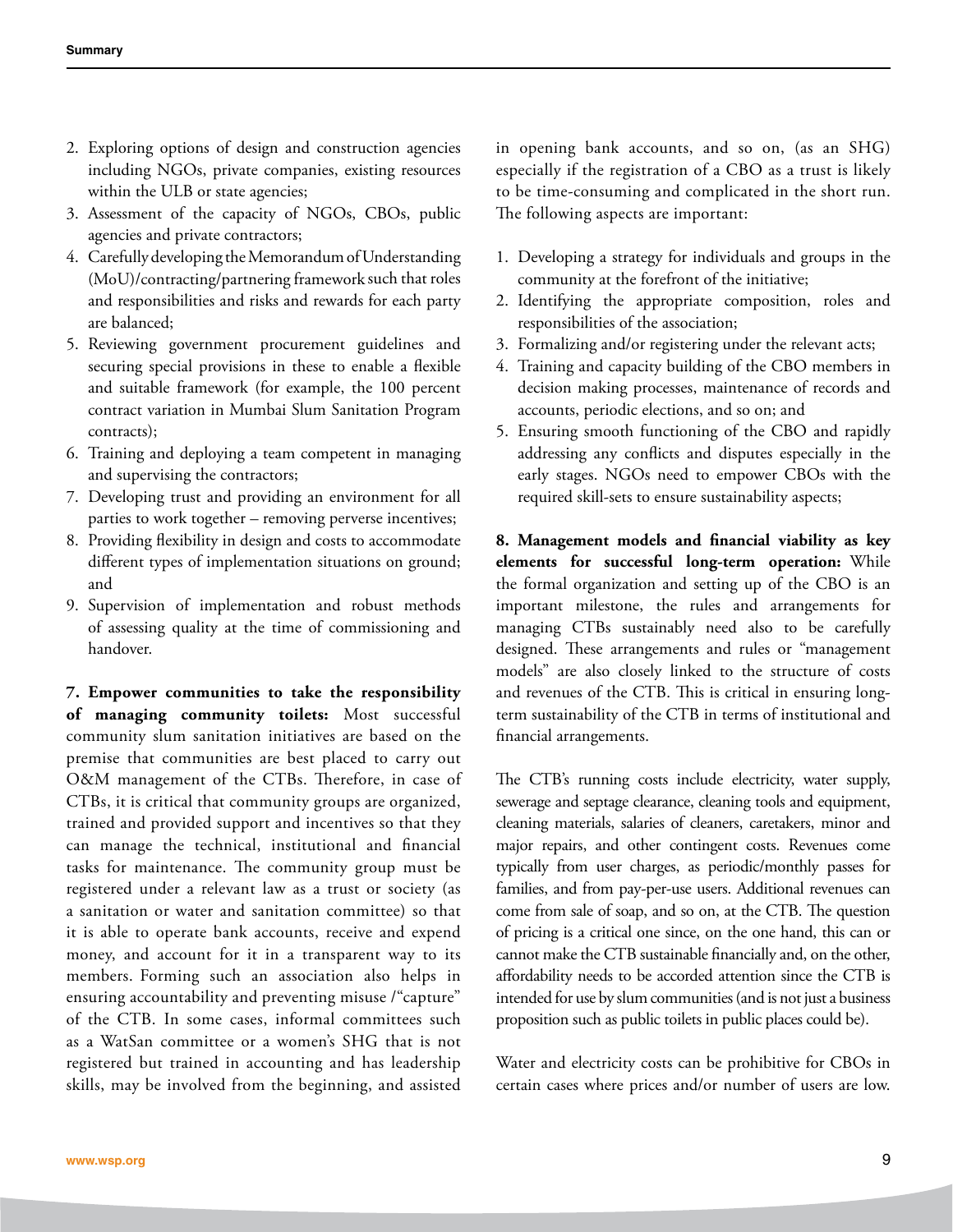If borne by the city corporation, the maintenance burden is reduced and resources can be put to other uses such as septage clearance, solid waste management, drainage improvement, and other toilet or slum improvement items. Waiving off utility costs (water, electricity, and so on) also needs to be done carefully since this may disincentivize efficient maintenance management leading to dilapidation of toilets.

Capital finance has hitherto been provided by state budgets or private sources, and availability of capital will be crucial in future in financing scaled-up slum sanitation initiatives.

The management models currently available are:

- 1. Sharing of responsibilities within CBO members;
- 2. Management by CBO members including supervision of cleaning staff, and so on;
- 3. Appointment by the CBO of the caretaker for day-to-day management along with overall supervision;
- 4. Management handed over to SHGs; and
- 5. Others such as management handed over to city-level women's or WASH groups' federation/s.

The nature of the CTB (that is, location, technology, physical design features discussed above), management model adopted, pricing of monthly pass and per use charges, and amount of subsidy available from the ULB together determine the financial sustainability of the CTB. There are other options that could be considered as well for the management of CTBs that may be more suitable. The following aspects are worth considering:

- 1. The type and design of the toilet and attendant capital cost options must be evaluated for O&M management and cost implications in the planning stages;
- 2. The maturity and capacities of the CBOs in undertaking management tasks – training and capacity building required for enabling them to do so;
- 3. Affordability of different sub-segments in the community, and potential "markets" of floating pay-anduse population;
- 4. Estimation of regular O&M costs, and contingencies for repairs, to arrive at monthly and per annum costs. The

possibility of ULBs taking care of part of the utility costs may be explored;

- 5. Assessment of the match between revenues and costs and detailed discussions with community members on the pricing and necessary contributions;
- 6. Agreement with the ULB/local ward offices about cleaning of septic tanks, major repairs and maintenance needs, and sharing of/contribution to water, electricity bills as necessary;
- 7. Projection and agreement of the CBO with the community on time-bound increases in membership/ user fees; and
- 8. Regular review and evaluation of the management model and changes.

**9. Performance monitoring and evaluation:** Long-term benefits from improved sanitation can only be sustained if households continue to use their individual toilets or CTBs are properly maintained and managed. In either case, there needs to be a robust mechanism to track use behavior and monitor whether the upkeep arrangements are satisfactory. Monitoring and evaluation (M&E) of the performance of community toilets city-wide needs to be organized, resources provided for, and incorporated in the core service delivery function of the ULB or the responsible agency. The reasons for a formalized monitoring system of CTBs are manifold:

- i. The physical systems of the CTBs may break down requiring minor and major repairs – these have to be addressed immediately as communities cannot use toilets that are partially dysfunctional;
- ii. Disputes regarding management, or amongst users, can jeopardize the use of the CTBs by users, and hence need to be resolved immediately;
- iii. Stoppage of services/utilities, for example, water, power, septage clearance, and so on, can severely affect the functioning of the CTBs, and hence issues related to these will have to be addressed in consultation with the respective service providers; and
- iv. Changes in project rules and policies may be possible to incorporate based on actual experience of use and management in various CTBs.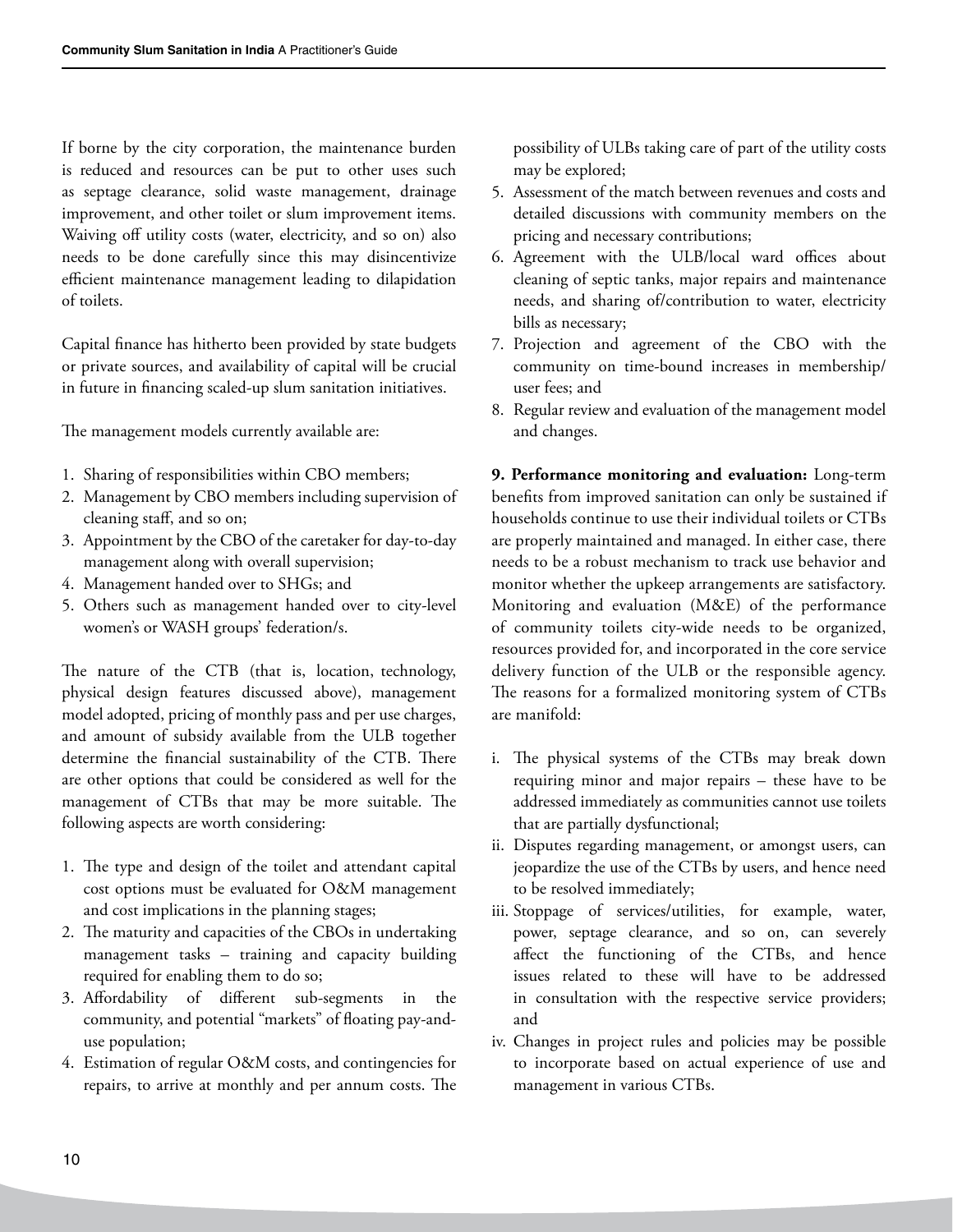Instituting an M&E framework involves:

- 1. Identification of different critical aspects and levels of monitoring during the preparatory and planning phases, including project monitoring at one level (usually done by the project/ULB) and identification of indicators of use, physical condition, CBO management, accounts and finance, health and hygiene behavior changes, inclusion of stakeholders, at another;
- 2. Incorporation of key monitoring indicators in the MoU between parties so that these indicators become the action items for specific partners;
- 3. Some monitoring indicators may need standards to be set out to measure actual performance against. For instance, what would be the indicators of "cleanliness"? This could be "no spit", "no slime", "no yellow pans", and so on;
- 4. Identification of penalties and rewards however soft or hard, for achieving certain performance standards;
- 5. Periodic studies and assessments on user behavior, satisfaction, management and financial indicators of CBOs, condition assessment of physical features and fixtures of CTBs, and so on; and
- 6. Systematic and rapid sharing of the results of M&E with all stakeholders including CBOs, communities, ULBs, NGOs, and others members of the public. For example, Yearly Public Toilet Surveys on the condition of assets, usage and maintenance management, revenue situation, users' satisfaction, and household surveys for behavioral changescould be undertaken.

# Generic Steps for Slum Sanitation Initiatives

Under the NUSP 2008, a series of iterative steps were listed out as an aide to preparing the CSP. One of the detailed tasks in overall city sanitation planning is to prioritize sanitation in slums and informal settlements of the city. Even in cities where a CSP has not been prepared, the task of addressing



# FIGuRE E1: Slum Sanitation – Generic Steps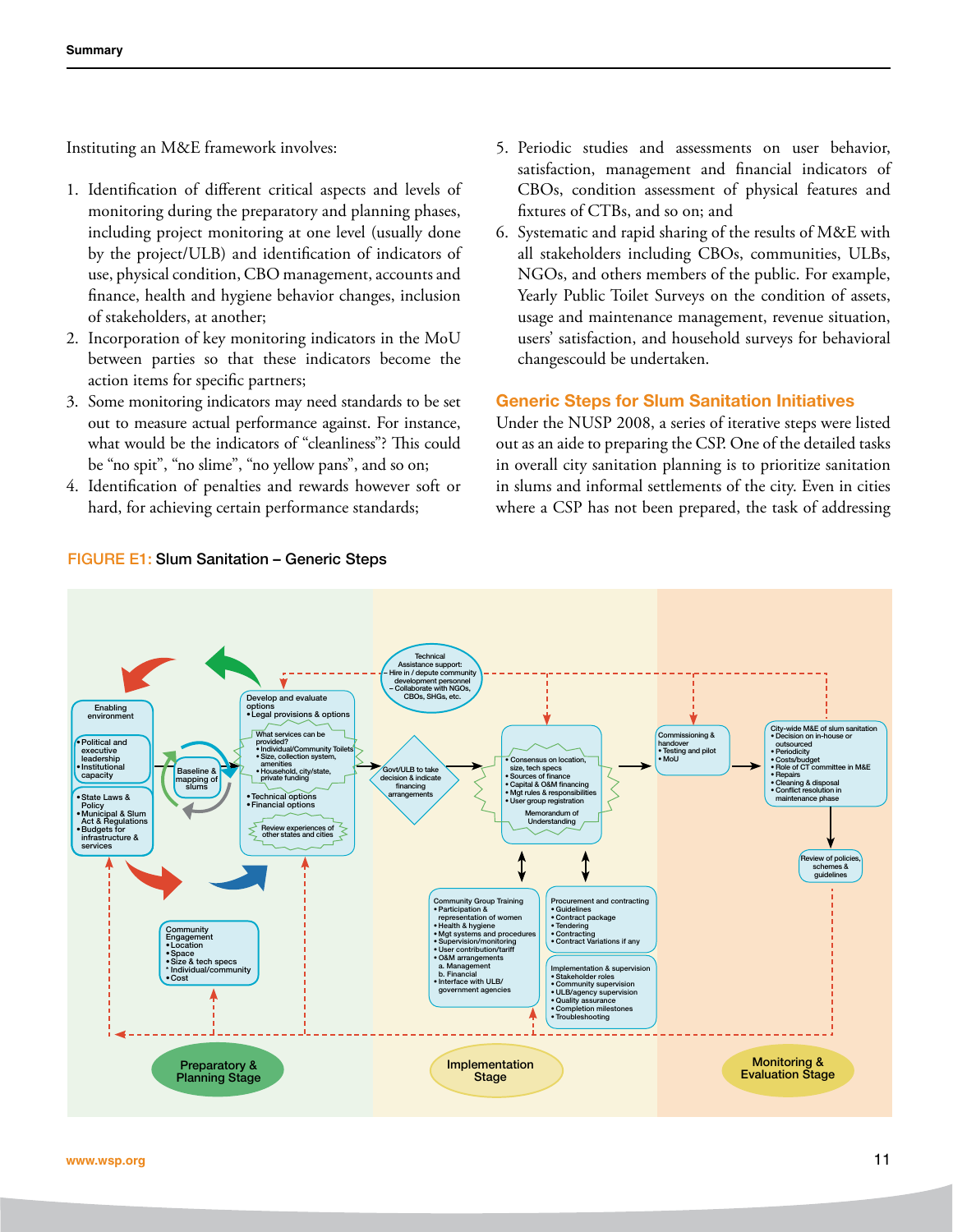a sanitation crisis in slum areas and informal settlements should be taken up on a priority basis. The full cycle of activities for slum sanitation initiatives can be clustered into three broad stages:

- A) Preparatory and planning stage;
- B) Implementation stage; and
- C) M&E stage.

Each of the above stages includes a number of activities and tasks, and many of these are iterative in nature, for example, the baseline and mapping of slums can either be done in one stretch, or broken down into phases over time or areas, so that it does not become a bottleneck to starting some of the other activities early.

It may also be noted that activity-blocks in each of the three stages have inter-connections with those in other stages, and this is desirable for constant learning while doing. While using information in boxes and in a somewhat liner fashion, the intent of the sequencing is to show the connections and how feedback loops can help improve planning, implementation and monitoring.

These activity clusters are presented in Figure ES1. A detailed description of these is presented in Section 4.

# Recommendation and Review

The Guide is recommended for use by states and city agencies, as well as by NGOs, private sector organizations, and so on. Feedback on the utility of this Guide will be welcome, as this will help in improving and making it more useful and functional in practice. It is important to understand that this Guide needs to be treated as a framework document, needing revisions based on practice, rather than be an inflexible set of guidelines.

# Presentation of the Guide

Section 1 presents a short introduction to the context of urban India and urban sanitation, followed by a brief review of programmatic responses by GoI to improve slum sanitation services. Thereafter, the Guide draws out the critical factors or drivers using examples from successful community slum sanitation initiatives reported from the urban centers selected for this study. A set of generic activity clusters and steps are included at the end the preparatory, planning, implementation, and M&E stages of community sanitation initiatives.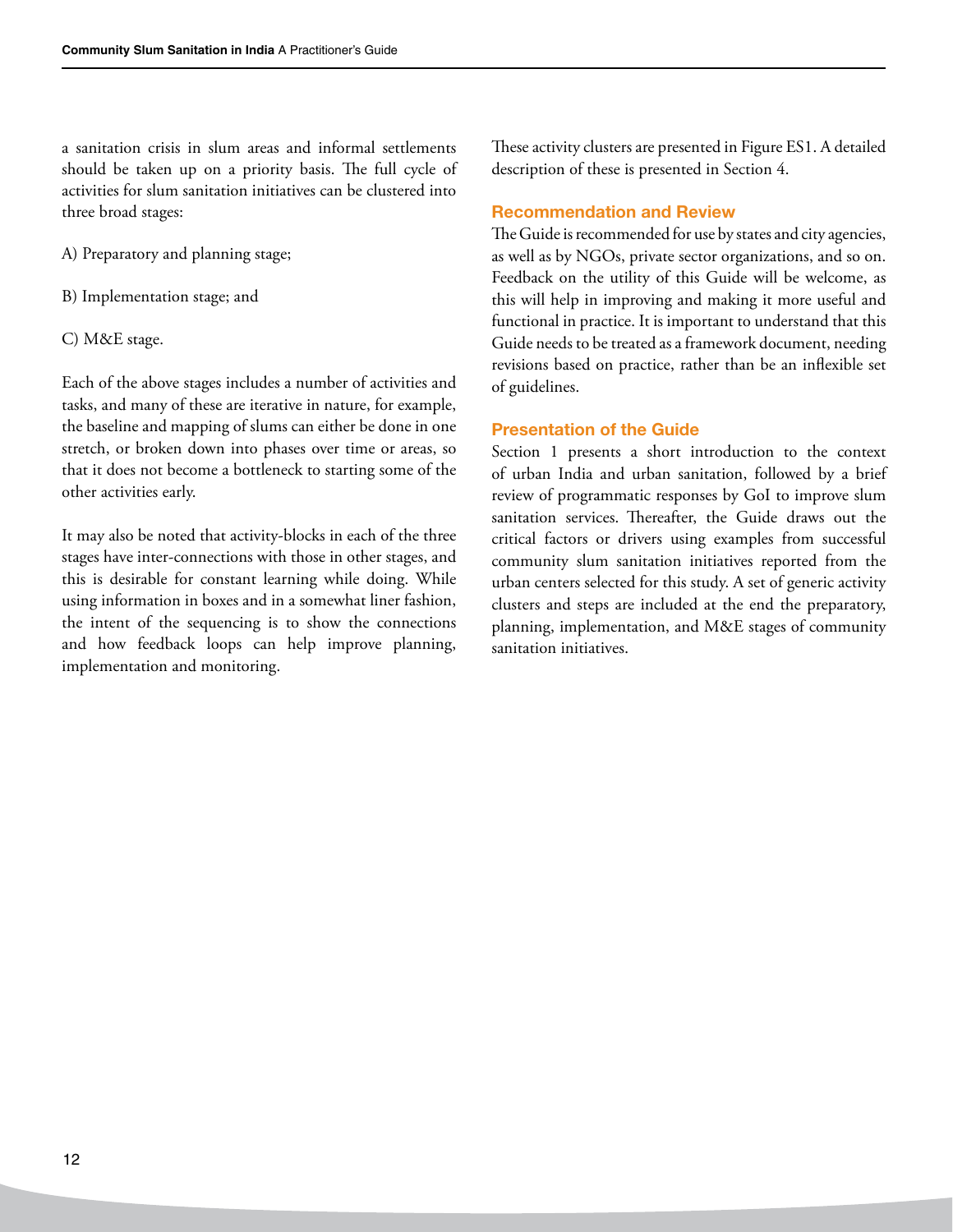# Background and Objectives

### Objectives of the Guide

The National Urban Sanitation Policy (NUSP, Ministry of Urban Development (MoUD), Government of India (GoI), 2008) envisages the formulation of State Sanitation Strategies (SSSs) and City Sanitation Plans (CSPs). A CSP is expected to be an integrated sanitation plan for the entire city, and provision of sanitation in slums and unserved areas is an integral component of it. However, given the acute problems suffered by residents in slum settlements, it is necessary to accord special attention to identifying strategies that will lead to affordable, practical and sustainable sanitation solutions for all of them. The objective of this Guide is to focus attention on such strategies and identify crucial steps leading to sustainable sanitation for urban poor settlements. It draws lessons from approaches and experiments in slums and unserved areas implemented in different towns and cities over the last two decades to apply them to the new paradigm of city-wide planning, implementation and management of sanitation facilities, especially for the poor.

# Selection of Slum Sanitation Initiatives for the Guide

The last two decades have witnessed a number of initiatives in services provision in general, as well as sanitation services provision in particular, from different cities in India. These have come from the metropolitan centers, Class I cities and smaller cities. A smaller set of these initiatives was selected for the development of the Guide, for reasons of convenience and easy availability of information.

As presented in Table 1, these locations range from larger cities such as Mumbai to small towns like Kalyani where different approaches to sanitation provision to poor settlements have been attempted. This selective set is by no means exhaustive, nor does it purport to be representative of all types of urban areas, but the diversity of examples from these cities provide the basis for identifying the elements or factors of city-wide approaches to slum sanitation approaches, that are critical for delivering sustainable sanitation.

# Table 1: Study Locations for Approaches to Slum Sanitation

| No.            | <b>City</b>                 | <b>State</b>       |
|----------------|-----------------------------|--------------------|
|                | Ahmedabad                   | Gujarat            |
| $\overline{2}$ | <b>Bhopal</b>               | Madhya Pradesh     |
| 3              | Kalyani                     | <b>West Bengal</b> |
| $\overline{4}$ | Mumbai                      | Maharashtra        |
| $\overline{5}$ | Pune                        | Maharashtra        |
| 6              | Tiruchirappalli (or Trichy) | <b>Tamil Nadu</b>  |

It may be noted that each of the above initiatives was founded on its own context-specific objectives and strategies and, hence, the lessons will need to be assessed and adapted to the local circumstances and conditions. Indeed, even the formulation of the NUSP has benefitted from some of these experiences, since these initiatives were pioneers in some aspect or the other, and therefore, used in formulating some of the principles of NUSP.

While the Guide uses "slums", "informal" settlements and "urban poor" settlements interchangeably, it is well recognized that slums may have households other than poor households. The thrust of the Guide is on identifying approaches to such settlements irrespective of their composition in terms of the poor and other households. It may also be noted that many urban poor households do not live in slums but in dispersed locations, or are homeless – this Guide does not address their particular circumstances.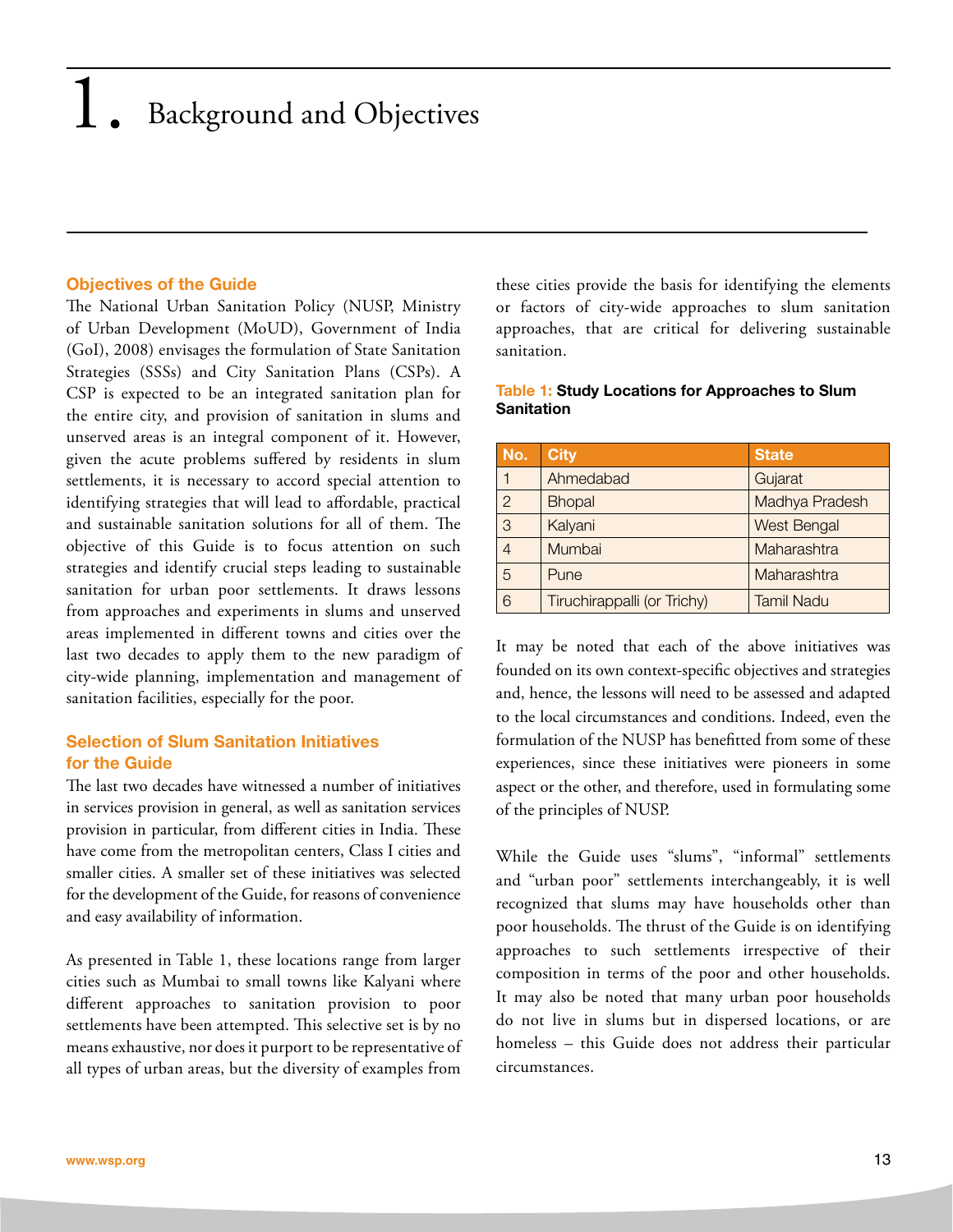# Target Group of the Guide

The Guide is aimed at helping decision makers and practitioners from all disciplines and training, including but not restricted to engineering, finance, social and community development, planning, administration, and so forth.

The Guide shall assist state urban development departments and agencies, Urban Local Bodies (ULBs), water supply and sewerage boards, public health and engineering departments, nongovernmental organizations (NGOs), community based organizations (CBOs) or self-help groups (SHGs), as well as the private sector consultants, contractors and other services providers.

# Individual Household Sanitation is Ideal, and Community Sanitation Second-best

While sanitary facilities for each households are the ideal solution, and some initiatives covered in this note have included the construction of individual toilets in slums, this Guide concentrates on the improvement of slum sanitation through community toilets. It focuses on possible immediate practical action when it is impossible to provide individual latrines for a variety of reasons including uncertain tenure, lack of space and/or affordability constraints – a reality in most slum settlements in India. Of course, all cities must strive for a situation whereby individual toilets become possible for each household, as this is most sustainable, and best in terms of health outcomes.

This Guide does not provide a single set of solutions either for technology or for approaches, but will serve as resource material for options on planning, implementation, and operation and maintenance (O&M) of shared, community sanitation solutions for urban areas. The options presented have to be further considered in light of the local circumstances and prevailing conditions, before being adapted as relevant.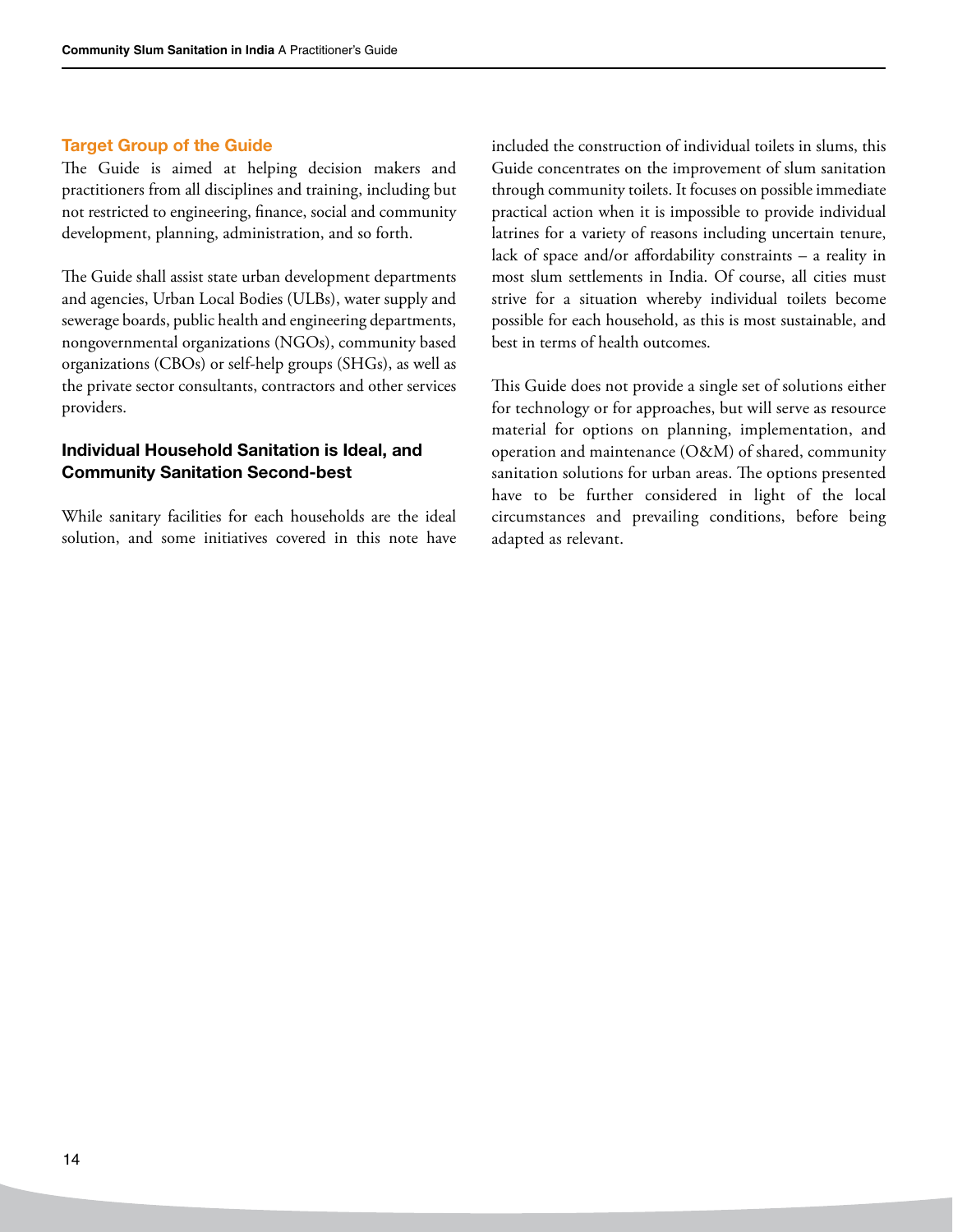# The Urban Sanitation Challenge and the Response

The problem of inadequate provision and unsatisfactory O&M of sanitation facilities is acute in the urban centers of India and, given the rapid urban growth rates (Census, 2011), it is more than likely to become aggravated in the years to come. According to Census 2011, 17.4 percent of urban India was estimated to be living in slums. The National Sample Survey Organisation (NSSO) (69th Round, 2013) estimated 8.8 million households, or about 12 percent of urban Indian households, to be living in slums. However, the latest Census (2011) report on housing stock, amenities and assets in slums reveals that 13.74 million out of the 78.9 million urban households live in slums.

Deficiencies in the existing sanitation infrastructure and services are widespread. According to Census 2011, coverage of urban households by sewerage and septic tanks was 33 percent and 38 percent, respectively. About 14.6 percent households were reported to have pit latrines. Further, 6 percent urban households (4.7 million) were reported to be using public toilets, with 12 percent urban households (about 10 million households or about 50 million people) being forced to defecate in the open.

In slums, about 19 percent households had to defecate in the open and 15 percent slum households had to use public (perhaps including community) toilets. Every third household (34 percent) in slums had no latrine facility within the premises (Census 2011). In slums, septic latrines and sewage systems are reported but from a smaller proportion of households.

This underlines the severity of sanitation deficits in slums, and the high reportage of use of shared and community/ public toilets by households poses considerable challenges for provision of sustainable sanitation solutions for slum and other poor households.

The trouble though is that even when households have access to toilets – this is more than 80 percent of urban households as presented in the preceding section – the safe collection, treatment and disposal of human excreta is woefully inadequate and poses major challenges to health and environment of urban India.

**Sanitation is more than just household access: the full cycle of safe collection, conveyance and treatment/reuse is still a challenge – a bigger challenge for slum settlements whence safe collection and conveyance pose numerous challenges.**

A 2009 study of Class I and Class II towns found that treatment capacities were less than 32 percent of sewage generated. Two-thirds of this capacity was in the 35 one million-plus population cities, but nearly 37 percent of the treatment plants did not conform to discharge standards into water bodies (CPCB, 2013). A National Sanitation Rating of 423 Class I cities, which covered 72 percent of the country's urban population, reported that 90 percent of the cities (379) had less than 40 percent of their sewage treated; and 65 percent of the cities (274) had unsatisfactory arrangements for safe collection of human excreta, whether onsite or sewerage (MoUD, GoI, 2010).

### Government Initiatives in Improving Slums

One of the challenges that rapid urbanization brought was the growth of slum settlements owing to failure of public agencies to provide affordable housing and services to rapidly growing urban populations. According to the NSSO 69th Round (NSSO, 2013), 8.8 million households, or about 12 percent of urban Indian households were estimated to be living in slums.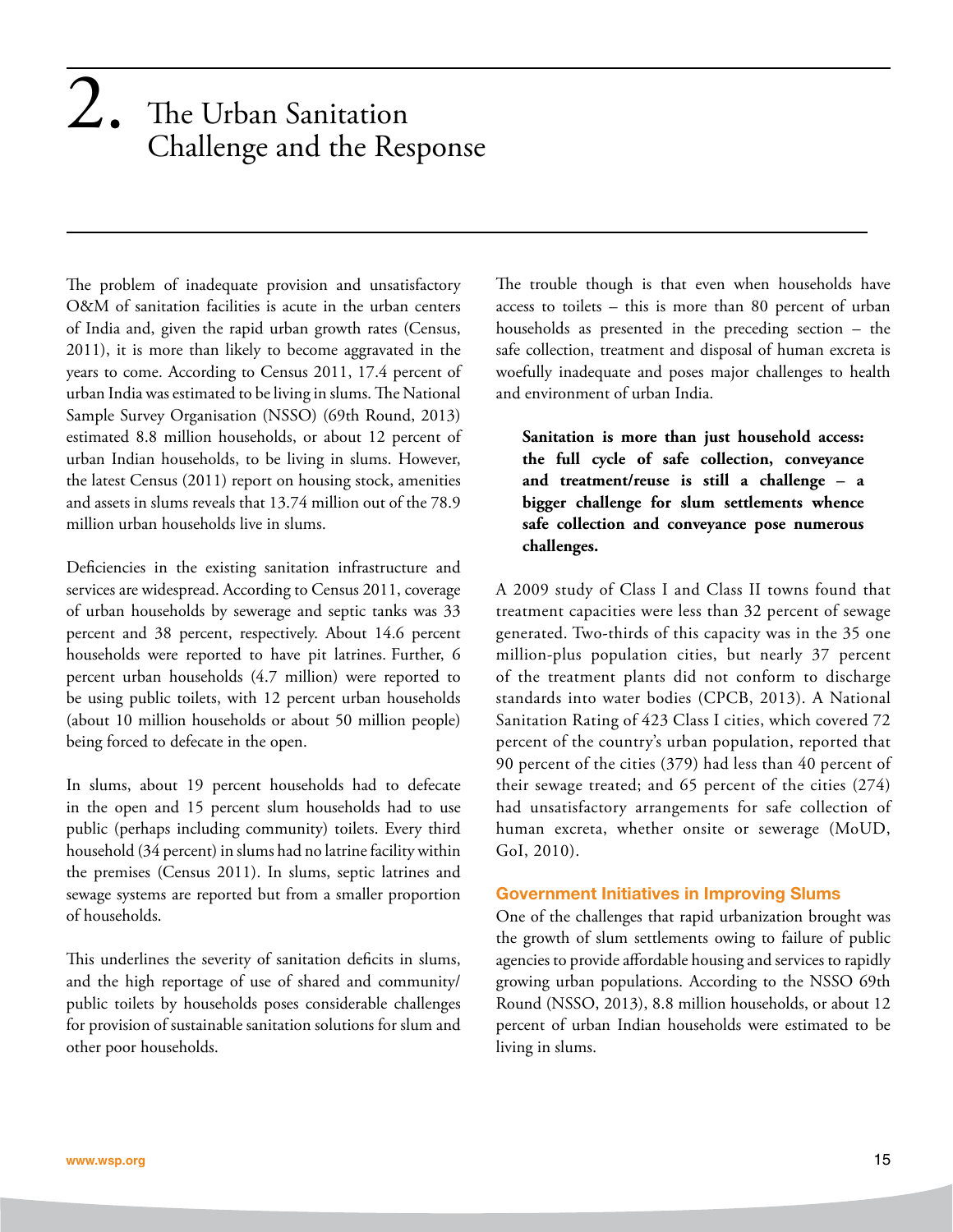#### Box 1: Slums ….Defined

In the NSSO 69th round survey, for operational purposes, slums were defined as follows:

- Areas notified as slums by the concerned municipalities, corporations, local bodies or development authorities were termed notified slums.
- Also, any compact settlement with a collection of poorly built tenements, mostly of temporary nature, crowded together, usually with inadequate sanitary and drinking water facilities in unhygienic conditions, was considered a slum by the survey, provided at least 20 households lived there. Such a settlement, if not a notified slum, was called a non-notified slum. (Note that while a non-notified slum had to consist of at least 20 households, no such restriction was imposed in case of notified slums.) The word "slum" covered both notified slums and non-notified slums.

*Source:* NSSO 69th Round, 2013.

# Jawaharlal Nehru National Urban Renewal Mission (2005-14)

In 2005, GoI launched two ambitious national programs (the Jawaharlal Nehru National Urban Renewal Mission (JNNURM) and the Urban Infrastructure Development Scheme for Small and Medium Towns (UIDSSMT)) for strengthening and reforming urban infrastructure provision and service delivery. In order to address the issues of rapid urban growth and cope with it challenges, GoI decided to draw up a coherent urbanization policy/strategy to implement projects in 63 select cities on mission mode. Under JNNURM and UIDSSMT focused attention was accorded to the development of Basic Services to the Urban Poor (BSUP in JNNURM cities and Integrated Housing and Slum Development Program for UIDSSMT towns) in the cities covered under the Mission. This included:

- 1) Security of tenure at affordable prices;
- 2) Improved housing;
- 3) Water supply;
- 4) Sanitation; and
- 5) Ensuring delivery through convergence of other already existing universal services of the government for education, health and social security.

#### Rajiv Awas Yojana

A national program dedicated to making India "slum-free", the Rajiv Awas Yojana (RAY) launched in 2009, marked an important advance in GoI's approach to social housing and basic public service for the urban poor. The program focused on improving and provisioning of housing, basic civic infrastructure and social amenities in the intervened slums; promoting enabling reforms to address some of the causes leading to creation of slums; facilitating a supportive environment for expanding institutional credit linkages for the urban poor; institutionalizing mechanisms for prevention of slums including creation of affordable housing stock; and strengthening institutional and human resource capacities at the municipal, city and state levels through comprehensive capacity building and strengthening of resource networks.

For the slum dwellers and urban poor, RAY envisages a 'Slumfree India' through encouraging states/Union Territories (UTs) to tackle the problem of slums in a definitive manner. It aimed to empower communities by ensuring their participation at every stage of decision-making through strengthening and nurturing slum dwellers' association/ federations (MHUPA 2011).

In sum, the situation of unsatisfactory sanitation provision persists despite state efforts to provide basic infrastructure to unserved poor areas and informal settlements or slums in urban centers. For quite a few decades post India's independence, "slum improvement" was regarded as a shortterm palliative to be implemented till all urban households were accommodated in decent housing with proper services arrangements. Over the years, however, a more pragmatic view has been taken finally leading to the formulation of the NUSP in 2008, with the goal of transforming "urban India into community-driven, totally sanitized, healthy and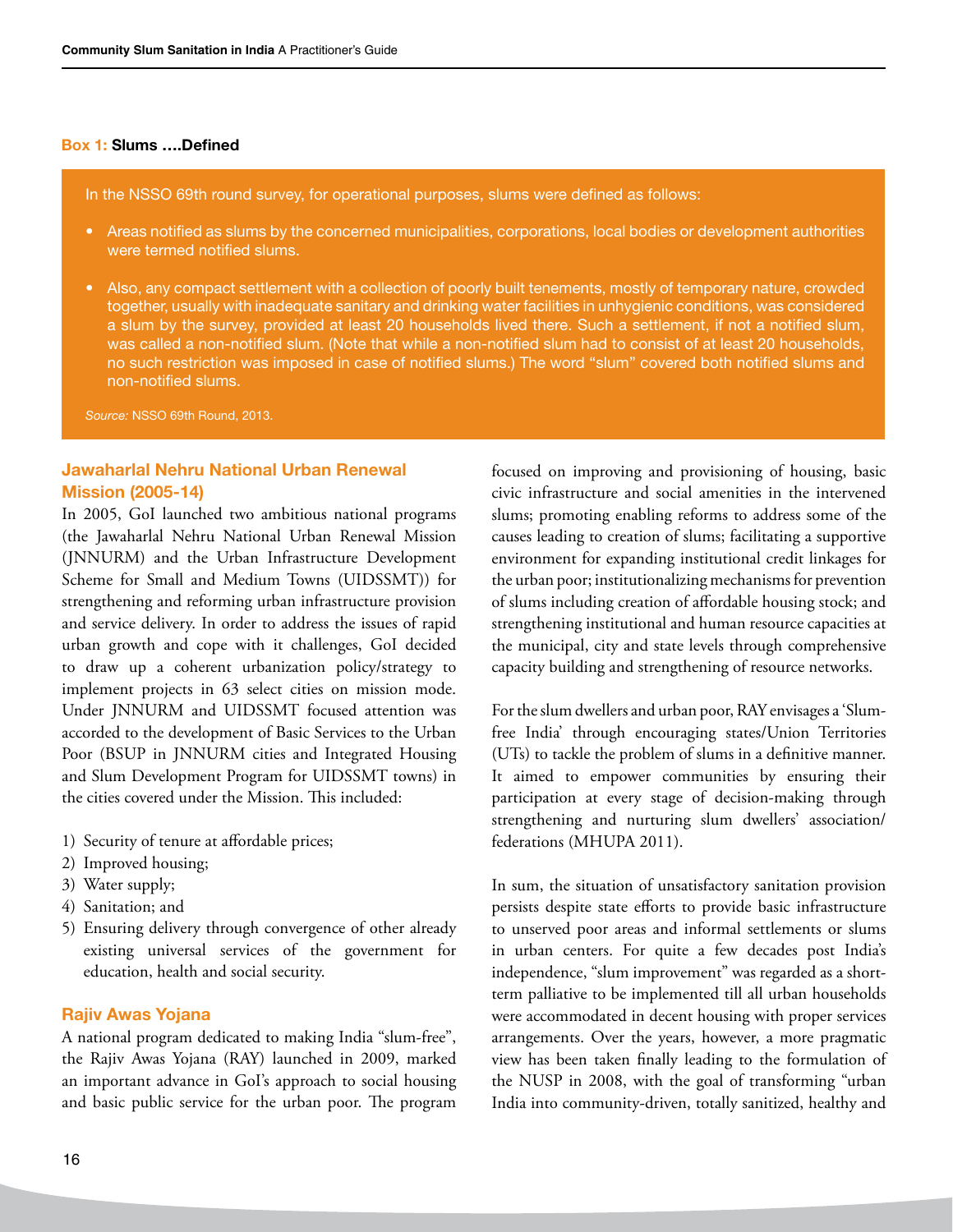liveable cities and towns" and ensuring proper sanitation services to all including the poor and unserved households (NUSP, 2008).

### National Urban Sanitation Policy 2008

Despite these efforts, a large proportion of people living in informal settlements in towns and cities still bear deleterious effects of poor sanitation. In 2008, therefore, MoUD, GoI launched NSUP with a vision to make all Indian towns and cities totally sanitized, healthy and liveable for all citizens with a special focus on hygienic and affordable sanitation facilities for the urban poor and women. The policy recognizes that some key issues related to the urban poor and unserved settlements need to be addressed to achieve the vision:

- • Raising awareness regarding inherent linkages between sanitation and public health;
- Creating an integrated city-wide approach to sanitation; and
- • Resolving constraints of lack of tenure, space or affordability in informal settlements.

It recommends that provisioning of basic sanitation should be delinked from the issues of land tenure and every urban dweller should be provided with minimum levels of sanitation, irrespective of the legal status of the land on which he/she is dwelling, possession of identity proof or status of migration. It, however, stresses that the provision of sanitation would not entitle the dweller to any legal right to the land on which he/she is residing (p.14, NUSP, MoUD 2008). It emphasizes that priority should be given to the provision of individual toilets but wherever this is not feasible community-planned and managed toilets should be promoted.

# State Sanitation Strategies

Traditional approaches to sanitation investments have involved piece-meal asset creation focused infrastructure provisioning, often with very little focus on service delivery. As a result, several urban projects in water and sanitation have often not rendered the envisaged service delivery benefits. It is in this context that states are building on the intent of the NUSP guidelines and articulating service delivery targets to achieve inclusive and affordable access to sanitation in urban areas (see Annex 2).

By April 2014, about 11 state governments had formulated their state-wide sanitation service targets, and estimated financing needs (covering both capital expenditure and maintenance costs) required to achieve these targets based on normative gaps and transition path at a household level and at the network level.

# City Sanitation Plans

In order to realize its vision of 100 percent totally sanitized Indian cities and towns, NUSP envisages all Indian states develop SSSs and all Indian cities formulate CSPs. The policy provides the necessary framework for state governments and municipalities to approach sanitation in an integral manner. CSPs are understood as integrated and holistic sanitation master plans for entire cities detailing out short-, mediumand long-term strategies. It also considers improvement and extension of sanitation infrastructure including toilet access, confinement, transport, treatment and disposal of wastewater and septage together with all related technical,

#### Box 2: Madhya Pradesh Sanitation Vision 2025

The Government of Madhya Pradesh, for example, aims to make all urban areas in in the state fully sanitized by 2025 and attempts to bring a comprehensive service delivery orientation to its implementation by setting targets that can be identified and monitored. Among other things, the Madhya Pradesh Sanitation Vision 2025 aims to:

- Make urban areas in the state Open Defecation Free (ODF) by 2017;
- Facilitate toilet access initially with community toilets provision and migration to 99.8 percent individual toilet coverage by 2025; and
- Achieve 100 percent safe disposal of waste-water generated by 2025 through a combination of sewerage systems (75 percent coverage), onsite systems (23.5 percent septic tanks + 1.5 percent pit latrines).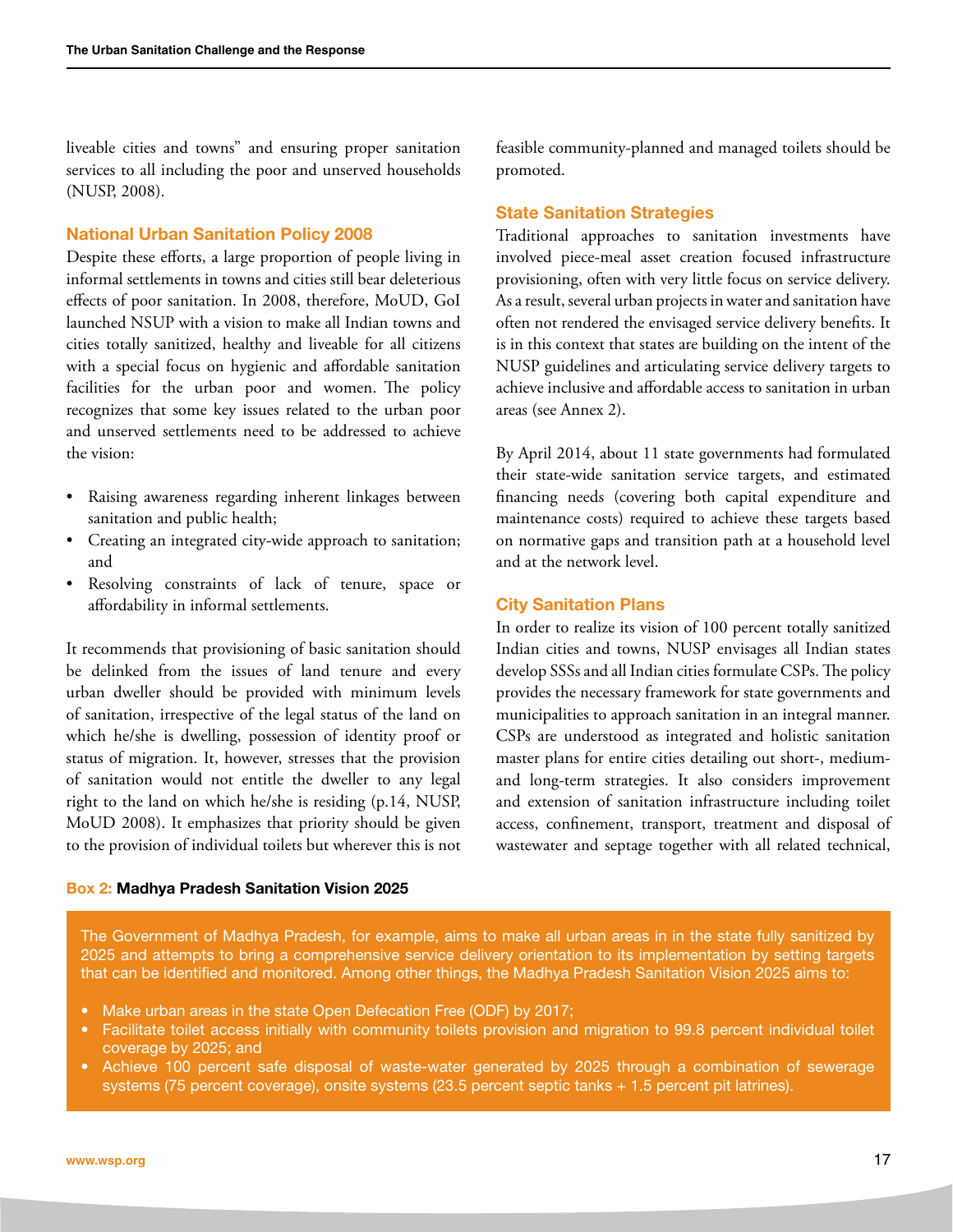financial, institutional and social aspects. Further, issues related to governance, awareness creation and capacity building are also detailed in the CSP.

As of March 2014, more than 150 cities were reported to be in the process of drafting their CSPs.

While designing the CSP, the ULB will need to ensure services to the poor, regardless of space, tenure or economic constraints.

# National Sanitation Rating and Service Level Benchmarking

The two major national-level initiatives in support of implementing the NUSP include: National Sanitation Rating of Cities (2009-10) and Service Level Benchmarking (SLB) of ULBs.

#### 1) National Sanitation Rating of Cities (2009-10)

In order to assess the performance in urban sanitation, GoI has instituted a rating of cities on urban sanitation indicators

# Box 3: NUSP Emphasizes CSPs to Serve the Urban Poor and Slum Settlements

### Reaching the Unserved Populations and the Urban Poor

Experiences from many Indian cities show that a differentiated approach is necessary to extend good quality sanitation services to the poor — the group that suffers the most in terms of adverse impacts on health and lost earnings.

Participatory approaches are needed to consult the poor settlements and involve them in the process of planning and management of sanitation arrangements. Many settlements may have the necessary conditions to support the provision of individual onsite sanitation arrangements (for example, as tried out in some pockets in Ahmedabad) that are ideal; in many others, tenure and legal issues prevent provision of individual toilets and hence community toilets (CTs) are the only way for immediate succor and access (for example, as is the case with Mumbai, Pune). In some places, conventional and shallow sewers have also been tried out as alternative to on site solutions in dense settlements. Examination of legal/tenurial, space and affordability issues in close consultation with communities becomes a key step in planning innovative means that are owned by users and will be sustainably managed by them.

NGOs can play an important role in mobilizing slum communities. Further, when community groups themselves take over the O&M of community facilities, then sustainable services become possible.

Another segment of population normally without sanitation is those who live in dispersed urban locations not being slums or in groups of houses that have legally not been notified as slums. Innovative approaches are required to extend services to these population groups too.

The Implementing Agency will need to take stock of the legal and non-notified settlements in the city and, in partnership with NGOs and CB0s, initiate a process of collaborative planning and delivery of services.

At least 20 percent of the funds under the sanitation sector should be earmarked for the urban poor. The issues of cross subsidization of the urban poor and their involvement in the collection of O&M charges should be addressed.

The last and not least of all obstacles is the mindset of the officers of ULBs and other citizens: biases and myths often hinder proper service provision to poor settlements. There must be a concerted effort to raise awareness amongst all stakeholders about the huge health and environmental costs that all have to bear if services are not comprehensively provided to all citizens.

*Source:* NUSP, MoUD, GoI, 2008.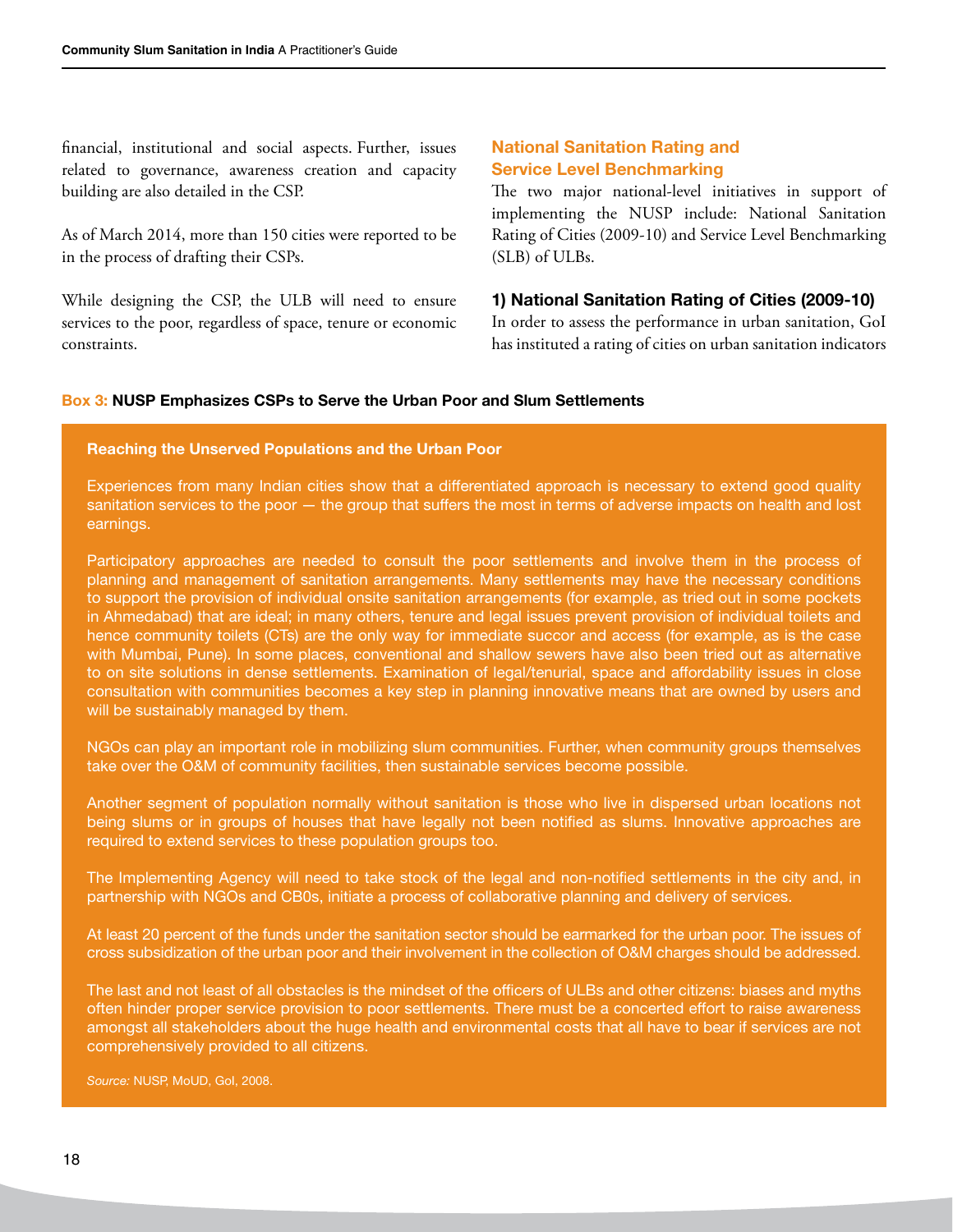for self-assessment of cities and highlight the areas where improvements are required. The ratings aimed to track public health and environmental standards as two outcomes that cities must seek to ensure for their citizens. The first round of the rating of cities was conducted between December 2009 and April 2010 under the guidance of the National Advisory Group on Urban Sanitation and in consultations with the state governments and ULBs. As many as 436 cities were rated included metros, big Class I (with 1 to 5 million populations) cities and other Class I (100,000 up to 1 million population) cities, covering almost 72 percent of India's total urban population (NUSP 2010).

Each city was scored on 19 indicators that are divided into the categories of Output (50 points), Process (30 points) and Outcome (20 points) indicators.

The second round of Rating (2014-15) proposes to also measure the number of community and public toilets (seats) for more than 460 Class I (population with more than 100,000 persons) cities.

# 2) Service Level Benchmarking of ULBs

SLB focuses on service delivery and not just infrastructure creation, and ranks ULBs in terms of their performance on 29 indicators across four key service sectors (water supply, sewerage, solid waste management, and storm water drainage).

The awards and ranking from both initiatives are available on http://moud.gov.in. The Second Round of National Sanitation Rating of Cities (2014-15) covering more than 460 Class I cities is expected to be completed by early 2015.

# Swachh Bharat Mission (Urban) 2014-19

In keeping with the vision of the NUSP and GoI's priority to make India clean, litter free and ODF, the Swachh Bharat Mission (SBM) (with separate components for rural and urban) was launched in October 2014. Estimated at a cost of approximately INR 62 lakh crore (INR 62 billion), the SBM urban has the following objectives:

- Eliminate open defecation;
- Eradicate manual scavenging;
- 100 percent collection and scientific processing/disposal of municipal solid waste;
- Bring about a behavioral change in people regarding healthy sanitation practices;
- • Generate awareness among citizens about sanitation and its linkages with public health;
- Strengthen ULB to design, execute and operate systems; and
- • Create an enabling environment for private sector participation in capital and operation expenditure.

The Mission has been launched and received priority and attention at all levels, including national, state and cities and towns. This has provided the much-needed priority to sanitation and hygiene, and has given a great push forward to achieving clean, healthy cities as envisaged by the NUSP.

# Community Toilet Complexes as a Response to the Slum Sanitation Deficit

As noted above, individual toilets must be promoted as much as possible since these are known to be the healthiest and most sustainable arrangements that households use and maintain (given that the toilets are sanitary and have adequate disposal arrangements). Individual sanitary facilities may not be possible, though, in dense urban settlements due to a multitude of reasons such as tenure, space constraints, financial factors, and so on. In such cases, community toilets play a very large role in providing sanitation facilities to the urban poor and, to a large extent, form an effective alternative for improving sanitation coverage for these households.

NUSP, in a significant departure from earlier policy positions, recommends that provisioning of basic sanitation be delinked from the issues of land tenure, so that a basic minimum level of sanitation is ensured for the poor. It promotes sustainable service delivery and acknowledges that priority needs to be given to the provision of individual toilets but, wherever this is not feasible, community (and public) sanitation solutions need to be supported (NUSP, p. 12).

In India, CTs have, in the past, been provided by the municipalities and corporations as well as by NGOs. The success of these toilets has been mixed when judged on use and maintenance aspects. Due to inadequate financial and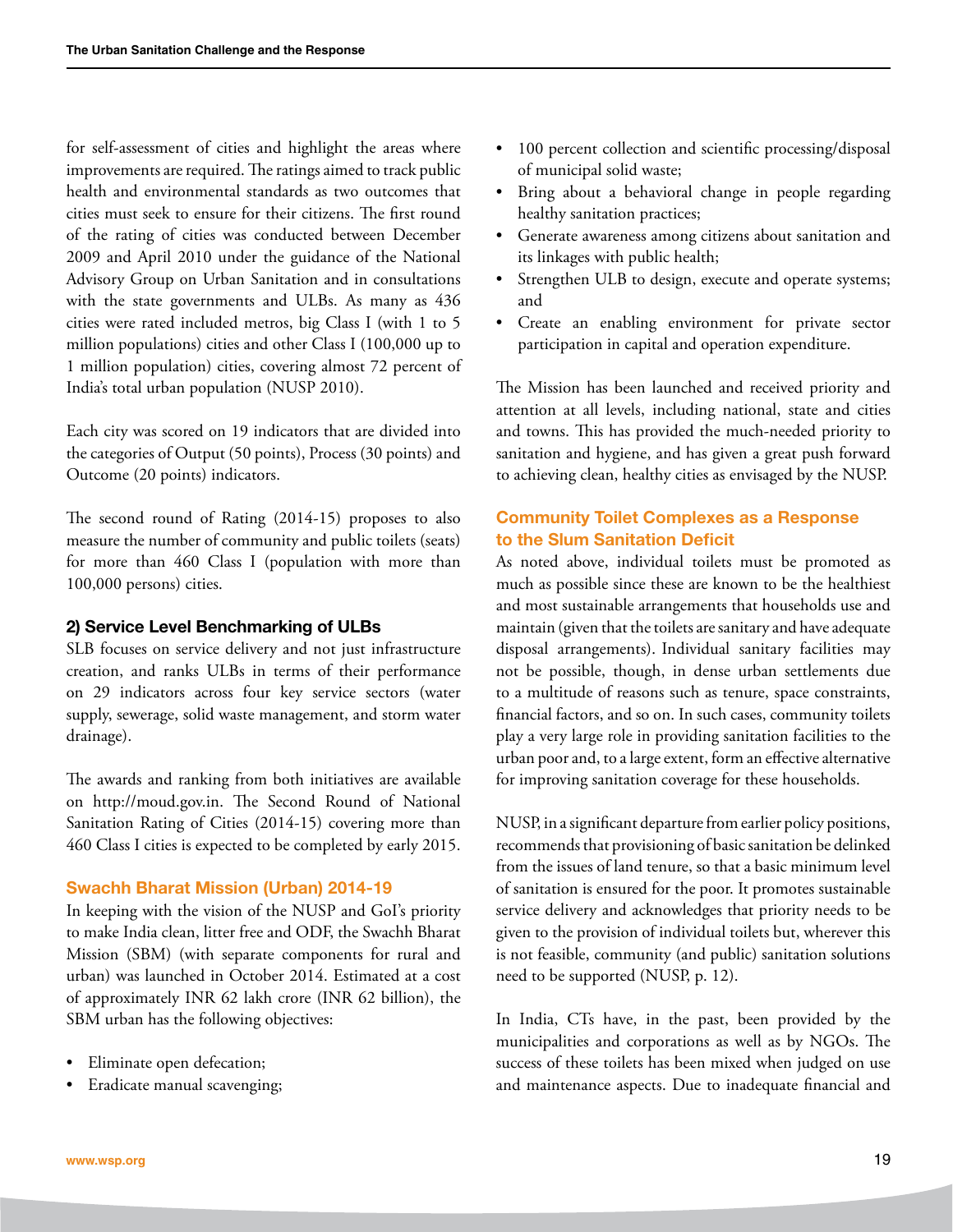#### Box 4: Public Toilets and Community Toilets

While both Public Toilets (PTs) and CTs provide vital sanitation services in urban areas, there is a clear distinction between the two:

- 1. PTs usually are located in commercial areas such as markets, train and bus stations, and so on in areas characterized by high population throughput. These are pay-and-use toilets (in some cases, free to use), and could be operated by the government, private operators or NGOs. Examples of such toilets are the Sulabh complexes prevalent in many Indian cities.
- 2. CTs are usually situated in or near slum locations, and have a core group of identifiable regular users. Sometimes CTs may be located near a commercial or high population throughput area but their distinctive feature is the regular user group and a management arrangement by users themselves, or someone on their behalf.

PTs can be run as commercial ventures by the government or sub-contracted to the private sector, while CTs need to be accountable to user groups while being viable either through user contributions or some other ways of financing of expenses.

human resources, and inappropriate institutional incentives, many of the CTs are poorly maintained, fall into unsanitary conditions and, in some cases, are abandoned by users within a few years of construction. The major deficiencies of many of these community toilets were identified as:

- a. Lack of cleanliness and poor up-keep, and lack of proper disposal facilities (septic tanks, sewerage, and so on) especially in the 'free to use' toilets;
- b. Poor construction standards;
- c. Insufficient water and electricity supply;
- d. Inappropriate accessibility due to location;
- e. Insecurity (especially for women users); and
- f. Inadequate funds and arrangements for O&M.

Many of these deficiencies can be effectively addressed through better planning, design, construction,O&M – as illustrated by the cases in this guide.

This note recommends individual toilets wherever possible since these prove to be much cheaper, more sustainable and more scalable compared to CTs. The NUSP and the *Technology Options for Urban Sanitation in India* manual (WSP/ MoUD 2008) dwell on the technology and design issues for these toilets and hence readers are encouraged to refer to the manual for further information on technology and design aspects.

Where CTs are also not possible, people have to depend on public toilets nearby – as is the case in densely populated slums adjacent to commercial and public places. Such situations are best avoided because of poor affordability by households that, in turn, is likely to force them to defecate in the open.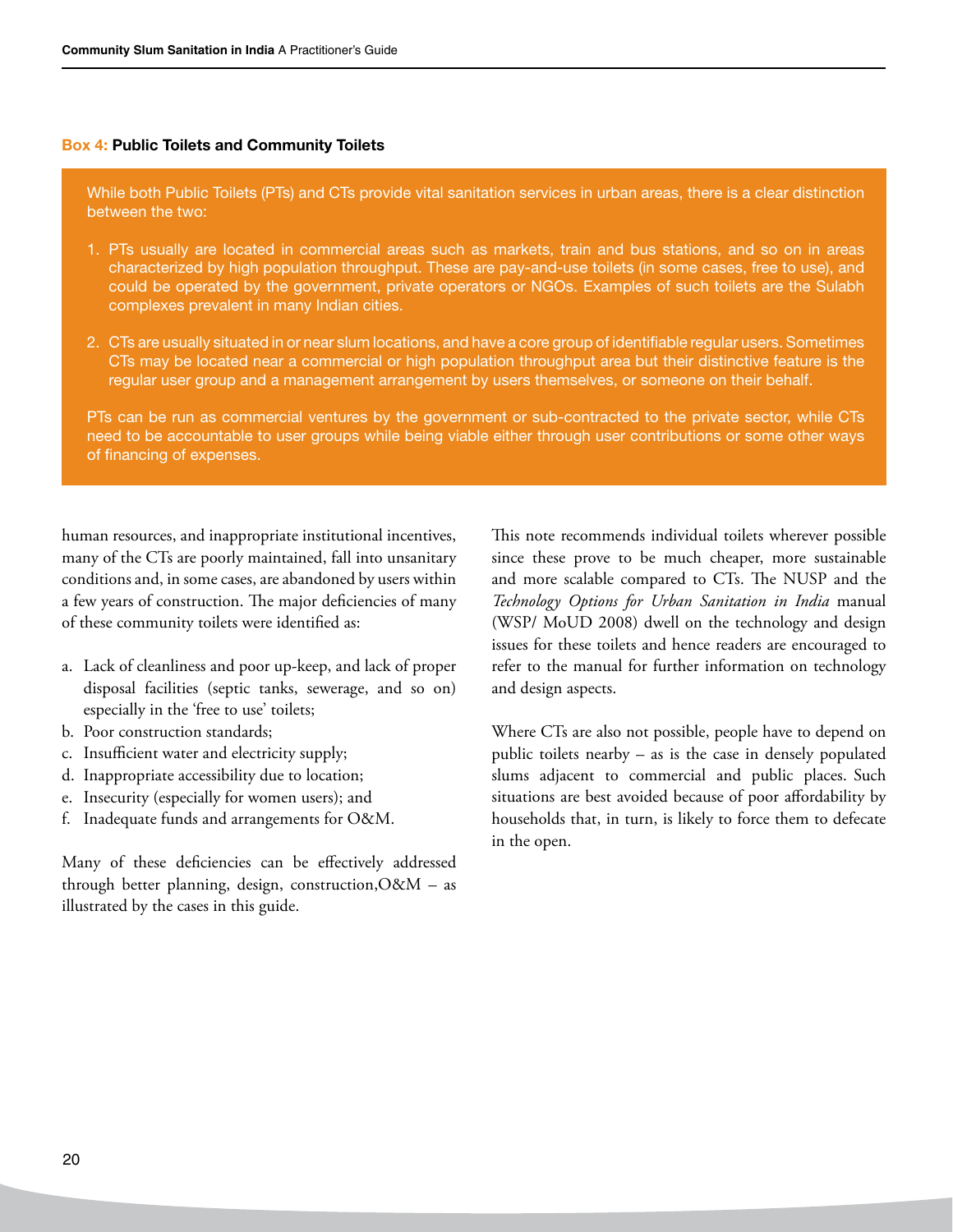# 3. Drivers of Successful Slum Sanitation Initiatives

The analysis of selected slum sanitation initiatives helped in identifying some of the key factors or drivers that appear to have significantly contributed to the success of these initiatives. Different strategies have worked in different locations – and this section attempts to describe, with examples, how these drivers actually worked in practice.

The importance of each of the drivers is briefly described followed by examples from different cities on how these worked. The cost of not paying attention to the driver is also highlighted in some cases. At the end of information on each driver, a set of issues or questions are listed for readers to keep in view while thinking about sanitation initiatives. A color box at the top and a para in the end also help in understanding at the stage of planning, implementation or monitoring and evaluation (M&E) the driver becomes critical.

Please note that drivers are the main blocks around which slum sanitation can be approached – but these have many interlinkages and are therefore not either mutually exclusive or exhaustive.

# 1. Enabling Frameworks for Slum Sanitation (Tenure and Provision of Services)

| <b>Preparatory</b> | Implementation | Monitoring and   |
|--------------------|----------------|------------------|
| and planning       | stage          | evaluation stage |
| stage              |                |                  |

The starting point of provision of services to slum communities is the legal and administrative recognition accorded to them. Slums are often "invisible" to municipal authorities in that they may not be recognized at all as settlements. The first difficulty arises in agreeing on a definition of what constitutes a slum and what do with these settlements. Since this is a state subject, usually state government laws determine how slums are defined, how these may be recognized and categorized, and dealt with, that is, either improved or developed; or how residents in different categories or locations may be relocated and rehabilitated in a new site. Apart from evictions that are a controversial issue in many cities, under-counting or nonrecognition of squatter or informal settlements under the legal provisions of the relevant state law has been highlighted as a major issue that makes these settlements "invisible".

In addition to slum acts, the municipal acts that govern ULBs, and those laws that create and govern service providers, for example, water and sewerage boards, together determine the kind of services that can be provided to slum settlements. Hence, this is the starting point of any exercise to plan slum sanitation services provision.

Since questions of urban land tenure are deeply contested issues, relevant state department or specialized state level agencies are often responsible for recognition of slum settlements, and make provisions for their development, relocation, regularization, and so on. This brings into account the relative roles of the state agencies and department, and the role of ULBs. The latter are typically supported administratively by the state urban departments but are governed by the relevant state municipal acts. These acts and rules may have provisions that have a bearing on services provision in slums too.

For ULBs, it is often convenient to postpone service provision till such time that the legal tenure questions are resolved. Even though slums were not accorded attention earlier, in the past four decades, different states have enacted legislation to recognize and notify slums in their cities. These acts and rules also specify the method by which "redevelopment", "resettlement", and attendant services may be provided. **Therefore, the starting point of any slum sanitation initiative would have to be enabled by such a legal framework that first accords some sort of legal status to slum settlements.**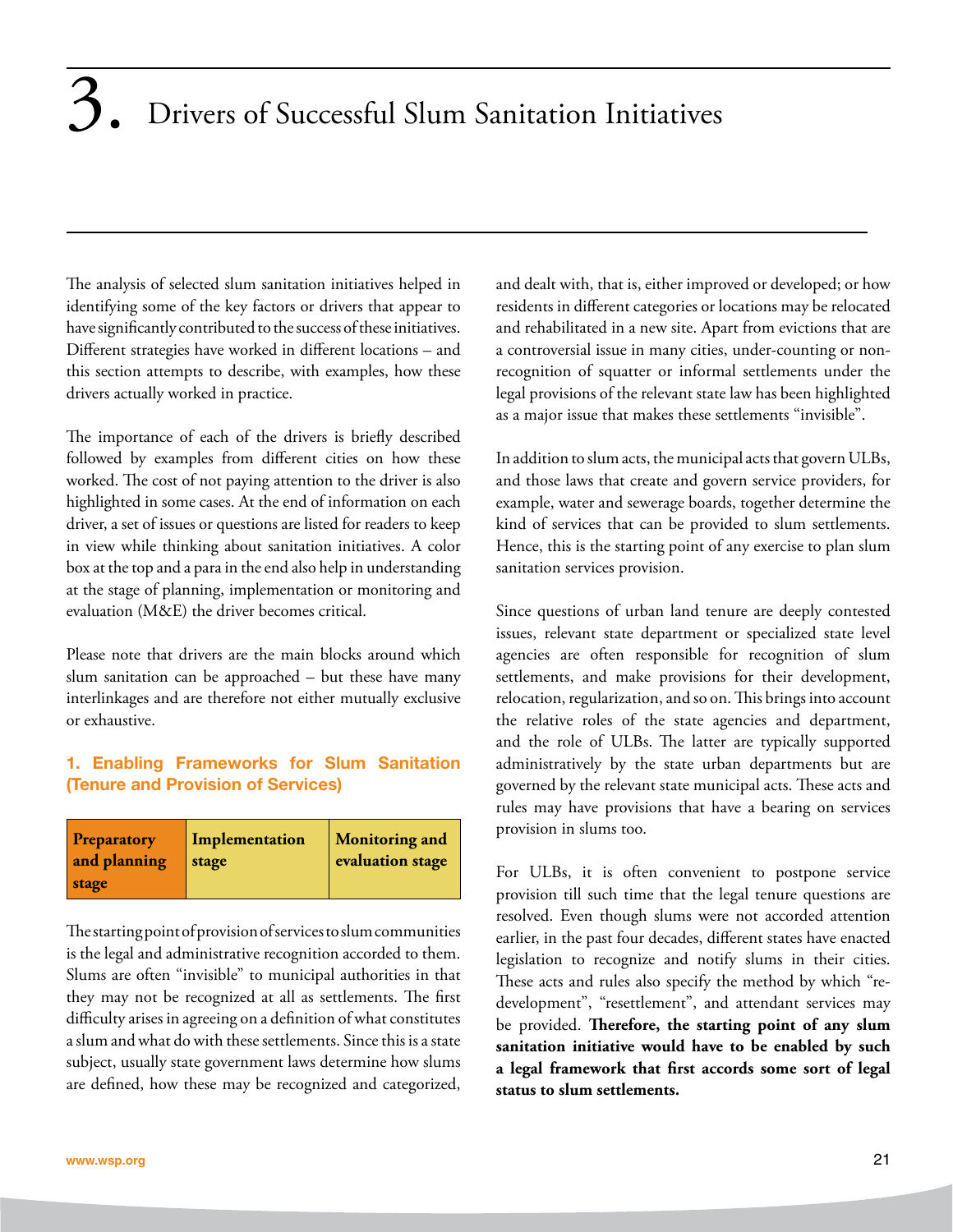# Box 5: Relevant Definitions

The Model Property Rights to Slum Dwellers Bill 2011 (Ministry of Housing and Urban Poverty Alleviation, 2011) proposed some definitions for states to consider in their acts and rules:

"Slum" or "Slum Area" means a compact settlement of at least 20 households with a collection of poorly built tenements, mostly of temporary nature, crowded together usually with inadequate sanitary and drinking water facilities in unhygienic conditions.

"Untenable Settlements" are those settlements which are on environmentally hazardous sites (such as riverbank, pond sites, hilly or marshy terrains, and so on), ecologically sensitive sites (mangroves, national parks, sanctuaries, and so on), and on land marked for public utilities and services (such as major roads, railway tracks, trunk infrastructure, and so on).

"In-situ Slum Redevelopment" means the process of redevelopment of slum areas by providing dwelling space and other basic civic and infrastructural services to the slum dwellers, on the existing land on which the slum is based.

"Slum Resettlement" means the process of relocation and settlement of slum dwellers from the existing untenable slums to an alternative site with dwelling space, basic civic and infrastructural services.

"Basic Civic Services" means services of drinking water supply, drainage, sewerage, solid waste disposal and street lighting.

*Source:* http://mhupa.gov.in/ray/guidelines%20and%20user%20manuals.htm, accessed August 11, 2014.

It may be noted, in the past two decades, that the policy environment has made some progress and slums have come to be "tolerated" to some extent. From being regarded as "illegal and unwanted settlements" and, finally, a move has been made to recognize such settlements as legitimate sites of housing and livelihoods, arising out of state and market failures. But this still requires attention in order to ensure planned development, public health and socioeconomic security not only for these communities but also for their neighborhoods and the entire city.

As reflected in implementation of laws and development schemes in practice, there are serious differences about the extent of recognition (many informal, squatter settlements are left out of the count), basis of recognition (cut-off dates are commonly used to define boundaries of legality), and what the state ensures in terms of development inputs including infrastructure and service improvements, upgradation of housing, relocation, and so on. These are contested realms and lie at the heart of services provision including sanitation to slum communities.

# Relevant Acts and Rules Enable the Type of Sanitation Services Delivery

The state slum acts, municipal acts, agency/board acts and regulations may permit services to be provided fully or partially. In the former case, the slum area and housing unit are accorded status so that it can receive some basic services, although service delivery may be constrained by availability of space, finances, and so on. In the latter case, the law may only permit for essential services to be provided through limited means, for example, water supply through pipelines to community water points and/or Community Toilet Blocks (CTBs). In this case, different states may again have enabling provisions about the land on which such infrastructure may be located. For instance, municipal corporations may be empowered to permit construction of toilet blocks on slums located on their own land or of the state government or even, as in case of Bhopal Municipal Corporation (BMC), slums on lands belonging to private parties.<sup>1</sup>

<sup>1</sup> In many cities, settlements are located on lands owned by Defense, Railways and other union government agencies, posing a complex and unresolved issue.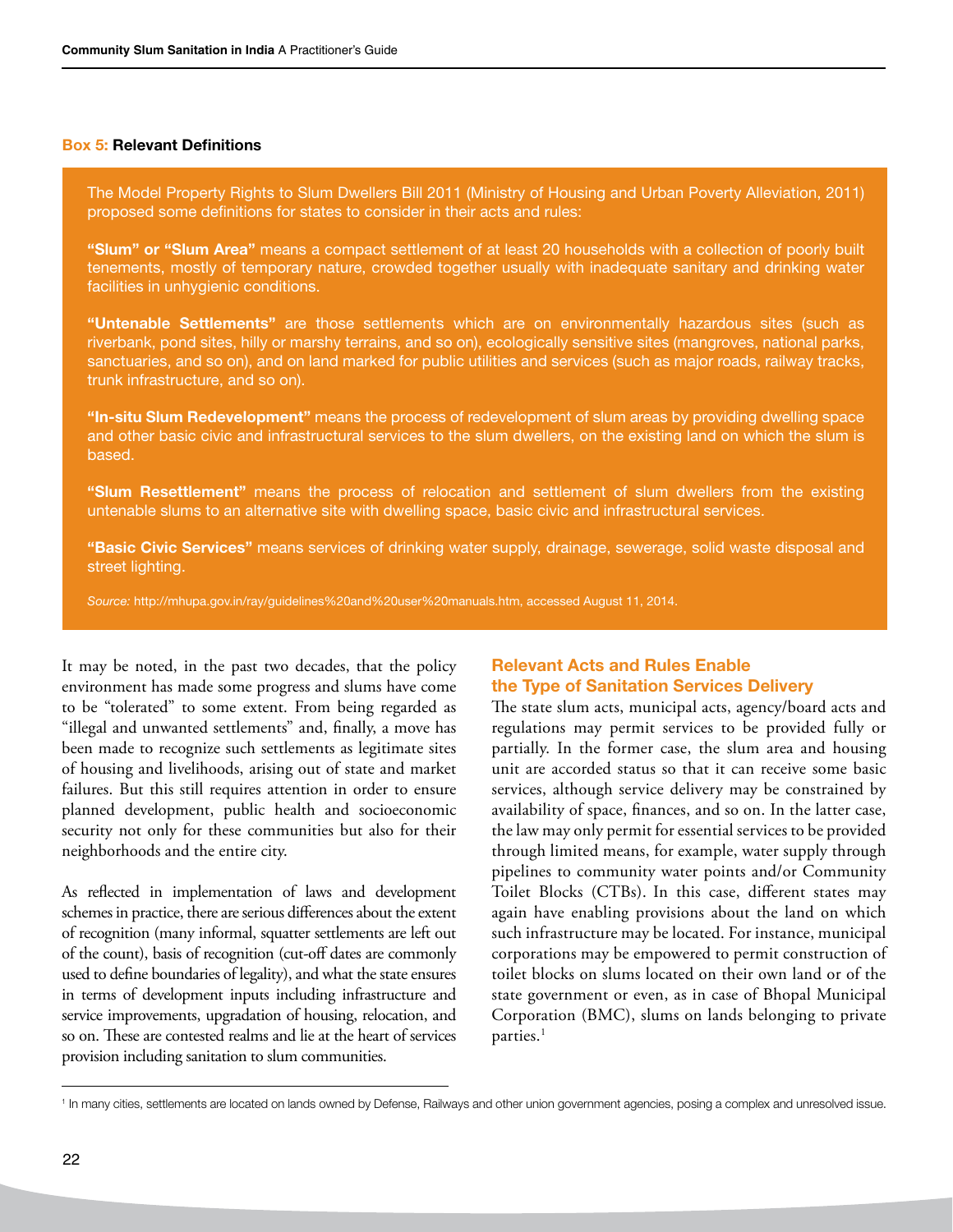# How have States and Cities Approached Tenure and Service Provision Issues?

The Ahmedabad Municipal Corporation (AMC) utilized its governing Municipal Act, to allocate finances for the improvement of health conditions in the city – and hence, investments in environmental services in slums in the city. This was combined with innovative use of an executive order (NOC 500, discussed below), to operationalize a comprehensive Slum Networking Project (SNP or "Parivartan") in the city.

Other states and cities have opted for the route of executive orders to enable slum sanitation services provision, using the existing legal provisions in various acts or by making minor modifications in these acts.

Bhopal and Trichy have used a project approach to plan and implement community sanitation initiatives that were first implemented as pilot projects and later sought to be scaled up. Tamil Nadu incorporated the Trichy Gramalaya experience into the state-wide Integrated Sanitation Project (ISP) under the Tamil Nadu Urban Development Project (TNUDP).

The Government of Maharashtra (GoM) issued an order in 2005 mandating that community groups will play an integral role in planning and management of CTBs in urban Maharashtra slums. In this manner, GoM sought to scale up the practices demonstrated in BMC's Slum Sanitation Program (SSP) to all such slum sanitation initiatives in urban Maharashtra.

#### Box 6: Parivartan Slum Networking Program in Ahmedabad

With a population of 3.5 million (2001), Ahmedabad reported more than 40 percent of its population living in over 1,600 slums and informal settlements. In the mid-1990s, a private textile mill had approached AMC to help improve slums in the mill's neighborhood. This initiated the formulation of the Parivartan Program or SNP comprising:

Physical infrastructure services including individual water supply connection; individual toilets connected to sewerage; storm water drainage; paved internal roads and lanes; street lighting; solid waste management; and landscaping; and

Community development inputs including mobilization and formation of CBOs and their involvement in implementation, O&M, and for supporting health, education, livelihoods, micro-credit, and so on.

The program was funded mainly by AMC. It realized that, for slum dwellers to access infrastructure services, it was quintessential to provide tenure security and urban social protection to slum dwellers. Along with this, state level enabling legislations such as an amendment to the Bombay Provincial Municipal Corporation (BPMC) Act, 1949 had aimed to progressively eliminate slums, prevent the reemergence of slums and upgrade and control existing slums. In Ahmedabad, water and sanitation services were not provided to communities that lacked legal tenure. An amendment to the BPMC Act, 1949 made it obligatory for AMC to spend at least 10 percent of its own revenue for improving basic services in slums.

To encourage slum dwellers to continue to invest in their homes, AMC agreed to provide some sort of protection for a 10-year period to the households participating in its program. The executive orders and rules at the state government and ULB level provided an important enabling legal framework of service provision to slums. AMC started the 500 NOC Scheme aimed at helping slum residents acquire a No Objection Certificate (NOC) with a payment of INR 500. This document had the photo of the householder declaring that s/he will not claim ownership or legal claim over the house structure and services, and AMC declared that it would not demolish the structure and stop services for a period of 10 years in normal circumstances. (Only two instances of demolition were noted thereafter to acquire land for infrastructure projects. Affected communities were duly relocated.).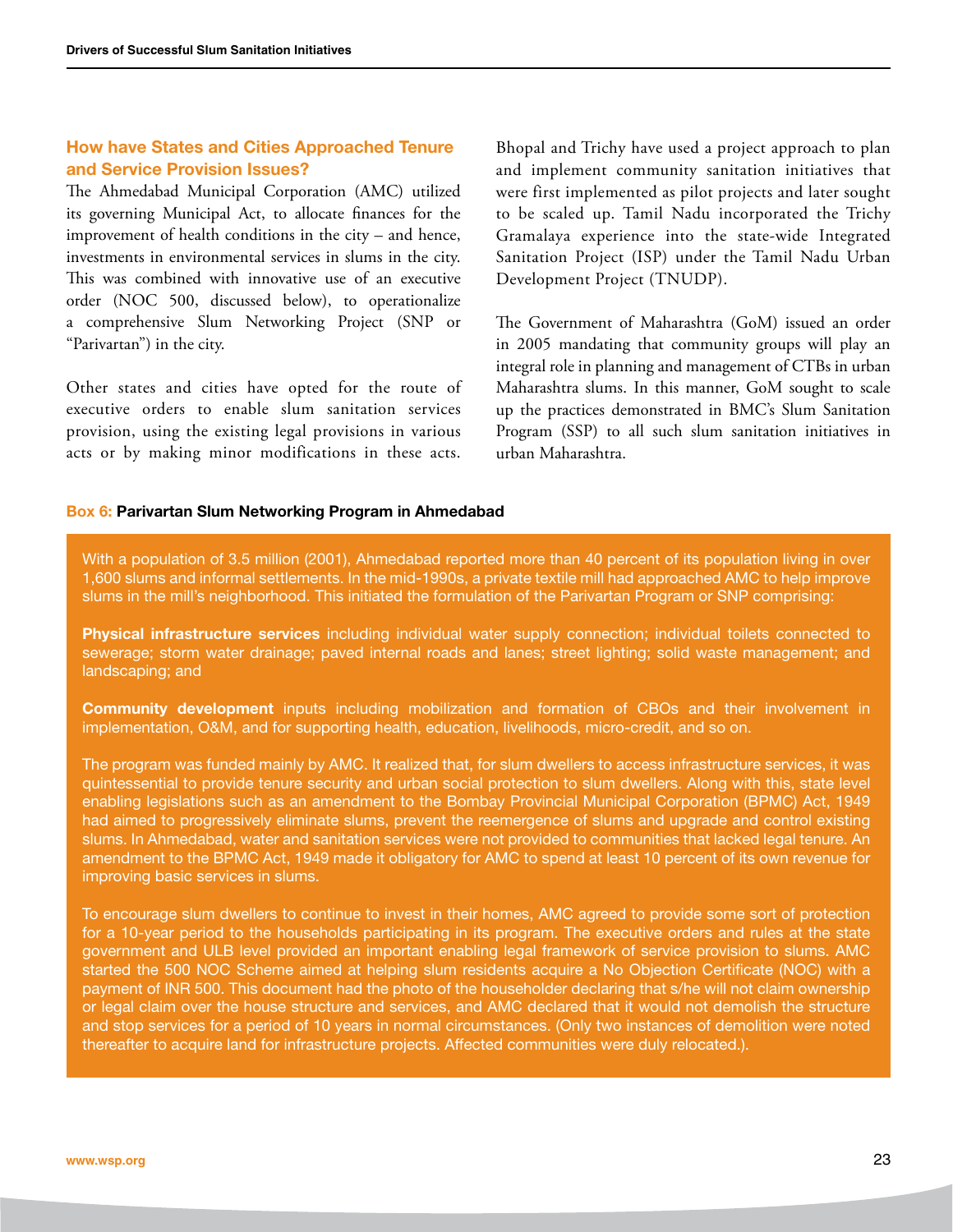With the help of the NOC, slum residents could now apply for legal individual sewage and water connections to their house. AMC issued NoCs for the upgradation of community and individual household facilities including water, drainage, sanitation, pavements and roads for a period of 10 years. In addition, it used the BPMC Act to systematically make budgetary allocations for improvement to health conditions of the city residents including slums. The SNP was therefore one of the first initiatives to delink tenure from services provision.

This led to the willingness of slum communities to participate in and contribute towards capital cost of infrastructure development and a community level corpus fund for O&M. AMC, in partnership with a private company and NGOs (Saath and Gujarat Mahila Housing



Sewa Trust), extended a bundle of services including individual toilets, water taps and drains in nearly 50 slum settlements beginning the late 1990s. Individual services were preferred and provided over community facilities, scaled up to other cities of Gujarat except Vadodara where only community facilities were provided. By 2014, only three slums (of the more than 40 slums under Parivartan project) suffered part or full relocation. This was for infrastructure projects, and did not lead to AMC revoking its NOC per se.

*Sources:* WSP (2007); Rusling, Sara (2010), SEWA Academy/MHT 2009.

It may be noted, however, that executive orders and project achievements may be difficult to sustain in the absence of political and legal backing. A case in point is the continued prevalence of a different approach to slum sanitation in case of Maharashtra. The Maharashtra Housing and Area Development Authority (MHADA)-constructed CTBs are intended to respond to the huge deficit and demand for toilets in slums, using union and state government funds (not under the control of the BMC). However, the design of these (single-storied) toilets does not include full services such as continuous water and electricity supply due to constrains of lower cost norms. In addition, there may not have been resources available for mobilization of community groups for maintenance management (as mandated in the GoM order of 2003), leading to poor maintenance.

Delinking tenure from services delivery should be enabled. NUSP (2008) has already made this a cornerstone of the national urban sanitation policy, and states and cities are encouraged to systematically delink access to sanitation services from tenure constraints in slum communities.

Some laws and administrative provisions and schemes may actually be inimical to mobilizing communities for improved sanitation practices. Under the Kolkata Urban Services for the Poor (KUSP), about INR 9,900 was made available for constructing toilets in poor communities of the 38 municipalities in the Kolkata Metropolitan Area (outside the Kolkata MunicipalCorporation).Therefore,while service provision was already possible under the municipal act, KMC wanted to experiment with community led health initiative that would mobilize people to build and use toilets using their own resources rather than opting for scheme funds. In the initial mobilization phase, the scheme provision actually created confusion in one of the slums in Kalyani and they were not able to join in the KMC led initiative. KMC, in fact, had to pass a resolution and present it to the state department that they would not take the scheme funds yet attain the target of sanitation service provision in slum communities using a different approach.

The example above shows that the enabling framework of the law, policy and schemes needs to be the starting point of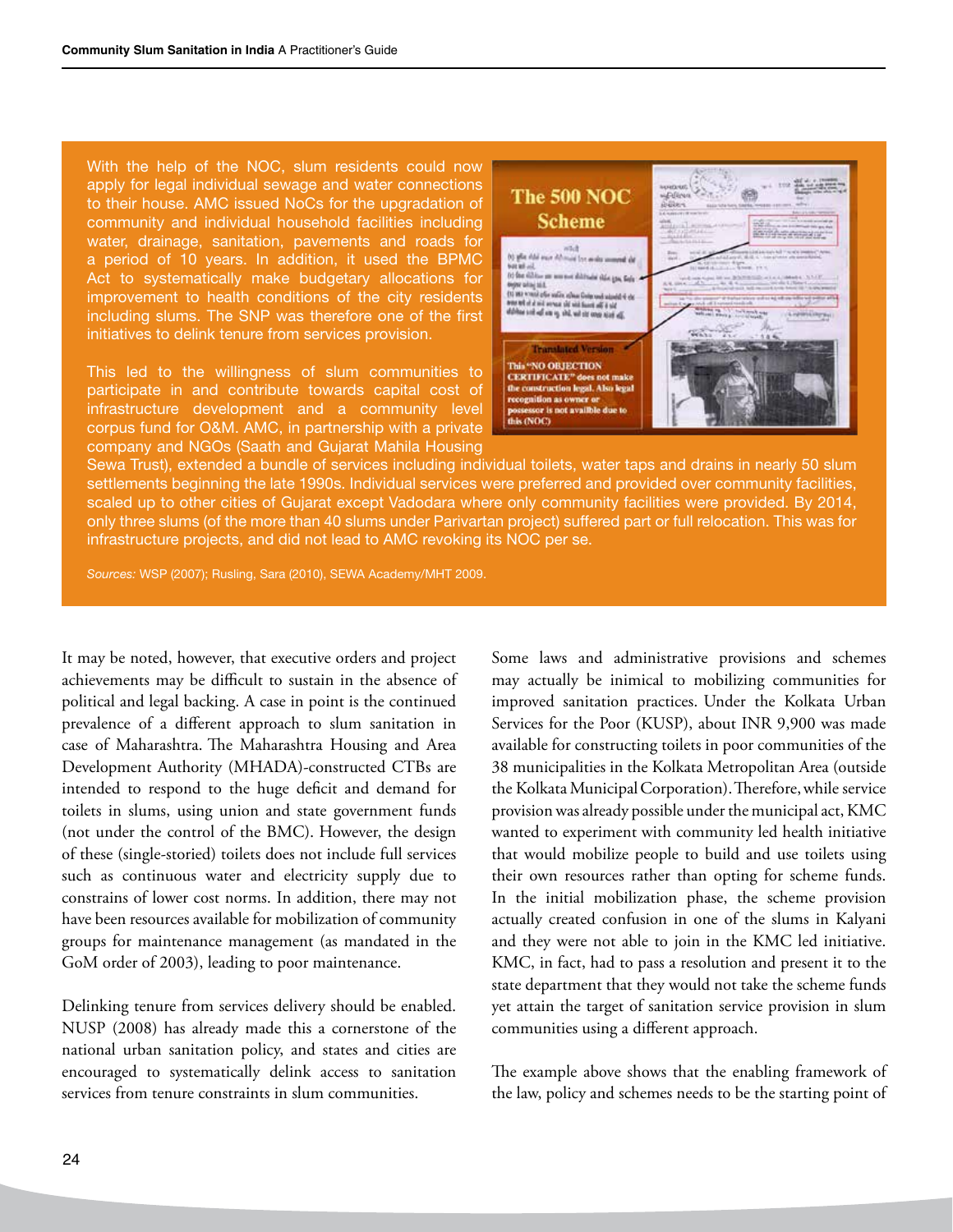#### **Box 7: Bengaluru's Experience with Delinking Tenure and Service Provision**

In Bengaluru, under the AusAID-assisted Master Plan Project, the Bangalore Water Supply and Sewerage Board (BWSSB) waived off the requirement for proof of land ownership as requirement for water supply connections, and replaced this with proof of residency. A special new water tariff slab was introduced to provide for shared connections (so that, in spite of large combined consumption of five to six families, the applicable tariff would be the lowest one, and not the high telescopic slab applicable for normal individual households). Connection fees were reduced (INR 830, down from INR 1,850) and permitted to be paid in instalments. The procedures for applying for connections, and issuance of meters, and so on, were also simplified.

In this way, the BWSSB was able to delink service provision from legal tenure – the utility gaining by increased customerbase revenues, households by avoiding long queues, loss of productive time, and girls not missing schools.

*Source:* BWSESMP, 2002.

any slum sanitation initiative. While it may not be possible to make amendments to the law, or change administrative provisions, these must be kept in view throughout the cycle of preparation, planning, implementation and maintenance management. Since some of these can take time to change, indeed, the demonstration of a example such as Trichy can actually build a constituency that supports such changes to come about.

To summarize, the enabling environment comprises the following legal, executive/administrative, and scheme questions to be examined:

- 1. Examine the existing municipal, state slum and utility acts and rules for type of services that are permissible;
- 2. Examine how, by law, the framework for service provision can be made more inclusive of households and settlements currently excluded;
- 3. Examine the extent to which tenure can be delinked from service provision – the NUSP recommends this and some cities have done it;
- 4. Draft and propose changes to existing laws and regulations to enable access to individual household level services ideally, community services as a second-best option; and
- 5. Examine existing national and state level programs and schemes that may be utilized for improved sanitation service provision.<sup>2</sup>

### Critical Stages

The enabling framework's driver is critical in the preparatory and planning stage. This factor needs attention during the implementation phase as well since program and project rules may need to be legitimized by legal and administrative changes. In the maintenance and monitoring stage, legal and administrative frameworks need further review. The last stage may also be opportune for evidence based policy changes.

2. Political Will, Executive Engagement and Local Government Institutional Capacities

| Preparatory  | Implementation | <b>Monitoring and</b> |
|--------------|----------------|-----------------------|
| and planning | stage          | evaluation stage      |
| stage        |                |                       |

Sanitation is a state subject under the Constitution of India. This has been further devolved to ULBs by the 74th Constitution Amendment. The actual devolution of funds and functionaries for sanitation in general and for slum sanitation in particular, depends on the extent to which different states have ratified and given effect to the 74th Constitutional Amendment in their own local body acts and rules. The legal devolution follows the practical consideration that sanitation is indeed a public good, and needs to be provided and managed locally.

<sup>&</sup>lt;sup>2</sup> Past schemes for slum sanitation service provision at the GoI level have included the integrated low cost provision scheme, the Valmiki Ambedkar Awas Yojana and JNNURM supported BSUP/Integrated Housing and Slum Development Programmes schemes. The recently launched RAY enables upgradation of slums leading to, ideally, household level sanitation services.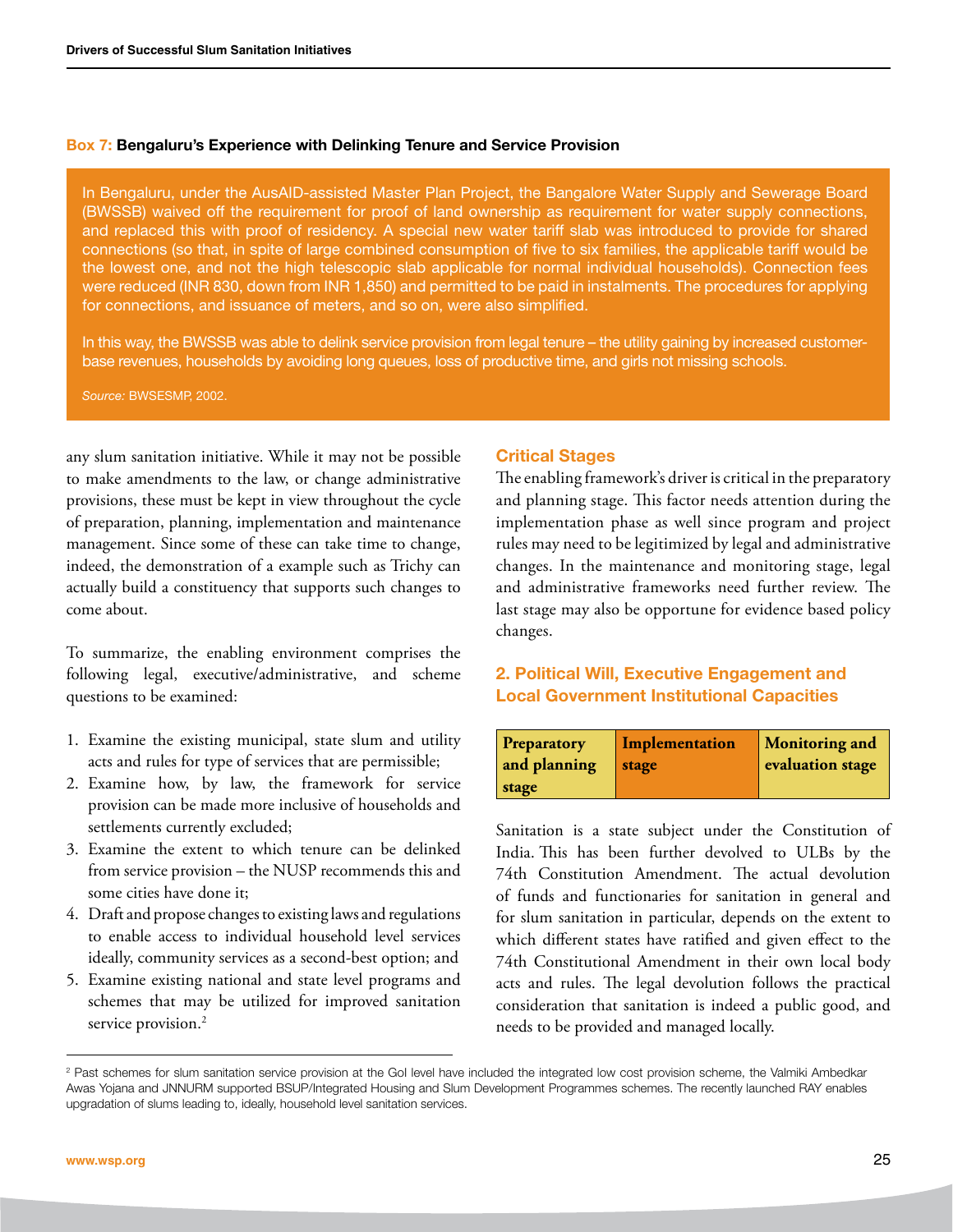Given the above legal framework, political and executive leadership of the city, extent to which the ULB and other agencies are engaged with questions of slum services provision, and institutional capacities and incentives for the ULB to do so, form the second major driver of successful initiatives.

AMC has conventionally been one of the strongest municipal corporations in the country due to its strong organizational capacities and manpower resources, and in being able to signal its strong financial foundation by being the first city to issue municipal bonds. AMC is responsible for providing a wide variety of municipal services and therefore when a dynamic, executive leadership put together the Parivartan project, legitimacy of the effort was never in question. In fact, AMC's partnering with Arvind Mills (which partly financed the project in the initial stages), on the one hand, and various community groups and NGOs (MHT/SEWA, Saath), on the other, added to AMCs institutional capacity to mobilize slum communities and deliver benefits to them.

The Municipal Corporation of Greater Mumbai (MCGM) is again a very large and strong local government that was able to reach out to slums in the city through its territorial divisions as well as specialized Slum Sanitation Cell. The slums accounted for more than 55 percent of the total population of Mumbai. Both these cities showed the necessity of significant devolution of resources and responsibilities in order for initiatives to become effective at scale.

It is important for services to slum communities to be a part of an appropriate department or division within the ULB. In many cases, sanitation departments look after solid waste management only whereas management of human excreta does not find a place or competent staff institutionally. In the context of slum sanitation provision, it is also important to distinguish between CTBs and PTs, the management of which may require a different set of organizational skills and competencies. Some ULBs and utilities have experimented with recruiting specially trained personnel for engagement with community groups and may be in the process of regularizing these (consultant/on special duty/deputation) positions such as social development officers or community facilitators.

The integrated functioning of engineering frontline personnel with social development officers/community mobilization staff needs considerable institutional attention. Capacity building for these as well as other officers is required for imparting analytical and engagement skills to them, as well as for their reorientation to provide sanitation services.

The case of KMC is that of a comparatively smaller local body with dynamic leadership. In this case, mobilization of communities with strong leadership led to community volunteers and leaders themselves formulating and implementing solutions with municipality and other external agents acting as facilitators. It also showed that large public investment in constructing toilets was not necessary and self-financed infrastructure was likely to be better used, maintained and managed better if at the household level.

In spite of sufficient institutional capacity and resources, the desirable impacts of dynamic leadership are not always possible to sustain. The dynamic executive leadership in the late 1990s of the Pune Municipal Corporation (PMC), led to the development of an ambitious slum sanitation scheme for the city. This citywide sanitation program engaged all elected representatives and facilitated the involvement of communities. NGO and CBO partners were mobilized and budgetary allocations made by the PMC for the implementation of this program. However, in the later stages, the momentum of the program suffered on account of a number of factors. The Society for Promotion of Area Resource Centres (SPARC report (2014)) mentions, "In Pune, the major champion pushed for the project to be rushed for completion. It was because the administrator knew that his successors may not sustain the level of scale and partnership. This created distortions in the processes and because wrong choices happened, the alliance (with Mahila Milan, National Slum Dwellers Federation and SPARC) paid highly for that in financial and reputational terms". In Kalyani, too, a leadership change led to reordering of city level priorities.

In many if not most such initiatives, the leadership role of an elected leader, or an officer, has been central in getting things moving initially. While this is a pivotal role; it is also important to institutionalize the systems and procedures in order that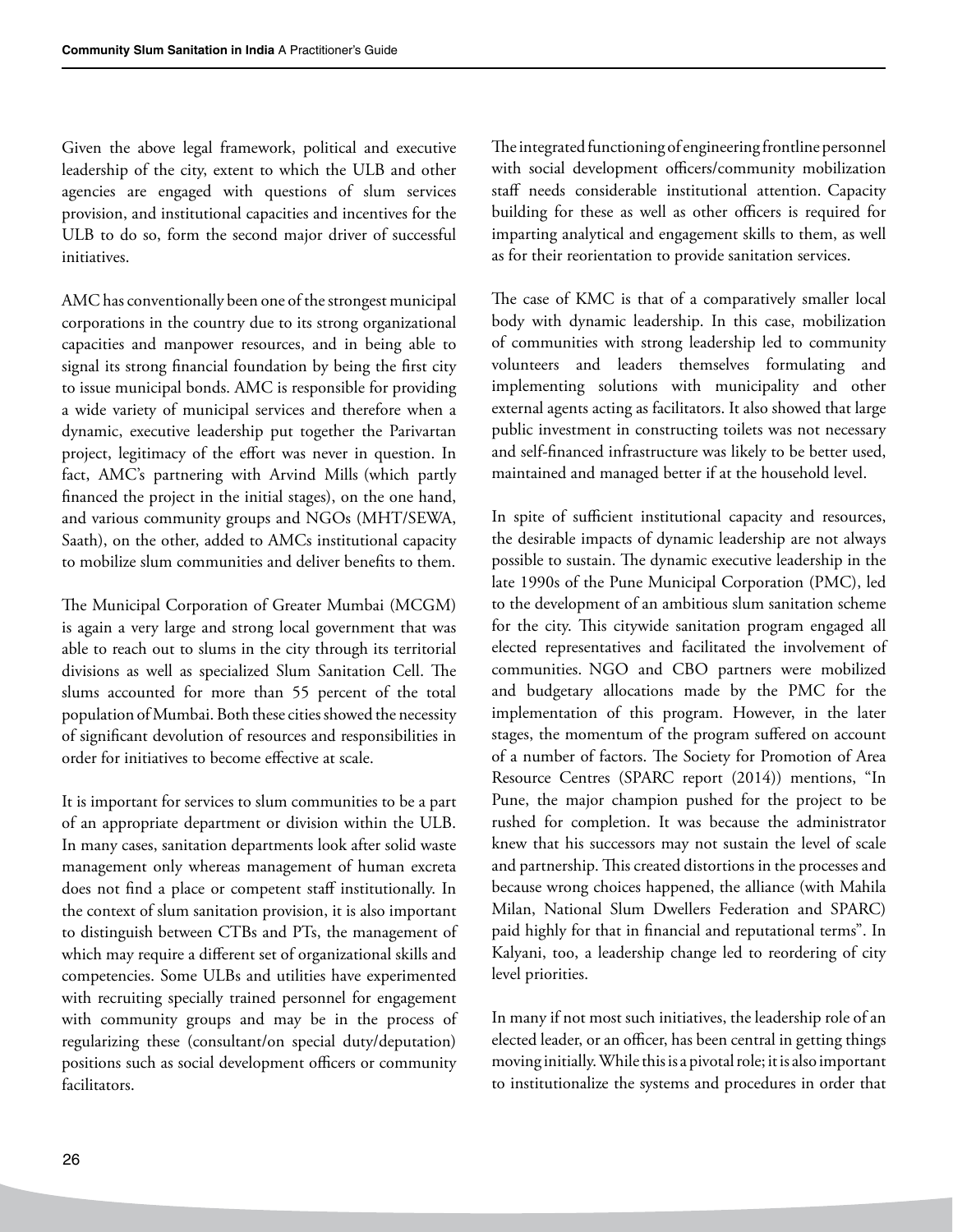#### Box 8: KMC Attempts a New Way of Addressing Sanitation

Kalyani was faced, in the 1990s, with a large number of settlements with toilets that were not used by residents. These toilets were constructed under different schemes for rehabilitation and improvement of the population living in bastis (slums), in which many had migrated from neighboring Bangladesh.

The huge pile of solid waste littered on roadsides and on a field was coupled with the problem of indiscriminate dumping of bio-medical waste with this garbage. A rudimentary sewerage was in a state of dilapidation with the overall outcome being the image of the two cities of Kalyani, one that was rich and planned, and the other with slums, garbage and waste. After being a Notified Area Committee, Kalyani was accorded the status of a Municipal Council in 1994.

On taking stock of the condition of the city and its 19 wards, the newly elected chairman was ready to initiate a series of changes in the way the municipality functioned. One of the first set of actions was to start conducting municipal meetings in camera to ensure transparency. It was also emphasized to the elected representatives that, according to the West Bengal Municipal Corporation Act, the executive powers of the municipality were vested in the chairman and elected representatives. Therefore, the role of elected representatives ceased to be representing wards and transformed into being members of a decision-making and executive authority.

The second set of changes involved devolution of financial resources to the ward levels using a consensus approach (instead of a quota based one) and incentivizing improved expenditure performance locally. It was very difficult to convince other ward councilors, including those from the opposition, to formally resolve not to access scheme funds available for toilet construction under KUSP. With the municipality's own staff, including engineers, there was the additional task of convincing them about what would be value for money but sanitary toilets.

In order to engage with slum communities, the KMC leadership decided to identify and encourage Natural Leaders (NLs) from these communities. These NLs were provided special motivation and training, and mobilized around the themes of improved public health including sanitation. A number of social and cultural events were organized as this community led movement – called Community Based Health Initiative (CBHI) – of which the focus was on the outcome of ODF communities.

The local municipal leadership, that is, the chairman, elected leaders as well as community leaders, were further assisted by external experts and well-wishers of this approach. Within a short period of less than two years, more than 40 communities were able to become ODF using their own resources, and no subsidy or financial support from the government in constructing toilets. Some of these communities had, in addition, constructed improved drains, platforms for handpumps and other such small infrastructure using their own resources. The NLs and volunteers would continue to monitor behavior of residents, incidents of diahorreal disease and report and discuss these on a weekly basis with the municipality.

A strong municipal leadership that had attempted a fundamental change in the culture of municipal politics was therefore responsible for mobilizing communities to take ownership of their health.

*Source:* Interview with Shantanu Jha, former Chairman, KMC, June 2014.

the slum sanitation projects are implemented well, and they are monitored properly later on too. Hence, while the initial push needs leadership, many of implementation and service delivery/maintenance phases need institutionalization of monitoring and actions based thereon – and the capacities to do so.

In summary, the considerations to assess the driver of leadership, engagement and capacity are:

1. What is the structure of the local political leadership? What are the ways to have leaders lend support to improved sanitation services to slum communities?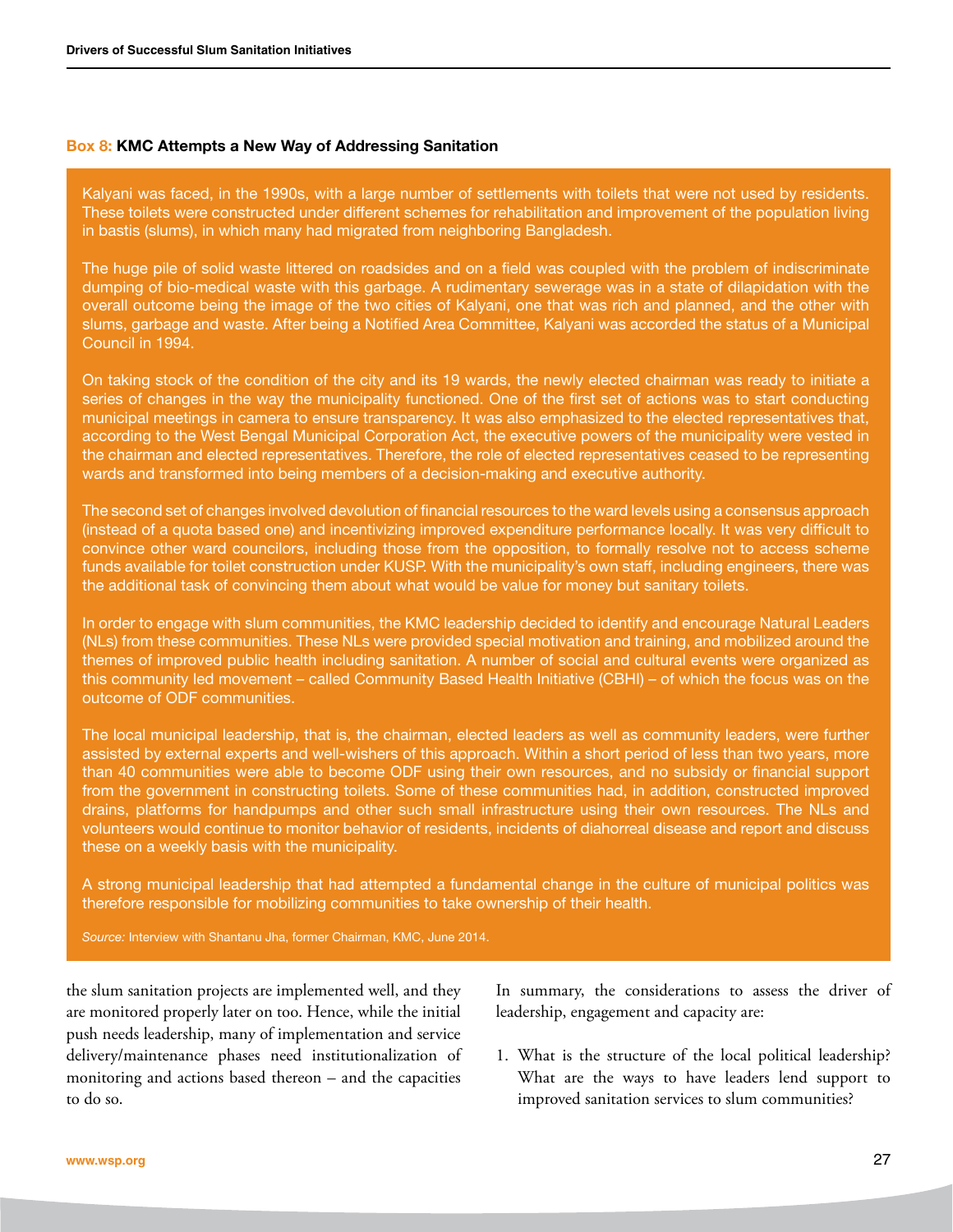- 2. What is the structure of the local political leadership (in the ULB, development authorities, water and sanitation utility/board)? How can it be mobilized to commit to sanitation services delivery to slums?
- 3. What is the extent to which functions, funds and functionaries are devolved to the ULB in the city?
- 4. Does the local body have an organizational unit or division with specialized and dedicated personnel for dealing with sanitation issues?
- 5. What are the means of building awareness amongst urban communities about the necessity of improved sanitation systems and practices?

### Critical Stages

This driver is also important in the preparatory and planning stage, especially devolution and leadership. The engagement and organizational capacities become critical in planning and implementation. This continues to remain salient in the monitoring and sustenance of the initiative.

# 3. Addressing Indignity and Promoting Public Health

| Preparatory  | Implementation | <b>Monitoring and</b> |
|--------------|----------------|-----------------------|
| and planning | stage          | evaluation stage      |
| stage        |                |                       |

While investments in water and sanitation are normally justified on grounds of huge preventive health benefits that accrue, the centrality of these benefits is far more pronounced in case of slums. Accessing potable water remains a struggle for most slum dwellers but these struggles vary based on different local factors and influences. In contrast though, sanitation in slums poses the dual risk of increased disease incidence, on one hand, and personal safety, security and indignity, on the other, especially for women and girls. In a departure then from construction of toilets, slum sanitation initiatives have increasingly attempted to mobilize communities around health and safety, dignity, and community-level outcomes. This has also been the strategy for involving and empowering women through such initiatives.

Slum sanitation programs start with a hygiene education and community mobilization activity. This is also a way of encouraging stakes/ownership, building capacities in the communities for making linkages, and getting prepared to manage the facilities as well as sustain behavior changes.

While public health promotion and appeals to dignity have been a continuing theme in nearly all successful slum initiatives, the examples of Tiruchirappalli and Bhopal are presented here. NGOs such as Gramalaya in Tiruchirappalli and Aarambh in Bhopal extended health and hygiene education to women in households and students from government or municipal schools (mostly living in poor and underserved settlements) and, to make it interesting, they have used games (like snakes and ladders) and skits (*nukkad natak*) to convey the message. These children act as sanitation messengers and ensure that hygienic practices are observed at home and in their schools.

In 14 government schools, Aarambh built child friendly toilets for children. Each child contributed INR 1 per month for buying cleaning materials and for minor repairs. Health educators visited government schools to impart hygiene training. In these schools, Child Water, Sanitation and Hygiene (WASH) Committees were set up with children acting as hygiene messengers to promote and monitor hygiene and sanitation and ensure that drinking water was stored properly (in a covered pot kept at a height from the ground). Slum children have also been given health and hygiene training on practices such as hand-washing and menstrual hygiene.

Many community initiatives have now adopted measures not only to promote health and hygiene messages, but also provided proper mechanisms targeted at special needs of women and adolescent girls. Menstrual Hygiene Management messages, material and mechanisms are important as a part of this pillar, and must be accorded high priority in any slum sanitation initiative. For example, Gramalaya encouraged increased engagement in advocacy on menstrual hygiene and installed incinerators in girls' toilets and, along with bathing facilities, provide access to water and soap within a place that provides an adequate level of privacy.

The considerations of integrating public health and dignity in sanitation initiatives are: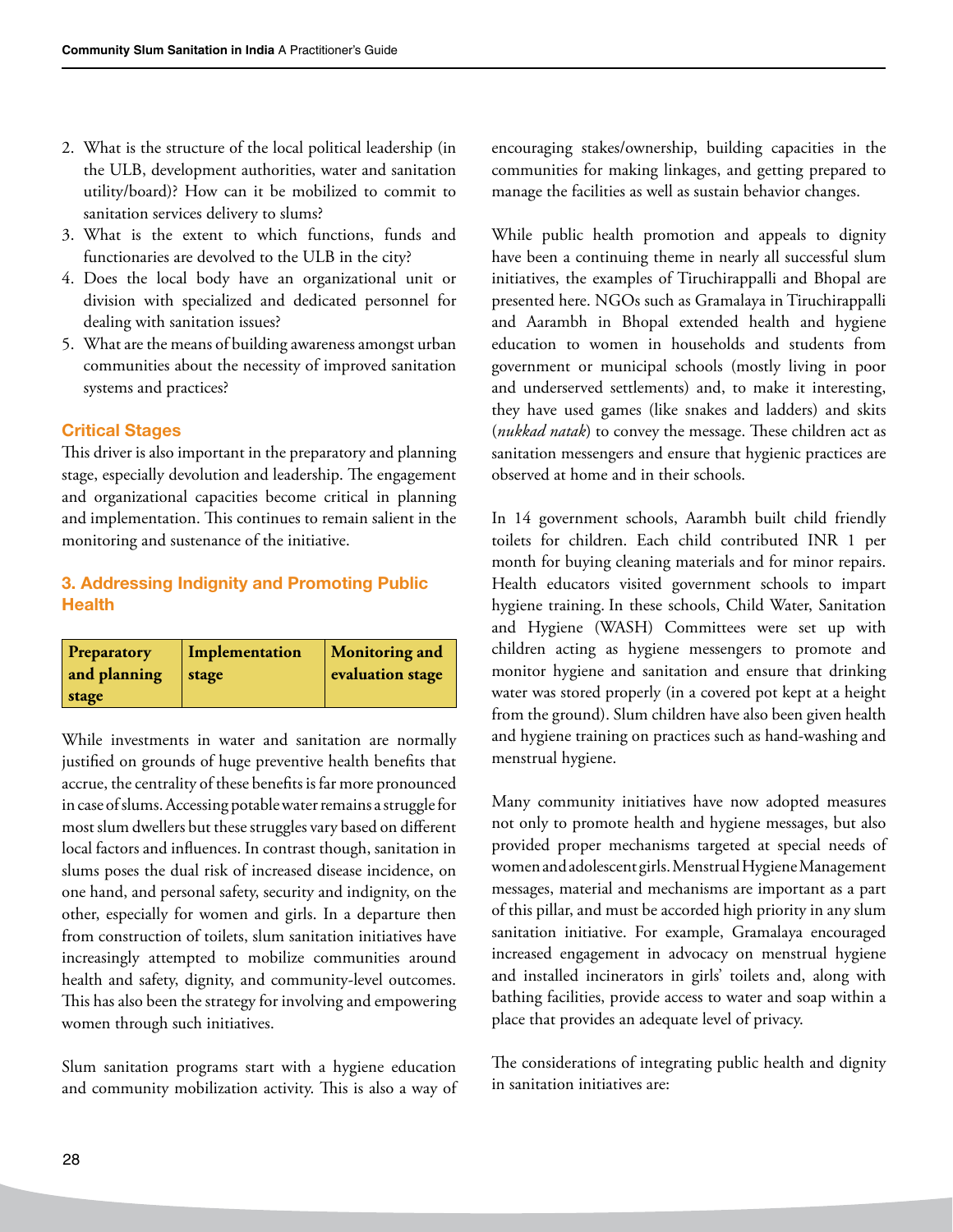#### Box 9: Mobilizing Children around Health and Hygiene Practices

Bhopal, the capital of Madhya Pradesh, is a fascinating amalgam of scenic beauty, old historic city, and planned modern settlement. The "city of lakes" has a population of about 18,00,000 (Census 2011), of which about a third live in 374 notified slums.

The NGO Aarambh that has been working with children since 1990s, mainly on issues of child rights, began a pilot project on sanitation in 2005. With WaterAid in partnership with BMC and UN Habitat, Aarambh launched a slum sanitation program to make slums ODF using the community-led approach. Through a Poverty Pocket Situational Analysis that focused on the poorest of poor with no access to water and sanitation facilities, Aarambh identified 17 slums in Bhopal. A total of 5,000 households were covered – 2,600 individual leach pit latrines and two CTBs were built – and 11 slums were declared ODF by the government in 2008.

The community-led approach targeted women and children. The team began with door-to-door campaigns telling women about sanitation issues, wall writing on hygiene practices, septage management, performing skits (*nukkad natak*) to give messages on health and hygiene, celebrating World Water Day, World Toilet Day and Environment Day.

Developing a sanitation solution through community participation was conceived as the first activity in the Aarambh pilot program to build toilets in Bhopal. A Water and Sanitation (WatSan) Committee comprising seven to13 persons with a third as women, was established and trained in each community. The responsibilities of the WatSan Committees were: oversee and monitor construction, O&M of the facility, set and collect user charges, carry out repairs directly or through the private sector, and be accountable to the community regarding O&M. Shiksha Swasthya Sanitation teams were formed for health promotion and communication and they were active in door-to-door campaigning on hygiene, need for constructing toilets with septic tanks, etc.

Aarambh has also promoted segregation of waste through competitions such as 'healthy lane', 'healthy house' where community women act as judges.

*Source:* Interview with Mr. Anup K. Sahai, Chief Functionary, Aarambh.

- 1. What is the baseline condition of disease incidence (especially sanitation-attributable diseases such as diarrhea, and so on) in the community and what are the community perceptions regarding these?
- 2. What are the constraints of space and concerns of safety and dignity especially of women and children in the community?
- 3. What are the infrastructure and services (for example, well-lit toilets with adequate water, separate and secure toilet blocks for women, child friendly features, easy availability of soap and cleaning materials, and so on) required to address health and safety concerns?
- 4. What communication and measures can be undertaken to better promote robust Menstrual Hygiene Management

in the community, and as a part of the toilet block?

- 5. What are the community-level and formal mechanisms for monitoring health outcomes?
- 6. Is there regular communication and messaging for mobilizing the local community to adopt and use the toilet, and sustain changed behavior and practices?

#### Critical Stages

In most other sanitation initiatives, women were established as central actors and/or target groups along with children, together with instituting the link between sanitary installations, safe disposal, improved hygiene practices and sustenance of behavior change. It is difficult to clearly identify when and how these strategies become critical. Suffice it to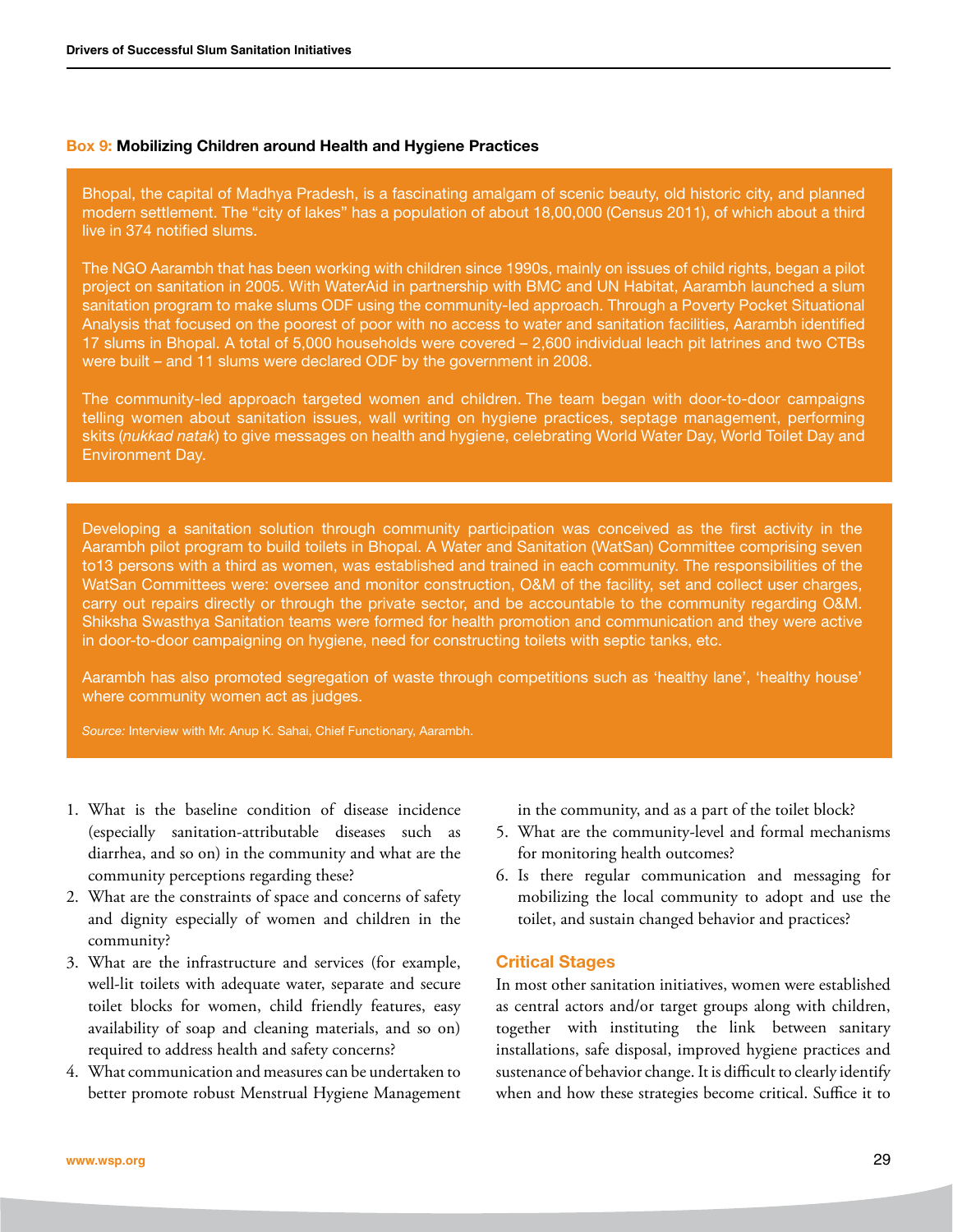say that this needs to be sustained throughout the project cycle while the emphasis may be different at different stages, depending on the local context.

# 4. Promote Participation of Poor and Institutionalize Special Roles for Women

| Preparatory  | Implementation | <b>Monitoring and</b> |
|--------------|----------------|-----------------------|
| and planning | stage          | evaluation stage      |
| stage        |                |                       |

Many initiatives involving construction of toilets in slum communities met with failure because the households and communities were not involved or even consulted in the design of the process or structure, leading to disuse and dilapidation. All successful sanitation initiatives have, therefore, given high priority to instituting participatory processes in a structured manner right from the preparatory and planning stages.

The local context determines to what extent households and communities can be empowered to take control of the process. Where the legal tenure constraints preclude the possibility of household toilets, participation of household members can only be elicited in the preferred design, location and maintenance management functions of these communal facilities. SPARC (2014) elaborated, "Every locality in Pune was visited, Mahila Milan held meetings especially with the women, then drawings for the designs were done and toilets were first demolished then desludged and reconstructed." In most initiatives, communities were mobilized and their participation sought at the planning stage of the CTBs. The success of such efforts in different communities would spell the difference between sustainable outcomes or otherwise.

Where individual toilets are possible, however, the importance of participatory processes does not diminish either as was demonstrated in Ahmedabad, Kalyani and some parts of the Bhopal initiative. The participation of the poor households was central to their taking ownership of the initiatives. The Kalyani approach sought to try the whole initiative by what households and communities desired even in terms of the exact technical option selected (communities were trained in ensuring that all installations were sanitary<sup>3</sup> and safe). Standard toilet designs were made available in the sanitation initiative in Bhopal but households were active participants in supervision and contributing their labor to the construction. The availability of the sewer system in Ahmedabad enabled households to construct toilets that could be connected to it. The Parivartan initiative involved the resizing and other adjustments of the housing plots of poor households that communities worked together to resolve.

The project structures and rules to institutionalize participation by communities, especially the poor and women, are also contingent upon the financing and other resources available with the local government and the communities. In many urban slum communities, the time available for households to participate in planning exercises can have high opportunity costs, for example, lost wages, timings of meetings being inconvenient, and so on. While some of these constraints have been worked around in some initiatives, the question of cash and labor contributions can pose challenges. In case of individual toilets, it was found that households might have been forthcoming with cash contributions or contributing their own labor. This becomes difficult to elicit in the case of CTBs.

While in Bhopal and Ahmedabad individual households made their contributions following a simple formula, in case of Mumbai, the CBT could not be partially owned by community members and hence a "membership" fee was instituted (this has since been discontinued). Eliciting participation in financial terms or in kind has been broadly understood to instill ownership, thereby leading to usage and proper upkeep and maintenance. The exact proportion or absolute contribution that accounts for a successful outcome depends on the local context in case of CTs. The picture is clearer in case of individual toilets where the participation of the household in constructing and looking after household toilets has been shown to be more directly related.

<sup>&</sup>lt;sup>3</sup> Communities were trained by facilitators in ensuring that S-Pipes were provided to prevent transmission of pathogens, excreta was not visible, foul odor was avoided and toilets were kept clean.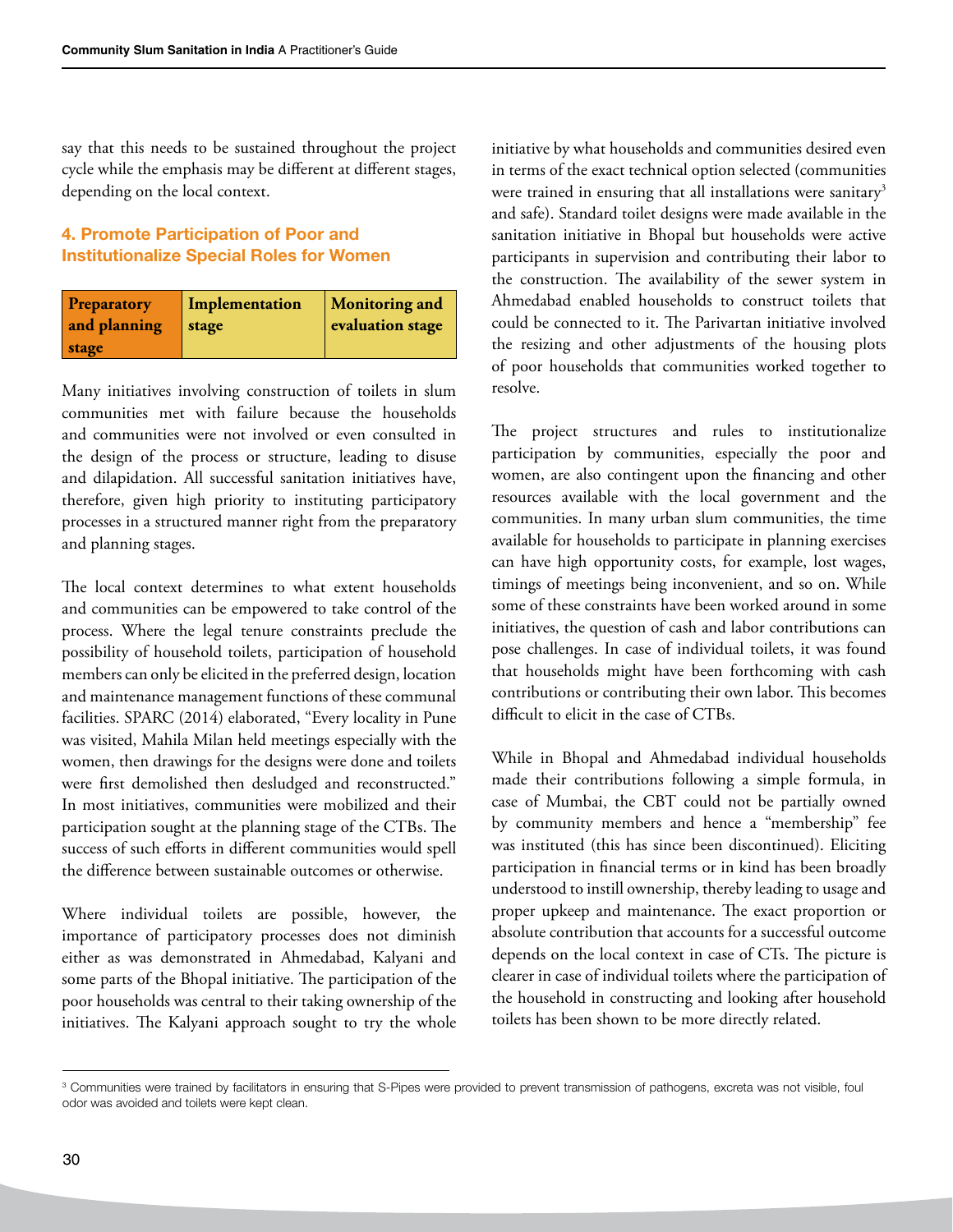Different projects have identified sub-segments within the community and carved out roles for them to participate in the initiatives. Most projects have assumed that slums largely comprise poor households and, so, participation of poor households has been promoted except in cases where the projects were to benefit individual households, for example, the AMC project that was limited to households with less than 40 square meter plot sizes. However, most community toilet initiatives have sought to mobilize all households including but not restricted to those who may be defined as poor in that context. This broadly inclusive strategy appears to have worked reasonably well given the practical constraints of identifying and differentiating between poor and other households. In some initiatives such as in Mumbai, there was a distinction made between "owners" and "tenants" in determining who may be able to participate as a member. This may have resulted in some legitimately poorer households having to use the CTs on a comparatively more expensive pay and use rate as opposed to a cheaper monthly pass fee rate.

The special role of women in decision-making, community mobilization, health promotion and maintenance management finds differing treatment in different projects. Most of the projects stipulated representation of women in local committees. For instance, a WatSan committee comprising seven to 13 persons with a third being women

was established in case of the Bhopal initiative. Similar representation norms were also followed in other sanitation projects. In some projects, women SHGs were also given importance to establish links with livelihoods. The Tiruchirappalli initiative is an example of this.

Under the SSP in Mumbai, another strategy employed was to mobilize households to become members of communities by contributing initial membership fees signaling their ownership of the process. In many cases, contractors appeared to make the contribution on behalf of households and hence this was discontinued. Care needs to be taken to ensure that such proxy contributions are not permitted, and the demand is correctly signaled.

Some of the slum sanitation initiatives have also tested and successfully used innovative training and educational material appropriate for illiterate and neo-literate target groups. These material and training programs are very effective in empowering community members in comprehending complex issues and using a common vocabulary for conceptualizing and communicating with each other as a group.

The CBHI approach followed in Kalyani sought to completely reimagine the role of the community by facilitating a process in which the community would, in fact, drive the initiative rather than be a participant in it. The strategy involved

#### Box 10: The Tiruchirappalli Initiative

Tiruchirappalli city has been a growing industrial center and is the fourth-largest city in Tamil Nadu. It has a population of about 9,00,000, of which nearly 27 percent live in slums (Census, 2011).

Until 2000, the Trichy City Corporation (TCC) managed all CTBs, which were dirty, dysfunctional and not used by slum dwellers. In 2000, WaterAid supported NGOs working in the field of urban sanitation (that is, Gramalaya, SCOPE, Sevai, Exnora International, Annai, Ramasamy Chellapappa Educational Trust, Environmental Conservation Group and Kalki Groups) to work with communities to renovate and take over management of CTBs directly themselves, and also supported communities in building completely new toilets.

The participation of women was a key feature of the TCC project. Gramalaya adopted a process by which a number of SHGs were created with 15-20 women each as members. About two to seven such SHGs per community were established. Each SHG creates Sanitation and Hygiene Education (SHE) teams from existing members who take upon the responsibility of raising awareness and promoting slum sanitation and hygiene. The SHGs were given a central place in ensuring their views on the location of the toilet, and procedures followed. The SHE teams manage the CTBs on pay and use basis, maintain account books, disburse salaries among staff and improve the facilities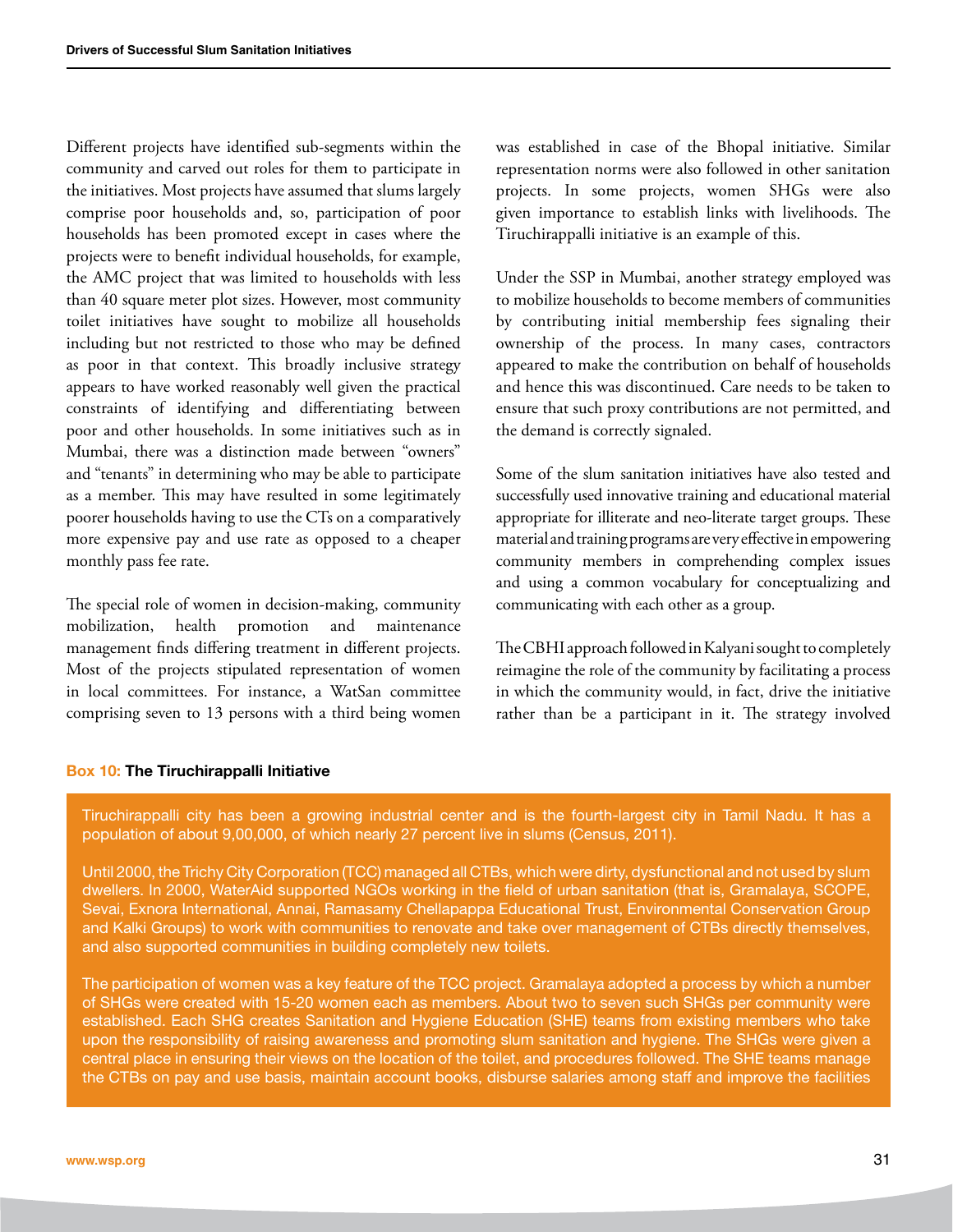such as provision of asbestos roofs, gates, and so on.

It has addressed the practical gender needs of women being users of safe and properly maintained sanitation facilities; and, secondly, addressed the strategic gender need to give decision-making power to women, to operate and maintain toilets and for them to benefit in terms of their livelihoods. One such key agent of change, Indra (name changed), a housewife and member of the SHG group in Veragupettai, became a SHE team leader in 2000. She began looking after the CTB constructed in 2001 after demolishing the existing structure in a Veragupettai slum with about 79 households.

The SHE team would earn as much as INR 18,000-20,000 per month from the CTB usage. By 2007, the SHE team had collected about INR 3,00,000 from user fees, and decided to construct a community hall in its slum that could be used for training on hygiene as well as for social gatherings. It now operates as a training classroom for SHGs and is also available for rent at INR 1,000 a day.

Indra spearheaded the movement by encouraging toilet usage in neighboring communities. Initially, no one came forward to contribute in construction/maintenance of the CTB despite sincere efforts of the Gramalaya staff. Indra was instrumental in motivating the nearby SHG through persistent motivation and hygiene awareness, including door-to-door education, to meet with TCC and renovate their CTB. She supported the endeavors of the neighboring SHG to renovate the CT and it became functional in 2008.

Regular meetings for discussions on accounting for funds and using the balance for slum welfare activities in concurrence with the sanitation and hygiene promotion activities of the SHE teams have also induced 28 families to install household toilets with WaterAID support.

*Sources:* Sulabhenvis (n.d.); WaterAid and Gramalaya (2008); WaterAid India (2006); WSP, 2006.

mobilizing the community by triggering and powerfully communicating the links between current open defecation practices and the burden of disease, indignity and shame. This was followed by empowering leaders, volunteers and other community members in improving health practices, and design, construction and use of toilets. It may be noted that households were mobilized to construct toilets and participate in all other project activities making their own cash and capital contributions. External assistance was limited to facilitation, training and encouragement as well as public recognition and awards on achieving ODF status.

The considerations for this driver are:

- 1. Whether the initiative involves individual households to benefit or community groups or a mix thereof.
- 2. What are the ways to structure the participation of community members and especially provide spaces for women to be in key decision making processes?
- 3. Mechanisms to ensure that community members including women are not excluded because of unsuitable

timing, place, and so on, of decision making bodies.

- 4. Exploring ways to promote the formation of womenbased groups.
- 5. Ways of linking livelihoods to construction and O&M of toilets.
- 6. Developing and utilizing innovative training and communication material to empower community members including illiterate and neo-literate groups.
- 7. The potential for community members being in the driver's seat by structuring financial and technical assistance around this.
- 8. Identifying risks to participatory processes being rushed or curtailed and providing flexibility to respond to these.
- 9. Understanding local community dynamics and removing barriers to success (such as local forces that may oppose change and participation of new members).

### Critical Stages

Participation of households and communities and that of subsegments has been demonstrated to be the most important factor that runs through the cycle across all successful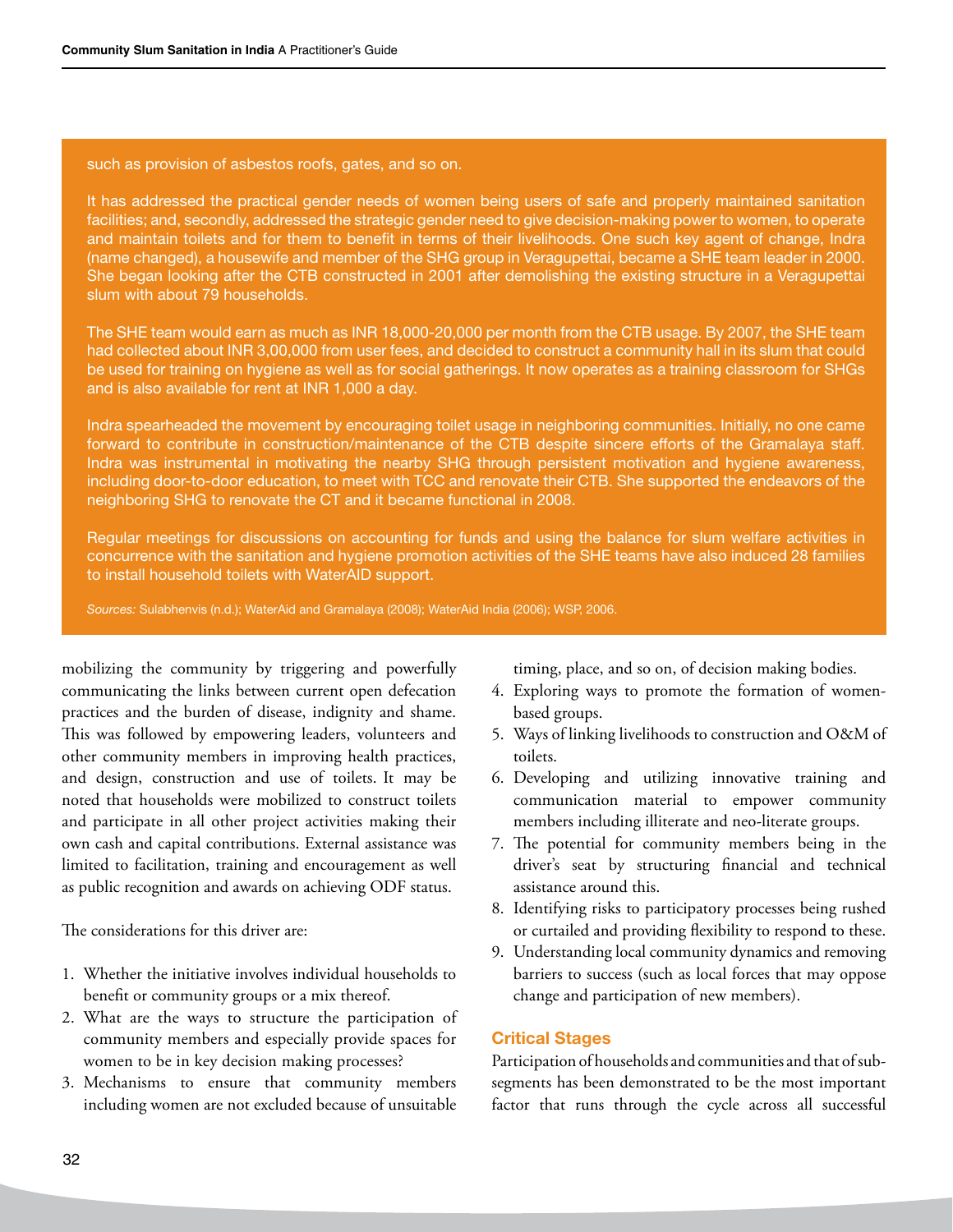programs. Evidently, the preparatory and planning stages are crucial in instituting formal structures of participation as well as stipulating formal and informal processes that shall become operational in the planning, implementation and maintenance management phases. The most important aspect of this driver is the manner in which the participatory structures and processes transform across the project cycle. Mobilization and training seem very important in the preparatory stages whereas the supervisory and decisionmaking role of the local committees becomes paramount in the planning and implementation stages. This, in turn, transforms into a maintenance and management oversight function in the last phase.

# 5. Choice of Location, Technology Choice and Design Features

| and planning<br>evaluation stage<br>stage<br>stage |
|----------------------------------------------------|
|----------------------------------------------------|

One of the most difficult constraints in slum settlements is the availability of open spaces. There is limited potential for constructing standard designs of toilets in these often dense and crowded places. Slum locations, such as those in the Parivartan Project in Ahmedabad, were fortunate in having spaces that households could carve out in/near their plots for individual toilets. Selected slum households in Bhopal had space available on which individual toilets could be constructed. In such situations, the next consideration is that of safe disposal. Available sewerage in Ahmedabad enabled households to connect to it easily.

In slum locations, wherein tenure or lack of space precludes individual toilets, CTBs present the alternative. For CTBs too, finding an appropriate location is likely to depend on a number of factors including necessity to clear out existing structures or change of actual land use, ownership of the land, ease of access for the potential user community, proximity/access to the water and sewerage networks, subsurface conditions, proximate neighborhood, and so on. The ULB and the local communities need to work closely together to identify the right location, keeping the above factors in view. Since many ULBs are legally authorized to acquire and reuse lands (belonging to the ULB, state government or other private parties), this is likely to be easier to resolve. It is also important to consider locations that should be avoided, for example, a desolate/isolated area (particularly in smaller urban centers), area close to a temple, and so on.

Access to water supply, drainage and sewerage/septic tank cleaning services need close attention during evaluating alternate locations since these can have long-term cost and management implications.

A well-designed CT will need to signal good quality of construction and maintenance in order for it to attract users. It has to be kept in mind that a CT is a permanent structure. Material used in construction should be of specified quality and standards allowing a lifespan of at least 30 years. It should not require frequent replacement or repair, as funds might not be available within the community or responsible municipality. The workmanship and quality of work should be good. In addition, the preferences of the user community must ideally be incorporated during the design stages.

In Tiruchirappalli, Mumbai and Pune, successful sanitation initiatives involved construction of bright, well-ventilated, properly constructed CTBs. In the successful slum sanitation toilets though, for example in Tiruchirappalli, adequate arrangements for water supply, provision for bathing and washing clothes, good quality flooring and shutters have made the toilets attractive to users.

This also means that capital costs increase but if these are maintained and managed properly, the toilet structures last longer and users are willing to pay for these facilities, making these sustainable. The introduction of continuous water supply and power has been one of the distinctive features of successful public toilets too in Indian cities.

Different studies have shown that common deficiencies in toilets are to do with poor design, lack of user-friendly features, indifferent construction quality, poor maintenance, and so on.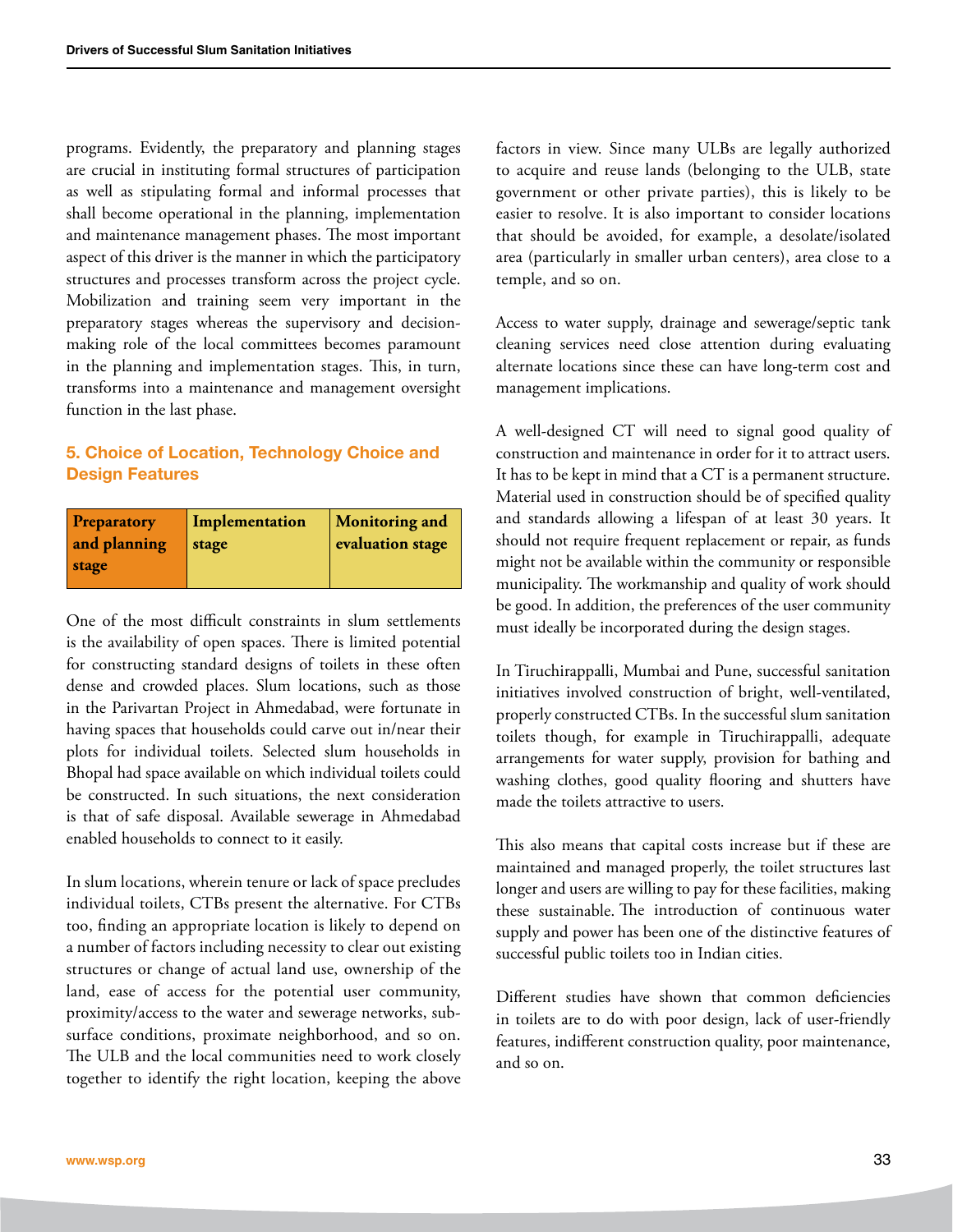Some of the O&M costs are attributable to water supply, disposal/cleaning of the septic tank and electricity bill, apart from salaries of personnel and cleaning materials. Connecting to sewerage offers the cheapest from disposal solution; else regular arrangements for the cleaning of septic tanks need to be in place. Getting large septic tanks from private parties often turns out to be expensive and hence ULBs provide these services free or at a subsidized rate to slum community toilets. It must be ensured, though, that there is adequate space for cleaning/vacuum tugs to reach the septic tank. For water and electricity too, appropriately subsidized special tariff categories are required to render the O&M cost affordable for this segment.

It is an accepted practice to have clearly demarcated and separate toilets for men and women. This may be achieved by providing separate entrances or locating them on different floors. It is important to provide for easily accessible and specially designed toilets for differently-abled persons. These toilets may also be useful for the elderly who might find using normal toilets difficult. Keeping in mind the special needs of children, child-friendly toilets were introduced in Tiruchirappalli, Bhopal, Pune and Mumbai. The Gramalaya toilet, with colorful pictures and illustrations drawn on the walls, was developed to promote toilet habits among children at an early age. There are half-doors that ensure that the child can see the parent and feel safe. On the other hand, many of the child-friendly toilets in Pune and Mumbai CTBs remained unused. Hence, it is very important that child-friendly toilets are designed and their use promoted in a planned manner.

The sub-structure, super structure and services and features in the CTB have implications on how attractive it is for users, and therefore what they are willing to pay for using it. Specifications such as adequate floor slopes to ensure that water does not stagnate and form puddles anywhere in the toilet block, paving of the outdoor area in front of the entrance to the toilet block to prevent footwear carrying mud inside, and so on, need to be considered during construction.

In many slum locations, however, the capital cost and attendant O&M costs may be perceived to be too high and unaffordable by the ULB and for the community. Therefore, it is important that different design options are produced and discussed with their attendant capital and O&M cost implications. The financing source and constraints thereon will also affect the choices made in this regard. The cost in Mumbai SSP increased from INR 55,000 per toilet seat in 2006-07 to almost INR 1,50,000 in 2013-14. Limitations of land also could necessitate exploring options such as multistoried structures in Mumbai SSP.

#### Box 11: Common Design Deficiencies

- Number of toilet seats available falls short of the actual requirements of the community with the result that CTBs are crowded and users experience long waiting times (especially looking into the male-female ratio, there should be more seats for women);
- Special requirements of children (small squatting seats) are not met;
- Separate space for washing clothes is not provided; bathrooms are used for washing clothes resulting in long waiting times for other users;
- Poor ventilation results in foul smell which attracts insects;
- No proper place is provided for people to wait;
- Adequate water supply is not available on continuous basis;
- No lighting for use of toilets at night is provided;
- There is no proper disposal system. Septic tank effluent is usually discharged into the open drains causing an obnoxious odor, health hazards and becoming a breeding ground for mosquitoes and other insects; and
- Maintenance is unsatisfactory because of poor flooring, improper drainage, lack of a caretaker room, store, and so on.

*Source:* WSP 1995, Guidelines on Community Toilets, p.6.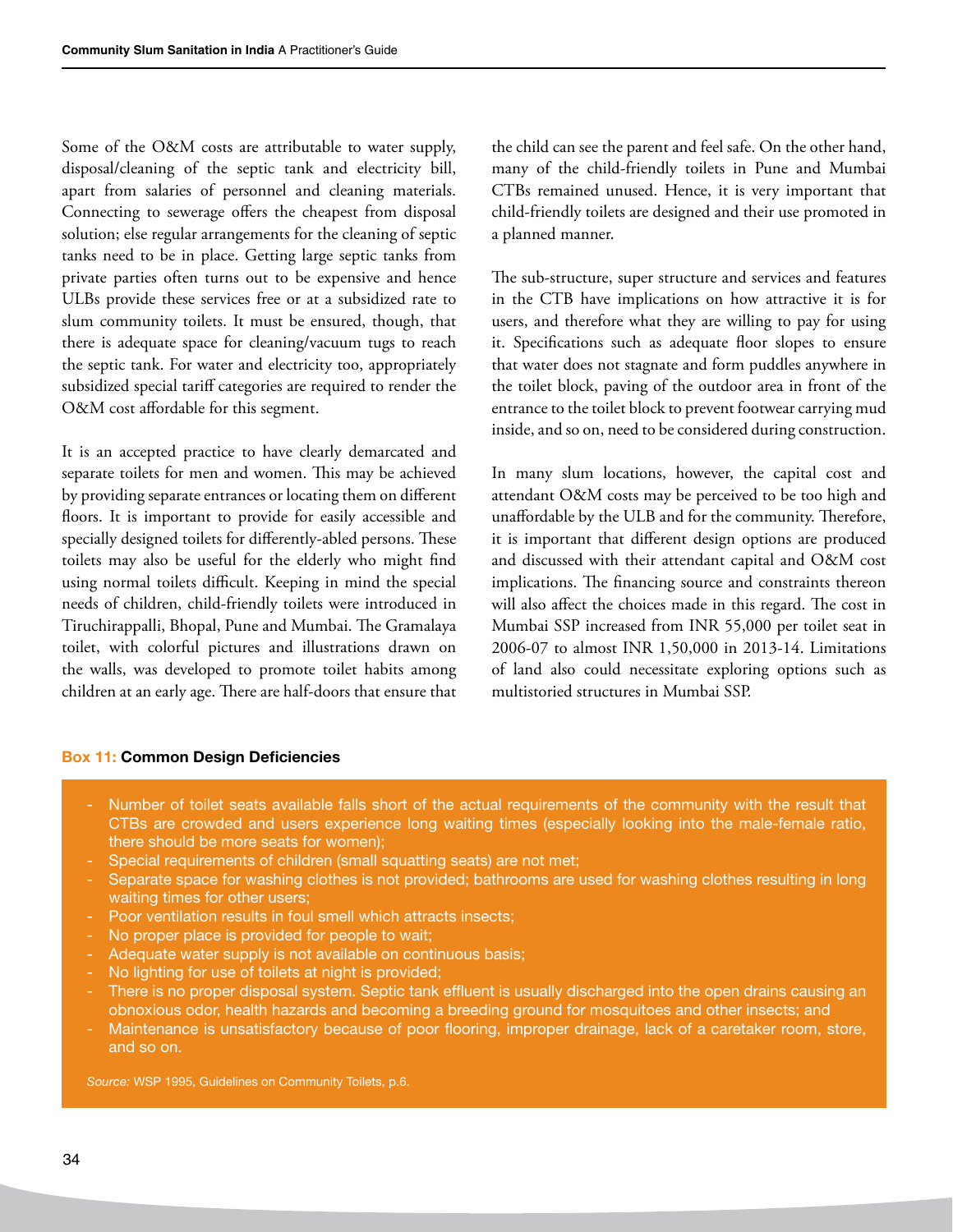## Box 12: A Comparison of the Mumbai and Tiruchirappalli Approaches

| The SSP is a project for the construction of CTBs, aimed at<br>The focus of Gramalaya was on delivering a range of<br>providing sustainable sanitary facilities to the slum dwellers of<br>options from conversion of dry community latrines into<br>modern flush-out toilets, construction of new toilet<br>Mumbai. It also focused on creating awareness, alleviating health<br>risks, community capacity building and improving the urban<br>complexes as well as individual toilets, depending on<br>environmental conditions.<br>demand, status of tenure, and availability of space.<br>The project has demonstrated the effectiveness of constructing<br>The CTBs in Tiruchirappalli provide a clean environment,<br>a high quality asset with 24-hour water, power and sewerage<br>child-friendly seats, disabled-friendly seats, facilities for<br>connectivity, with a long potential service life.<br>hygienic disposal of cloth used as sanitary pads during                                                                                                                                                                                                                                                                                                                                                                                                                                                                                                                                                                                                                                                                                                                                                                                                                                                                                                                                                                                                                                                                                                                                                                                                                                                                                                                                                                                                                                                                                                                                                                                                                                                                                                                                                                                                                                                                                                                                                                                                                                                                                                                                                                                                                                                                                                                                                                                                                                                                                                                                                                                                                                                                                                                                                                                                                                                                                                                                        |                                                       |
|-----------------------------------------------------------------------------------------------------------------------------------------------------------------------------------------------------------------------------------------------------------------------------------------------------------------------------------------------------------------------------------------------------------------------------------------------------------------------------------------------------------------------------------------------------------------------------------------------------------------------------------------------------------------------------------------------------------------------------------------------------------------------------------------------------------------------------------------------------------------------------------------------------------------------------------------------------------------------------------------------------------------------------------------------------------------------------------------------------------------------------------------------------------------------------------------------------------------------------------------------------------------------------------------------------------------------------------------------------------------------------------------------------------------------------------------------------------------------------------------------------------------------------------------------------------------------------------------------------------------------------------------------------------------------------------------------------------------------------------------------------------------------------------------------------------------------------------------------------------------------------------------------------------------------------------------------------------------------------------------------------------------------------------------------------------------------------------------------------------------------------------------------------------------------------------------------------------------------------------------------------------------------------------------------------------------------------------------------------------------------------------------------------------------------------------------------------------------------------------------------------------------------------------------------------------------------------------------------------------------------------------------------------------------------------------------------------------------------------------------------------------------------------------------------------------------------------------------------------------------------------------------------------------------------------------------------------------------------------------------------------------------------------------------------------------------------------------------------------------------------------------------------------------------------------------------------------------------------------------------------------------------------------------------------------------------------------------------------------------------------------------------------------------------------------------------------------------------------------------------------------------------------------------------------------------------------------------------------------------------------------------------------------------------------------------------------------------------------------------------------------------------------------------------------------------------------------------------------------------------------------------------------------------------|-------------------------------------------------------|
|                                                                                                                                                                                                                                                                                                                                                                                                                                                                                                                                                                                                                                                                                                                                                                                                                                                                                                                                                                                                                                                                                                                                                                                                                                                                                                                                                                                                                                                                                                                                                                                                                                                                                                                                                                                                                                                                                                                                                                                                                                                                                                                                                                                                                                                                                                                                                                                                                                                                                                                                                                                                                                                                                                                                                                                                                                                                                                                                                                                                                                                                                                                                                                                                                                                                                                                                                                                                                                                                                                                                                                                                                                                                                                                                                                                                                                                                                                                 |                                                       |
| soap) in most Women's Action for Village Empowerment<br>The sanitation technology and layout and amenities provided<br>were designed in close consultation with the community, with<br>(WAVE)-supported toilets. These toilets have 10 seats<br>optimum utilization of available space. Since land in Mumbai<br>for men and 10 for women. They also offer bathing and<br>is scarce, the demolish and reconstruction option was the<br>clothes washing facilities.<br>preferred one. The project opted for multi-storey construction<br>(one floor each for women and men, each with 10 toilet cubicles<br>Other features included provision of safe drinking water<br>or more, separate sections for men and women, additional<br>through handpumps, standposts and repair of existing<br>facilities for children and disabled persons, urinals, and bathing<br>sources. SHE teams also sell soap, shampoo sachets,<br>areas). Quality standards include ceramic-tiled floors, aluminum<br>oil, talcum powder, and so on, on the toilet premises.<br>shutters, galvanized iron (GI) water pipes, cast iron (CI) sanitary<br>SHE teams and WAVE federation have built their own<br>pipes, circulating areas. Other standard features are: bathing<br>community centers, and gardens are promoted around all<br>cubicles, urinals and squatting platform/space for children.<br>toilets.<br>The latter is specially designed at a child-scale, with a certain<br>degree of openness to allow for adult supervision, and it is often<br>Since water is drawn from borewells using electric motors,<br>equipped with special handles to help balance.<br>the average monthly expenditure on electricity is as high<br>as INR 1,200, and ranges up to INR 5,150. Initially, the TCC<br>The SSP provides 24-hour water supply (through an overhead<br>covered the electricity costs and communities managing<br>tank), electricity connection for lighting and waste disposal to<br>the CTBs were not required to pay charges. However, a<br>sewers, where feasible, or to septic tanks and aqua privies. In<br>few years ago, TCC began passing on these charges to<br>order to guarantee safe disposal of sewage, the blocks were<br>the communities. Appeals by ward councilors, SHE teams<br>connected to the municipal sewerage network. Where this was<br>and WAVE to TCC on the grounds of insufficient income<br>not possible due to a difficult location, alternative in-situ methods<br>have resulted in exemptions in some CTBs and others<br>were used making sure that local capacities are built within the<br>now pay domestic rate versus the commercial rate which<br>community for the maintenance of the system.<br>is much higher. Currently, 65 percent of WAVE complexes<br>pay for electricity. All toilet complexes are connected with<br>In most CTBs, the top floor is being used for the caretakers'<br>underground drainage (or sewer) facilities.<br>residence as an incentive for the caretaker to live on the premises.<br>The caretaker room is replaced by a meeting room,<br>This means lower management and maintenance costs (as the<br>accommodation forms part of his salary). Housing the caretaker<br>where the community and the NGO members meet, to<br>discuss Information, Education and Communication (IEC)<br>of the CTB directly in the same building or on the same plot can<br>have a positive impact on safety and security. Further, this also<br>activities and financial audits.<br>prevents robbery of CTB items (for example, light bulbs, water<br>pipes or pumps) and use of the toilet block for illegal purposes by<br>anti-social elements can be reduced and the security, especially<br>of women, increased. Where these rooms are not used, they<br>have been put to use for community activities (child recreation<br>center, library, among others). | menstruation and hand-washing facilities (basins with |

*Sources:* Sulabhenvis (n.d.); WaterAid and Gramalaya (2008); WaterAid India (2006); WSP, 2006.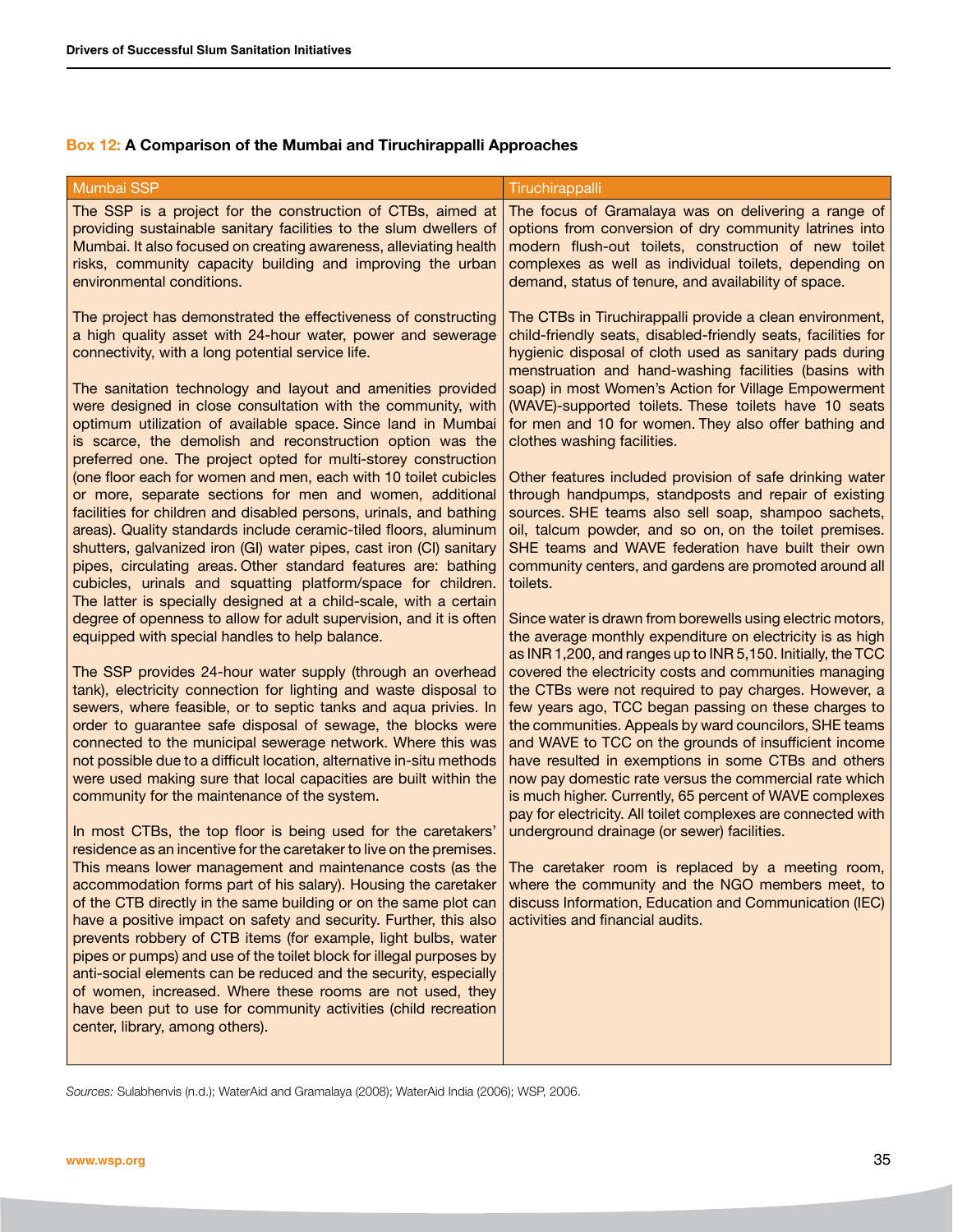## Box 13: Recommendations for Construction

#### Materials and workmanship

Based on the type of waste disposal and water supply, and number of toilet seats, urinals, baths and washing areas to be provided, a layout plan of the major component of the CTB including disposal system and immediate surroundings should be prepared keeping in view the land area available. Deriving from that, the construction drawing of the CT needs to be prepared and material choices need to be made. All construction works should be carried out according to the relevant specifications, approved designs and drawings. It should always be kept in mind that a CT is a permanent structure. Material used in construction should be of specified quality and standards allowing a lifespan of at least 30 years. It should not require frequent replacement or repair, as funds might not be available within the community or responsible municipality. The workmanship and quality of work should be good. Both are important to insure a long life-cycle of the community toilet.

#### **Superstructure**

The walls of the superstructure could be of bricks and cement or any comparable low-cost material. Separation walls between individual facilities need not be very high, but enough to provide user privacy. The roof of the superstructure may be of reinforced cement concrete (RCC) or red stone with cement or GI sheet. RCC is the most durable, requiring least or no repair or maintenance, but costs more. Red stone costs a little less than RCC but its life is much shorter than that of RCC. Costs for GI sheets are almost the same as for red stone and it has a long life and requires low repair and maintenance. The door of the complex and each individual cubicle, respectively, is also an important consideration. The three different materials commonly being used are wood, iron, and plastic. The most common material used for doors is wood and iron sheet. Plastic doors are durable but cost more than the other two.

The water reservoirs and pipelines should be tested to avoid loss of valuable natural and financial resources. The robustness of sewers is equally important to avoid groundwater contamination and respective precautions should also be taken when constructing onsite systems.

#### **Toilets**

The toilet seats should consist of a toilet bowl or squatting pan and a water seal or S-trap. The squatting pan should have a slope of about 25-30°, same as those used for household toilets. The squatting pans and traps should be fixed carefully so that the S-trap has a water seal of 20 millimeter (mm), requiring 1.5 to 2 liter of water per use of the toilet. Also, the top of the pan needs to be level with the floor so that the floor drains freely to the





S-trap or water seal. **See all and Strap of 20 mm water seal.** Drawing of 20 mm water seal.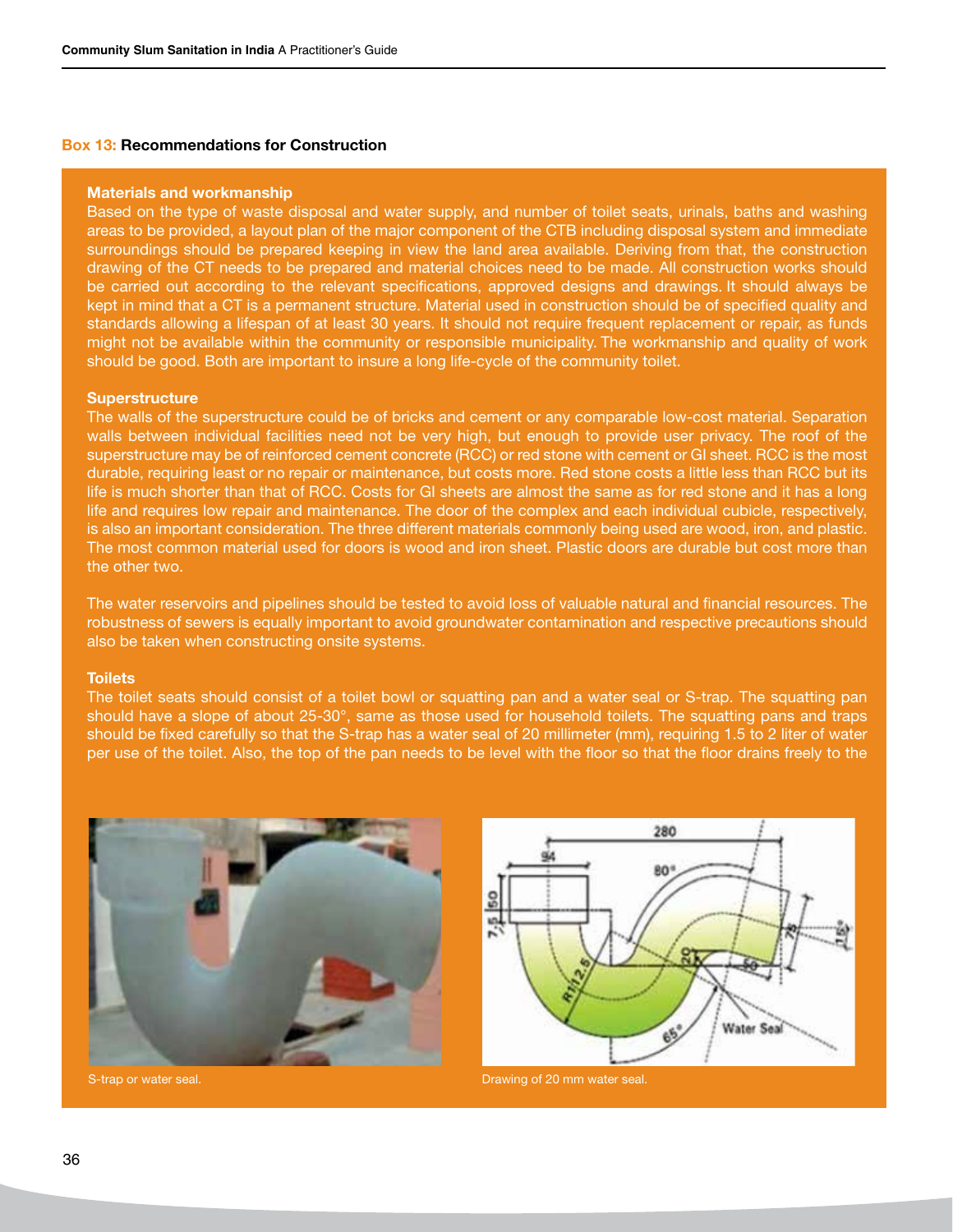pan. Pans and traps may be of ceramic or fiber/plastic. The fiber/plastic pan and trap are useful in certain situations due to light weight, lower cost, longer life, resistance against breakage and ease of transportation.

For user comfort, there should be a 200 mm space between the rear edge of the pan and the back wall of the superstructure. Foot-rests should be fixed at the time of laying the floor. These should be about 20 mm above the floor level, inclined slightly away.

**Source: WSP Internal Communication Toilet pan with 28 degree slope.** 

|  | Table 2: Average capital cost per seat: a comparison between Mumbai SSP and Tamil Nadu ISP |  |
|--|--------------------------------------------------------------------------------------------|--|
|  |                                                                                            |  |

| <b>Mumbai SSP</b>                                            | <b>Tamil Nadu ISP</b>                                       |
|--------------------------------------------------------------|-------------------------------------------------------------|
| SSP toilets cost per seat ranged from INR 50,000 to 70,000   | By 2013-14, cost of constructing a 10-seater CTB was        |
| in 2006-07, and INR 74,000-88,000 in the later period (Lot   | between INR 12-15 lakh for about 40 users per seat per      |
| 8R).                                                         | day.                                                        |
| MHADA toilet (earlier provision of community toilets) blocks | Municipal Corporation Integrated Sanitary Complexes (ISCs), |
| cost between INR 40,000 and 58,000 per seat. <sup>4</sup>    | typically 20-seater, would cost INR 50,000 per seat.        |
| By 2013-14, per toilet costs were in excess of INR150,000    | Town Panchayat area ISC (6-10 seats) costs per seat         |
| per seat.                                                    | estimated about INR 25,000.                                 |

*Source:* Estimates from Mumbai SSP (2014); Gramalaya (2014).

Especially with community toilets, the risk of the facility falling in disuse and disrepair is high not only because of poor maintenance management but also if the quality of construction and services/fixtures provided is of inferior quality. In Mumbai, the toilets constructed earlier in slums, were standard batteries of 10X10 (men and women separate) toilet seats but these had no water supply or electricity arrangements. Many of these fell into despair because they were difficult to use and clean, unsafe and unusable at night, and were prone to breakages and dilapidation easily. Similar toilet blocks are also seen in other cities.

The considerations in determining location, technology choice and design features are:

- 1. Availability of land and its location to be identified with the user community.
- 2. Access to network services including network, sewerage services, clear access to septage cleaning machinery, electricity, and so on.
- 3. Design options for sub-structure and super structure and attendant capital cost.
- 4. Sufficient separate facilities for men, women, children, differently-abled persons.



<sup>4</sup> SSP per seat costs are estimated on the basis of contract value and hence do not strictly indicate costs. MHADA CTBs are constructed according to cost norms provided by GoI.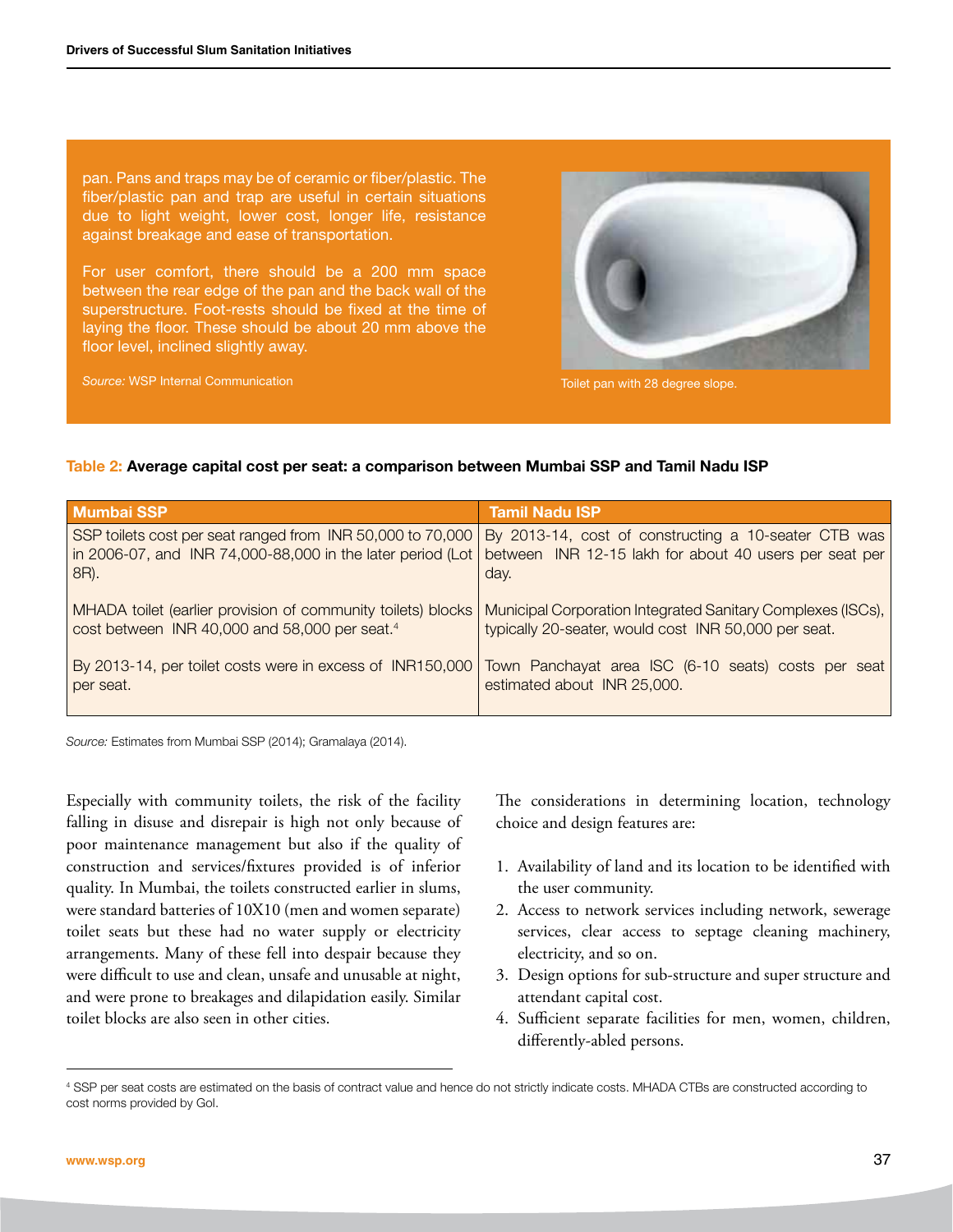- 5. Space for supervision, meetings, and other related activities so that the toilet complex becomes an extra source of revenue for the community or brings about a sense of togetherness in the community.
- 6. Provision of fixtures and user responsive features.
- 7. Financing, O&M management, O&M cost implications of preferred option.
- 8. Supervision and quality control to ensure construction quality and good finish.

### Critical Stages

The above examples show that the choice of location, technology and design features are important to consider in the initial preparatory and planning stages. In this stage, it will become clear whether an individual or community toilet is feasible. It is important to generate numerous design options with attendant costs at this stage and assess these with the community and the ULB.

Once the preferred option is chosen and designs finalized, the implementation phase needs to ensure good quality and timely construction. Upkeep and maintenance including preventive and minor/major repairs will become important areas of attention in the last phase.

## 6. Frameworks for Partnerships and Contracts

| Implementation | <b>Monitoring and</b> |
|----------------|-----------------------|
| stage          | evaluation stage      |
|                |                       |
|                |                       |

Most slum sanitation initiatives fall under the purview of government rules for making budgetary allocation, and following the due process, rules and regulations for planning and authorizing expenditure.

In many cases, where individual households are intended to benefit, the ULB needs to have clear criteria to select beneficiary. These are typically households that satisfy certain norms, for example, being from the Below the Poverty Line (BPL) category, owning/residing on plots less than a stipulated size, not owning sanitary toilets/owning dry toilets, and so on.

In the case of community toilets, identification of the user community can become complicated due to difficulties in stipulating boundary/eligibility conditions. One of the ways that may work is to get the community to form an informal association with memberships. Other options include treating all potential users equally and forming a management committee.

There are also options regarding the choice of agency/ individual for design and construction. Typically, a specialized division in the ULB is responsible for design while assistance may be sought from specialized consultants as well. The actual construction may be awarded to contractors. In some cases, community members may also come forward to participate in the construction either as laborers contributing their labor share or, in some cases, slum dwellers groups may wish to construct the toilets themselves or engage their own masons and labor to get the work done. The above options for identifying the beneficiaries/users, the task of design and the agency for implementation need to be coherently packaged into a framework of either partnerships or contracts for proper implementation.

In the Kalyani community initiative, households and communities were free to get the work done themselves because there was no public funding involved in the construction. In the Tiruchirappalli toilet blocks, the process of design and construction was managed by the NGO in partnership with the community groups and the work was executed by contractors under their supervision. In the Bhopal initiative, too, the user WatSan committee monitored the construction of the community toilets, which was overall managed by the NGO and contractors. The Pune contract with NGOs extended beyond the construction phase and sought to incorporate a maintenance management arrangement after commissioning of the toilets. Though this has proved to be a challenge since a few NGOs maintained the toilet blocks for some time but stopped thereafter.

The Mumbai SSP had also contracted NGOs to carry out community mobilization, health and hygiene education, and separately planned to contract construction agencies which would then execute the construction contracts.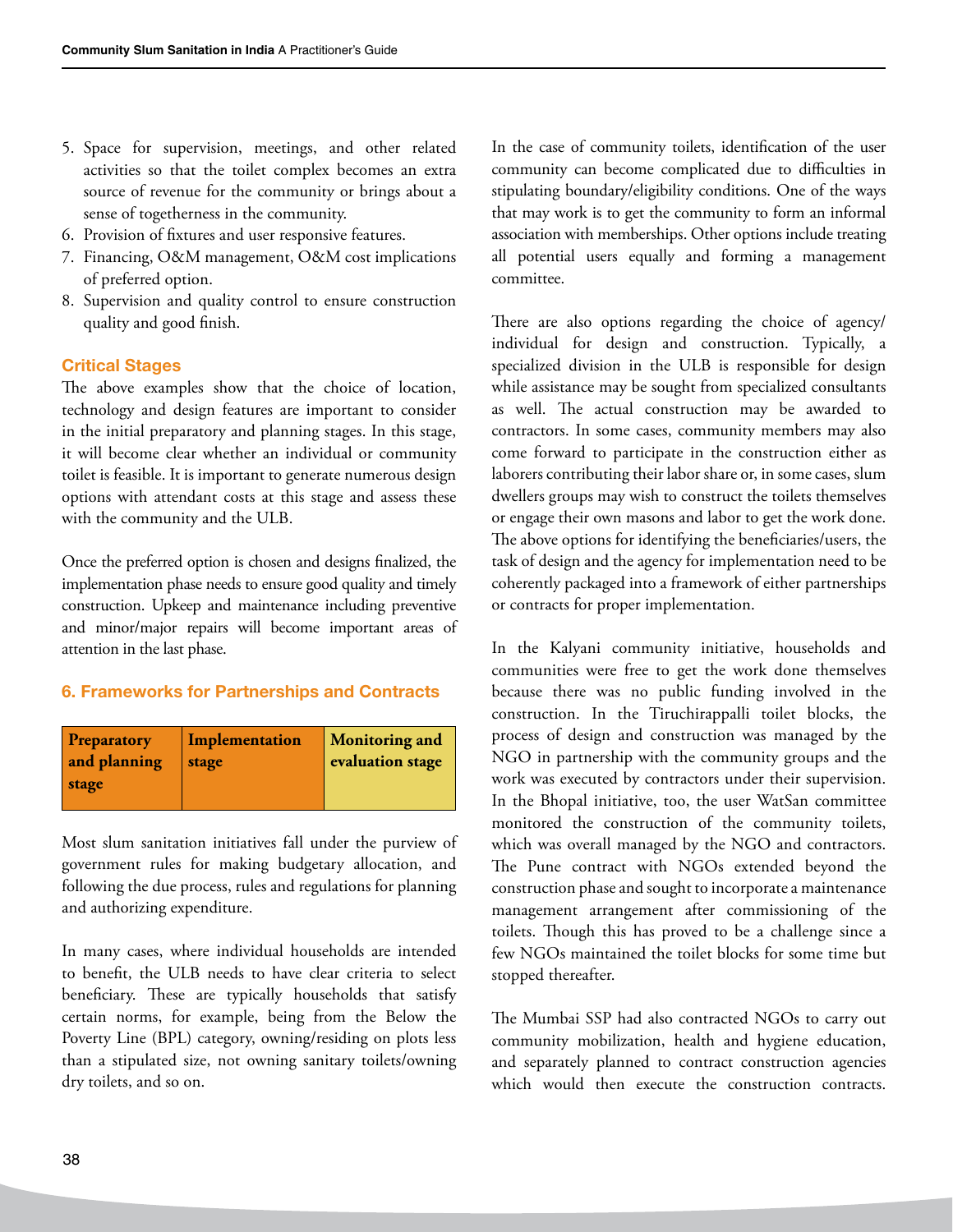This approach of two different agencies working with communities in parallel did not work. After review and discussions, the Mumbai SSP came up with a new compact contract in which innovations were undertaken in designing the contracting framework as presented in Box 14.

If the contracting framework of the partnership between the ULB, slum community, NGOs and the private sector is not clearly laid out and agreed, the risks of failure become very high. This could arise out of inadequate appreciation of incentives, risk and reward frameworks for the parties involved as well as operational ground level difficulties of working in slum communities that may have conflicts and contests. In case of the Pune initiative, expectations of proper O&M in perpetuity by NGOs and CBOs were belied by high costs and lack of financial viability of the CTs. This led to the toilets falling into disrepair in the wake of user communities unwilling to pay fully for O&M expenses.

### Box 14: Mumbai SSP "Compact" Contract

The Mumbai SSP's unique features included a demand-responsive participatory approach; incentives for contractors, NGOs and CBOs to work together; contracting innovations; high technical standards and good features in toilets; CBO registration and handover for O&M management; and so on. However, during the initial years (1997-99) of the Mumbai SSP, the contracts let out (Lots 1 to 5) received limited interest from community groups and only 21 public toilet blocks were constructed. Reasons included:

- Residents in slum areas were not initially aware of the comparative advantage of the SSP toilet design over common alternatives such as the free MHADA toilets. Besides the SSP toilets required community contributions to be mobilized (not the case for either of the alternatives);
- The issuing of separate contracts for the NGO and building contractor did not provide either stakeholder with adequate incentives and contract tasks to effectively market the benefits of this particular type of RCC toilet; and
- The main project partners were on a learning curve on how best to design and implement the project.

These lessons led to the development of a revised project approach that was used for subsequent contracts. More than 300 SSP public toilet blocks were provided in the period 2000 to 2004 (Lots 6 to 8). Much better progress was achieved in the second half of the project through the following measures:

- Bundling the contractors' and NGOs' work into one "compact" contract, so that both parties worked together to promote the toilet blocks to community groups in an efficient manner. NGO or contractor led joint ventures are accepted;
- Inviting bids for larger contracts with the scope for the provision of 20 to 40 public toilet blocks each with 20 toilet cubicles for a whole ward. Such larger contracts were more attractive to capable contractors and NGOs;
- The above measures enabled the NGO and contractor to generate good demand for the SSP public toilets, by constructing one or more good quality public toilets that were demonstrated and promoted to nearby community groups;
- The incentive to provide more toilets with a 100 percent positive contract variation was allowed. This enabled better promotion of toilet blocks to new community groups and encouraged good quality toilet blocks;
- The provision for 100 percent negative contract variation increased the risk-taking ability of contractors in difficult areas where demand may not be generated. This protects against audit objections in the case of nonperformance in a particular area;
- Flexibility across wards with larger contracts allowed a more demand responsive approach and was more attractive to contractors and NGOs; and
- A simple contract payment schedule, based on stages of completion, reduced the time and cost for interim payments.

*Source:* TARU-WEDC, 2005.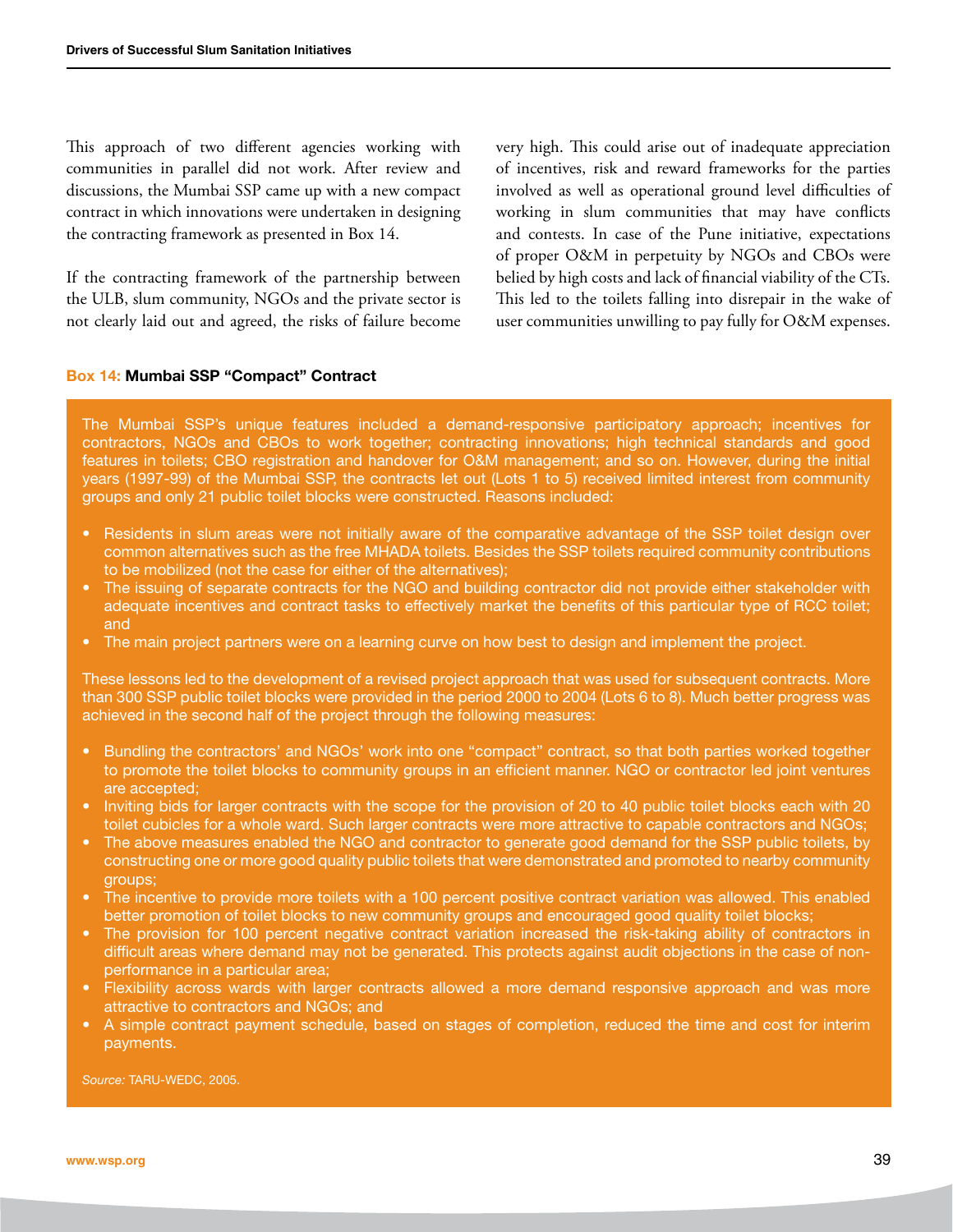SPARC also highlighted this in its 2014 report, "The financial challenges that sanitation presents to the alliance between the Municipality and NGOs continue, billing and payments from the city are always delayed and advanced finance to the tune of 35 -45 percent of project costs is often needed if work momentum is to be continued."

A severe constraint to providing slum sanitation services in many Indian cities is the lack of NGOs and private agencies with competence and skill in community mobilization, contracting and facilitating or managing good quality construction. This may pose absolute limits and necessitate initiatives for building capacities through training, exposure visits and partnerships with agencies that have worked in other cities. ULBs also need to recruit, depute from other departments/agencies, or contract personnel with contracting, community mobilization and community-interfaced engineering competencies early, so that there is a pool of people trained in these matters. Contracting, procurement and proper implementation supervision can prove to be a major source of delays if not done properly.

To summarize, the following aspects need to be considered while drawing up the framework for partnerships and contracts for construction and implementation:

- 1. Mechanisms to clearly identify users and user groups that will be the key community body to take ownership of design, construction and later maintenance management, that is, CBOs, women's SHGs, WatSan or WASH committees, and so on.
- 2. Exploring options of design and construction agencies including NGOs, private companies, existing resources within the ULB, and community groups competent to carry out construction, and so on.
- 3. Assessment of the capacity of NGOs, CBOs and private contractors.
- 4. Carefully developing the Memorandum of Understanding (MoU)/contracting/partnering framework such that roles and responsibilities and risks and rewards for each party are balanced.
- 5. Reviewing government procurement guidelines and securing special provisions in these to enable a flexible

and suitable framework (for example, the 100 percent contract variation in Mumbai SSP contracts).

- 6. Training and deploying a team competent in managing and supervising the contractor.
- 7. Developing trust and providing an environment for all parties to work together – removing perverse incentives.
- 8. Providing flexibility in design and costs to accommodate different types of implementations situations on ground.
- 9. Supervision of implementation and robust methods of assessing quality at the time of commissioning and handover.

## Critical Stages

While conventional work programs assume that procurement and contracting needs to be considered after the design process is completed, the nature of the slum sanitation initiative needs to engage with this question in the preparatory and planning stage along with generating options for the physical design, options for partnerships and/or contracting need to be generated and carefully assessed. In most cases, the finalization of the technical designs is closely linked to preferred options for implementation arrangements. In the planning and implementation stage, of course, the selection of agencies for different roles and responsibilities becomes a critical activity. Supervision and management of agencies remains critical through the implementation phase till commissioning and handover. Depending on the nature of the contract, the implementing agencies may also have a role in the maintenance and monitoring phase.

## 7. Empower Communities to Take the Responsibility of Managing Community Toilets

| <b>Preparatory</b> | Implementation | <b>Monitoring and</b> |
|--------------------|----------------|-----------------------|
| and planning       | stage          | evaluation stage      |
| stage              |                |                       |

In the initiative that involved individual toilets, the households themselves were responsible for using and maintaining these on their own. Most successful community slum sanitation initiatives are based on the premise that communities are best placed to carry out O&M management of CTBs. Therefore, in case of CTBs, it is critical that community groups are organized, trained and provided the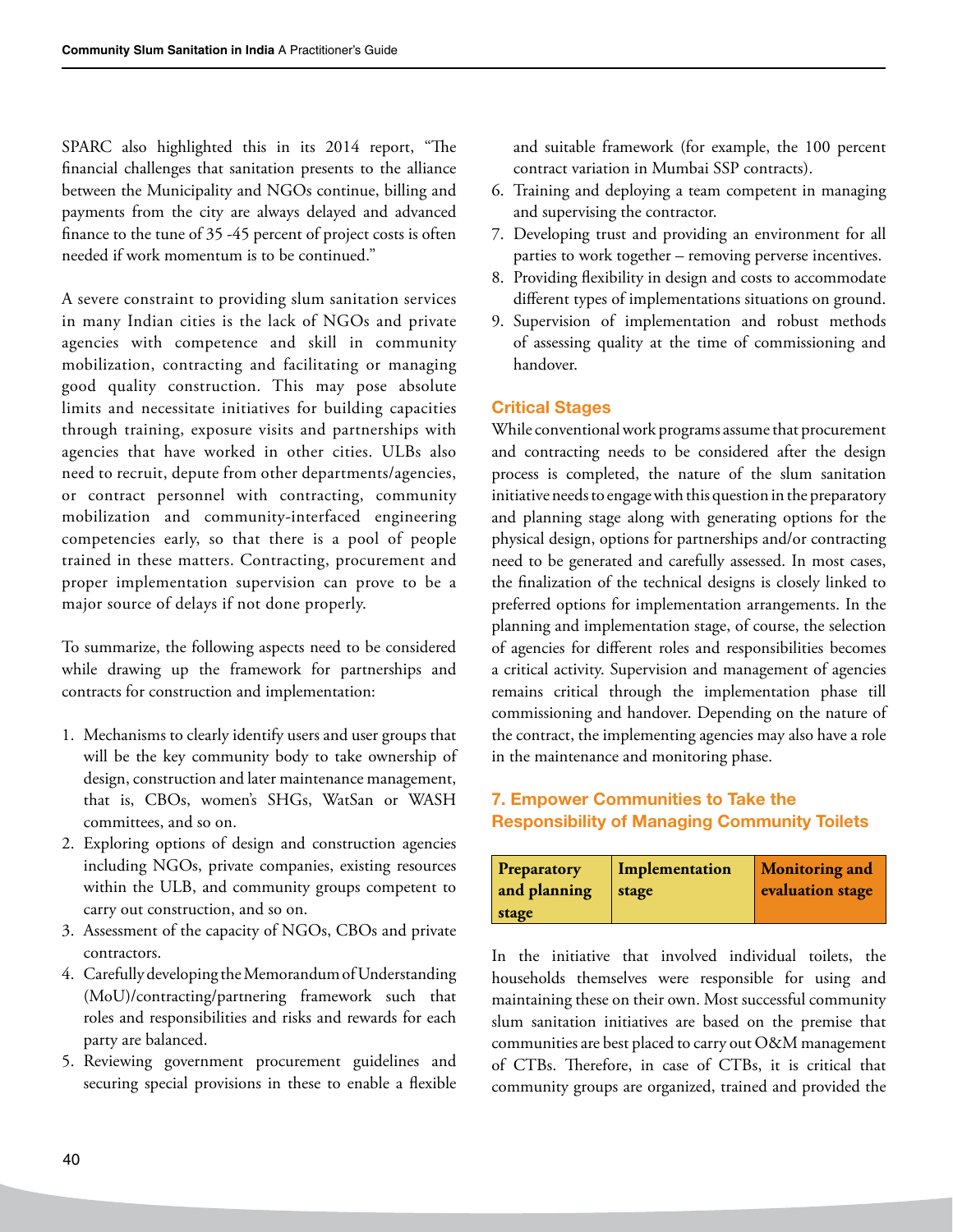necessary support and incentives so that they can manage the technical, institutional and financial tasks for maintenance.

The initial activities, that is, mobilization of communities, their involvement in decision-making about toilet location and technology, supervision of implementation, as described in the foregoing drivers, would already have resulted in the formation of some sort of a formal or informal community association. Depending on the local context, this association may be registered under a relevant act, for example, the Society Registration Act or Trust/Charities Act to give the association a legal status. This is necessary for the association to operate bank accounts, receive and expend money, and account for it in a transparent way to its members. Forming such an association also helps in ensuring accountability and preventing misuse/"capture" of the CTB.

Depending on the nature of the slum settlements, the size and exact composition may vary. It needs to be ensured that most of the user households are represented in the association adequately. This may be done on an area basis, for example, different parts/streets/pockets of the settlement. In addition, it needs to be ensured that women have a preeminent representation in the association – at least equal to men, preferably in some decision making role such as president, secretary, treasurer. This is to ensure that women as a user group are properly represented in decision-making that would affect their use and maintenance of the CTB. In the Bhopal initiative, a WatSan committee with six women and six men members as formed. The committee entered into a MoU with BMC and was involved in supervision of construction as well as carrying out maintenance management of CTs. In Pune and Mumbai, the facilitating agencies/NGOs intended to promote and train community groups for later management roles. The experience of mobilizing community groups was mixed. In some cases, groups were not involved in the preparatory and planning stages leading to their becoming token institutions. In other cases, some of these were formalized as registered bodies and handed over the maintenance management tasks. This underlines the need for strong community mobilization processes and institutionalization of roles and responsibilities of community structures.

The initiative in Tiruchirappalli demonstrated, early on, the multiple facets of mobilizing and empowering community groups, especially women, for management (and monitoring) of CTBs. The Tiruchirappalli initiative went beyond the conventional sanitation committee model and trained and mobilized women SHGs to manage the CTBs (this is described in the following sections).

The case of Kalyani demonstrates the use of NLs and Health Volunteers (HVs) in leading the community health initiative. Most households in the 44 slums in Kalyani built their own toilets and participated in upgrading community infrastructure as well as carrying out maintenance of these assets. There were no formal associations or committees created and the initiative worked through individual leaders and existing formal and informal groups, for example, cultural groups, youth groups, and so on. This was effective for an intense mobilization with close monitoring of behavior change at the individual and community levels. In Ahmedabad, too, communities were mobilized for participating in infrastructure construction/upgradation and management thereafter of the community assets.

One of the important tasks in securing a clear operating mandate for the CBO is the delineation of the roles and responsibilities between the ULB/implementing agency, facilitating agency/NGO, the private sector/contractor, and CBO at different stages of the project. In many successful initiatives, the institutional roles for maintenance are formalized through a bipartite or tripartite MoU, for example, between ULB and CBO and/or NGO.

It is very important that members of the CBO are provided training and capacity building to carry out their roles and responsibilities in an effective manner. This training initiative is best extended to non-office bearer members of the association as well so that there is some redundancy in the CBO capacities. Basic training needs to be accompanied by putting in systems or proper functioning of the CBO, including a schedule of meetings, maintenance of records, books of accounts and bank statements, receipt books, list of members and other documentation necessary according to the law that the CBO is registered under. Proper functioning,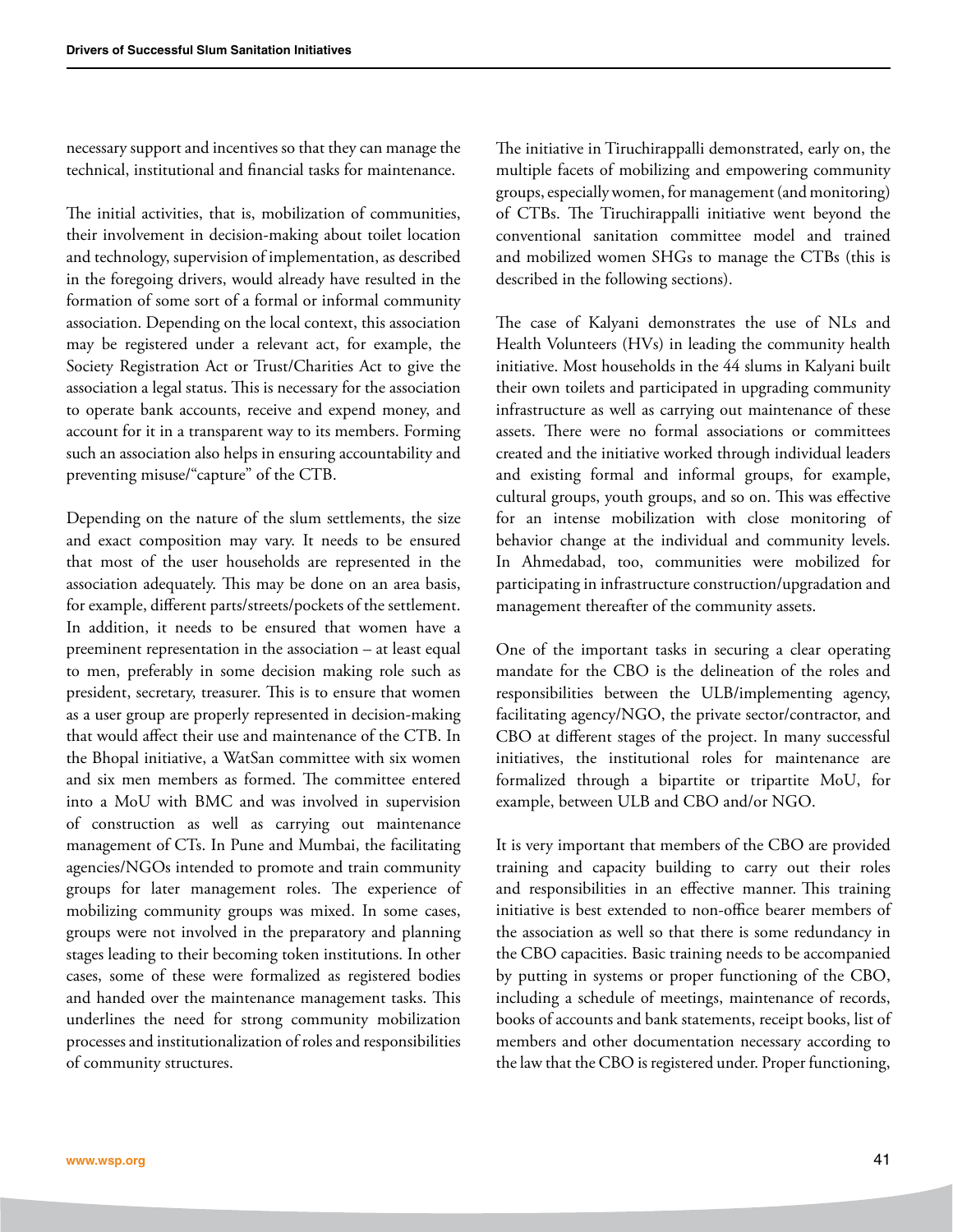documentation, accounting and disclosure not only help in maintenance management but also infuse identity and pride in the committee to work effectively. It is important for the CBOs to be fully trained in and be comfortable in interfacing with the utilities and other support agencies so that they can do rapid trouble-shooting of problems.

As soon as a toilet or a seat therein becomes dysfunctional, WatSan committees need to take immediate action and fix the problem so that users do not lose faith in the facilities, its management and the whole system. This requires capacity building of the CBO teams which needs to be undertaken periodically by ULBs.

The criticality of mobilizing community groups for maintenance management has been a common feature in all successful initiatives. However, some differences in approach are noticed across these initiatives as highlighted above. One of the practices noted in some initiatives, for example, Mumbai SSP, was to treat owners of houses in slums as legitimate members of the committee and exclude tenants from having a stake in the association.

In many committees, "democratic" practices such as regular meetings, maintenance and disclosure of books of accounts, and so on, may have been instituted during the project which may or may not have been continued. Apart from formal registered status, these norms and rules that underpin the formation of the CBO are very important to think through carefully. In many cases, lack of attention to these aspects may result in weakening or breakdown of CBOs and collapse of the CTB management. The ULB and facilitating agencies also need to be active on ensuring that conflicts and disputes do not impact the functioning of the CBO association in the early stages so that their credibility in the community is intact.

To summarize, the following aspects are important to ensure a central place for the community group in maintenance management:

- 1. Developing a strategy for individuals and group in the community at the forefront of the initiative.
- 2. Identifying the appropriate composition, roles and responsibilities of the association.
- 3. Formalization and/or registration under the relevant acts.
- 4. Training and capacity building of the CBO members in decision making processes, maintenance of records and accounts, periodic elections, and so on.
- 5. Ensuring smooth functioning of the CBO and rapidly addressing any conflicts and disputes especially in the early stages. NGOs need to empower CBOs with the required skill-sets to ensure sustainability aspects.

## Critical Stages

The task of community mobilization starts at the preparatory and planning stages. An introduction of the expectations that CBOs will need to carry out maintenance management needs to be done at this stage. Formalization of the CBO's roles and responsibilities, its composition, legal status, and rules of functioning need to be completed through the implementation stage. The CBO becomes critical in the maintenance and monitoring stage.

#### Box 15: Innovations in Training

A number of innovative approaches are being tested in simplifying technical and management aspects of sanitation; and using these as training and capacity building aides. Some of these range from materials that demystify the technology, whereas other modules are related to operating and maintaining toilets as enterprises. ULBs and NGOs working on community slum sanitation may identify and use such innovative training resources and organizations.<sup>5</sup>

<sup>5</sup> Cf. www.samagra.org, for instance.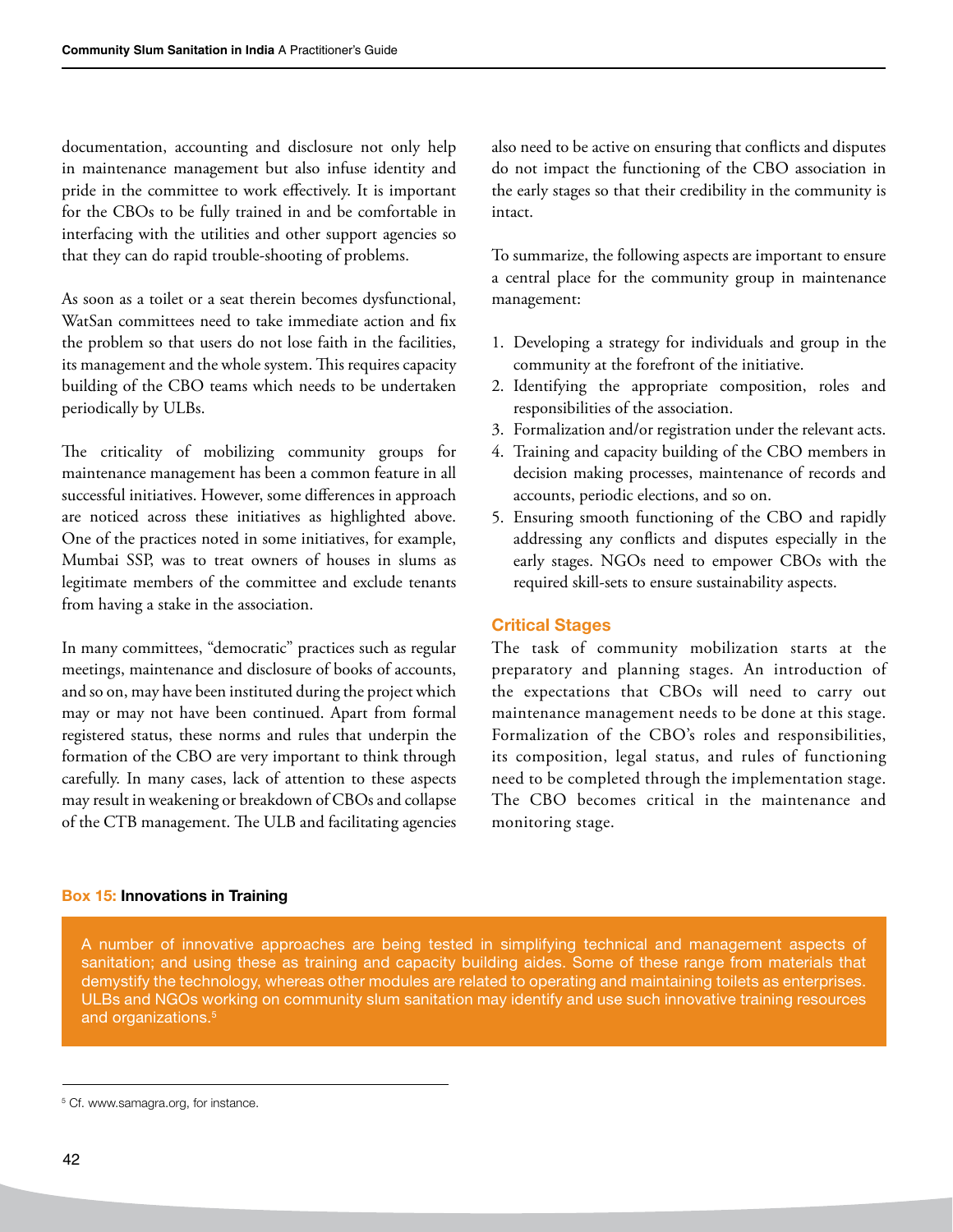## 8. Management Models and Financial Viability as Key Elements for Successful Long-term **Operation**

| <b>Preparatory</b> | Implementation | <b>Monitoring and</b> |
|--------------------|----------------|-----------------------|
| and planning       | stage          | evaluation stage      |
| stage              |                |                       |

While the formal organization and setting up of the CBO is an important milestone as discussed earlier, the rules and arrangements for managing CTBs sustainably need also to be carefully designed. These arrangements and rules or "management models" are also closely linked to the structure of costs and revenues of the CTB. This is critical in ensuring long-term sustainability of the CTB in terms of institutional and financial arrangements.

As discussed in the location and technology choice driver, the CTB's running costs include:

- i. Electricity;
- ii. Water supply;
- iii. Sewerage and septage clearance;
- iv. Cleaning tools and equipment;
- v. Cleaning materials;
- vi. Salaries of cleaners, caretakers, and so on;
- vii. Minor repairs;
- viii. Major repairs; and
- ix. Other contingency costs.

The above costs are determined by the design, size, location and type of management model adopted. As mentioned earlier, water and electricity costs can be prohibitive in cases where the number of users is low and/or user charges are low. In such cases, the city corporation may choose to reduce the burden of operational costs on the CBO/maintenance groups by taking care of these costs. However, care needs to be exercised that such actions do not disincentivize efficient management or rationalize user charges leading to dilapidation of toilet blocks.

In most successful community sanitation initiatives, these costs are sought to be recovered from users by either charging:

- Monthly membership and usage pass fee  $-$  usually for unlimited use by members of the family; and
- A per use fee that could, in turn, be different for using the toilet, using the bathing facilities, washing clothes, and so on.

As individual households use and look after their own toilets, the simplest management method for CTBs could be some division of roles and responsibilities amongst users themselves to actually clean the toilets, manage the finances and undertake other related tasks. Such a simple arrangement is, however, rarely used in most CTBs of significant size. CBO members may themselves be busy with their own occupations, thereby, unable to devote too much time for actual management tasks. In most cases, CBOs opt for employing sweepers and cleaners to do the cleaning tasks. In most cases, the CBO keeps the management task to itself. These include setting the tariff, collecting revenues (monthly and or per use), paying salaries, purchasing and refurbishing cleaning equipment and materials, paying for services, and so on. Depending on how busy CBO members are and the financial viability of doing so, some CBOs also employ caretakers to man the toilet and keep it running during working hours.

In the Mumbai SSP, the caretakers' families were incentivized by providing them accommodation located on the top floor of the toilet block – housing being so scarce and expensive in the city.

In Tiruchirappalli, the management of the CTBs was handed over to women SHGs. Apart from managing the toilets, the SHGs were also permitted to sell soap and cleaning materials to users thereby helping improve the financial viability of the management arrangement. A detailed account of the Tiruchirappalli model is provided in the Box 16.

In contrast to the Tiruchirappalli management model, Mumbai SSP (and Pune, to some extent), experimented with a delegated management framework. This involved day-today management to be entrusted to the caretaker who would be given a monthly salary by the CBO. The provision of living quarters in the Mumbai SSP's case would make the job of a caretaker an attractive one (given the high cost of accommodation in Mumbai). Some CBOs in Mumbai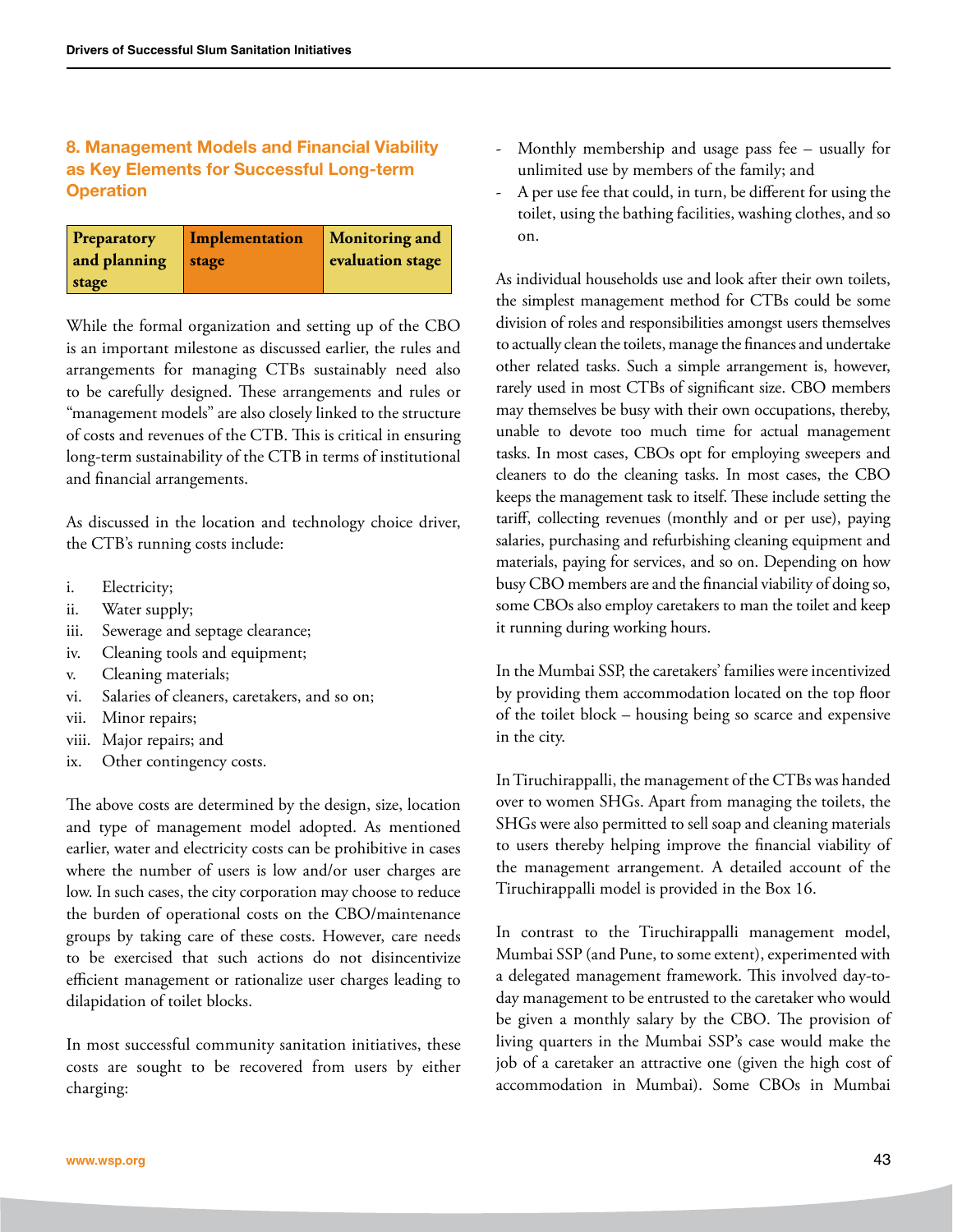#### Box 16: The Tiruchirappalli Model

Until the end of the 1990s, the slums of Tiruchirappalli, with their sanitation and toilet facilities in an appalling state, had a high incidence of diarrheal cases and water borne diseases, open defecation, improper disposal of garbage and disease transmission, and neglected and abandoned CTs. After 10 years, in 2010, the National Sanitation Rating 2009-10 ranked the city as high as the sixth cleanest in India in the sanitation ranking of Indian cities.

It all started with a major initiative launched by the NGO Gramalaya in 2000, mobilizing women into SHGs and launching an awareness campaign on sanitation through training. Gramalaya's comprehensive approach focused on construction and renovation of CTBs, introducing child-friendly toilets and providing safe drinking water, on one hand, and training and capacity building of CBOs, on the other. SHE teams were set up by the SHGs to propagate the message of sanitation, monitor the behavior of residents, and supervise the maintenance of the toilets. WAVE is a federation of all SHE teams in urban areas. The federation is headed by a president, assisted by a secretary and treasurer, and there are 12 executive committee members. WAVE meets twice a month and discusses matters relating to problems faced by SHE teams and solutions for them. WAVE guides SHE teams in the maintenance of community toilets and assists other SHGs to take over maintenance of CTs. The standardized procedure for keeping accounts and documentation, holding meetings, and so on, assists in ensuring smooth transition between SHE teams. WAVE also takes up issues connected with water and sanitation with the city administration and engages in sanitation promotional activities in other slums. Men also find a role through WatSan committees in monitoring the progress of the overall sanitation status of the slums in the city.

The average monthly expenditure of a community complex is INR 4,800, ranging from INR 550 to INR 15,700 per month. The major regular expenditure is on staffing, electricity charges, cleaning materials and electric motor repairs. Other expenditure includes WAVE membership fees (INR 100 to 500 per month depending on income), street cleaning and garbage collection, informal payment to septic tank cleaners, cleaning drains and blocked underground drains.

On an average, five staff per day work in the well-managed complexes. Two caretakers work each day on a shift basis and are paid between INR 20 and 50 per day, depending on the size and income of the toilet. There are two cleaners per complex who are paid around INR 1,100 each per month. The watchwoman is paid between INR 500 and 1,200 per month. These wages are minimal and there is no scope for saving costs through reducing wages.

| <b>Staff</b>    | <b>Number</b> | Salary per month (INR) |
|-----------------|---------------|------------------------|
| Caretaker       |               | 600-1,500              |
| <b>Cleaners</b> |               | 1.100                  |
| Watchwoman      |               | $500 - 1,200$          |

CT complexes require large amounts of water to maintain hygiene. Where bathing and clothes washing facilities are available, even more water is required. Since water is drawn from borewells using electric motors, the average monthly expenditure on electricity is as high as INR 1,200, and ranges up to INR 5,150.

Initially, the communities managing the CTBs were not required to pay electricity charges and these costs were covered by TCC. A few years ago, TCC began passing on these charges to the communities. Appeals by ward councilors, SHE teams and WAVE to TCC on the grounds of insufficient income have resulted in exemptions in some CTBs. Currently, 65 percent of WAVE complexes pay for electricity. Earlier, commercial rates were being charged but, after much lobbying by ward councilors, SHE teams and WAVE to TCC, domestic rates are charged.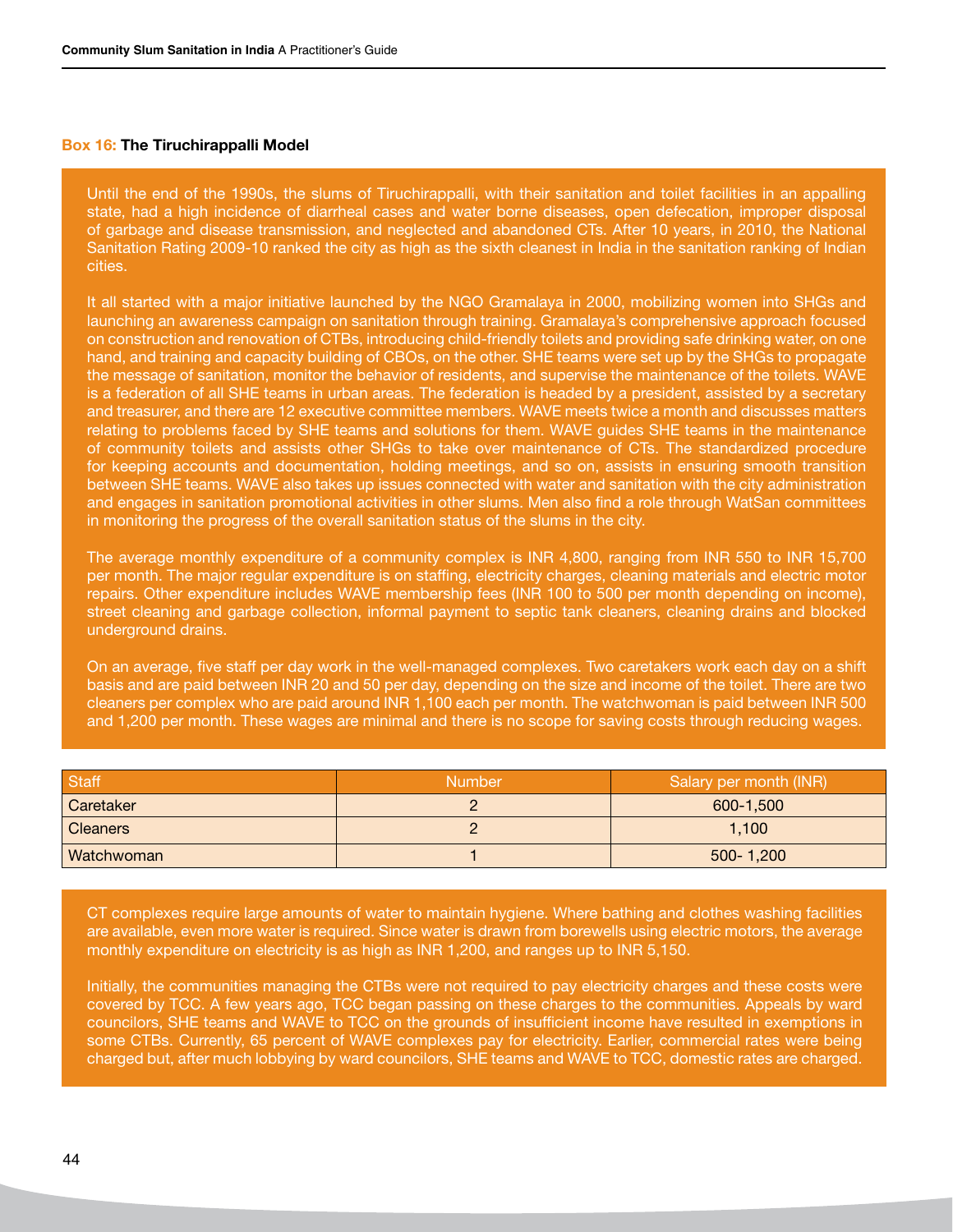A token system at the pay-and-use toilets has been developed. The typical user charge varies from 50 paise to INR 1 per use, while children, the elderly and the physically challenged have free access. After payment, each user is provided a token. This ensures transparency as it shows how many people used the toilet each day and how much income has been collected. A monthly card system is also followed and the rates set at lower levels – between INR 15 and 30 per family per month. At these rates, communities report that they are able to use the toilets. The average monthly income of a household relying on a daily wage in the slum communities is between INR 1,500 and 3,000. Toilet charges of INR 30 to INR 60 per month are estimated to be between 1 and 4 percent of the monthly income. These details are entered into account books kept in the toilet complex. Accounts are presented by the SHE teams to WAVE and by WAVE to Gramalaya, and are vetted by an external auditor. Having detailed information on the financial status of each toilet enables WAVE to monitor performance and intervene with advice on tariffs structures and loans when necessary.

After covering O&M expenses such as salaries and cleaning material like bleaching powder, soaps and phenol, and so on, the surplus is used for health and sanitation related promotional activities such as provision of street taps, domestic drains, garbage bins and street lights. Major repairs and any other management issues are also discussed at the WAVE meetings. TCC plans to hand over the management of the remaining CTs to communities not yet part of the WAVE federation.

*Sources:* Sulabhenvis (n.d.); WaterAid and Gramalaya (2008); WaterAid India (2006); WSP, 2006.

also experimented with giving the CTB out on "contract" whereby, instead of a salary, they would be allowed to retain a portion of the revenues by the CBO, and manage the revenue collection, cleaning, and other activities from this fund. The outcome of such "outsourced" management models has been mixed, poses the risk of lack of accountability to the user community and the CTB becoming a "business" without accountability.

Management models:

- 1. Sharing of responsibilities within CBO members;
- 2. Management by CBO members including supervision of cleaning staff, and so on;
- 3. Appointment of a caretaker for day-to-day management along with overall supervision by the CBO;
- 4. Management handed over to SHGs; and
- 5. Others such as city level women's group federation such as WASH teams.

Except in cases like Kalyani, where households were mobilized to put in their own financial resources for construction and maintenance of community facilities, most other slum sanitation initiatives have had considerable investment by the project (financed by the ULB, state government and/or other donors) with limited or no capital contribution from the users. In any case, user contributions to capital cost are constrained by issues of tenure, that is, "ownership" of the CTB in legal terms would have to be retained with the state authority only. Thus, in most cases, capital for the CTB is almost fully financed by the project. In many cases, namely, Tiruchirappalli (for some CTBs), Bhopal and Pune, even the running cost of water supply and electricity is directly borne by the ULB. As the case of Pune shows, however, rationing or scheduling of electricity supply may result in water tanks drying up in the middle of the day (in Pune, the power supply from the street lights was diverted at night to pump water). Hence, utilities such as power water and sewage cleaning services need to have dedicated provision for smooth functioning of CTBs. The "utilities' subsidy" is targeted to improve the financial sustainability of the CTB as a viable enterprise. However, the revenues raised from the monthly pass, in combination with the per use charges, would have to be adequate to meet at least the O&M costs in order for the CBO and CTB to be sustainable entities.

In the case of Tiruchirappalli, a monthly rate of INR 300 is charged for regular member user households and INR 1, 2 and 5 charged for every use of the toilet, bathing and washing, respectively. The Tiruchirappalli experience suggested that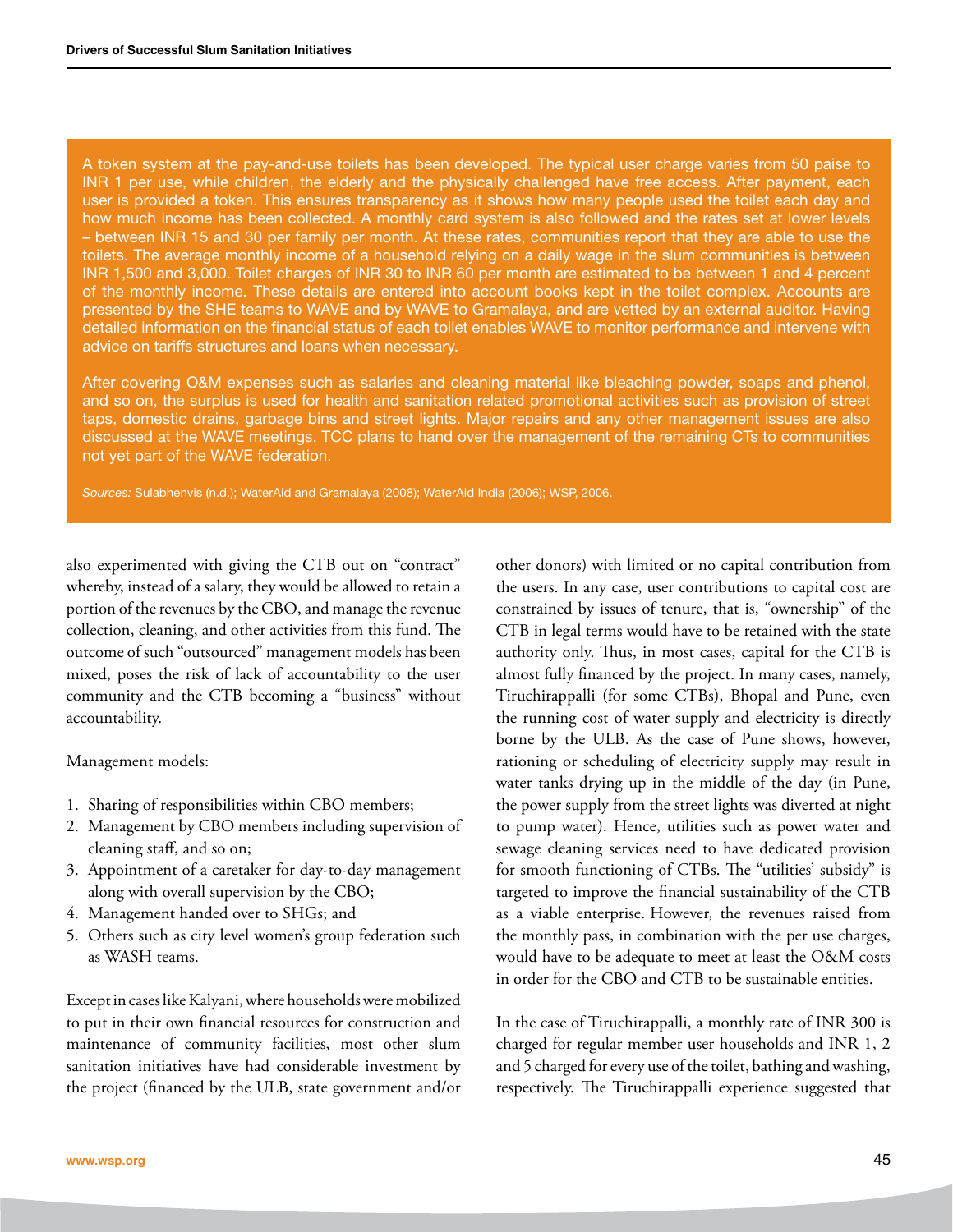charging a monthly rate was not as effective a model as pay per use, as only a few users renewed monthly memberships whereas pay per use was deemed more convenient perhaps. Similarly, member households in Bhopal are charged at the rate of INR 75 per month, up from INR 30 per month earlier. In Pune CTBs, member households were charged between INR 20 and 30 per household per month. This is reported to be still too low to cover all the costs, but communities perceive anything higher than this unaffordable.

Following a careful consideration of capital and O&M costs, the Mumbai SSP CBOs initially set an average monthly pass rate of INR 30 per household for unlimited use by all its members. The pay per use rate ranged from INR 0.50 to 3 depending on the location of the CTB. An analysis carried out of the different combinations of revenues from monthly pass holders and pay per users compared to the structure of costs revealed the most likely combination for achieving financial sustainability.

#### Box 17: Estimated Daily Operating Surplus in Mumbai SSP

The first step in the sustainable management of CTBs in Mumbai will be an operating surplus which enables CBOs to run their blocks without making a loss. This analysis was simulated at the main daily loading of 1,300 users for a 20-seater toilet block at 2005 prices. The figure presents an operating surplus surface that is defined by two variables: the proportion of pay and use users (from 0 to 100 percent) and the cost of a monthly family pass (ranging from INR 20 to 120). The operating surplus for a typical toilet block ranges from a loss of INR 400 to a surplus of INR 1,000 per day depending on where the toilet block lies on this surface. The operating surplus line (dashed green) separates those conditions in which a loss is made (orange and yellow) from those in which a marginal surplus is made (white) and those in which a moderate and substantial surplus is made (various shades of green).

#### Estimated Operating Surplus of a 20-seater SSP Toilet Block

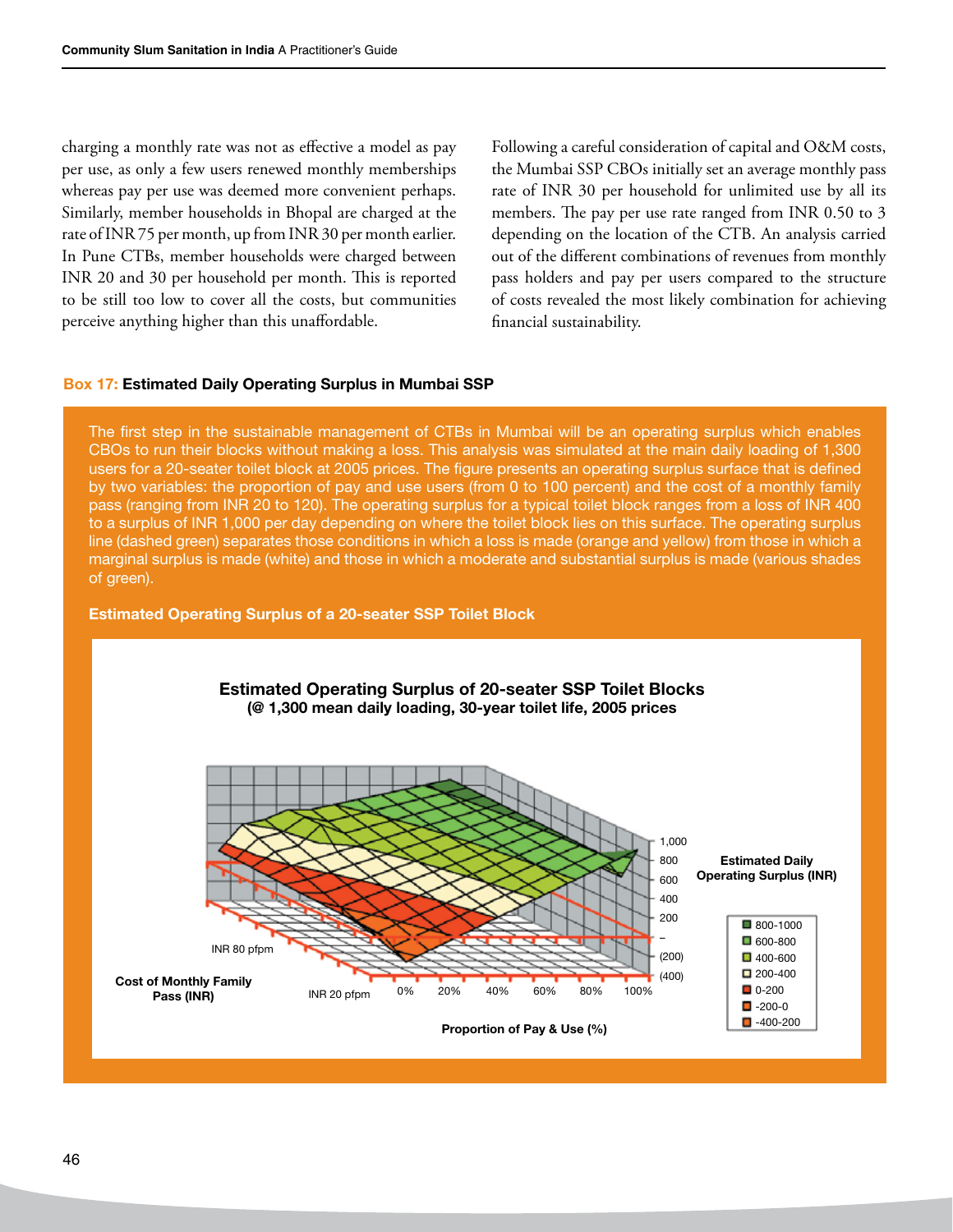From this graph, it is clear that surplus is strongly influenced by the proportion of pay and use users. A minimum of 40 percent of pay and use users is required for an existing toilet block with a monthly family pass of INR 20 and close to 100 percent recovery to show an operating surplus. Similarly, it would require a raise in the monthly family pass fee to over INR 120 to enable a toilet block with no pay and use users to have an operating surplus.

Currently, the toilet blocks are financed with 100 percent capital subsidy (and in some cases, O&M subsidy) and have the potential to earn borderline to super normal profits. But a significant proportion of toilets in the city will be located in peripheral areas where the proportion of pay and use users will be limited or close to nil. If these toilet blocks are to survive financially, some elements of capital as well operational subsidies may be necessary.

Recently, new models of social entrepreneurship have sprung up whereby caretakers maintain the CTBs on individual basis. However, one constraint is that such individuals may be willing to take up maintenance of CTs only in viable and profitable areas. However, the SHGs or WatSan/SHE teams may have incentives to maintain toilets even in less profitable areas/no-loss-no-profit. The maintenance groups in the loss-making units is cross subsidized by the WAVE federation from the monthly contribution fees collected from SHGs across the city, in case of Tiruchirappalli.

*Source:* TARU-WEDC, 2005; Gramalaya, 2014.

As has been noted in some slum initiatives, there may be a temptation to price the monthly pass much lower than the pay per use rate in effective terms. This could involve retaining the benefit of low-cost usage amongst a very small group and forcing other users, even if they are tenants, to pay per use, resulting in the latter having to pay more than three times that the other families pay. This kind of pricing may cause perverse behavior. Another concern noted in some CBOs is a very aggressive pricing of the monthly pass itself – sometimes in excess of INR 100 per family (for example, some CTBs in SSP Mumbai), approximating the pricing of public toilets. This may defeat the very purpose of the CTB in making available access to affordable and wholesome sanitation for slum dwelling households. Therefore, it is extremely important that issues of affordability are carefully assessed along with the structure of costs locally. As some of the CTBs in Pune experienced a mismatch between costs, affordability and expectations of service levels can pose considerable challenges for the CTBs being managed sustainably.

The above account clearly shows that the nature of the CTB (as discussed in the location, technology choice and design section above), management model adopted, pricing of monthly pass and per use charges and amount of subsidy available from the ULB together determine the financial sustainability of the CTB. There are options too for the management model that may be suitable for the slums and cities in question.

To summarize, the considerations in determining the management models and financial viability thereof include:

- 1. The type and design of the toilet and attendant capital cost options must be evaluated for the O&M management and O&M cost implications that they have in the planning stages.
- 2. The maturity and capacities of the CBO in undertaking management tasks – the training and capacity building required for enabling them to do so.
- 3. Affordability of different sub segments in the community, and the potential "markets" of floating pay and use population.
- 4. Estimation of regular O&M costs, and contingencies for repairs, to arrive at monthly and per annum costs; the possibility of ULBs taking care of part of the utility costs may be explored.
- 5. Assessment of the match between revenues and costs and detailed discussions with community members on the pricing and necessary contributions.
- 6. Agreement with ULB/local ward offices about cleaning of septic tanks, major repairs and maintenance needs,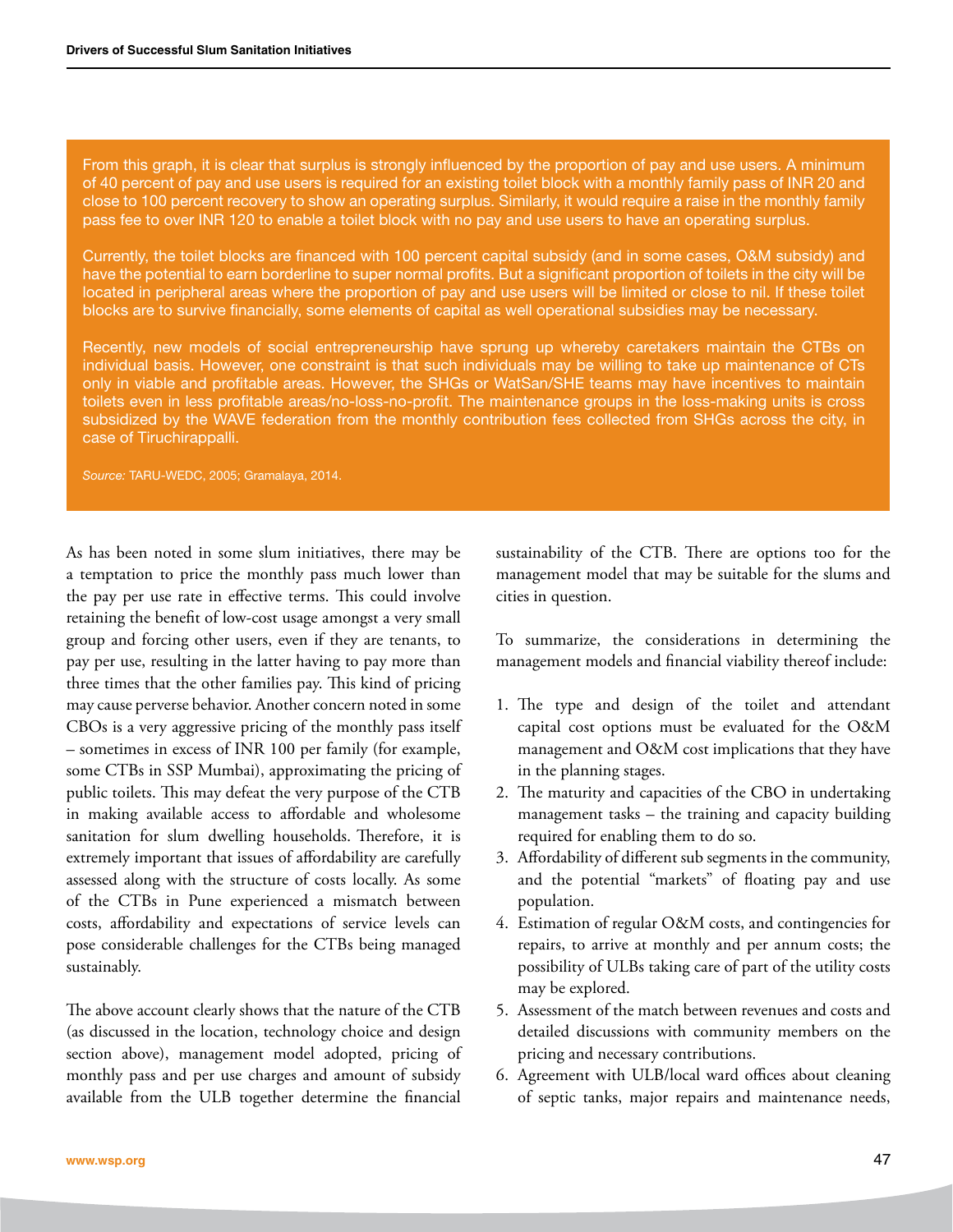and sharing/contribution to water, electricity, and so on, bills as necessary.

- 7. Projection and agreement of the CBO with the community on time bound increases in membership/ user fees.
- 8. Regular review and evaluation of the management model and changes as needed.

## Critical Stages

Management models and financial viability considerations lie at the heart of any slum sanitation initiative and must, therefore, be at the center of discussions throughout the project cycle. While the preparatory and planning stages will afford the opportunity for the project/ULB to explore the options and draw out their implications for the CBO and community members at large, the implementation stage will require some of these to start being tested. By the time of commissioning and handover, there should be absolute clarity on the model to be adopted while the later stages must review these and make corrections as necessary.

## 9. Performance Monitoring and Evaluation



The long-term sustainability of benefits from improved sanitation can only be ensured if households continue to use their individual toilets or the CTBs are properly maintained and managed. In either case, there needs to be a robust mechanism to track use behavior and monitor whether the upkeep arrangements are satisfactory. Even in case of individual household toilets, many first-time user households may have difficulties in changing all members' behaviors to using toilets (rather than defecating in the open); or some may abandon use after a break-down in the toilet occurs. Hence, some light-handed community-based monitoring is required even for individual households; also it can offer avenues to reach out with health and hygiene promotion communication too.

The Kalyani initiative was dependent on the key roles of NLs and HVs not only for initial mobilization but also for

monitoring the behavior of community members. A weekly meeting of these leaders and volunteers was convened at the municipality to take stock of the results of mobilization, progress of uptake of ideas among people, and behavioral aspects of toilet use, hygiene, and so on. At another level, the elected members of the municipal body had color codes to mark and display the status of slums in their wards; depending on the proportion of open defecation slums, the color code would change for their wards, and this was on display.

M&E of the performance of CTs takes on a more serious character since it needs to be organized, resources provided for, and incorporated ideally in the core service delivery function of the ULB or the responsible agency. The reasons for a formalized monitoring system of CTBs are manifold:

- i. The physical systems of the CTBs may break down requiring minor and major repairs – these have to be addressed immediately as communities cannot afford to go without using toilets or using toilets that may be partially dysfunctional;
- ii. Disputes regarding management, or amongst users, can jeopardize the use of the CTBs by users, and hence need to be resolved immediately;
- iii. Stoppage of services/utilities, for example, water, power, septage clearance can severely affect the functioning of the CTBs, and hence issues related to these will have to be addressed in consultation with the respective service providers; and
- iv. Changes in project rules and policies may be possible to incorporate based on actual experience of use and management in various CTBs, especially when these are in large numbers in the city, and provide basis for improvements in the same and other CTBs.

Therefore, the project cell, or ideally the ULB, needs to put in place mechanisms by which regular and independent monitoring of the different aspects of the CTBs' and CBOs' performance can take place, and corrective actions taken on time.

In Mumbai, the MoU signed between the ULB and toilet managers lists minor repairs as the responsibility of the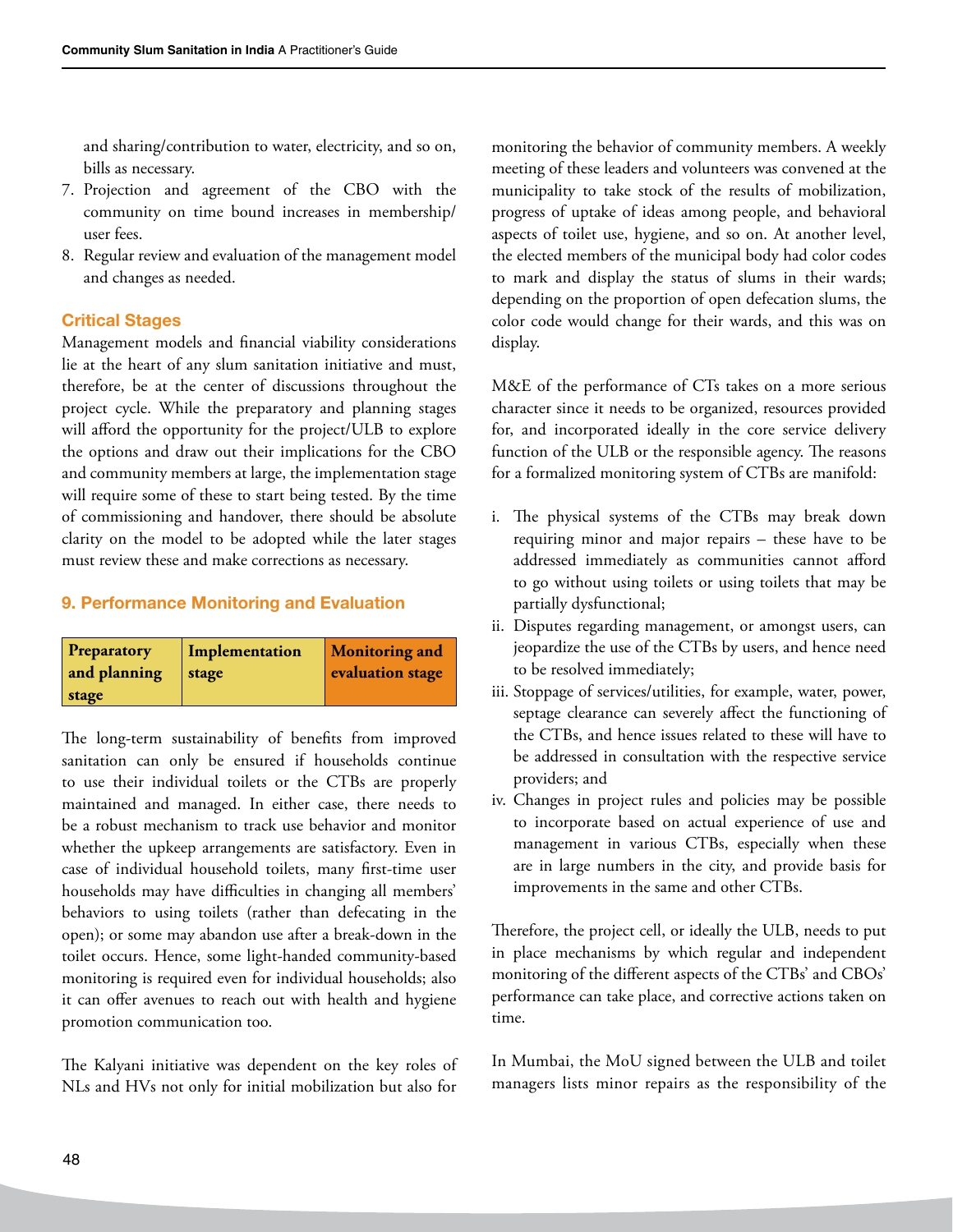managers and major repairs as that of the ULB. After a passage of time, this MoU triggered actions as some CBOs came forward with their problems with services, for example, high electricity bills, septage clearance problems, and so on. While the SSP Cell responded to these support requests, the BMC later institutionalized some of these support functions to the respective Ward Offices. As outlined elsewhere, timely repairs and maintenance are crucial for the system not to fall into disrepair and, more importantly, for users to not lose faith in the credibility of the system.

In order to monitor performance of SSP CTBs centrally through, its SSP Cell, BMC has put a monitoring mechanism in place in recent years. Based on tendering, the

two implementing agencies have won commissions to carry out monitoring of the other agency's CTBs using a standard monitoring protocol and present results on a monthly basis.

In Bhopal, a more formal user satisfaction and impact study was reported to have been carried out in 2008. Numerous studies and reviews conducted on Ahmedabad's SNP and Pune and Mumbai initiatives also highlighted the achievements and limitations – leading to corrective actions, new program initiatives using modified approaches as well as informing policies in turn.

It is important to design a monitoring and assessment system that is economical and easy for stakeholders to use. While end of project assessments and evaluations may be

#### Figure 1: A sample MoU

| Scope for Minor and Major Repair Described in MoU to be signed between MCBM and CBO |
|-------------------------------------------------------------------------------------|
|-------------------------------------------------------------------------------------|

| <b>CBO</b>                                                                                                                                                                                                | <b>MCBM</b>                                                                                                                                        |
|-----------------------------------------------------------------------------------------------------------------------------------------------------------------------------------------------------------|----------------------------------------------------------------------------------------------------------------------------------------------------|
| 1. Maintain the overhead RCC/HDPF water storage tank                                                                                                                                                      | Major structural repairs:<br>Structural repairs include                                                                                            |
|                                                                                                                                                                                                           | Collapse of external wall                                                                                                                          |
|                                                                                                                                                                                                           | Or collapse roof slab due to corrosion, etc.<br>ii)                                                                                                |
|                                                                                                                                                                                                           | Repair to sewer lines, maintenance of manholes,<br>iii)<br>de-silting of sewers, etc., which are located outside the<br>boundary of the settlement |
| 2. Water charges and electricity charges will be borne by<br>the CBO                                                                                                                                      | Fees for initial electricity and water connection will be borne<br>by MCGM                                                                         |
| 3. The CBO will cooperate with MCBM for any major<br>structural repairs/maintenance of the drainage and utility<br>services                                                                               |                                                                                                                                                    |
| 4. The CBO shall use effective disinfectant and deodorants<br>for cleaning of PSC/urinals                                                                                                                 |                                                                                                                                                    |
| 5. The CBO shall replace of defective and damaged<br>wiring and electrical fittings, replacement of worn out<br>pipes, drainage pipes or other fittings to maintain clean<br>conditions                   |                                                                                                                                                    |
| The CBO shall remove drain choke in the PSC and<br>6.<br>sewage disposal system                                                                                                                           |                                                                                                                                                    |
| 7. CBO shall carry out repairs/replacement of doors,<br>windows/broken tiles, plaster RC jallies, wiremesh,<br>ground channels soil, urinal fixtures, traps, flushing<br>cisterns, collapsible door, etc. | $\overline{\phantom{0}}$                                                                                                                           |

*Source:* MoU between CBO and MCGM. SSP, MCGM, 2014.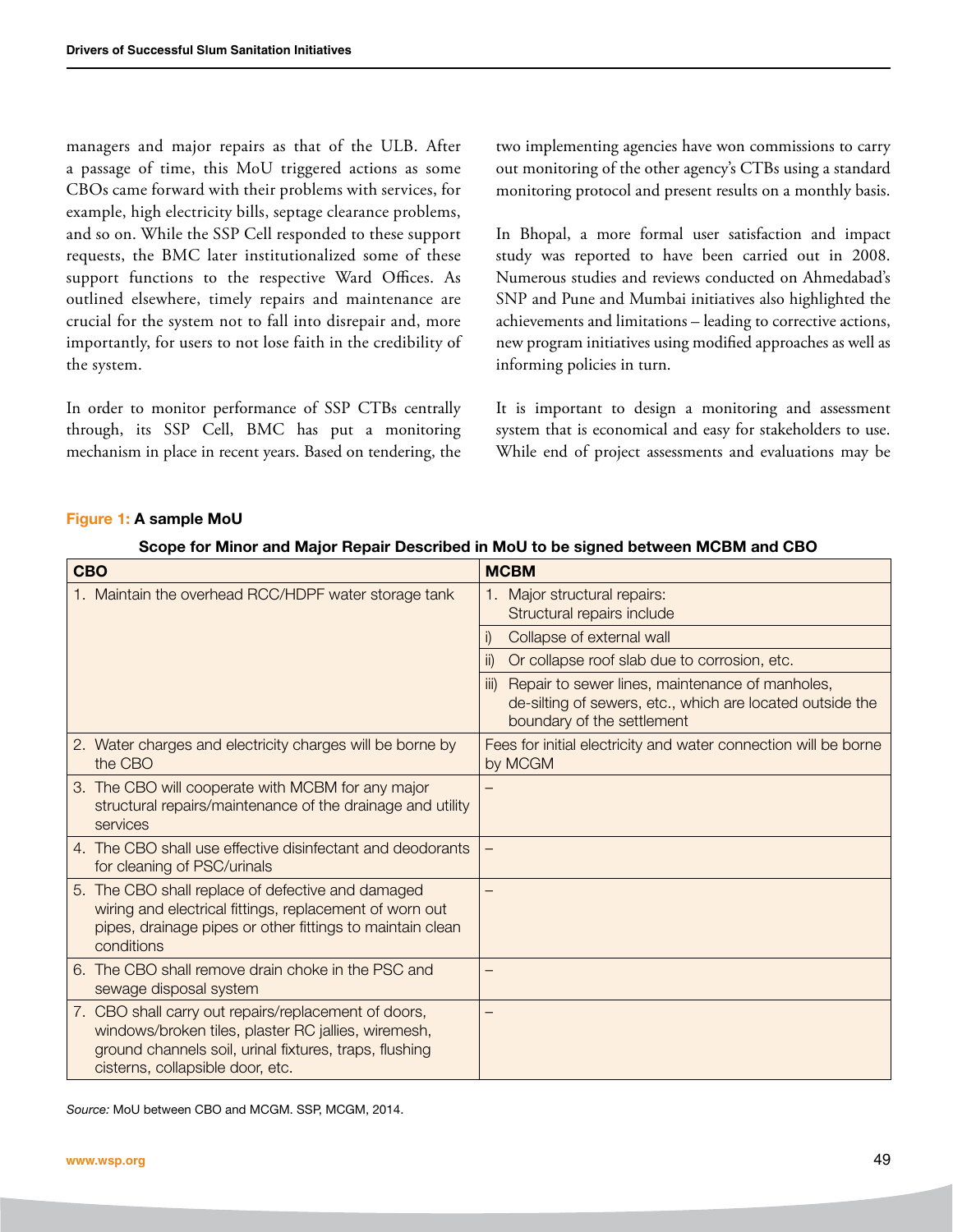possible to carry out only at some points in the project cycle, the daily, weekly and monthly monitoring must be simple, and devolved to community members, CBOs, and the ULB – and incorporated in their work schedules so that these are most useful in operational management. Of course, the importance of independent validation of results cannot be denied. Monitoring of the physical condition

of the CTBs can be done by the CBO but, sometimes, validation may be needed by random visits and exercises by the project cell/ULB. Similarly, it is necessary that there is periodic verification of accounts, and financial records of CBOs. Hence, a mix of self-reporting, exception reporting (especially when repairs are needed), and validation will make the monitoring process robust and reliable.

#### Box 18: Tiruchirappalli's Approach to M&E

The Tiruchirappalli initiative showed another approach to monitoring and assessments, whereby the federations of the SHGs carry out active monitoring of CTBs' performance and related indicators.

The community latrines in the slums were totally abandoned by the local residents since there was no proper maintenance system. The damaged septic tanks and toilet pans filled with feces made the CTs unusable. The slum dwellers were unaware of the dangers of open defecation and water borne diseases. With the involvement of CBOs, Gramalaya started its urban intervention in sanitation, focusing on the provision of a sanitation facility to the slum dwellers of Tiruchirappalli.

SHE teams manage the CTBs on a daily basis and present account books kept in the toilet block to the WAVE federation. WAVE guides SHE teams in maintenance of CTs and assists other SHGs to take over toilet maintenance of CTs. Having detailed information on the financial status of each toilet enables WAVE to monitor performance and intervene with advice on tariffs structures and loans when necessary.

Seeing the success of the CTBs under Gramalaya, the TCC has committed to outsource the management of all of its 390 CTs with a total of 4,643 seats to provide access to slum dwellers that do not have toilets in their homes. TCC is scaling up the work done by SHGs (that have formed WAVE federations) in 148 CTs and replicate CTs across the remaining 237 slums. TCC maintains 390 CTs. Tiruchirappalli will be the first city in the state to engage user members in O&M of CTs across the city.

TCC not only provides funding support for CT renovation and supports the CBOs in repair and maintenance works of CTs, it jointly monitors the CTBs under Gramalaya. TCC, in its monthly review meetings, has brought on board WAVE members who provide their inputs and suggestions as part of the City Sanitation Taskforce. The TCC sanitation inspectors and junior engineers are also involved in monitoring of the CTBs.

In certain cities such as Tiruchirappalli, it is a combination of the ULB and NGO that ascertains the maintenance of the CTBs. The municipal corporation is expected to carry out major repairs to CTBs once in three years. TCC not only provides funding support for CT renovation but also covers electricity costs in some toilets and provides piped water supply in some toilets.

Gramalaya's workers regularly visit the toilet blocks that are managed by the SHGs it supports. They have prepared a pro forma that lists aspects of cleanliness and condition of toilets to be checked. The information collected guides the SHGs in determining what action needs to be taken by toilet managers and the ULB. If any action is required at the ULB level, toilet managers may pursue the matter directly with the ULB. If toilet managers, especially of toilet blocks that have few users, are short of funds for undertaking repairs, they can borrow money from the SHGs. This ensures that repairs are not neglected for want of funds; at the same time, there is a cross subsidy for repairs from economically viable toilet blocks to those that are not.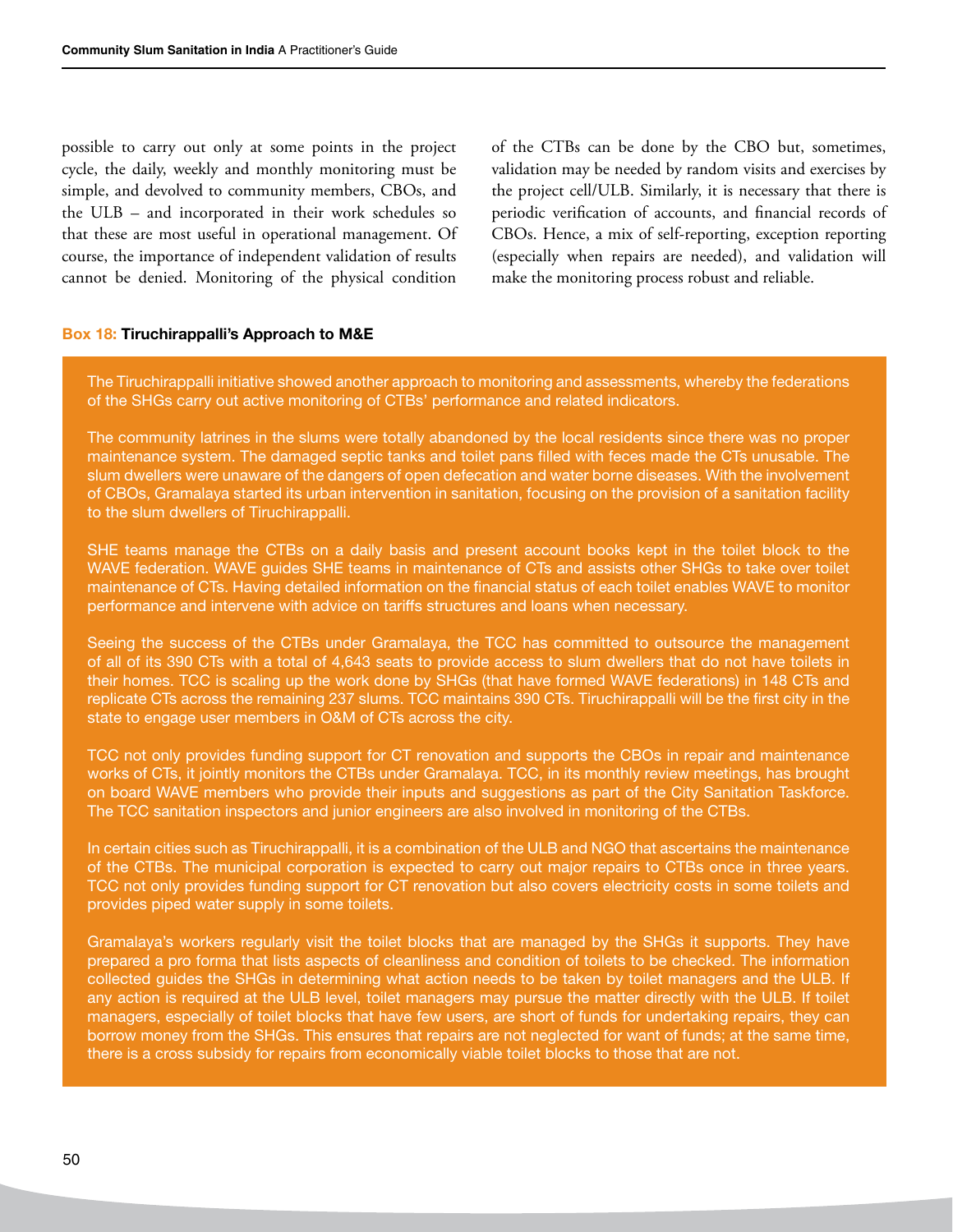The WAVE federation of SHGs provides support not only in training on sanitation issues, but also in M&E. The WAVE members are already members of the City Sanitation Taskforce constituted by TCC. TCC has also introduced City Hope Centers (Nagara Nambikai Maiyangal) since March 2014 to maintain the CTBs and parks, and assist authorities in collection of taxes. For every six wards, one City Hope Center will be formed.



Poor monitoring of the performance of CTBs and/or CBOs can cost the initiative dearly since the causes of failure set a downward spiral of poor performance, poor credibility and willingness to pay, leading to reduced viability, and so on. In some cases, the responsible cells may not enjoy the ULB's priority and, hence, performance feedback may not be taken seriously.

In summary, the key consideration in instituting a M&E/ assessment framework involves:

1. Identification of different critical aspects and levels of monitoring during the preparatory and planning phases – this include project monitoring at one level (usually done by the project/ULB) but identification of indicators of use, physical condition, CBO management, accounts and finance, health and hygiene behavior changes, inclusion of stakeholders, and so on.

- 2. Incorporation of some key monitoring indicators in the MoU between parties so that these indicators become action items for specific partners.
- 3. Some monitoring indicators may need standards to be set out to measure actual performance against. For instance, what would be the indicator of "cleanliness" comprise? This could be "no spit", "no slime", "no yellow pans", and so on.
- 4. Identification of penalties and rewards, however soft or hard, for achieving certain performance standards.
- 5. Periodic studies and assessments on user behavior, satisfaction, management and financial indicators of CBOs, condition assessment of physical features and fixtures of CTBs, and so on.
- 6. Systematic and rapid sharing of the results of monitoring and assessments with all stakeholders including CBOs, communities, ULBs, NGOs, and others members of the public. For example, Yearly Public Toilet Surveys on the condition of assets, usage and maintenance management,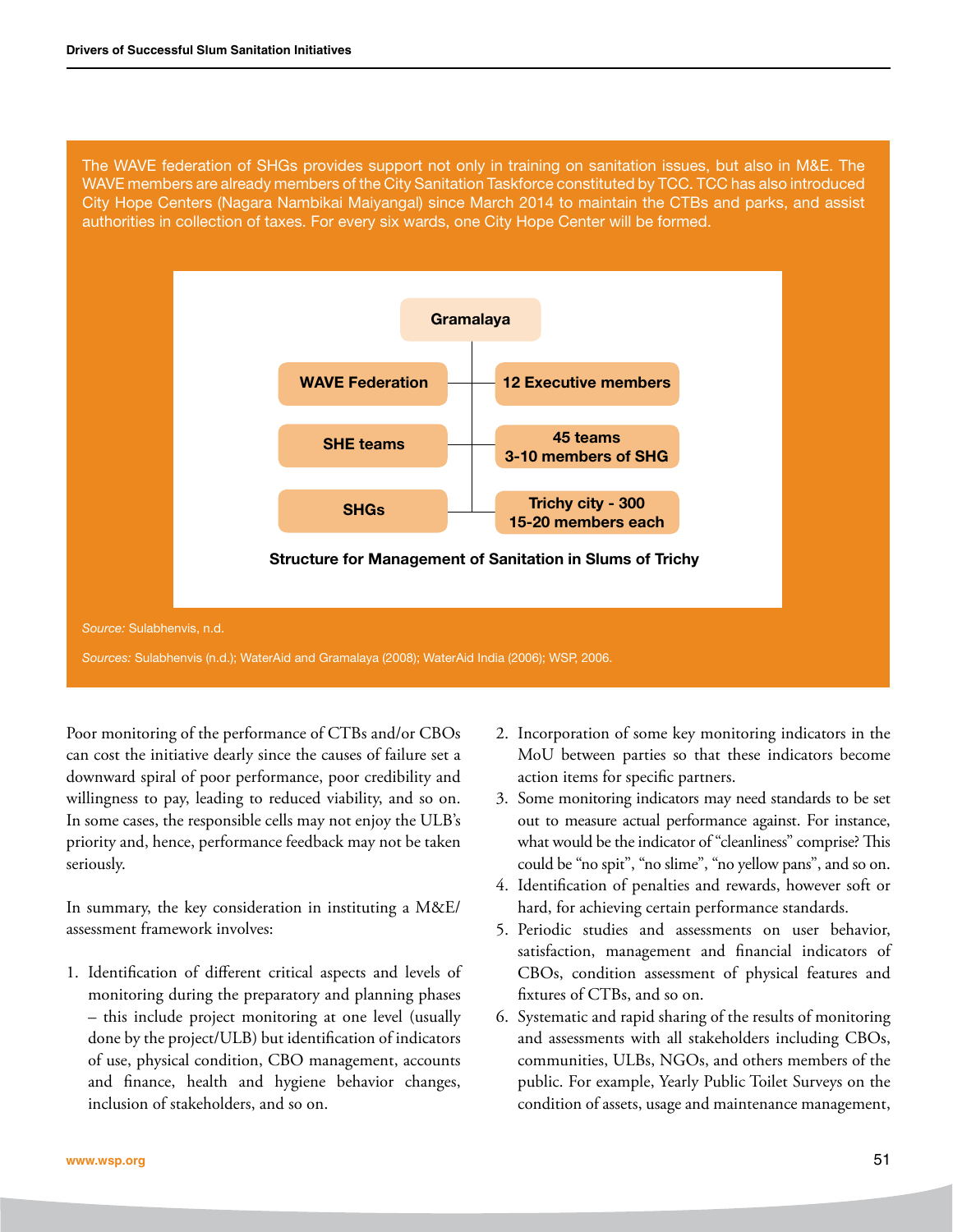revenue situation, users' satisfaction, and household surveys for behavioral changes, and so on, could be undertaken.

#### Critical Stages

The formulation of roles and responsibilities in the planning and preparatory stages needs to identify the method and agency/agencies responsible for M&E at different levels. Project level monitoring of activities will need to continue through the full cycle but, in different phases, different aspects become critical to monitor. The implementation phase is one in which the framework for monitoring of the CTBs' and CBOs' functioning, can be established and activated at handover and commencement of the maintenance management phase. The experiences and results of monitoring and periodic assessment need to feed back into corrective actions, changes in project rules, policies and programs. These could also help in taking stock, periodically, at the city or state levels, and sharing information with stakeholders.

## 10. Integration of Slums with Sustainable Services in City-wide Services

As the drivers above show, a number of approaches and entry points are possible for slum sanitation services delivery to be successful and sustainable. In practice, not all drivers are possible to pay equal attention to. In fact, strategic entries may be from unexpected opportunities that present themselves.

However, the ultimate goal of services provision should be to ensure that households and communities themselves are empowered to deal with the service providers directly as citizens and customers. Where private services are provided to customer households directly, many of the roles of services provision change for state agencies and ULBs to those of enablers and regulators. With the Parivartan project as an entry point, the electricity supply to slum households in Ahmedabad showed a successful and sustainable model of services delivery directly.

## Box 19: Torrent Power AEC leads in Slum Electrification

Ahmedabad with a population of 5 million and an area of 190.84 square kilometer is India's fifth most populous (2011 Census) and seventh largest city. This initiative started with the electrification of five slums in 2001 and scaled up to 710 slums in a span of seven years.

The slum electrification project was a result of a multi-stakeholder collaboration between AMC, which is responsible for the civic infrastructure and administration of the city of Ahmedabad, the United States Agency for International Development (USAID) and Ahmedabad Electricity Company Ltd. (AEC).

A very small proportion of households in the informal settlements in Ahmedabad had legal electricity connections in 2001. This meant high losses for the Torrent Power AEC, a private utility distributing power in Ahmedabad.

Since 2002, AEC adopted new and innovative methods for maintaining and improving the quality of power supplied to its customers. A viable option of connecting informal settlements to the electricity network was worked out for the AEC after discussions with a local NGO, SAATH, and project partner, the Self-Employed Women's Association (SEWA). A pilot was initiated in 2002 by AEC with financial support from USAID. It provided in-house electrical power in the first phase to each slum household, with its own household meter and compact fluorescent light bulb. Only slums already identified for development under the Parivartan program were eligible to participate in the pilot. Another condition for eligibility was obtaining a NOC from the Ahmedabad Urban Development Authority, which effectively secures protection from eviction to the slum dwellers. Seven slums were included in the pilot project. Working with SAATH, the AEC team disseminated information on its program through announcements by megaphone, cloth banners and handbills distributed door to door. In each slum, they arranged group meetings with participants and constituted local CBOs to implement the program. The costs of connecting the customer and installing internal wiring were split between the household, USAID and AEC; the household paid INR 3,350 and USAID and AEC each contributed INR 2,200.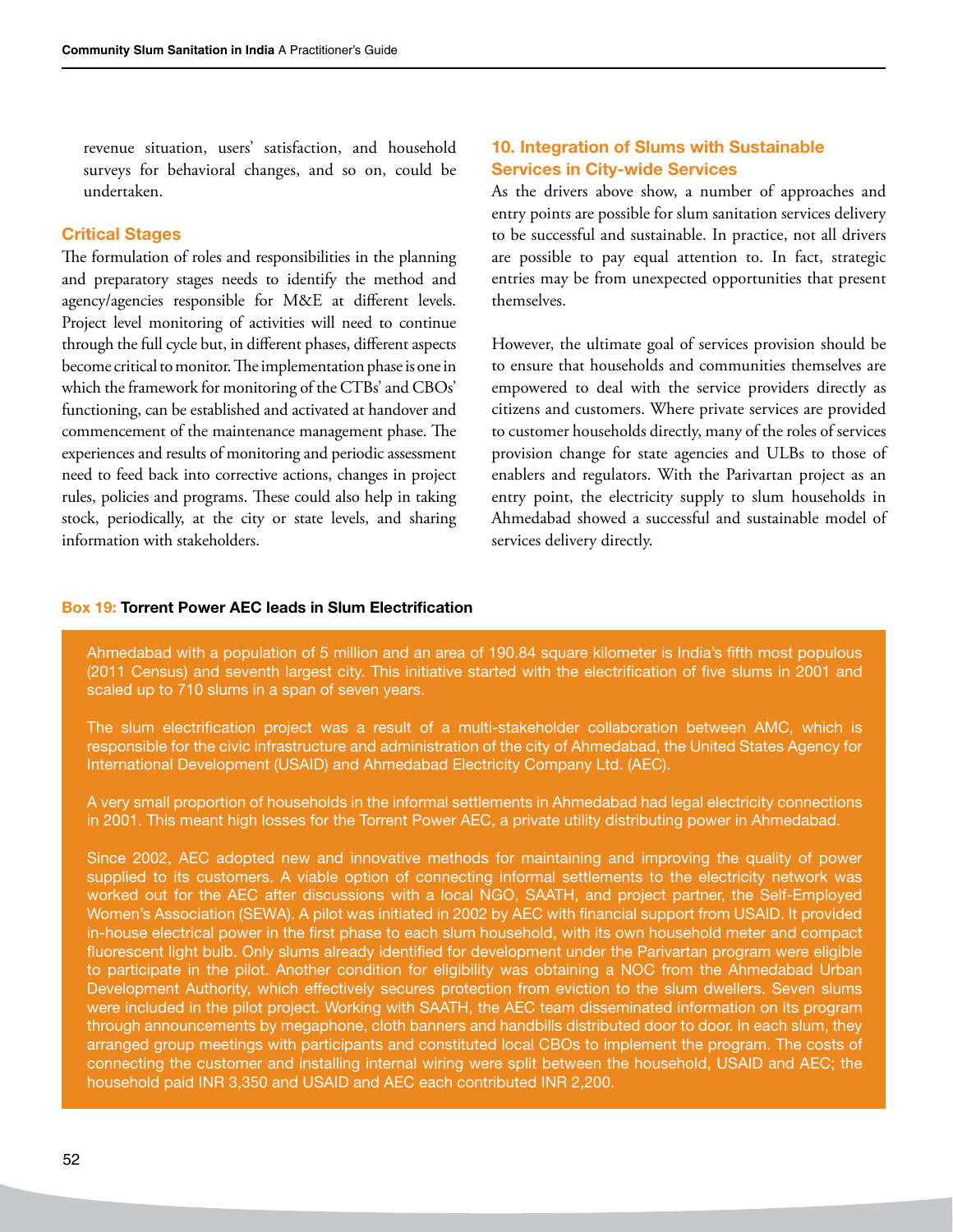The role of the NGO was to create awareness and motivate slum dwellers to access legal electrification. Since AEC requires slum dwellers to provide proper documentation regarding land ownership, income levels, proof of payment, taxes, and so on – something that most slum residents do not have – SEWA worked with slum dwellers to help meet the AMC's documentation requirements. Torrent Power AEC used a combination of NGOs and CBOs to perform certain intermediary functions such as customer recruitment, meter reading and bill distribution. Both the NGO and AEC worked with the CBO to identify a member (usually a woman) whom they then trained to read the individual household meters.

SAATH facilitated the process of availability of loans to the slum dwellers through SEWA Bank for payment of one‐ time connection costs. An account holder with the bank was required to save money for a minimum period of six months to be eligible to receive loans from SEWA Bank. The loans were offered at an interest rate of 18 percent. The CBOs helped AEC identify and target needy families and AEC provided connections to them at a subsidized rate cost of INR 1,700. In the post‐pilot phase, AEC offered a connection charge of INR 5,200 for new connections in slums. Later, when more people came forward to acquire connections, the amount was reduced to INR 3,700. Eventually, it was reduced further to INR 2,500.

The pilot project was a great success and as many as 820 households in eight slums were electrified. Enthused by the success of the pilot, AEC scaled-up the initiative to more than 200,000 slum households. Given the scale of the challenge, a slum electrification program that would extend safe, reliable, and legal electricity connections to the informal settlements in the city in a collaborative approach was taken up. The initiative was integrated into a larger development program for slums and informal settlements, called Parivartan (Change) or SNP. The SNP began in December 1995 as a partnership between the government, Arvind Mills, NGOs and the slum community to provide infrastructure services including paved roads, water supply and underground sewerage to individual households, storm water drainage, street lighting, solid waste management and some landscaping.

AMC has helped convert a large number of unsafe and illegal connections into safe ones and reduce the losses incurred by the utility. The incidences of electricity theft decreased, while regular electricity use increased with a reported increase of 200 percent in average electricity consumption per day. The practice of installing meters outside the houses was extended to the entire city, following its immense success in the slum areas. As a result of the innovative methods and mechanisms, Torrent Power AEC's transmission and distribution losses are amongst the lowest in the country (13-14 percent) and customers enjoy a high level of reliability of power supply. This integrated utility has a generating capacity of 500 megawatt and it supplies close to 4 billion units of power to 1.25 million customers in Ahmedabad and Gandhinagar (http://www.torrentlimited.com/aec.htm).

*Sources:* WSP. 2007. Engaging with Citizens to Improve Services. May 2007. USAID. 2004. Innovative Approaches to Slum Electrification. December 2004.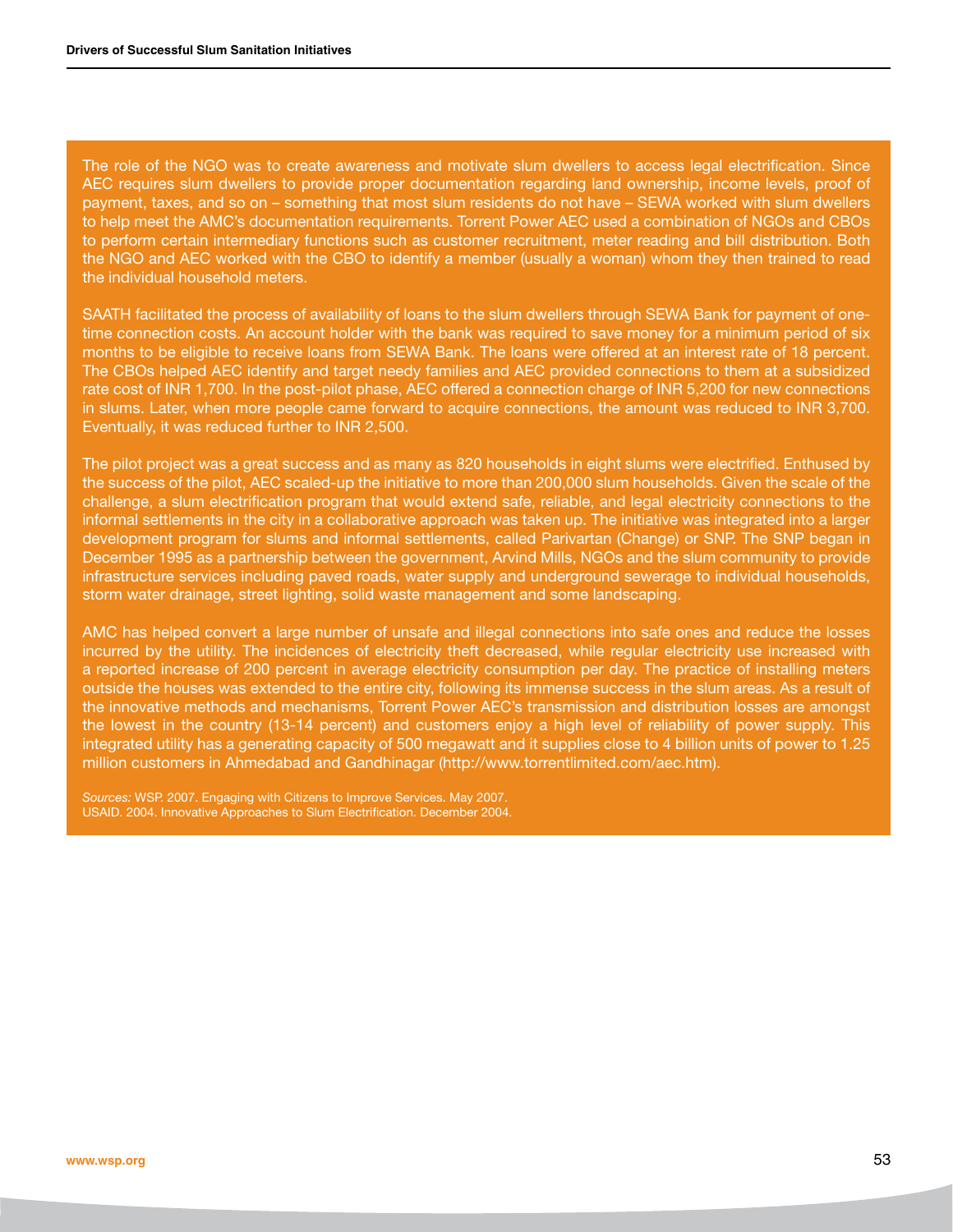## $\mathbf 4_\bullet$  Generic Steps for Slum Sanitation Initiatives

The foregoing sections have outlined the drivers of successful slum sanitation initiatives. This section traces the full cycle of slum sanitation initiatives from the preparatory stage right up to the M&E phase.

Under the NUSP 2008, a series of iterative steps were listed out as an aide to preparing the CSP. One of the detailed tasks in overall city sanitation planning is to dwell upon sanitation in slums and informal settlements of the city.

Even in cities where a CSP has not been prepared, the task of addressing a sanitation crisis in slum areas and informal settlements may be taken up on a priority basis.

The phases and activities for a slum sanitation initiative are presented below:

## Figure 2: Slum Sanitation – Generic Steps

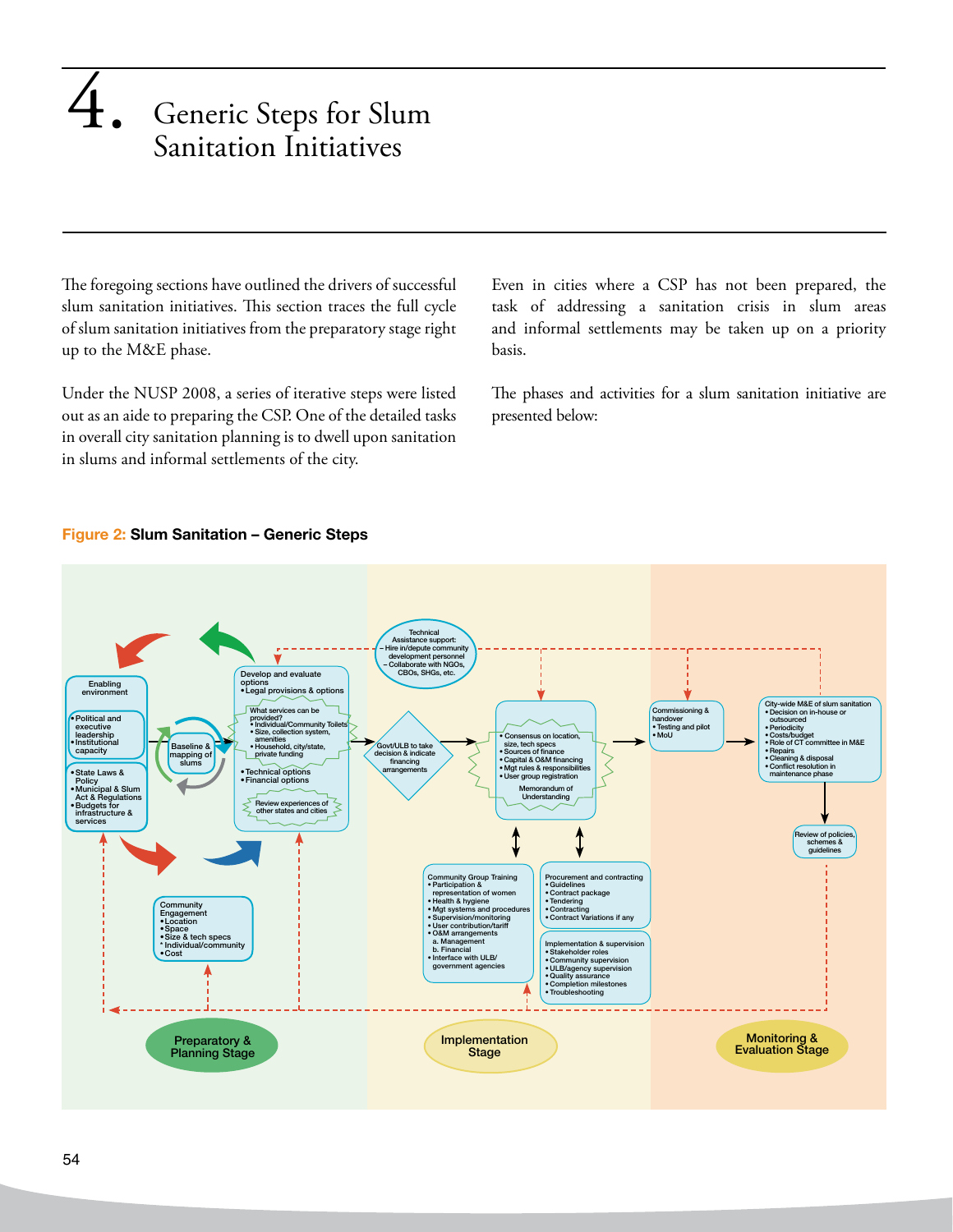#### A) Preparatory and Planning Stage

The preparatory and planning stage comprises the following blocks of activities:

## i) Gearing up the Enabling Environment

- (1)**Political and executive leadership and institutions:**  In the preparatory stage, it needs to be ensured that the idea of sanitation service provision to the slums enjoys full support and priority of, ideally, both the political as well as executive leadership of the ULB/city agencies. The institutional capacity of the proposed nodal agency to conceptualize and manage such an initiative needs also to be assessed and areas that need strengthening identified. In many of the larger cities, slum sanitation initiatives may have already been undertaken that are, at this stage, appropriate to review and develop revised strategies. In cities where such initiatives have not been undertaken in an organized manner, it will be prudent to review the experience of other similar cities. In addition, the city may have to put together secondary data pertaining to slums and informal settlements in the city.
- (2) **State law and policy:** Most states have their own municipal acts that provide the legal framework for services provision. In case of some states, sanitation services provision may be vested with a para-statal agency or a water and sewerage board for the state or the city. These agencies would have to be key participants in sanitation services provision along with the ULB as relevant locally. Apart from the municipal acts and regulations, states also have slum acts and rules to govern, "regularize", and "develop" slums and other informal settlements. Both these sets of acts and rules need to be carefully examined at the preparatory stage, to understand the possible options for service delivery permitted under the law. If there are absolute constraints to service provision in slums under these laws, then legal changes may become necessary to initiate immediately. If executive orders will suffice to provide flexibility to the legal provisions, then this should be implemented on priority since legal changes may take more time and political will.

A related preparatory aspect is the policies that govern the state's vision and investments in urban development, in general, and water and sanitation services provision, in particular, for slum settlements. Some states have formulated such policies while others may have precedence in terms of limited government or department orders. In the preparatory stages, it will be appropriate to formalize some sort of policy statement or a comprehensive order on how such services will be provided to slum settlements if legally permissible. Budgetary provision also has to be made for at least supporting the initial activities (for example, baseline studies, awareness generation, planning, preparation of detailed project reports, and so on). It needs to be identified which central and state/ULB schemes may be available for financing capital and other activities for the initiative.

## ii) Baseline and Mapping of Slums

Depending on the availability of secondary/old records about the city's slums and informal settlements, a study need to be conducted to update the data or, in some cases, carry out surveys of new settlements. Most ULBs have very limited data on the actual situation of individual, shared or community toilets in slums of the city. This poses the risk of preparing completely erroneous plans (including CSPs) that do not reflect the actual situation on ground, leading to implementation that does not adequately address the problems – and errs on the side on constructing more physical assets that users are not interested in using and maintaining. This is a considerable waste of resources and opportunity and, hence, needs to be accorded importance by the ULBs in the preparatory stages.

One of the ways of strengthening the data collection exercises has been the use of mapping by which data are collected and utilized to rapidly put together to build a geographically explicit database of slum settlements and their basic features. This lends itself easily to validation by ULBs, NGOs, and the communities themselves. Sometimes, the task of putting together a comprehensive database and mapping of slums may seem to be a vast and complex task given the limited resources and capacities that ULBs typically have. The strategies adopted to resolve this include: a) in-sourcing NGOs, research agencies, and so on, to assist in carrying out mapping and service; b) breaking down the slums into clusters by region/wards or other indicators of services deficit critical location; and c) involving a wide range of stakeholders such as NGOs, slum community groups themselves, and so on. Breaking down the study into two to three levels of detail, and/or an area-wise phasing can be helpful in efficient management while ensuring the integrity and accuracy of the data collected and validated.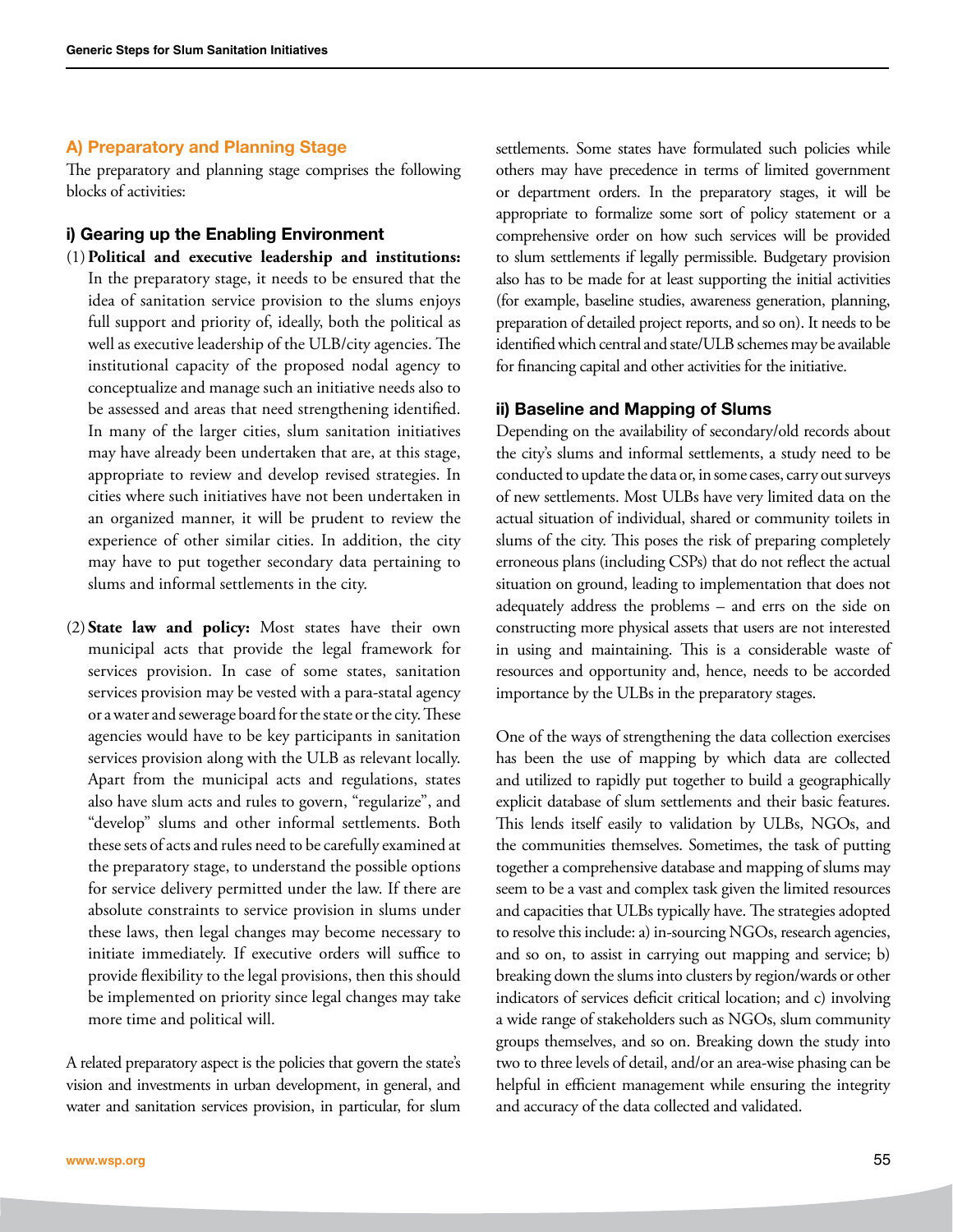It may be noted that the baseline studies and mapping activities should be able to provide the scope of the proposed initiative to providing services. Therefore, it is important that broad figures of population and households, number of slum settlements by their differential legal status, proximate water and sanitation network availability, and so on, are consolidated along with the key locational features. These should be detailed enough to provide the basis for making preliminary budgetary estimates using thumb-rule rates.

## iii) Develop and Evaluate Options

- (1)**Legal provisions and options:** Based on the assessment carried out in the steps above, it should be possible to develop the legal and policy options. The options will involve the following questions:
	- What are the options for service provision in slums located on private land, government land, ULB land, and so on?
	- What are the options for providing individual, shared, community toilets?
	- In settlements where sanitation services cannot be provided, what practical options are available, for example, toilets in their neighborhood?
- 2) **Technical options:** Depending on the availability of space, nature of location/gradient, sub surface conditions, availability of a sewerage network close by, technical options will need to be developed:
	- • What type of individual toilets will be feasible in terms of size, septic tank/connection to sewerage, superstructure, and so on?
	- What kind of CTBs will be feasible in terms of number of seats for women, men, children, differently abled; size and type of structure; number of stores; water, electricity and sewerage disposal services; interiors, fixtures and other features; and so on?
- 3) **Financing options:** The sources of financing for the sanitation initiatives need to be identified:
	- What kind of resources can the households themselves mobilize for addressing the sanitation deficits?
- Is there a possibility of households being mobilized to fully take ownership of financing of capital costs or at least individual toilets?
- • If full contribution is not possible, what is a realistic expectation from households in contributing finances, labor, and time for participating in mobilization and management activities?
- • What options exist for financing individual toilets or CTBs from the ULB's own budget, state or union government schemes?
- Is there a possibility of financing from private organizations, foundations and donors through advertisements posted on outer walls or shops/day care centers within the toilet complex?
- What components, for example, capital for individual and community assets, awareness generation/IEC, project management, M&E, training and capacity building, and so on, can be financed utilizing different sources of funds?
- What are the rough estimates of O&M costs associated with the different technical options above?

The above block of activities is a very important cluster since this will clarify to the city agencies the bounds of feasibility of service provision are in terms of legality, technical options, and financial feasibility for the ULB. This is also the juncture at which it is recommended that the city undertakes a thorough assessment of experiences in other states and cities with service provision. In states where slum sanitation programs has been implemented, cities will be best positioned to learn from the other cities as state laws and regulations are likely to be similar. This also is a critical milestone after which the initiative can be taken to slum communities for discussions and consultations with them.

## iv) Community Engagement

One of the most effective mechanisms to initiate a s lum sanitation project is a systematic set of consultations with community groups. Some of the basic features of the slums would have become available already during the baseline studies and mapping of slums as described in (ii) above.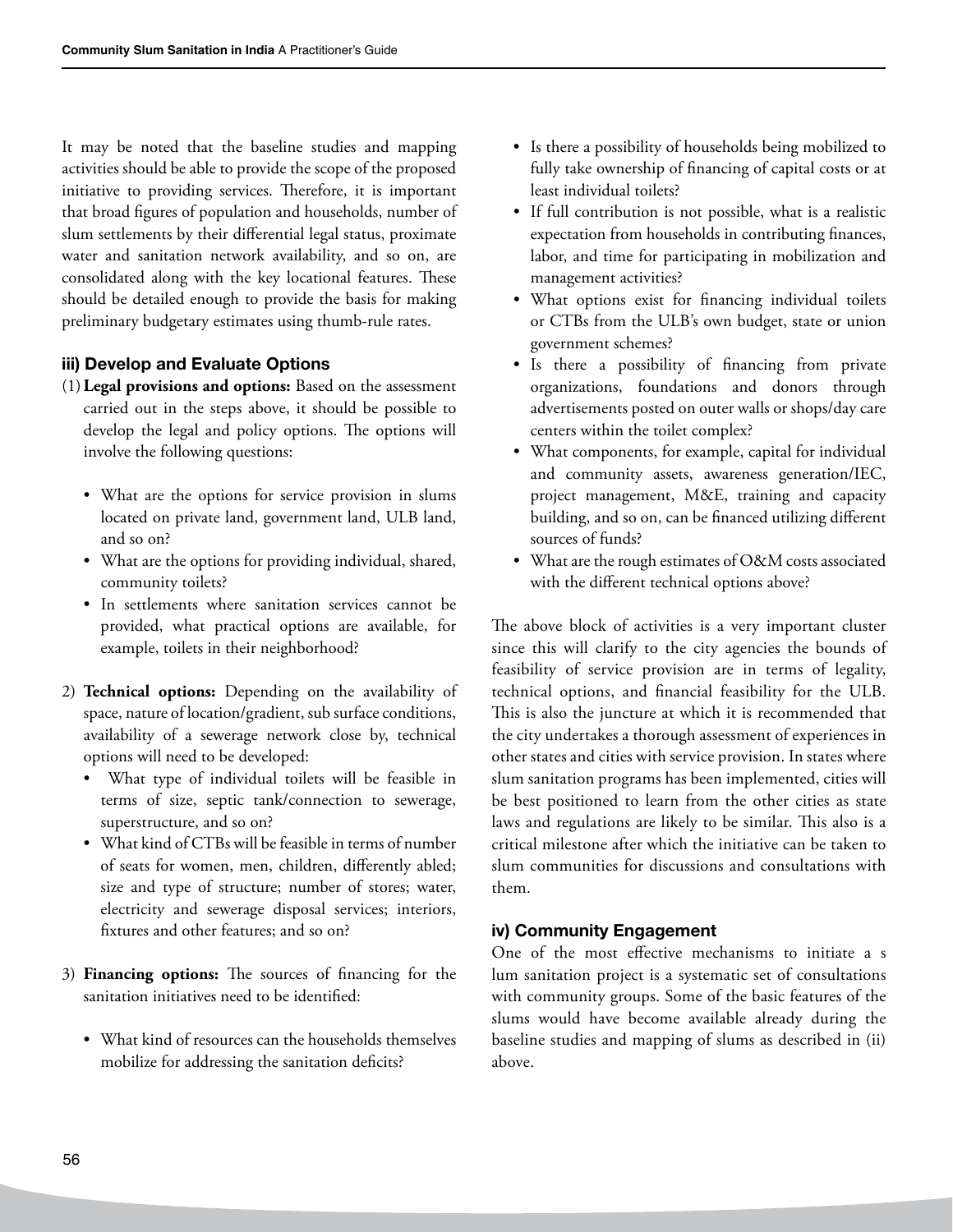On the basis of the baseline information, slums may be classified into different categories that could include:

- a) Slums with different legal status, for example, notified, non-notified or not recognized slums. Some state slum acts may permit certain types of services to be provided and/or certain upgradations to be carried out by households themselves;
- b) By availability of space and density: slums in different locations in the city will have different characteristics in terms of density, space available for passage, shape and alignment, and other such physical and locational characteristics. Categorizing slums according to the above features helps understand technical options as well as parameters with respect to access/linkages with citywide infrastructure, that is, water supply, sewerage, ability to use cess-pool trucks for cleaning septic tanks, feasibility of efficient drainage, and so on; and
- c) Socioeconomic characteristics of the slum communities: the community's composition, occupation/livelihoods, demographic, educational and related characteristics are also important parameters to categorize slums. These features may also help determine leadership within the communities through whom the ULB can initiate consultations. Many slum communities may also have women's SHGs, youth clubs and other informal groupings that provide a set of preexisting institutions to initiate discussions with.

The legal provisions are likely to preclude some of the above type of slums (see (a)) whereas a reduced set of technical options may be dictated by the physical characteristics (see (b)). The ULB needs to select those slums first that provide the easiest opportunities for service provision.

In the selected communities, a systematic set of consultations will need to be organized to discuss the technical, financial and other practical dimensions of sanitation services provision.

As some cities have shown, communities may be enthused by triggering and capacity building support to address their sanitation deficits using their own financial resources and/ or with minimal state support. This is an especially superior approach when individual household sanitation facilities are possible to construct and maintain. Households may, however, need to be supported with:

- Technical design;
- • Connection of household sanitation arrangement to sewer or communal septic tank;
- • Arrangements for upkeep, maintenance, repairs of breakages, and so on; and
- • Periodic cleaning of septic tanks, and so on.

Where individual toilets are not possible to construct, shared and community toilet options need to be discussed with the communities. This would involve identifying options for location, technical design, size and cost estimates and, most importantly, the institutional arrangements to implement the construction and operate and maintain the toilet thereafter. The basis for initiating discussions with the community for these options must be grounded in some legal frame or executive/departmental resolution/order. In the absence of this, the process of interaction and consultation with the community can be affected by contestations by various parties. The legal or executive basis needs to be found in the state's or city's laws and policies as outlined in (i.2) above.

The practical considerations of size, location and technical specifications for community toilets then need to be explored with the community groups along with their cost and management implications. At this juncture, it is also important to agree on or stipulate the criteria by which different households may be included for service delivery. Apart from locational barriers such as a road or a drain that may signal a boundary of some sort, there may need to be other criteria agreed for delineating the physical bounds of the community. Different cities adopt different approaches to this – one obvious way is to provide for as many toilet blocks as may be necessary to serve the needs of a community with a certain number of houses. For example, if a five women plus five men toilet block is feasible in a particular location, this will be perhaps sufficient to cater to the needs of about 300 people or about 60 to 75 households, assuming that each toilet seat is used by 25 to 30 users per day. In such a situation, a community with about 200 households will need three sets of such toilets unless there is space for a larger toilet complex with more seats.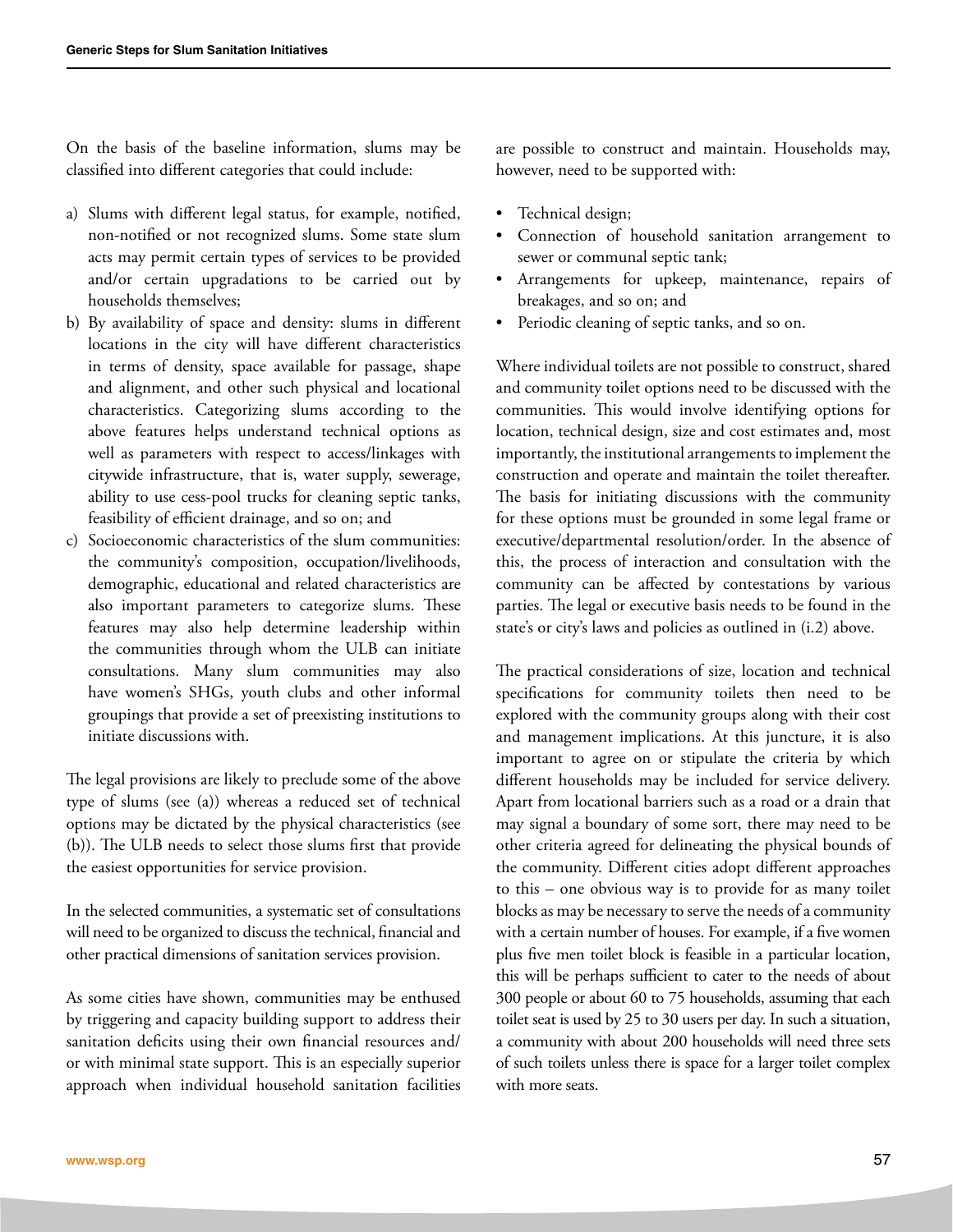The different facets involved in generating options for the above show that the community engagement process needs to be iterative and interspersed with physical verification and field visits to ascertain some of the physical and locational parameters.

So that there is no confusion and misunderstanding with the community groups about expectations from a sanitation initiative, it is very important that only those options are presented and discussed that the ULB knows are legally tenable, practically feasible and may have the budgetary support of the city or state through some scheme or funding mechanism.

#### B) Implementation Stage

The implementation stage has the following block of activities:

**i) Government/ULB decision and budgeting:** On the basis of the initial discussions, the ULB needs to make a formal decision on the approach that will be adopted for the slum sanitation initiative. This will include listing out eligibility criteria for slums (and households<sup>6</sup> within them). The ULB needs to formally decide on the kind of technical options that will be supported, based on baseline investigations as well as consultations with the communities. As needed, the ULB may either issue on its own or have the state government issue executive orders to formalize the above as required. Finally, the ULB will need to indicate the financing arrangement for the sanitation initiative that could range from provision of training and facilitation to that of capital investment and, finally, support to operating and maintaining sanitation facilities. Again, as outlined above, where individual toilets are feasible, the government/ ULB may just need to trigger behavior change and make available training and capacity building. In cases where CTBs may be recommended, the ULB may need to come up with a more significant role in capital financing and O&M management support both in terms of finances and personnel.





The above will become the guideline for the frontline personnel of the ULB to progress with consultations and other steps to implement the community sanitation initiative.

**ii) Technical assistance support:** Many of the ULBs may not have inhouse competence in mobilization of communities, interaction and consultations with households/groups or,

<sup>&</sup>lt;sup>6</sup> Many government schemes specify BPL households to have a different level of entitlements as compared to above the poverty line households. In some places, the type of house structure (kuccha, pucca) or the area of the dwelling may be used as proxy. However, in slum projects, it is advisable to make the criteria simple to administer and, in case of CTBs, simply make all households eligible to use the facility.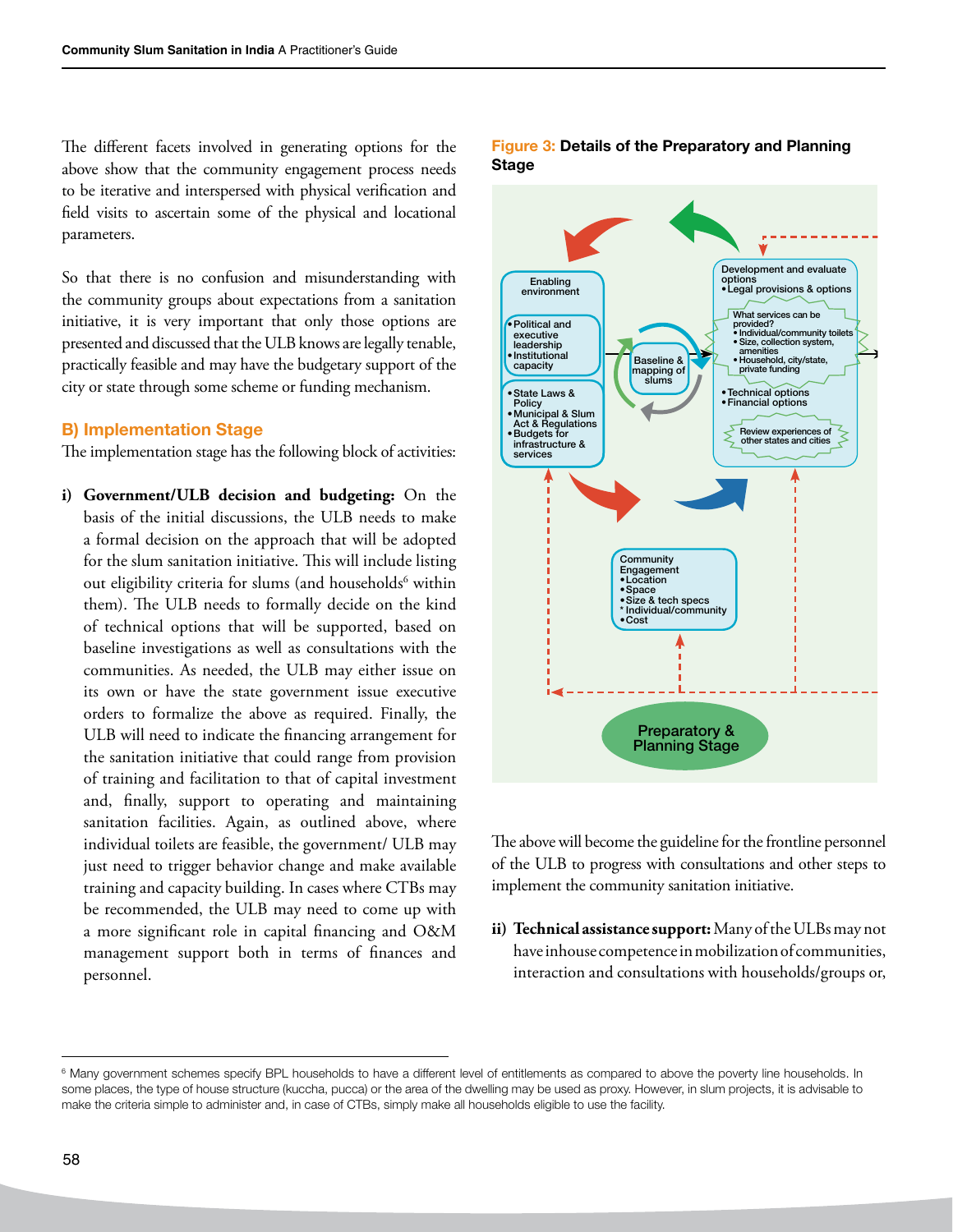sometimes, even design of innovative options suitable for slums. The options for establishing these competencies include hiring experienced personnel from the open market and formally placing them in a sanitation or slum sanitation cell within the ULB. In some cases, officers may be deputed from other state or ULB departments and agencies to be the specialist team. Where available, NGOs may be commissioned to provide personnel for or assist in fulfilling the role of this technical assistance agency. Since the recruitment and training of such personnel may be time intensive, it is advisable that the recruitment process for this is initiated in the planning and preparatory stage. However, the actual fielding of the team to engage with community groups, on one hand, and to provide feedback and advisory to the ULB/ state agency, on the other, will need to be one of the key processes in the implementation stage.

- **iii) Community engagement:** At this stage, the ULB commissioned team is in a position to systematically engage with community groups and formalize the roles and responsibilities for the implementation and later stages. Community engagement is an iterative process and can be conceptualized as the following set of tasks:
	- Agreement on location, space and technical specifications (including infrastructure, linkages);
	- • Capital/sources of financing, household/community contribution as "membership, labor contribution, and so on;"
	- • Formation of management committees along with their roles and responsibilities;
	- Registration and legal status of the management committees;
	- Agreement on roles and responsibilities of the committee in implementation, management and upkeep; and
	- • Role of the ULB/state agency in implementation/ support in repairs and maintenance.

In most cases, the community engagement process may need to be formalized as a MoU between the ULB and the community/committee. A tripartite MoU may be needed if there is an external support agency, for example, an NGO, is involved.

In the implementation stage, two activity clusters are of paramount importance. One is the procurement and contracting procedure to be followed and, the second is the training and capacity building of the committee to take on the mantle of being the managers.

**iv)Community group training:** Especially in cities where there may be little experience with urban poor communities, it may be necessary to provide for training of community groups to become competent management committees, as also strengthen groups that may be involved directly or indirectly in slum sanitation. As outlined above, slum communities are likely to have preexisting SHGs, youth clubs, cultural and other groups. These provide not only an entry point for discussions but also the potential participants for training programs on the importance of sanitation and linkages to health and hygiene. The legal requirements and practices for efficient functioning of WatSan committees and, of course, the practical steps in proper maintenance management of CTs. Therefore, the training of community groups targets the WatSan committee members directly as well as these other groups in order to prepare the community for an active and effective role during and after implementation. In many cases, the need for such training is not explicitly recognized and, therefore, the full potential of the community sanitation initiatives is not realized.

Community group training can be conducted either by ULB personnel or specialized trainers from other government agencies, NGOs, educational institutions and the private sector. The training programs should be conducted to include key community level stakeholders, including women, poor household and youth; the program needs to accommodate their livelihood necessities in terms of timings of training, duration, and so on. While the training curriculum needs to include information about rules and procedures, supervision and monitoring of maintenance management and rules for the functioning of the WatSan committee, it is important to include the question of user contributions to capital/membership, tariffs for use of the facilities, O&M management and financial arrangements, support roles of the ULB and other agencies, and so on.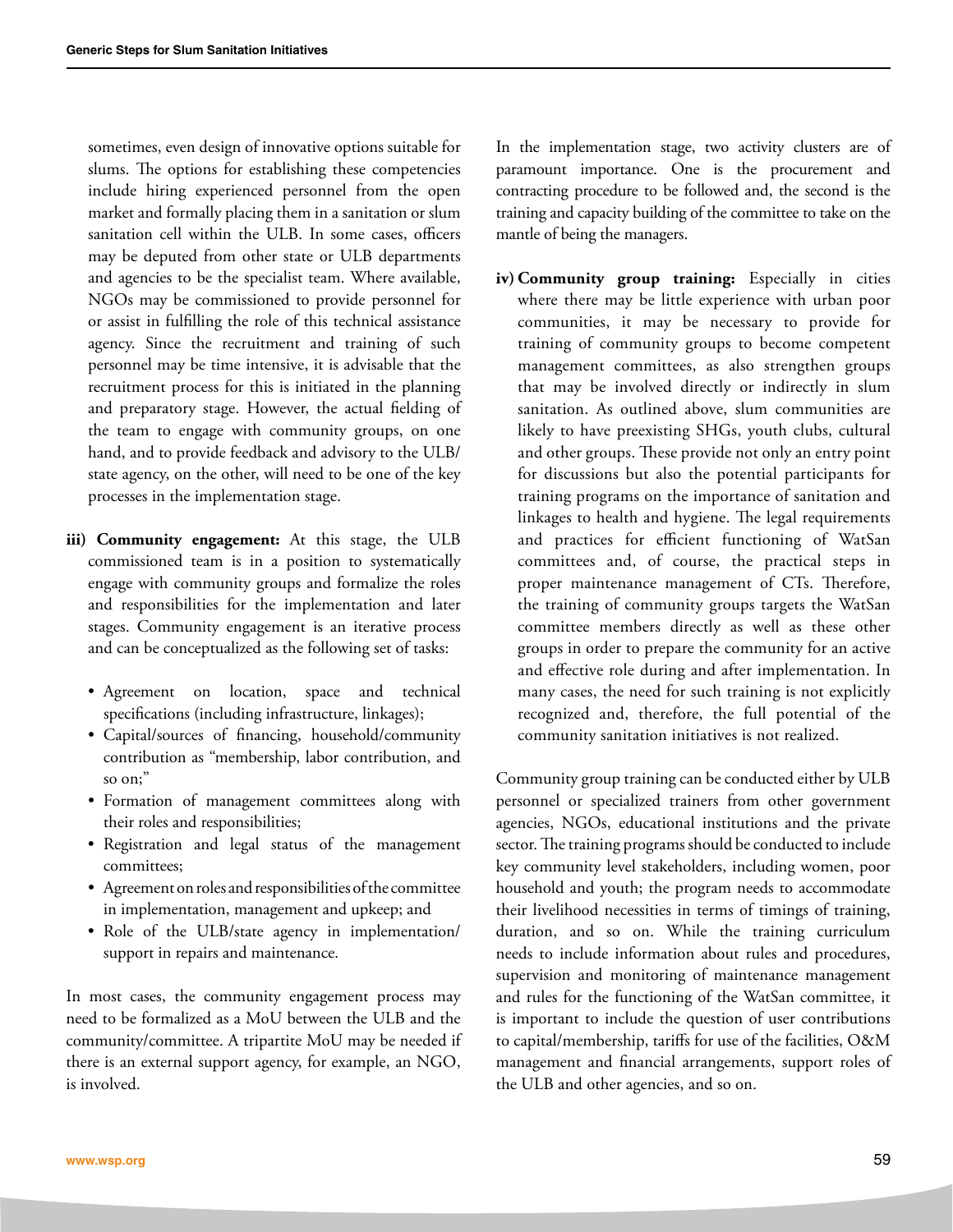- **v) Procurement and contracting:** Whether individual toilets or CTBs are constructed, there will be a need for the ULB to commission contractors to implement the construction. Usually, state agencies or ULBs may have their own list of approved/accredited contractors. If the nature of construction is likely to be complicated (not straightforward toilets or septic tanks but, say, CTBs), ULBs may need to enlist contractors afresh for the purpose. Some cities/ ULBs have also tried out community contracting where community groups themselves may bid for contracts. Usually, procurement decisions are rife with difficulties including those pertaining to lowest rate contracts or L1, the most common method of contracting in the government. In some cases, further, the exact specifications of the toilet block and associated infrastructure may be difficult to specify especially when site conditions are very different from each other. In such cases, there needs to be the right balance of flexibility in the contract specifications to change to suit specific local contexts.
	- • **Guidelines** for contracting need to be finalized by the ULB specifying the approach to contracting including eligibility, type of works to be undertaken, and arrangements for centralized/decentralized procurement of materials as may be necessary. The guidelines will also indicate cost ceilings for different types of works and refer to the appropriate schedule offerings. If there are difficulties in following the conventional schedule of rates and contracting methods, a new set of guidelines may be required for slum sanitation projects;
	- • **Contract package:** Depending on situation on the ground, contract packages may be formulated to distribute the risks of contractor performance and to maximize competition. Sometimes, contract packages may be awarded on regional basis to maximize efficiencies and for ease of monitoring;
	- • **Tendering:** Normal processes of the ULB/agency may be reviewed and tenders let out to attract the best-inclass vendors and contractors. Apart from conventional tendering, the ULB/agency may consider shortlisting contractors or joint ventures between contractors and NGOs in order for them to develop proposals or detailed

project reports based on which contracts can be awarded after negotiations. A third method is to require bidders to state a basic unit price, for example, based on per seat or some such calculation;

- • **Contracting:** The process of contracting can be time consuming and contentious if the criteria and rules are not laid own clearly in the guidelines. Following the above options, therefore, the ULB will need to ensure that the contracting process is timely, valid in law, following a due process, and the clauses enforceable in practice. Some states have procurement regulations that specify the steps in contracting. In the absence of such procedures and/or formats, it is important for the ULB to secure the contracts with the appropriate distribution of risks and liabilities. The contract document should finally be not only comprehensive but also simple and easy to understand by both the contractor and the ULBs. The draft pro forma contract should also be made available to the WatSan committees for them to understand the responsibilities and deliverables of the contractor and the ULB; and
- **Contract variations if any:** In many cases, there may be a need to introduce variations to the agreed contracts to accommodate emerging realities and/or complexities of the local context. Therefore, the contracting guidelines and the contract itself must lay out a simple and transparent process by which such variations will be carried out.

## **vi) Implementation and Supervision**

The actual implementation of the community sanitation initiative begins right from the stage that consultations with communities are initiated and runs through the activity clusters of participatory development of options, training and strengthening of the committees functioning. The final stages of implementation pertain to the actual construction and commissioning of the sanitation facilities. For construction at the household level, some basic coordination and supervision may be needed, whereas for community infrastructure and/or CTBs, a formalized mechanism for implementation and its supervision is required.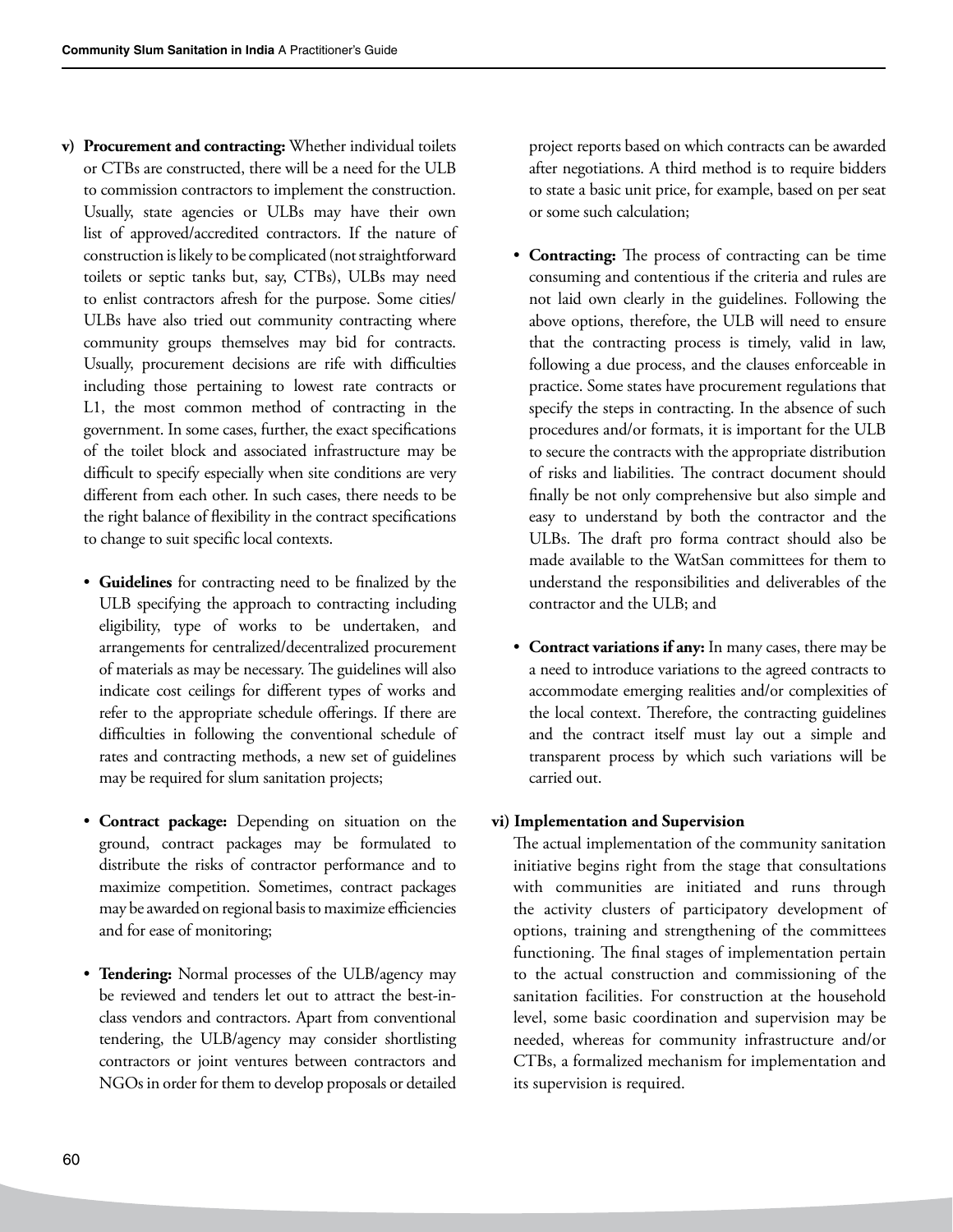- • **Stakeholder roles:** While the contract would specify the roles and responsibilities of the contractor, the ULB and its relevant divisions/units need to further clarify roles and responsibilities within their organizational set up. The role of the community needs also to be formalized in terms of monitoring of the construction activity and for troubleshooting, and so on, as needed. Sometimes, community members may not like contractors from "outside" to come and work in their communities and hence such issues will need to be resolved by the ULB.
- **Community supervision:** There are a number of mechanisms by which the committees, especially the WatSan committee, may be involved in supervision. These could range from informal feedback on the pace and quality of contractors' work to somewhat formalized roles in which the committee signs off on a number of observation parameters. This could mean okaying contractors' claims on progress of construction, for example, plinth, lintel, roof, septic tank, finishing, and so on. It is advisable to have a mix of informal and formal mechanisms but be selective about these so that there are no risks of delay because of "approvals not being timely." Retaining only informal roles for the Watsan committee is also not advisable as these would cause difficulties of validation and compliance by contractors. Community monitoring could also be carried out through women's groups' federation/s.
- • **ULB/agency supervision:** The contracting guidelines would need to specify the method by which the ULB and its departments would be involved in supervision. Straight supervision by the ULB slum/sanitation division is an obvious method. The ULB may, in case of a large volume of such contractual works, commission a third party engineering consultancy or educational institution to carry out supervision or monitoring on its behalf. Another option is to request another competent government department to provide personnel to do this. The purpose of the supervision is to ensure timely, good quality construction and, therefore, a judgment needs to be made about how frequent and formal the ULB's supervision process needs to be.
- • **Quality assurance:** As indicated above, support from specialist agencies may be sought on or near completion of works to carry out quality audits. A protocol needs to be developed that will specify parameters for these audits and also provide resources to do sample tests of different aspects of construction and material used. Some simple indicators of supervision and monitoring, for example, that are easily observable, also need to be developed and made available to the WatSan committee and frontline personnel responsible for routine monitoring of implementation. This will prevent a late and potentially irreversible discovery of deficiencies and defects. Rather, the system should be able to detect such deficiencies early on and implement corrective measures. A formal system of quality assurance, therefore, would comprise such smaller incremental checks adding to one or two formal audits in the construction cycle.
- • **Completion milestones:** The contract guidelines as well as the contract itself may list out the milestones for construction progress. These need to be converted to specific events or reporting points for all stakeholders to take stock. These could also be linked to triggering off contract installment payments, and so on. It is very important that the implementation and supervision cycles are closed before each such milestone. In case the contract is based on parameters other than completion of milestones, the ULB, WatSan committee and the contractor must agree to a framework of such completion milestones.
- • **Troubleshooting:** Being located in unplanned areas and having complications about unclear titles, imprecise boundaries and locations suffering from flooding, and do on, slums do not offer the comfort of "planned" construction schedules. Rather, in many locations, some of the above may cause stoppage of work and/or necessitate rethinking some of the design elements. The narrow passage ways and dense crowded location of slum houses/huts also may necessitate convincing households to "adjust" their structures or at least the conduct of their chores and activities. The actual implementation process is likely to demand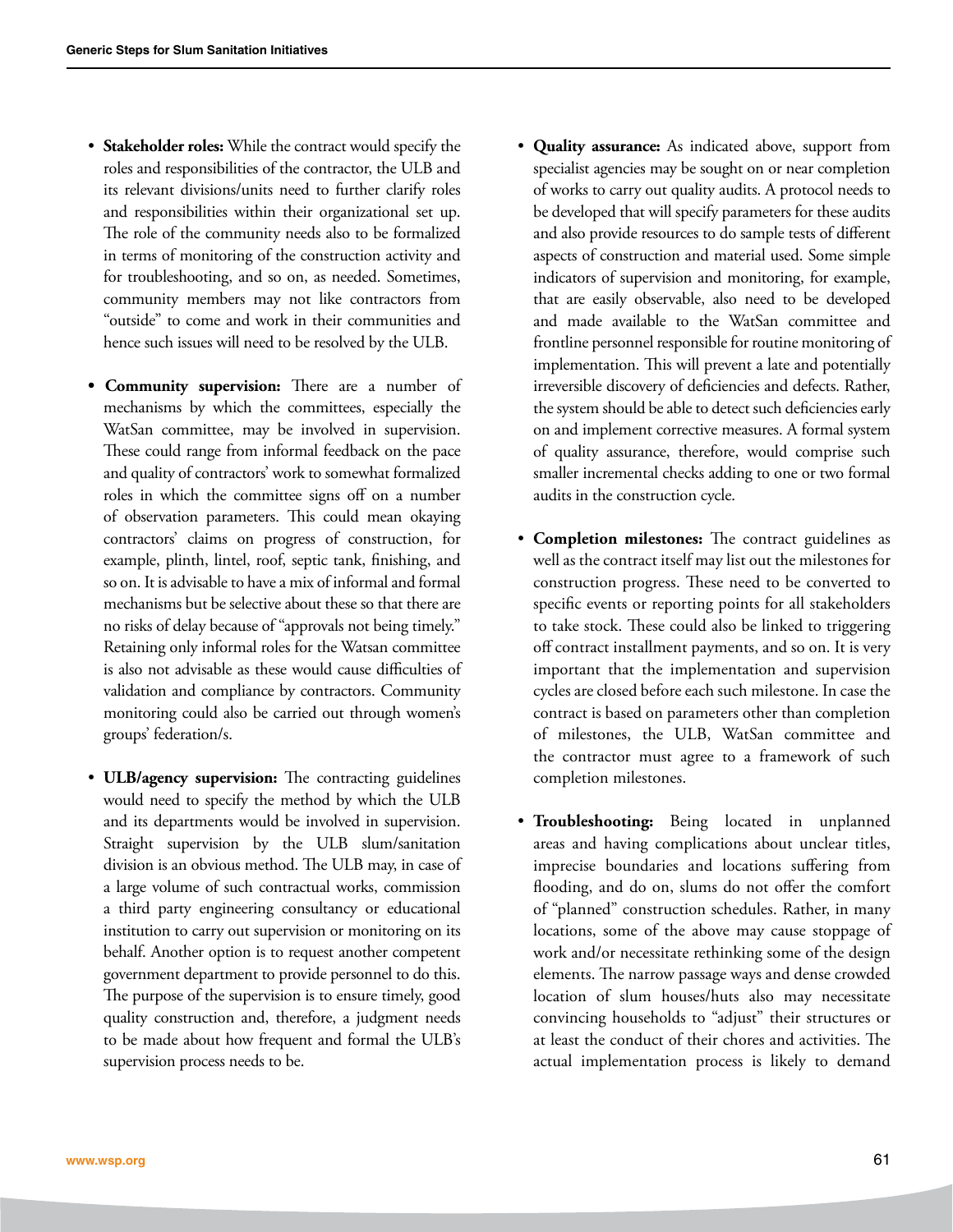quick resolution of disagreements, conflicts or even confusion amongst community members about the above issues.

#### C) Monitoring and Evaluation Stage

The M&E stage comprises the following blocks of activities:

#### **i) Commissioning and Handover**

- 1)**Testing and pilot:** The culmination of activities in the implementation phase is the testing and commissioning of the infrastructure created along with all its services and systems. The toilets in individual households are tested simply by using them whereas a CTB or other community level infrastructure may require a more elaborate protocol for testing before it is commissioned for regular use. A protocol for testing each of the significant components of the toilet block and associated infrastructure needs to be developed and implemented. This protocol should include visual indicators, for example, no cracks, proper painting and joinery, and so on, as well as testing operational components such as valves, taps, flush systems, lighting and, so on. These tests should confirm that the assets are in excellent condition and shall be able to provide the services designed. Usually, a commissioning or a completion sheet is issued at the end of the process to the contractor. The role of the WatSan committee in this is invaluable and the ULB must ensure its participation in the testing process.
- 2)**MoU:** The commissioning process usually involves handover of the facility to the WatSan committee. The relationship between the WatSan committee and the ULB needs now to be formalized for O&M. The community engagement cluster of activities in the implementation phase may have already formalized the roles of stakeholders into an MoU, in which case it needs to be revisited to ensure their suitability for detail in the M&E stage.
- 3)The MoU must spell out the roles and responsibilities of the WatSan committee in proper upkeep and maintenance of the toilet block. It usually contains some division of obligations for repairs – minor and



Figure 4: Details of the Implementation Stage

major – that the WatSan committee and the ULB are expected to fulfill. For instance, the WatSan committee may need to pay for getting the septic tank cleaned periodically, whereas the ULB may undertake to make good any major damage to the toilet structure as a result of, for, say, a natural disaster. It is advisable to devolve decisions regarding tariff and user charges to the WatSan committee in order that it is able to collect and expend resources for proper upkeep and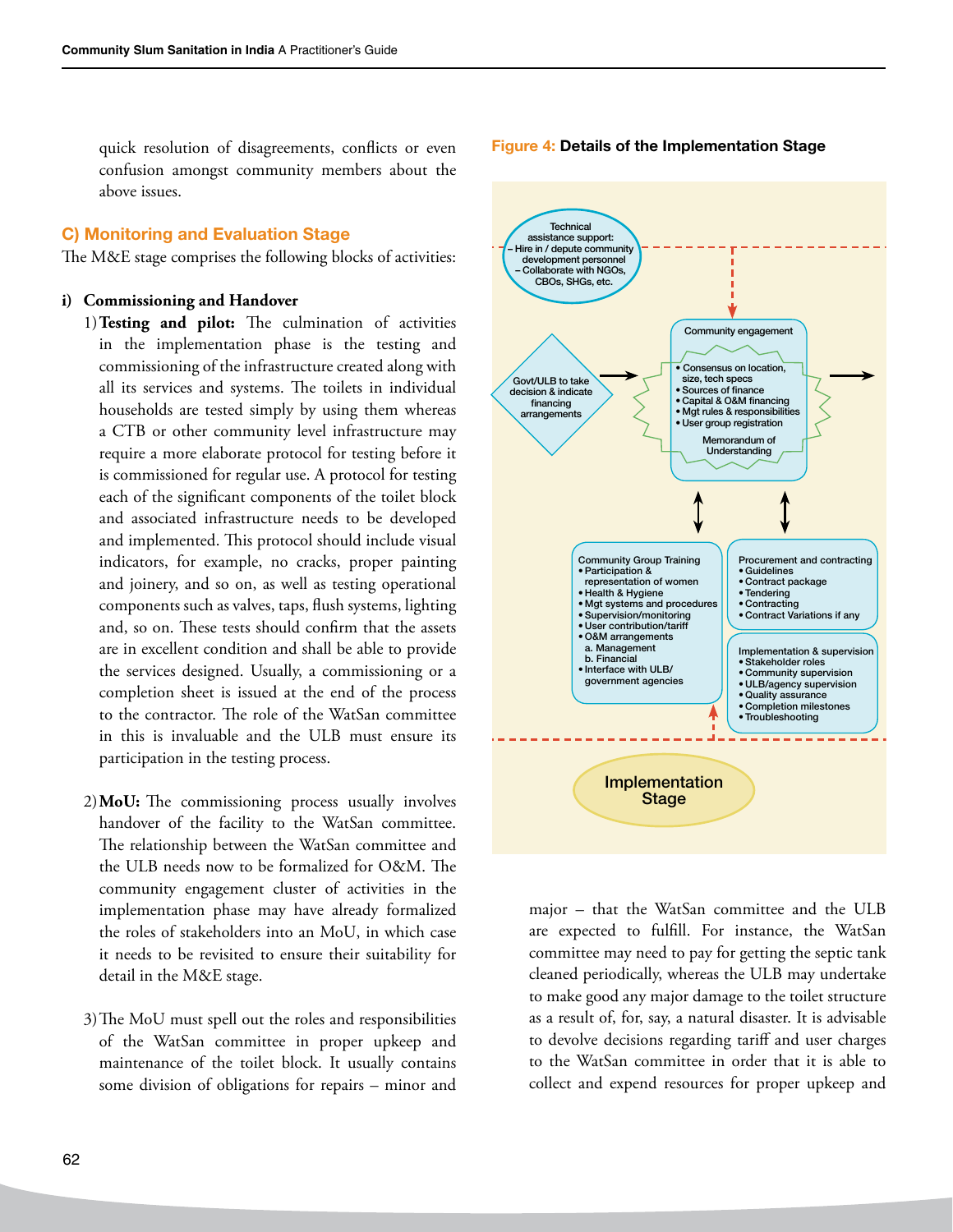maintenance of the toilet. In a few instances, the cost of maintaining toilets may turn out to be prohibitive and unaffordable by local users. In such cases, the ULB/ state may have to provide some financial support to take care of such operational deficits. In general, such subventions are not recommended. Payment for water and electricity services can pose difficulties for some CTs in becoming financially sustainable. This may need the government to create new tariff categories and rates so that sanitation service provision in slum areas becomes easy and affordable. Water and sewerage bills may be relatively easier to address in this context compared to the electricity services bills because those may be regulated and have a different sort of institutional arrangement.

The testing, commissioning and handover of assets and operationalizing the MoU signify the commencement of the M&E stage.

- ii) **City-wide M&E of slum sanitation:** Whereas the task of proper maintenance and upkeep of a CTB needs to follow a protocol as described above, the slum/sanitation cell of the ULB has the additional task of monitoring the performance of slum sanitation installations across all slums in the city. If the number of slum communities is large, this task can become onerous and resource intensive too. The following aspects need to be considered to accomplish this in an effective manner.
	- 1)**Decision on inhouse or outsourced monitoring system:** If the slum/sanitation wing has trained environmental/civil engineers and social/community specialists, then a combination of this kind of personnel may be deployed to routinely monitor and evaluate the CTB's performance. They could also monitor how the associated services (water, electricity, and so on) and infrastructure (drains, septic tank cleaning systems) are faring. Since this is unlikely to be a full time activity, it could be in combination with their other duties, for example, mobilization and implementation of new CTBs, or their other municipal responsibilities. In some of the larger cities, support, both technical and managerial, may be entrusted to the territorial

divisions or ward offices and their personnel. A third option that has been tried out includes commissioning of NGOs or specialized monitoring agencies to concurrently study and make results available on the performance of the different CTBs. Many cities may face considerable difficulty in doing this because there may be very little internal capacity and low or no presence of NGOs and academic institutions, and so on. In such cases, the options include bringing in external third party agencies to help set up the systems. In the medium run, however, these kinds of cities need to allocate resources to build their inhouse capacities and/or support NGOs and educational institutions to develop such capacities. The methods of M&E typically take the form of formal measurement of indicators and the data are collected through a combination of quantitative and qualitative parameters. Some of these indicators may be based on performance parameters of the WatSan committees operating the CTBs. In addition, customer satisfaction, surveys and qualitative discussion may also be used to elicit feedback from time to time;

2)**Periodicity:** Depending on the number of slums and resources available for performance monitoring, the ULB needs to decide on the periodicity for the M&E cycle. At least an annual cycle of performance monitoring needs to be done for the management/ institutional parameters (WatSan committee, financials, meetings, and so on) as well as physical aspects such as the condition of toilets and fixtures, utilities, that is, water, power and clearance of septic tank, and so on. Exception reporting may be the preferred and economical means of collecting performance data. This means that any breakage or disfunctionality, whether in physical systems or disruptions/conflicts in management, is systematically recorded and responded to as soon as it occurs. A preferred approach, however, is that of scheduling preventive and pre-emptive check on a rolling sample basis. For example, in a quarter, the financial parameters of 20 percent CTBs may be assessed along with expenditures incurred on various budget heads. Similarly, the condition of taps and connections to septic tanks and sewers may be physically inspected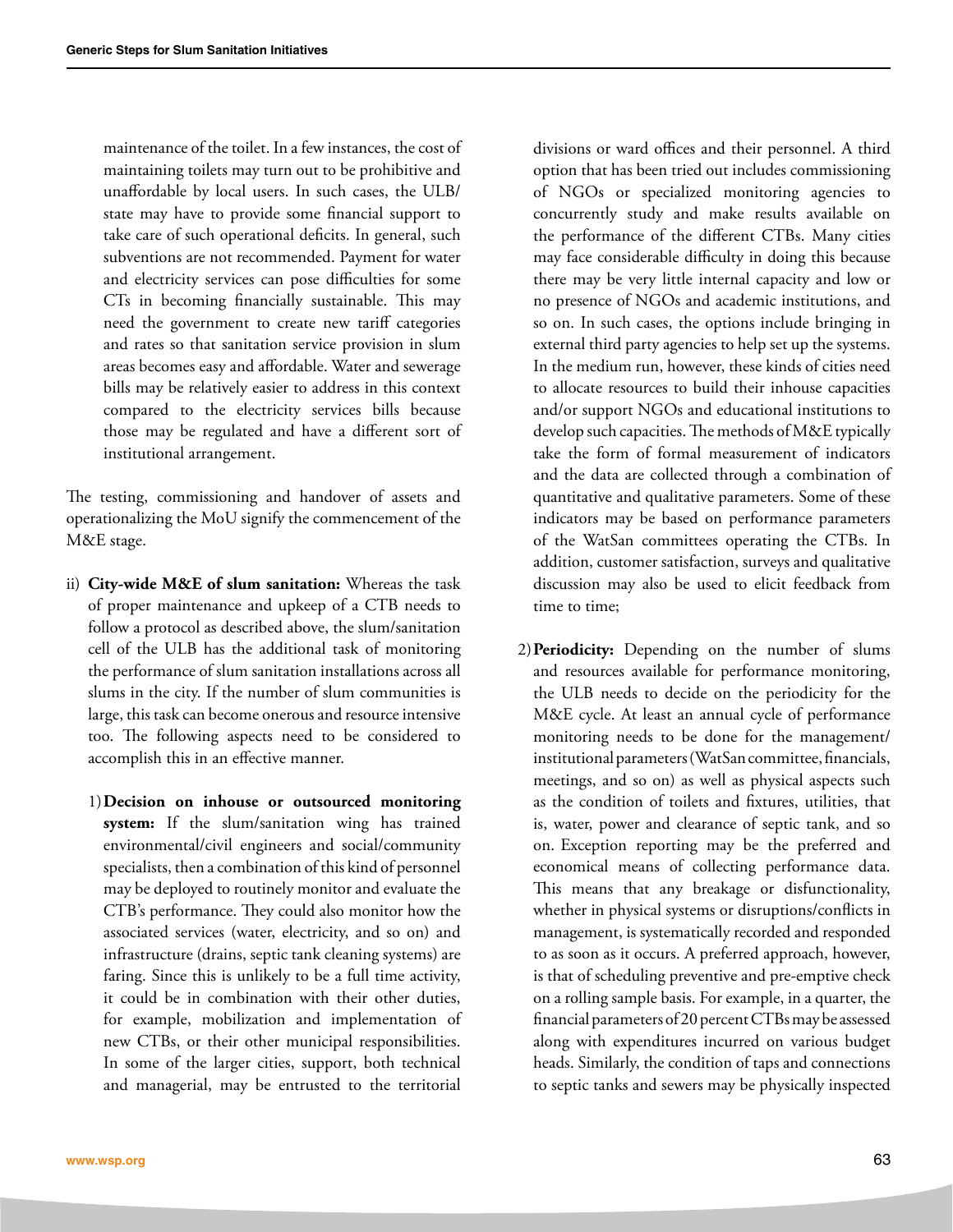in another sample of 15-20 percent toilets. In this way, it should be possible to cover all the toilet blocks over a period of a year without the process being too resource intensive;

- 3)**Costs/ budget:** Monitoring of maintenance and upkeep of toilets is often neglected and adequate budgets are not provided for this activity. If the ULB wishes to ensure sustainable service delivery to all its slum residents, it must dedicate a reasonable amount of resources to M&E. Even though this is not always obvious, these investments pay off in reduced cost for repairs and often savings of capital resources by extending the life of the assets created. Depending on the city, the cost of hiring professional agencies and NGOs to carry out monitoring may be high. Hence, the ULB needs to use such mechanisms selectively, for example, once in one to two years, whereas routine monitoring activities could be devolved to its own staff, ward offices and/or personnel from other schemes such as health workers and education extension workers who may be visiting these slum communities regularly. One of the most cost-effective ways of monitoring is to give the WatSan committees a greater role by federating them and providing institutional support to them. Finally, use of technology can economize on resources for M&E. Many applications have been developed and are being tested for rapid capture and transmission of real time data to servers using which the cost of data collection and validation can be cut down tremendously. As seen in cases of market research, another option is to curate a panel of toilet block users;
- 4)**Role of WatSan committees:** As outlined above, the WatSan committee is the central institutional mechanism for maintenance management of the CTB. Therefore, the more systematized and streamlined the systems followed by these communities, the easier it will be to swiftly collate M&E information and act on it. In respect to some parameters, the committee may be able to make its self-reported data available easily. In instances like breakages or physical damages requiring repairs, the WatSan committee may have incentives to report quickly in expectation that these will be

addressed by the ULB speedily. Hence, some of these data collection points could be devolved to the WatSan committee itself to report on a monthly or bi-monthly basis. The other type of data, for example, revenues, may not be reported with accuracy by the committee and may need studies to be commissioned to external agencies. The incentive for the WatSan committee to report on the performance will, of course, depend on the response it gets from the ULB. Therefore, the ULB needs to clearly agree with the WatSan committee, in the MoU, the aspects of performance that the WatSan committee will report regularly on;

5)**Repairs:** Toilets, both individual as well as community, quickly fall into disrepair and disuse if there are any breakages that are not attended to immediately. As soon as a toilet or a seat therein is dysfunctional, WatSan committees need to take immediate action and fix the problem. Else, users start losing faith in the facilities and their management and the whole system may start spiraling down into a vicious cycle of broken, poorly maintained, dirty toilets that no one will pay for. This is why, in the planning and implementation stages, one needs to be explicitly mindful of the different components and features of CTs and their expected life, vulnerability to breaking down and so on. This needs to be further reviewed at the time of testing and commissioning of the CTB. Based on the above, the ULB needs to agree with the WatSan committee on the list of breakages and repairs that each will be responsible for. Some cities list these out as minor and major repairs to be taken care of by the WatSan committee and the ULB, respectively. Items such as cracks, breakdown of pumps, leakages and breakages in the sewerage pipeline or the septic tank and other such big-ticket items are usually kept in the list for the ULB to remedy. The WatSan committee may be responsible for repairs and replacement of minor items such as taps, valves, wall and floor tiles, and so on. A protocol for preventive maintenance needs to be implemented by the ULB in partnership with the WatSan committees for the latter to appreciate the higher likelihood of trouble-free operations and reduced need for repairs, if maintenance management is undertaken properly. The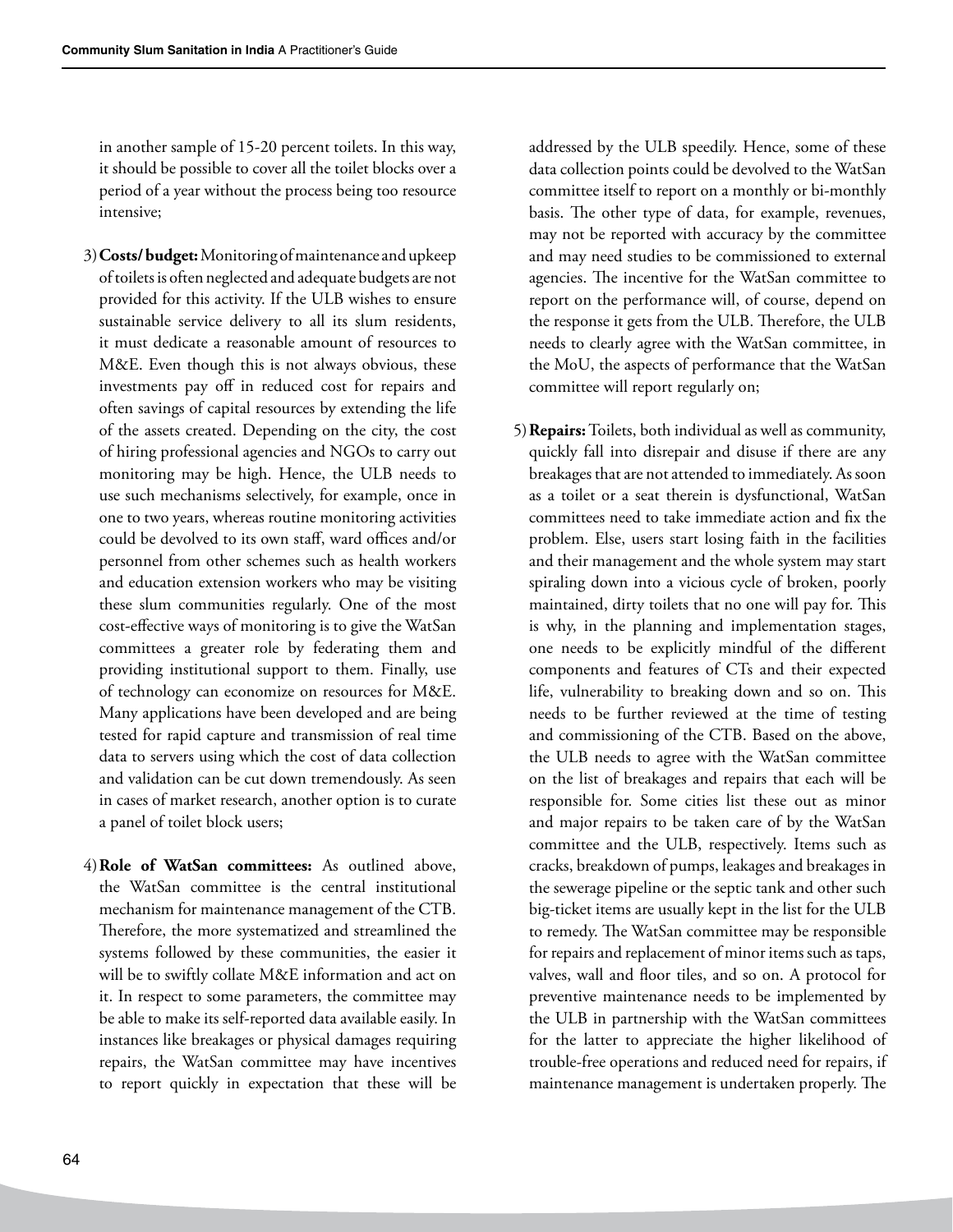WatSan committee also needs to maintain a basic stock of consumables and routine repair items;

- 6)**Cleaning and disposal:** The CTBs that are not connected to sewer systems have the additional challenge of getting their septic tanks cleaned periodically. It needs to be ensured that there is ample access for cess-pool trucks to approach and carry out periodic cleaning from these installations right from the design stage. Secondly, the cost implications for hiring such cesspool trucks may be serious if not already planned for by the WatSan committee. The ULB needs to ensure that, where septic tank based toilet blocks are constructed, a strict schedule for periodic cleaning needs to be enforced. If expensive, the ULB will also need to provide grant support to the ULB or send its own cesspool vehicles to carry out the cleaning. Septic tanks may be the only solution, especially in medium and small towns where sewerage systems are not commonly available. In such cases, regular cleaning will be critical to the smooth functioning of CTBs. The ULB also needs to ensure that the septage cleared by the cesspool trucks is disposed of in a safe manner in a designated septage management or sewage treatment facility; and
- 7)**Conflict resolution:** At times, CTBs become the victims of conflict between community groups and this can cause assets to fall into disrepair. Yearly repair and maintenance of CTBs is necessary to ensure sustainable operations of the units. Hence, apart from carrying out repairs with alacrity, social and institutional conflicts also need to be resolved immediately. The legal basis for sanitation service provision and the executive guidelines thereof come in handy to refer to in situations where these conflicts arise. The ULB and respective sanitation cell will, in addition, need to use practical strategies for amicable resolution of these disputes.
- iii) **Review of policies, schemes and guidelines:** During the implementation stage, some of the innovations or new ways of doing things are formulated. In the M&E stage, some of these are actually tested and validated. For instance, the method of registration of the WatSan

committee or a particular approach to preventive maintenance or a particular set of tariff rules may or may not work well in the M&E stage. This provides the evidence to not only change some of those approaches and practical strategies, but also to have these reflected in the policies and guidelines. Therefore, the M&E stage truly becomes that of learning and feedback as well, that would provide inputs into how the preparatory and planning stage activities are structured; how the implementation process and modalities can be improved; and what specific process changes need to be implemented.

## D) List of Recommended Reference Material for **Practitioners**

For further information, readers are encouraged to refer to the following documents:

#### 1.NUSP 2008

http://www.urbanindia.nic.in/programme/uwss/NUSP.pdf. Accessed on November 2, 2014.

#### Figure 5: Details of the M&E Stage

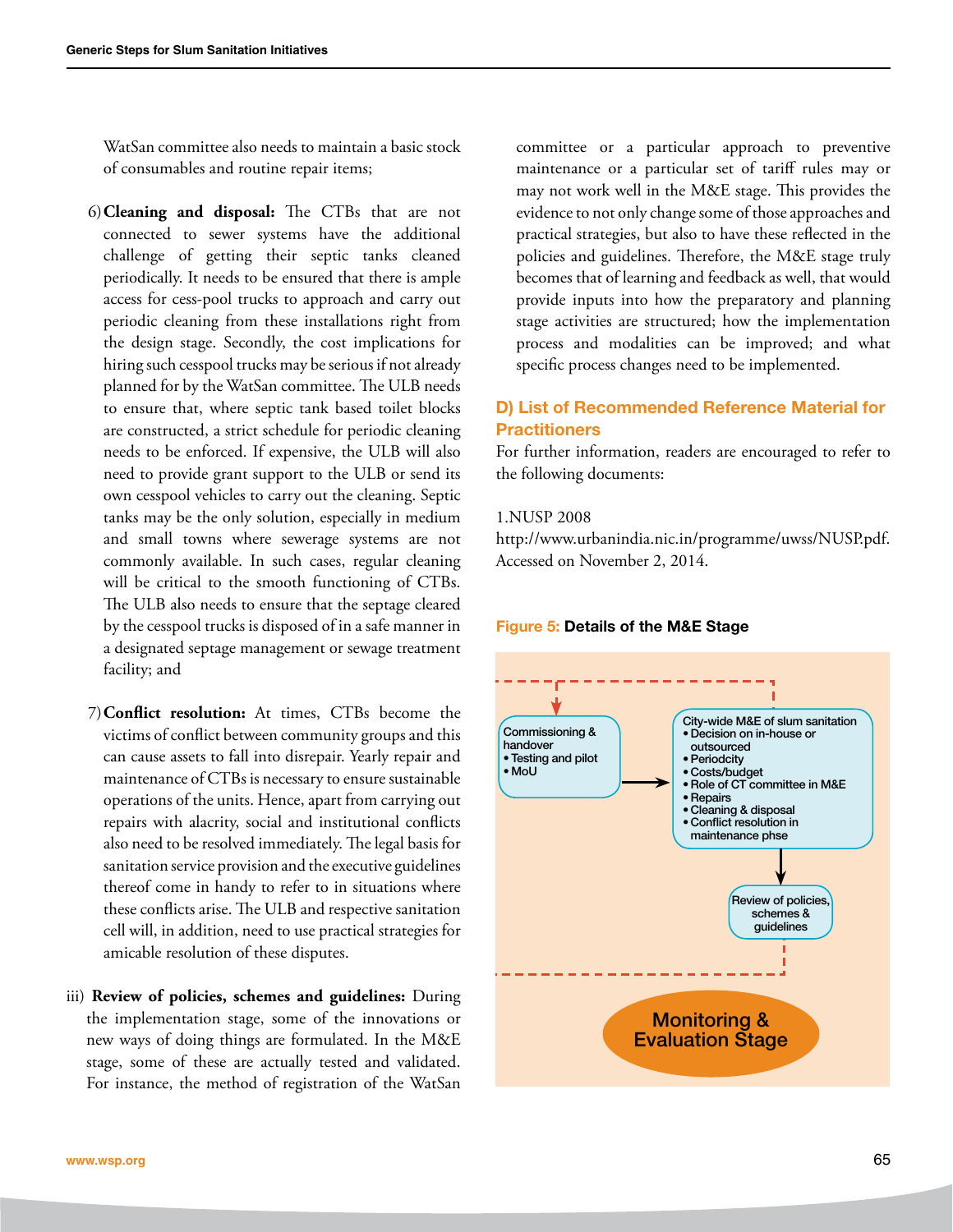- 1. Revised CPHEEO Guidelines There are four manuals on: Water supply and treatment Sewerage and sewage treatment Municipal solid waste management Operation and maintenance of water supply systems http://cpheeo.nic.in. Accessed on November 2, 2014
- 2. Technology Options for Urban Sanitation in India http://www.wsp.org/sites/wsp.org/files/publications/ Urban\_Sanitation.pdf Accessed on November 2, 2014.
- 3. Septage Management in Urban India http://www.cseindia.org/userfiles/document\_sm.pdf Accessed on November 2, 2014.
- 4. Advisory on Recycle and Reuse of Wastewater (MoUD forthcoming)

The Guide is recommended for use by states and city agencies as well as by NGOs, private sector, and so on.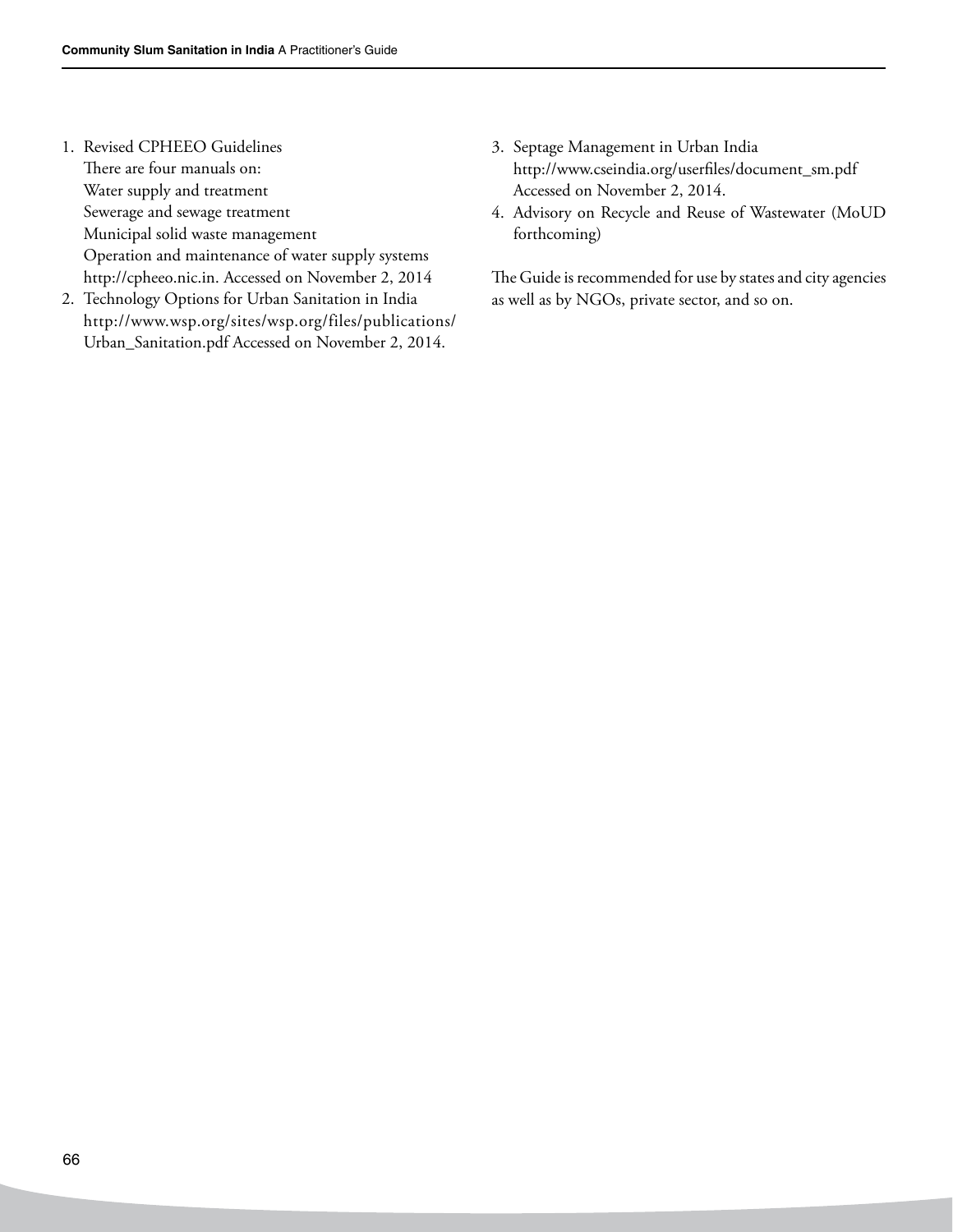## Selected References

Almansi, F. *et al.* 2003. *Everyday Water Struggles in Buenos Aires*. International Institute for Environment and Development – Latin America, Buenos Aires.

Asthana, Sheena. 1998. Integrated Slum Improvement in Visakhapatnam, India. In R. L. Sehgal (Ed.), *Slum Upgradation: Emerging Issue and Policy Implications*, Bookwell Publications, New Delhi.

Bangalore Water Supply and Environmental Sanitation Master Plan Project: Overview Report on Services to Urban Poor. Stage 2. March 2002. BWSSB/SKM-EGIS-BCE-Feedback-STUP-TARU Leading Edge

Central Pollution Control Board. Status of water supply, wastewater generation and treatment in Class-I cities and Class-II towns of India. Control of Urban Pollution Series: CUPS/70 /2009–10). Delhi, India: CPCB, Ministry of Environment and Forests, Government of India; 2009. Retrieved 2014 from (http://www.indiawaterportal.org/sites/indiawaterportal. org/files/Status%20of%20Water%20Supply%20and%20Wastewater%20Generation%20and%20Treatment%20in%20 Class-I%20cities%20and%20Class-II%20towns%20of%20India\_CPCB\_2009.pdf)

Centre for Environmental Planning and Technology. 2002. Wealth and Well-being Impacts of Slum Upgrading and Improved Service Delivery to the Poor – A Case of Slum Networking Project, Ahmedabad. Report of School of Planning. Ahmedabad.

Kolkata Metropolitan Development Authority. 2012. An Impact Evaluation Study of BSUP Programme Intervention in Kolkata Metropolitan Area (KMA). Available at: http://www.kmdaonline.org/whats\_new/new\_revised-f\_report-bsup\_ impact\_study-0212.pdf

Dieterich, B. 1998. *Health and Environment – Priorities over the Course of Time,* WHO Environmental Newsletter, Special 50th Anniversary Issue, No. 28.

Krishnamurty, A. N. and Solomon Benjamin. 1998. The Indian Experience of Community Participation – Public Projects and the Grassroots. In R. L. Sehgal (Ed.), *Slum Upgradation: Emerging Issues and Policy Implications,* Bookwell Publications, New Delhi.

Kundu, Amitabh.1993. *In the Name of the Poor - Access to Basic Amenities.* Sage Publications, New Delhi.

Madras School of Social Work. 2004. Evaluation of Integrated Sanitation Programme (ISP), Tamil Nadu Urban Development Project II (World Bank aided TNUDP-II).

Ministry of Housing & Urban Poverty Alleviation, Report on Environmental Improvement of Urban Slums, Schemes to Improve Slums – Progress and Feedback Chapter 9. Available at: http://mhupa.gov.in/ministry/housing/11thplanChapter-IX.pdf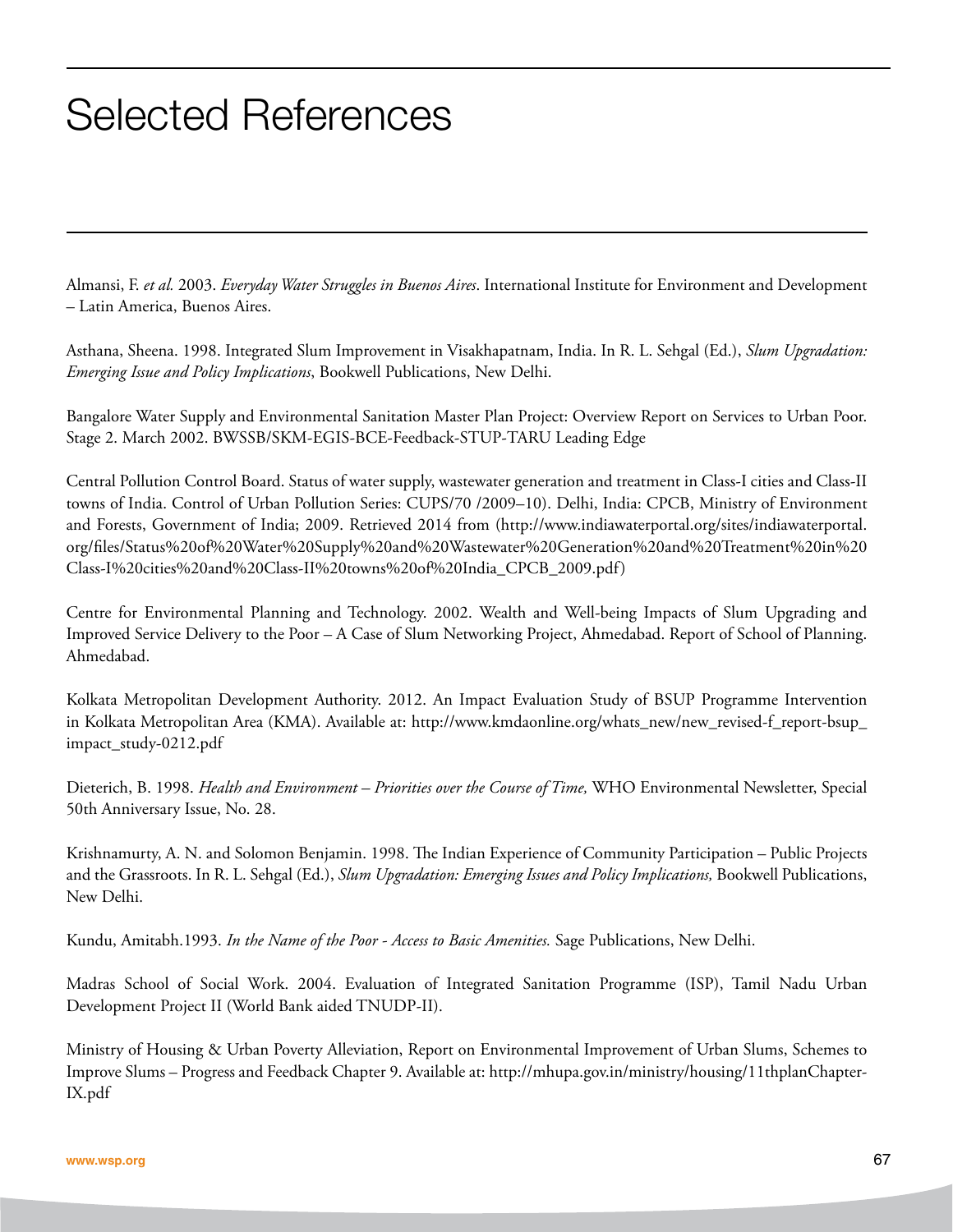Ministry of Housing & Urban Poverty Alleviation. 2011. Rajiv Awas Yojana: Towards a Slum-Free India Guidelines. Available at: http://mhupa.gov.in/ray/02-RAY-Guidelines.pdf

Ministry of Urban Development (MoUD). National Urban Sanitation Policy. New Delhi: MoUD, Government of India, 2008 [cited 2014]. Available from: http://www.urbanindia.nic.in/ programme/uwss/NUSP.pdf

Ministry of Urban Development, Government of India, 2008 [cited 2014]. Available from: http://www.urbanindia.nic.in/ programme/uwss/NUSP.pdf

Ministry of Urban Development (MoUD) and Water and Sanitation Program (WSP). 2008. Technology Options for Urban Sanitation in India. Available from: http://www.urbanindia.nic.in/programme/uwss/slb/urban\_sanitation.pdf.

National Sample Survey Organization (NSSO). 2013. NSS 69th Round (June-December 2013). National Sample Survey Office. National Statistical Organisation. Ministry of Statistics and Programme Implementation. Government of India. December 2013.

National Sample Survey Organization (NSSO). 2010. Some Characteristics of Urban Slums, 2008-09. NSS 65th Round (July 2008-June 2009) NSS Report No 534. National Sample Survey Office. National Statistical Organisation. Ministry of Statistics and Programme Implementation. Government of India. May 2010.

Ministry of Urban Development (MoUD). 2010. National Urban Sanitation Policy. Rating of Cities 2010: Towards city wide sanitation.

Payne, G. 2000. Urban Land Tenure Policy Options: Titles or Rights? World Bank Urban Forum: Virginia, USA.

Payne, G. 2002. (Ed.) *Land, Rights & Innovation: Improving Tenure Security for the Urban Poor,* ITDG, London.

Planning Commission, Government of India, Steering Committee on Urbanisation. 2011. Report of Working Group on Urban Poverty, Slums and Service Delivery System. [cited 2014]. Available at http://planningcommission.nic.in/aboutus/committee/wrkgrp12/hud/wg\_Final\_Urb\_Pvt.pdf

Planning Commission, Government of India, Fifth Plan Steering Group on Housing, Urban Development and Water Supply, 1972: Report of Working Group of Slums

Planning Commission, Government of India. 1983. Task Force on Shelter for the Urban Poor and Slum Improvement.

Rakodi, C. 1995. Rental Tenure in the Cities of Developing Countries, *Urban Studies,* Vol. 32, No. 4, pp.791-811.

Registrar General of India, GoI. 2011. Census of India 2011.

Rusling, Sara. 2010. Approaches to Basic Service Delivery for the Working Poor: Assessing the Impact of Mahila Housing Trust's Parivartan Slum Upgrading Programme in Ahmedabad, India. Urban Policies Briefing Note, No. 1. WIEGO/MHT/ SEWA. April 2010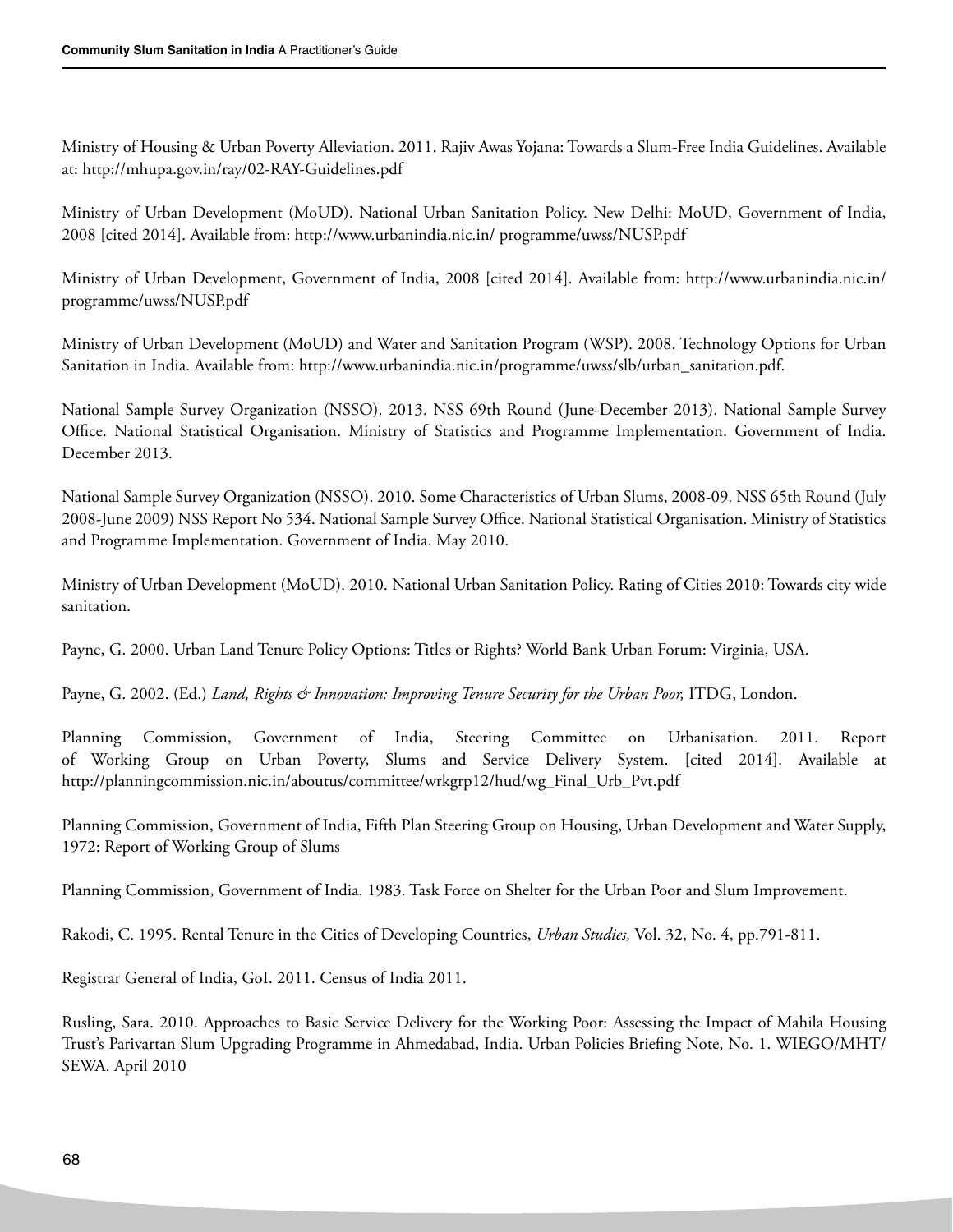SEWA Academy, Shree Mahila Housing Trust. 2009. Evaluating the Impact of Sahbhagi Yojana 2 Support Project (SY2SP) Endline report. March 2009.

Stevens, P. 1998. *Water Supply and Sanitation – The Foundation of Public health,* WHO Environmental Newsletter, Special 50th Anniversary Issue, No. 28.

SPARC. 2014. Emergence of Community Toilets as a Public Good: The work of Mahila Milan, NSDF and SPARC India in the area of sanitation 2014.

TARU-WEDC. 2005. Study of the World Bank-Financed Slum Sanitation Project in Mumbai. WSP/World Bank. September 2005.

UNICEF. India Statistics: Demographic Indicators. Average annual growth rate of urban population 1990-2012. UNICEF, India; 2012 [cited 2014]. Available from: http://www.unicef.org/infobycountry/india\_statistics.html#78)

World Bank. 2003. Nitti, Rosanna, and Shyamal Sarkar. Reaching the Poor through Sustainable Partnerships: The Slum Sanitation Program in Mumbai, India. Urban Notes: Upgrading Experiences, No. 7, January 2003. The World Bank. Washington, DC.

WSP. 2006. The Mumbai Slum Sanitation Program – Partnering with Slum Communities for Sustainable Sanitation in a Megapolis. Sarkar, Shyamal, Ghosh Moulik, Soma, and Sen, Somnath. Water and Sanitation Program Report Sept 2006.

WSP. 2007. *Engaging with Citizens to Improve Services.* May 2007.

WSP. 2009. Global Experiences on Expanding Services to the Urban Poor. Accompanying Volume to the Guidance Notes on "Improving Water Supply and Sanitation for the Urban Poor in India". Water and Sanitation Program. March 2009.

Jatkar, Ujjwala. Undated. The Wave way in Tamil Nadu, Communication for development and Learning, Bangalore, Women and Sanitation Papers, Gramalaya.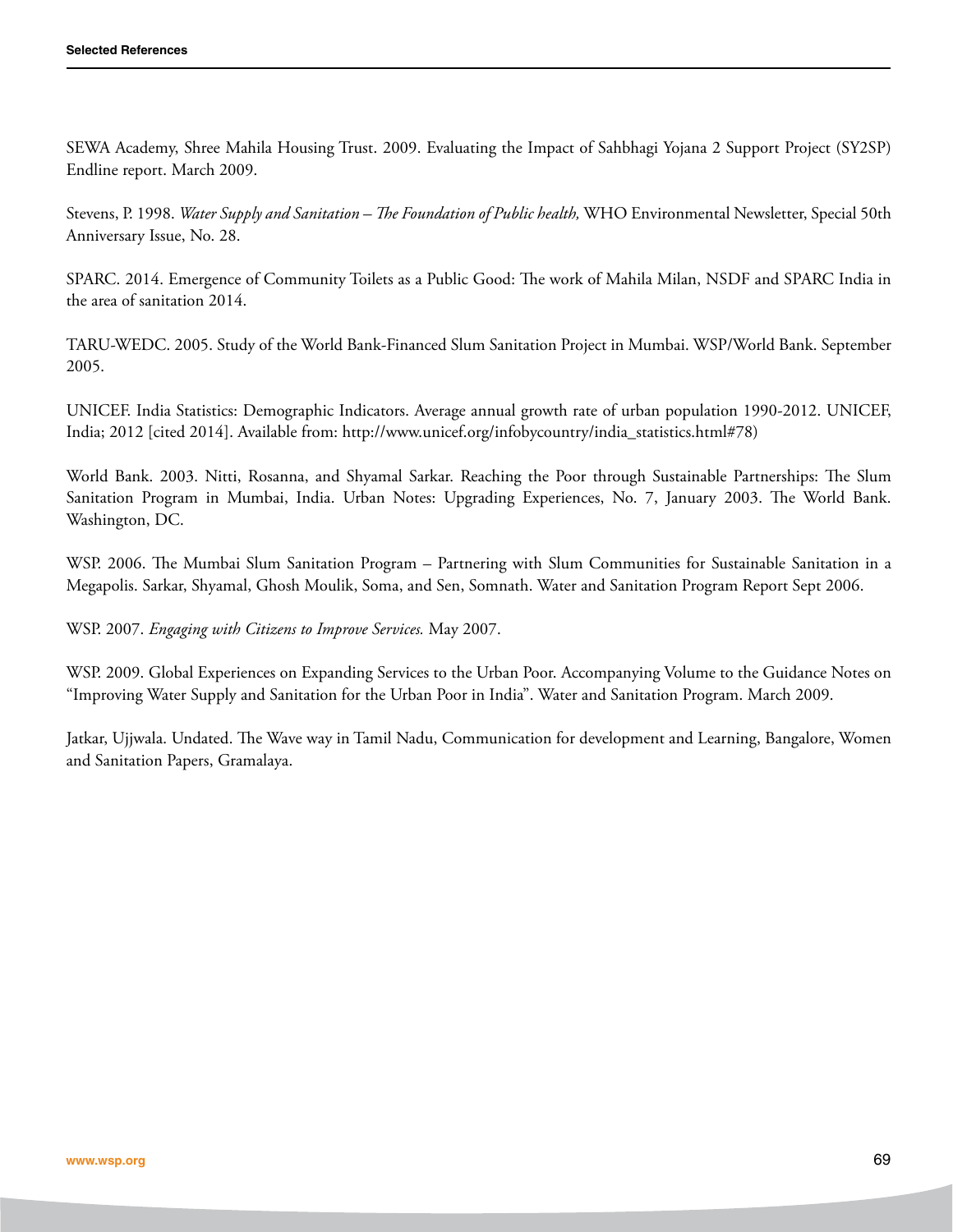# Annex 1: Article 243 of Constitution (Seventy-fourth Amendment) Act

THE CONSTITUTION (SEVENTY-FOURTH AMENDMENT) ACT, 1992 Statement of Objects and Reasons appended to the Constitution (Seventy-third Amendment) Bill, 1991 which was enacted as the Constitution (Seventy-fourth Amendment) Act, 1992

## STATEMENT OF OBJECTS AND REASONS

In many States local bodies have become weak and ineffective on account of a variety of reasons, including the failure to hold regular elections, prolonged supersessions and inadequate devolution of powers and functions. As a result, Urban Local Bodies are not able to perform effectively as vibrant democratic units of self-government.

- 2. Having regard to these inadequacies, it is considered necessary that provisions relating to Urban Local Bodies are incorporated in the Constitution particularly for-
	- (i) putting on a firmer footing the relationship between the State Government and the Urban Local Bodies with respect to-
		- (a) the functions and taxation powers; and
		- (b) arrangements for revenue sharing;
	- (ii) Ensuring regular conduct of elections;
	- (iii) ensuring timely elections in the case of supersession; and
	- (iv) providing adequate representation for the weaker sections like Scheduled Castes, Scheduled Tribes and women.
- 3. Accordingly, it is proposed to add a new part relating to the Urban Local Bodies in the Constitution to provide for-
	- (a) constitution of three types of Municipalities:
		- (i) Nagar Panchayats for areas in transition from a rural area to urban area;
		- (ii) Municipal Councils for smaller urban areas;
		- (iii) Municipal Corporations for larger urban areas.

The broad criteria for specifying the said areas is being provided in the proposed article 243-0;

- (b) composition of Municipalities, which will be decided by the Legislature of a State, having the following features:
	- (i) persons to be chosen by direct election;
	- (ii) representation of Chairpersons of Committees, if any, at ward or other levels in the Municipalities;
	- (iii) representation of persons having special knowledge or experience of Municipal Administration in Municipalities (without voting rights);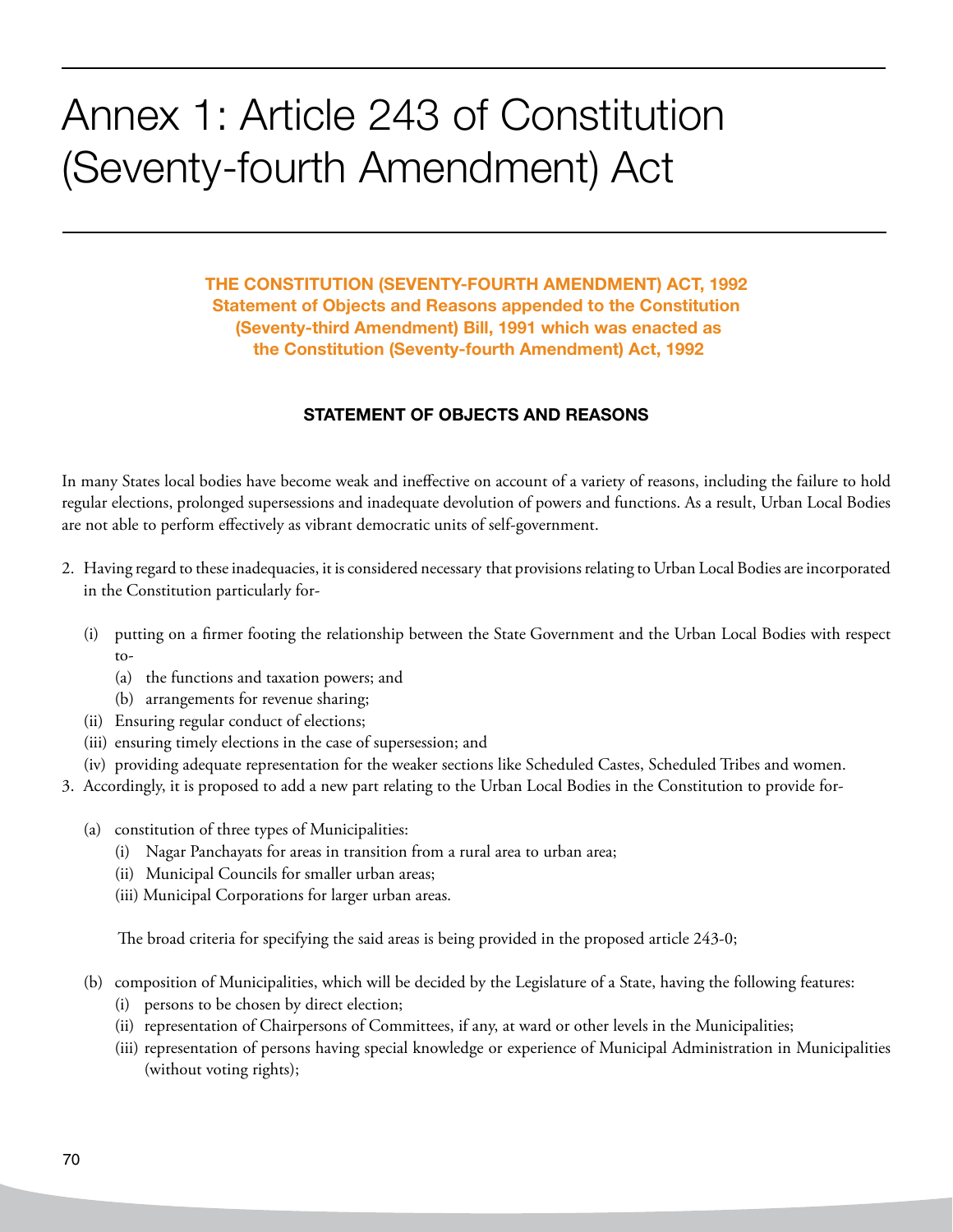- (c) election of Chairpersons of a Municipality in the manner specified in the State law;
- (d) constitution of Committees at ward level or other level or levels within the territorial area of a Municipality as may be provided in the State law;
- (e) reservation of seats in every Municipality-
	- (i) for Scheduled Castes and Scheduled Tribes in proportion to their population of which not less than one-third shall be for women;
	- (ii) for women which shall not less than one-third of the total number of seats;
	- (iii) in favour of backward class of citizens if so provided by the Legislature of the State;
	- (iv) for Scheduled Castes, Scheduled Tribes and women in the office of Chairpersons as may be specified in the State law;
- (f) fixed tenure of 5 years for the Municipality and re-election within six months of end of tenure. If a Municipality is dissolved before expiration of its duration, elections to be held within a period of six months of its dissolution;
- (g) devolution by the State Legislature of powers and responsibilities upon the Municipalities with respect to preparation of plans for economic development and social justice, and for the implementation of development schemes as may be required to enable them to function as institutions of self-government;
- (h) levy of taxes and duties by Municipalities, assigning of such taxes and duties to Municipalities by State Governments and for making grants-in-aid by the State to the Municipalities as may be provided in the State law;
- (i) a Finance Commission to review the finances of the Municipalities and to recommend principles for
	- (1) determining the taxes which may be assigned to the Municipalities;
		- (2) Sharing of taxes between the State and Municipalities;
		- (3) grants-in-aid to the Municipalities from the Consolidated Fund of the State;
- (j) audit of accounts of the Municipal Corporations by the Comptroller and Auditor-General of India and laying of reports before the Legislature of the State and the Municipal Corporation concerned;
- (k) making of law by a State Legislature with respect to elections to the Municipalities to be conducted under the superintendence, direction and control of the chief electoral officer of the State;
- (l) application of the provisions of the Bill to any Union territory or part thereof with such modifications as may be specified by the President;
- (m) exempting Scheduled areas referred to in clause (1), and tribal areas referred to in clause (2), of article 244, from the application of the provisions of the Bill. Extension of provisions of the Bill to such areas may be done by Parliament by law;
- (n) disqualifications for membership of a Municipality;
- (o) bar of jurisdiction of Courts in matters relating to elections to the Municipalities.
- 4. The Bill seeks to achieve the aforesaid objectives.

NEW DELHI; SHEILA KAUL. The 11th September, 1991.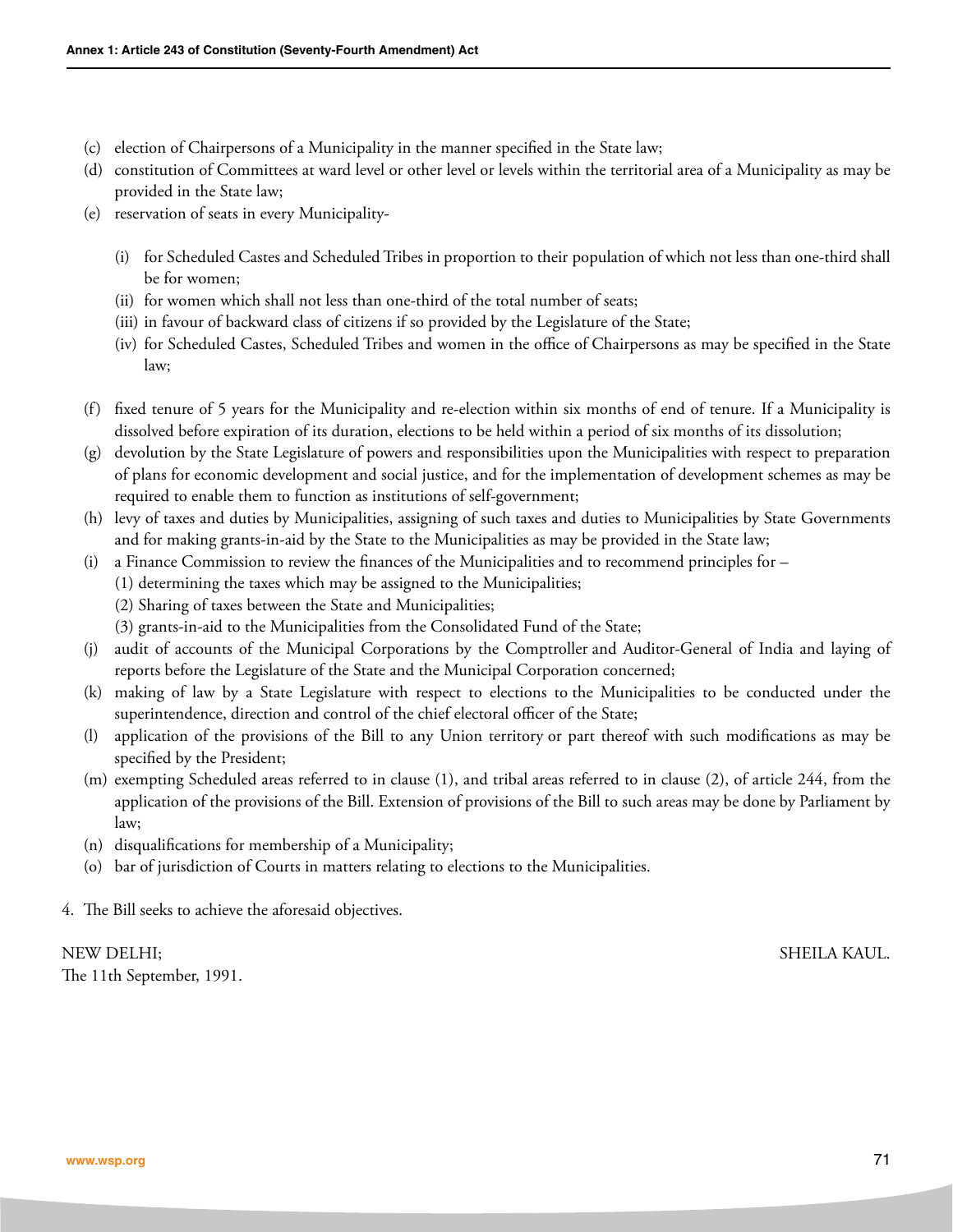# THE CONSTITUTION (SEVENTY-FOURTH AMENDMENT) ACT, 1992 ACT, 1992 [20th April, 1993.]

An Act further to amend the Constitution of India.

BE it enacted by Parliament in the Forty-third Year of the Republic of India as follows:-

- 1. Short title and commencement.-
	- (1) This Act may be called the Constitution (Seventy-fourth Amendment) Act, 1992.
	- (2) It shall come into force on such date\_681 as the Central Government may, by notification in the Official Gazette, appoint.
- 2. Insertion of new Part IXA.-After Part IX of the Constitution, the following Part shall be inserted, namely:- `PART IXA THE MUNICIPALITIES 243P. Definitions.-In this Part, unless the context otherwise requires,-
	- (a) "Committee" means a Committee constituted under article 243S;
	- (b) "district" means a district in a State;
	- (c) "Metropolitan area" means an area having a population of ten lakhs or more, comprised in one or more districts and consisting of two or more Municipalities or Panchayats or other contiguous areas, specified by the Governor by public notification to be a Metropolitan area for the purposes of this Part;
	- (d) "Municipal area" means the territorial area of a Municipality as is notified by the Governor;
	- (e) "Municipality" means an institution of self-government constituted under article 243Q;
	- (f) "Panchayat" means a Panchayat constituted under article 243B;
	- (g) "population" means the population as ascertained at the last preceding census of which the relevant figures have been published.
	- 243Q. Constitution of Municipalities.-
	- (1) There shall be constituted in every State,-
		- (a) a Nagar Panchayat (by whatever name called) for a transitional area, that is to say, an area in transition from a rural area to an urban area;
		- (b) a Municipal Council for a smaller urban area; and
		- (c) a Municipal Corporation for a larger urban area, in accordance with the provisions of this Part:
			- Provided that a Municipality under this clause may not be constituted in such urban area or part thereof as the Governor may, having regard to the size of the area and the municipal services being provided or proposed to be provided by an industrial establishment in that area and such other factors as he may deem fit, by public notification, specify to be an industrial township.
	- (2) In this article, "a transitional area", "a smaller urban area" or "a larger urban area" means such area as the Governor may, having regard to the population of the area, the density of the population therein, the revenue generated for local administration, the percentage of employment in non-agricultural activities, the economic importance or such other factors as he may deem fit, specify by public notification for the purposes of this Part.
	- 243R. Composition of Municipalities.-
	- (1) Save as provided in clause (2), all the seats in a Municipality shall be filled by persons chosen by direct election from the territorial constituencies in the Municipal area and for this purpose each Municipal area shall be divided into territorial constituencies to be known as wards.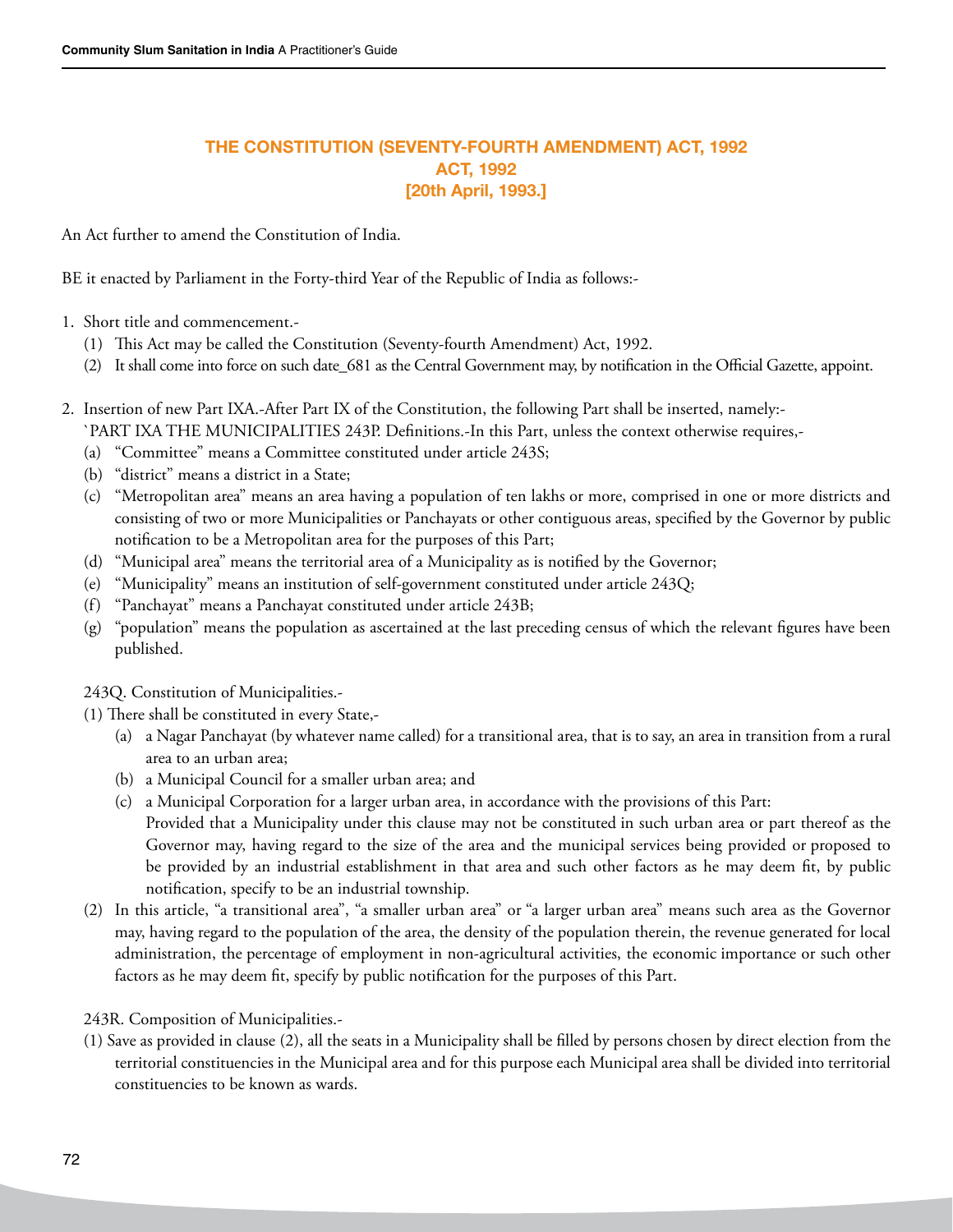- (2) The Legislature of a State may, by law, provide-
	- (a) for the representation in a Municipality of-
		- (i) persons having special knowledge or experience in Municipal administration;
		- (ii) the members of the House of the People and the members of the Legislative Assembly of the State representing constituencies which comprise wholly or partly the Municipal area;
		- (iii) the members of the Council of States and the members of the Legislative Council of the State registered as electors within the Municipal area;
		- (iv) the Chairpersons of the Committees constituted under clause (5) of article 243S: Provided that the persons referred to in paragraph (i) shall not have the right to vote in the meetings of the Municipality;
	- (b) the manner of election of the Chairperson of a Municipality.
- 243S. Constitution and composition of Wards Committees, etc.-
- (1) There shall be constituted Wards Committees, consisting of one or more wards, within the territorial area of a Municipality having a population of three lakhs or more.
- (2) The Legislature of a State may, by law, make provision with respect to-
	- (a) the composition and the territorial area of a Wards Committee;
	- (b) the manner in which the seats in a Wards Committee shall be filled.
- (3) A member of a Municipality representing a ward within the territorial area of the Wards Committee shall be a member of that Committee.
- (4) Where a Wards Committee consists of-
	- (a) one ward, the member representing that ward in the Municipality; or
	- (b) two or more wards, one of the members representing such wards in the Municipality elected by the members of the Wards Committee, shall be the Chairperson of that Committee.
- (5) Nothing in this article shall be deemed to prevent the Legislature of a State from making any provision for the constitution of Committees in addition to the Wards Committees.

243T. Reservation of seats.-

- (1) Seats shall be reserved for the Scheduled Castes and the Scheduled Tribes in every Municipally and the number of seats so reserved shall bear, as nearly as may be, the same proportion to the total number of seats to be filled by direct election in that Municipality as the population of the Scheduled Castes in the Municipal area or of the Scheduled Tribes in the Municipal area bears to the total population of that area and such seats may be allotted by rotation to different constituencies in a Municipality.
- (2) Not less than one-third of the total number of seats reserved under clause (1) shall be reserved for women belonging to the Sche- duled Castes or, as the case may be, the Scheduled Tribes.
- (3) Not less than one-third (including the number of seats reserved for women belonging to the Scheduled Castes and the Scheduled Tribes) of the total number of seats to be filled by direct election in every Municipality shall be reserved for women and such seats may be allotted by rotation to different constituencies in a Municipality.
- (4) The officers of Chairpersons in the Municipalities shall be reserved for the Scheduled Castes, the Scheduled Tribes and women in such manner as the Legislature of a State may, by law, provide.
- (5) The reservation of seats under clauses (1) and (2) and the reservation of offices of Chairpersons (other than the reservation for women) under clause (4) shall cease to have effect on the expiration of the period specified in article 334.
- (6) Nothing in this Part shall prevent the Legislature of a State from making any provision for reservation of seats in any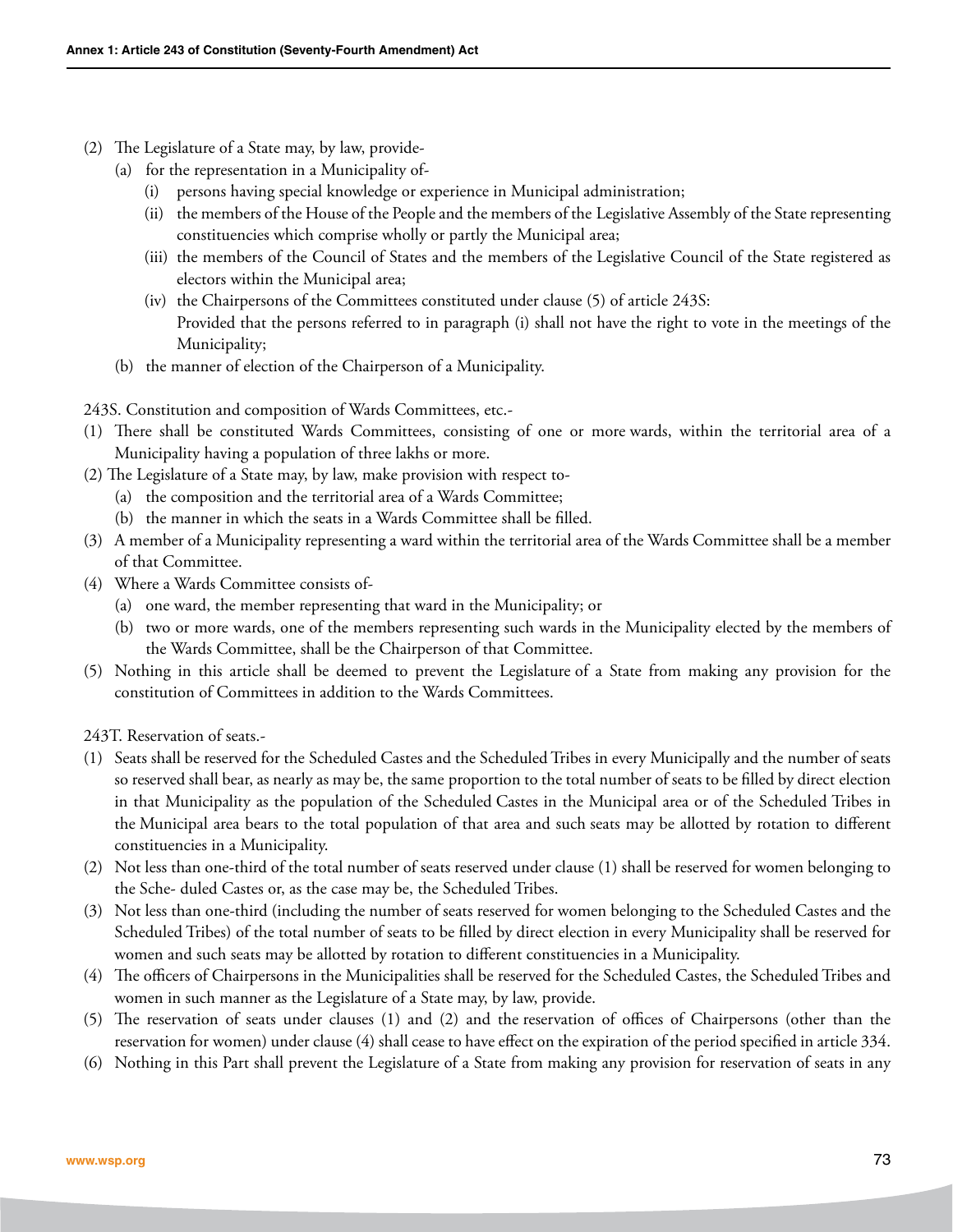Municipality or offices of Chairpersons in the Municipalities in favour of backward class of citizens.

- 243U. Duration of Municipalities, etc.-
- (1) Every Municipality, unless sooner dissolved under any law for the time being in force, shall continue for five years from the date appointed for its first meeting and no longer:
	- Provided that a Municipality shall be given a reasonable opportunity of being heard before its dissolution.
- (2) No amendment of any law for the time being in force shall have the effect of causing dissolution of a Municipality at any level, which is functioning immediately before such amendment, till the expiration of its duration specified in clause (1).
- (3) An election to constitute a Municipality shall be completed,-
	- (a) before the expiry of its duration specified in clause (1);
	- (b) before the expiration of a period of six months from the date of its dissolution:

 Provided that where the remainder of the period for which the dissolved Municipality would have continued is less than six months, it shall not be necessary to hold any election under this clause for constituting the Municipality for such period.

(4) A Municipality constituted upon the dissolution of a Muni- cipality before the expiration of its duration shall continue only for the remainder of the period for which the dissolved Municipality would have continued under clause (1) had it not been so dissolved.

243V. Disqualifications for membership.-

- (1) A person shall be disqualified for being chosen as, and for being, a member of a Municipality-
	- (a) if he is so disqualified by or under any law for the time being in force for the purposes of elections to the Legislature of the State concerned:

 Provided that no person shall be disqualified on the ground that he is less than twenty-five years of age, if he has attained the age of twenty-one years;

- (b) if he is so disqualified by or under any law made by the Legislature of the State.
- (2) If any question arises as to whether a member of a Municipality has become subject to any of the disqualifications mentioned in clause (1), the question shall be referred for the decision of such authority and in such manner as the Legislature of a State may, by law, provide.

243W. Powers, authority and responsibilities of Municipalities, etc.- Subject to the provisions of this Constitution, the Legislature of a State may, by law, endow-

- (a) the Municipalities with such powers and authority as may be necessary to enable them to function as institutions of selfgovernment and such law may contain provisions for the devolution of powers and responsibilities upon Municipalities, subject to such conditions as may be specified therein, with respect to-
	- (i) the preparation of plans for economic development and social justice;
	- (ii) the performance of functions and the implementation of schemes as may be entrusted to them including those in relation to the matters listed in the Twelfth Schedule;
- (b) the Committees with such powers and authority as may be necessary to enable them to carry out the responsibilities conferred upon them including those in relation to the matters listed in the Twelfth Schedule.

243X. Power to impose taxes by, and Funds of, the Municipalities.-The Legislature of a State may, by law,-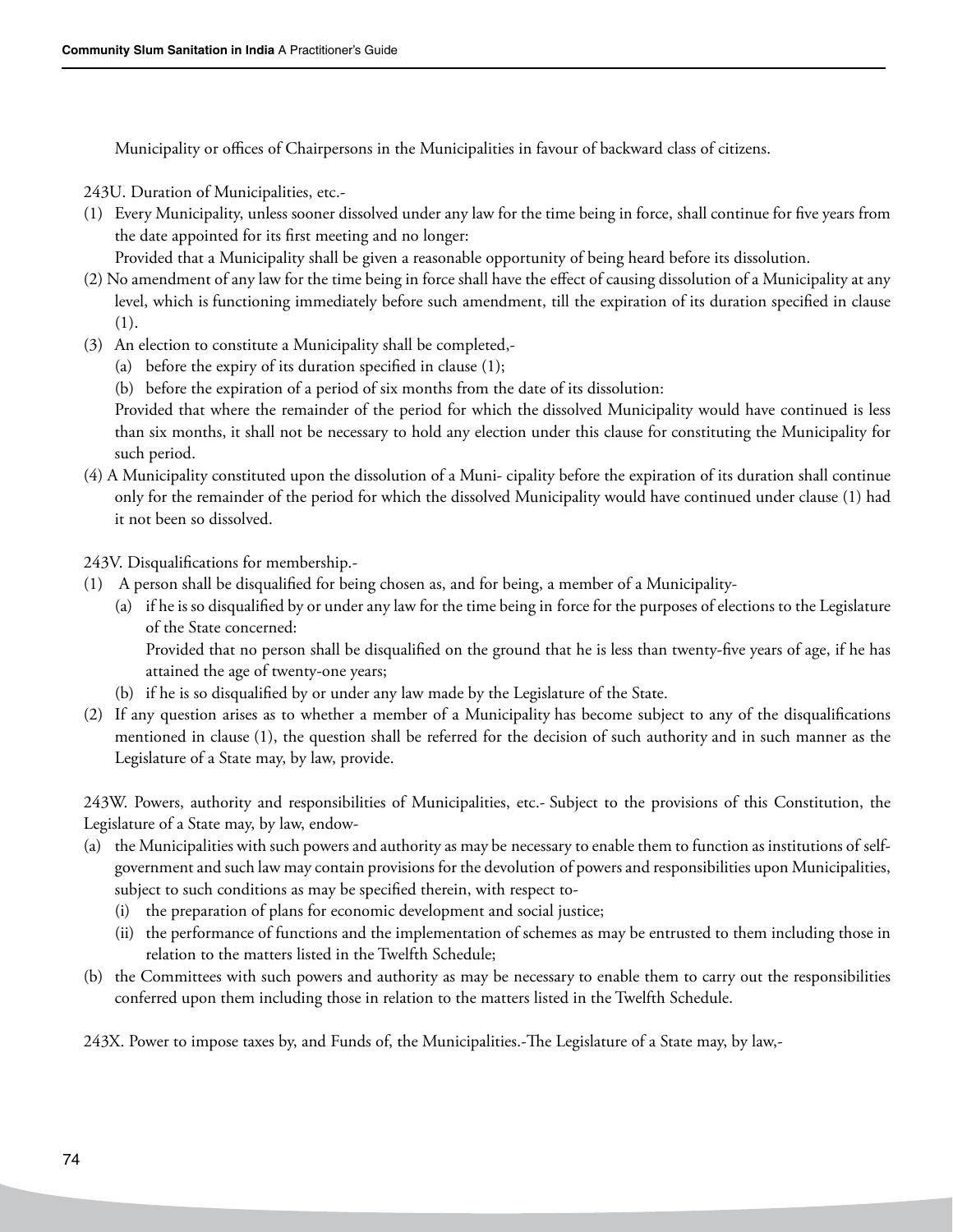- (a) authorise a Municipality to levy, collect and appropriate such taxes, duties, tolls and fees in accordance with such procedure and subject to such limits;
- (b) assign to a Municipality such taxes, duties, tolls and fees levied and collected by the State Government for such purposes and subject to such conditions and limits;
- (c) provide for making such grants-in-aid to the Municipalities from the Consolidated Fund of the State; and
- (d) provide for constitution of such Funds for crediting all moneys received, respectively, by or on behalf of the Municipalities and also for the withdrawal of such moneys therefrom. as may be specified in the law.

243Y. Finance Commission.-

- (1) The Finance Commission constituted under article 243-I shall also review the financial position of the Municipalities and make recommendations to the Governor as to-
	- (a) the principles which should govern-
		- (i) the distribution between the State and the Municipalities of the net proceeds of the taxes, duties, tolls and fees leviable by the State, which may be divided between them under this Part and the allocation between the Municipalities at all levels of their respective shares of such proceeds;
		- (ii) the determination of the taxes, duties, tolls and fees which may be assigned to, or appropriated by, the Municipalities;
		- (iii) the grants-in-aid to the Municipalities from the Consolidated Fund of the State;
	- (b) the measures needed to improve the financial position of the Municipalities;
	- (c) any other matter referred to the Finance Commission by the Governor in the interests of sound finance of the Municipalities.
- (2) The Governor shall cause every recommendation made by the Commission under this article together with an explanatory memorandum as to the action taken thereon to be laid before the Legislature of the State.

243Z. Audit of accounts of Municipalities.-The Legislature of a State may, by law, make provisions with respect to the maintenance of accounts by the Municipalities and the auditing of such accounts.

243ZA. Elections to the Municipalities.-

- (1) The superintendence, direction and control of the preparation of electoral rolls for, and the conduct of, all elections to the Municipalities shall be vested in the State Election Commission referred to in article 243K.
- (2) Subject to the provisions of this Constitution, the Legislature of a State may, by law, make provision with respect to all matters relating to, or in connection with, elections to the Municipalities.

243ZB. Application to Union territories.-The provisions of this Part shall apply to the Union territories and shall, in their application to a Union territory, have effect as if the references to the Governor of a State were references to the Administrator of the Union territory appointed under article 239 and references to the Legislature or the Legislative Assembly of a State were references in relation to a Union territory having a Legislative Assembly, to that Legislative Assembly:

Provided that the President may, by public notification, direct that the provisions of this Part shall apply to any Union territory or part thereof subject to such exceptions and modifications as he may specify in the notification.

243ZC. Part not to apply to certain areas.-

- (1) Nothing in this Part shall apply to the Scheduled Areas referred to in clause (1), and the tribal areas referred to in clause (2), of article 244.
- (2) Nothing in this Part shall be construed to affect the functions and powers of the Darjeeling Gorkha Hill Council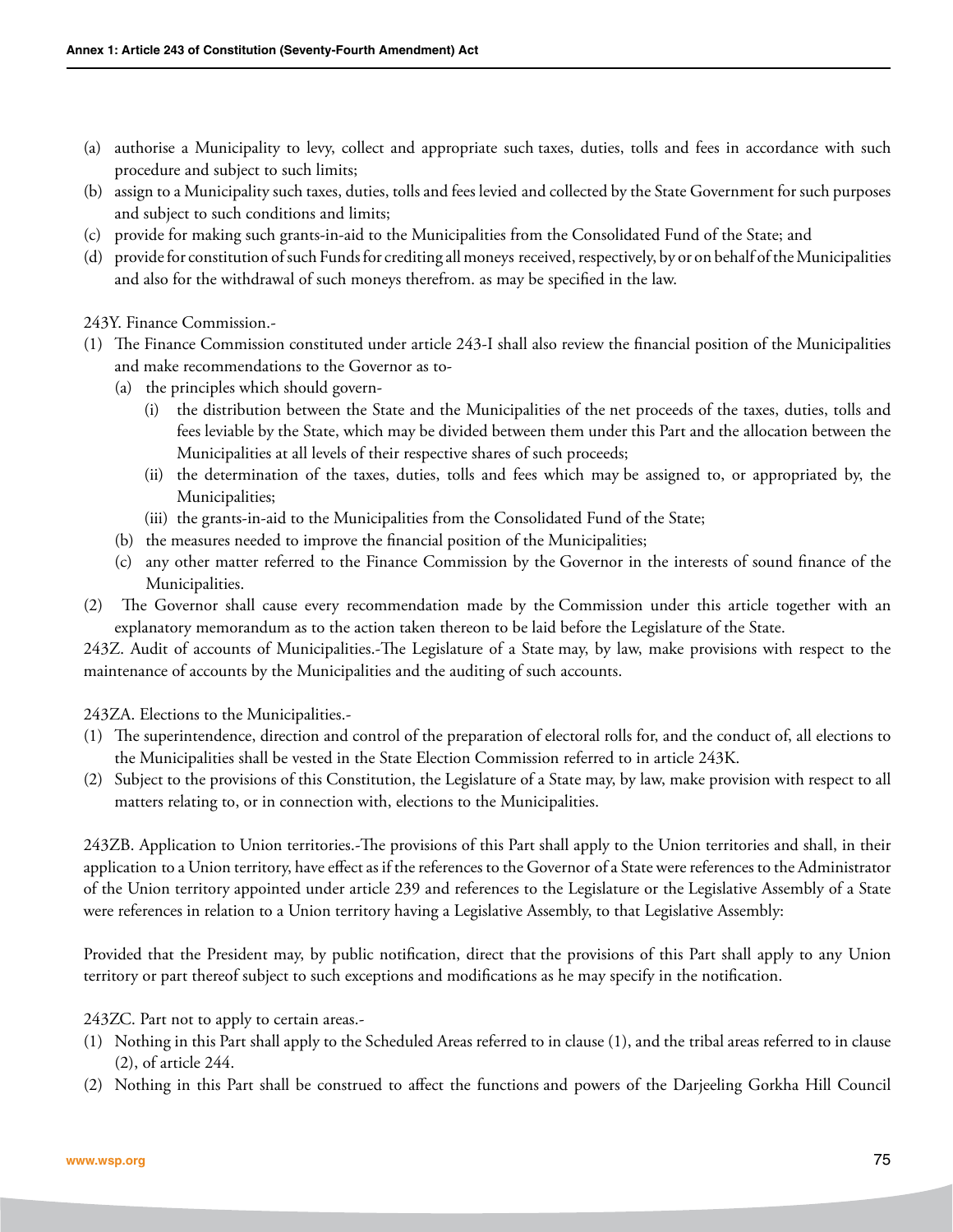constituted under any law for the time being in force for the hill areas of the district of Darjeeling in the State of West Bengal.

(3) Notwithstanding anything in this Constitution, Parliament may, by law, extend the provisions of this Part to the Scheduled Areas and the tribal areas referred to in clause (1) subject to such exceptions and modifications as may be specified in such law, and no such law shall be deemed to be an amendment of this Constitution for the purposes of article 368.

243ZD. Committee for district planning.-

- (1) There shall be constituted in every State at the district level a District Planning Committee to consolidate the plans prepared by the Panchayats and the Municipalitiies in the district and to prepare a draft development plan for the district as a whole.
- (2) The Legislature of a State may, by law, make provision with respect to-
	- (a) the composition of the District Planning Committees;
	- (b) the manner in which the seats in such Committees shall be filled: Provided that not less than four-fifths of the total number of members of such Committee shall be elected by, and from amongst, the elected mambers of the Panchayat at the district level and of the Municipalities in the district in proportion to the ratio between the population of the rural areas and of the urban areas in the district;
	- (c) the functions relating to district planning which may be assigned to such Committees;
	- (d) the manner in which the Chairpersons of such Committees shall be chosen.
- (3) Every District Planning Committee shall, in preparing the draft development plan,-
	- (a) have regard to-
		- (i) matters of common interest between the Panchayats and the Municipalities including spatial planning, sharing of water and other physical and natural resources, the integrated development of infrastructure and environmental conservation;
		- (ii) the extent and type of available resources whether financial or otherwise;
	- (b) consult such institutions and organisations as the Governor may, by order, specify.
- (4) The Chairperson of every District Planning Committee shall forward the development plan, as recommended by such Committee, to the Government of the State.

243ZE. Committee for Metropolitan planning.-

- (I) There shall be constituted in every Metropolitan area a Metropolitan Planning Committee to prepare a draft development plan for the Metropolitan area as a whole.
- (2) The Legislature of a State may, by law, make provision with respect to-
	- (a) the composition of the Metropolitan Planning Committees;
	- (b) the manner in which the seats in such Committees shall be filled: Provided that not less than two-thirds of the members of such Committee shall be elected by, and from amongst, the elected members of the Municipalities and Chairpersons of the Panchayats in the Metropolitan area in proportion to the ratio between the population of the Municipalities and of the Panchayats in that area;
	- (c) the representation in such Committees of the Government of India and the Government of the State and of such organisations and institutions as may be deemed necessary for carrying out the functions assigned to such Committees;
	- (d) the functions relating to planning and coordination for the Metropolitan area which may be assigned to such Committees;
	- (e) the manner in which the Chairpersons of such Committees shall be chosen.
- (3) Every Metropolitan Planning Committee shall, in preparing the draft development plan,-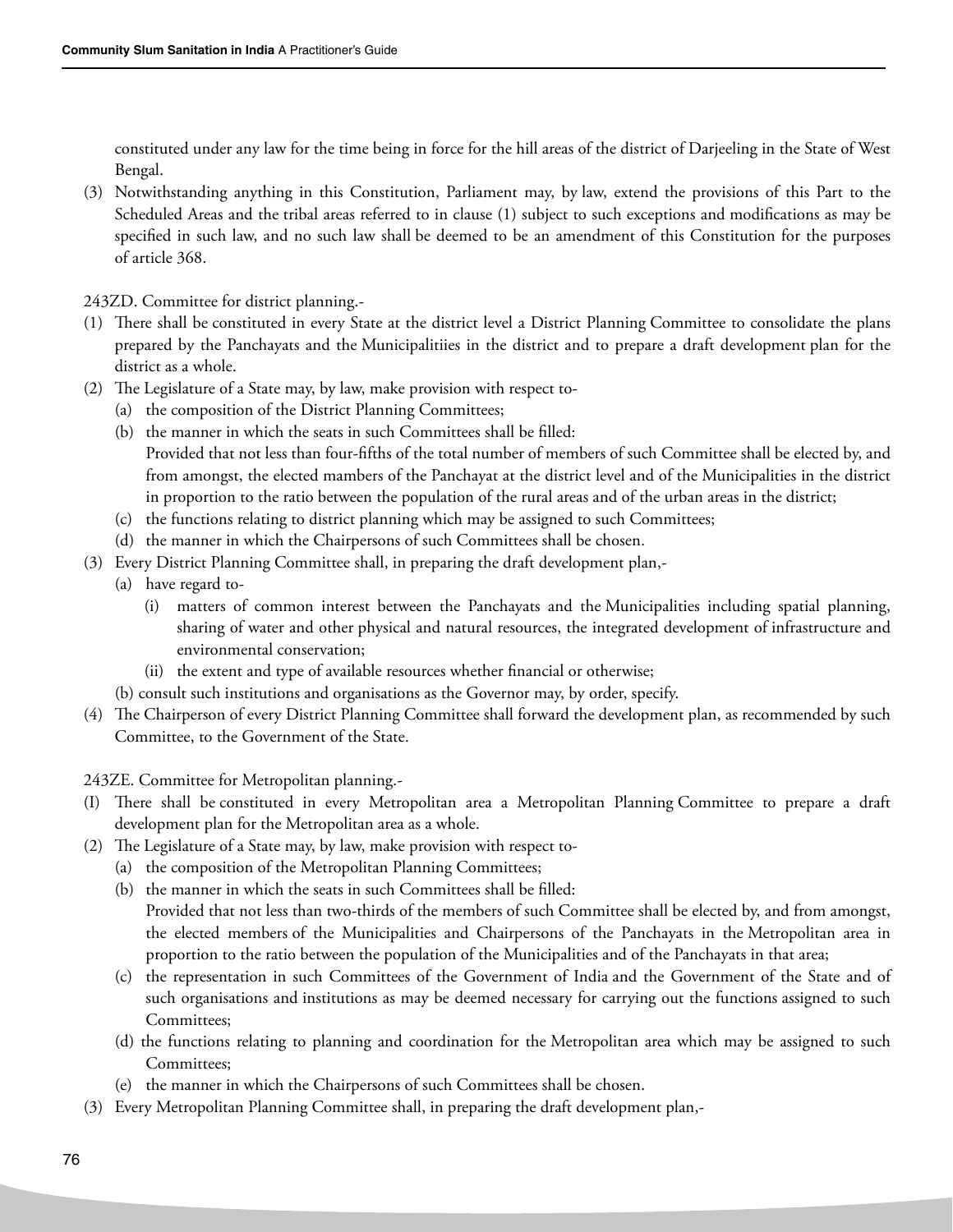- (a) have regard to-
	- (i) the plans prepared by the Municipalities and the Panchayats in the Metropolitan area;
	- (ii) matters of common interest between the Municipalities and the Panchayats, including co-ordinated spatial planning of the area, sharing of water and other physical and natural resources, the integrated development of infrastructure and environmental conservation;
	- (iii) the overall objectives and priorities set by the Government of India and the Government of the State;
	- (iv) the extent and nature of investments likely to be made in the Metropolitan area by agencies of the Government of India and of the Government of the State and other available resources whether financial or otherwise;
- (b) consult such institutions and organisations as the Governor may, by order, specify.
- (4) The Chairperson of every Metropolitan Planning Committee shall forward the development plan, as recommended by such Committee, to the Government of the State.

243ZF. Continuance of existing laws and Municipalities.- Notwithstanding anything in this Part, any provision of any law relating to Municipalities in force in a State immediately before the commencement of THE CONSTITUTION (Seventy-fourth Amendment) Act, 1992, which is inconsistent with the provisions of this Part, shall continue to be in force until amended or repealed by a competent Legislature or other competent authority or until the expiration of one year from such commencement, whichever is earlier:

Provided that all the Municipalities existing immediately before such commencement shall continue till the expiration of their duration, unless sooner dissolved by a resolution passed to that effect by the Legislative Assembly of that State or, in the case of a State having a Legislative Council, by each House of the Legislature of that State.

243ZG. Bar to interference by courts in electoral matters.- Notwithstanding anything in this Constitution,-

- (a) the validity of any law relating to the delimitation of constituencies or the allotment of seats to such constituencies, made or purporting to be made under article 243ZA shall not be called in question in any court;
- (b) no election to any Municipality shall be called in question except by an election petition presented to such authority and in such manner as is provided for by or under any law made by the Legislature of a State.'.
- 3. Amendment of article 280.- In clause (3) of article 280 of the Constitution, sub-clause (c) shall be relettered as sub-clause (d) and before sub-clause (d) as so relettered, the following sub-clause shall be inserted, namely:-

"(c) the measures needed to augment the Consolidated Fund of a State to supplement the resources of the Municipalities in the State on the basis of the recommendations made by the Finance Commission of the State;".

4. Addition of Twelfth Schedule.-After the Eleventh Schedule to the Constitution, the following Schedule shall be added, namely:-

"TWELFTH SCHEDULE (Article 243W)

- 1. Urban planning including town planning.
- 2. Regulation of land-use and construction of buildings.
- 3. Planning for economic and social development.
- 4. Roads and bridges.
- 5. Water supply for domestic, industrial and commercial purposes.
- 6. Public health, sanitation conservancy and solid waste management.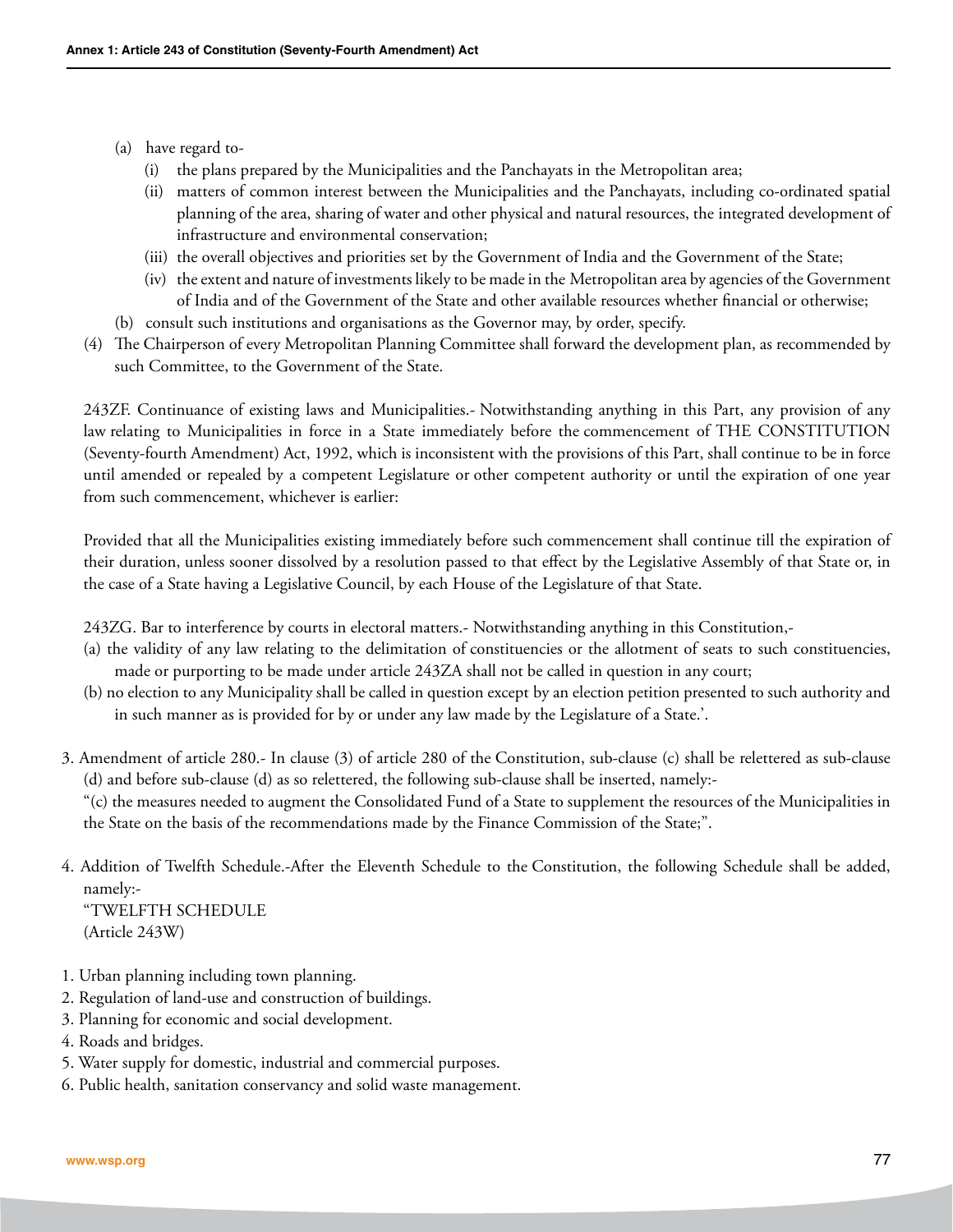## 7. Fire services.

- 8. Urban forestry, protection of the environment and promotion of ecological aspects.
- 9. Safeguarding the interests of weaker sections of society, including the handicapped and mentally retarded.
- 10. Slum improvement and upgradation.
- 11. Urban poverty alleviation.
- 12. Provision of urban amenities and facilities such as parks, gardens, playgrounds.
- 13. Promotion of cultural, educational and aesthetic aspects.
- 14. Burials and burial grounds; cremations, cremation grounds and electric crematoriums.
- 15. Cattle pounds; prevention of cruelty to animals.
- 16. Vital statistics including registration of births and deaths.
- 17. Public amenities including street lighting, parking lots, bus stops and public conveniences.
- 18. Regulation of slaughter houses and tanneries.''.

*Source:* http://indiacode.nic.in/coiweb/amend/amend74.htm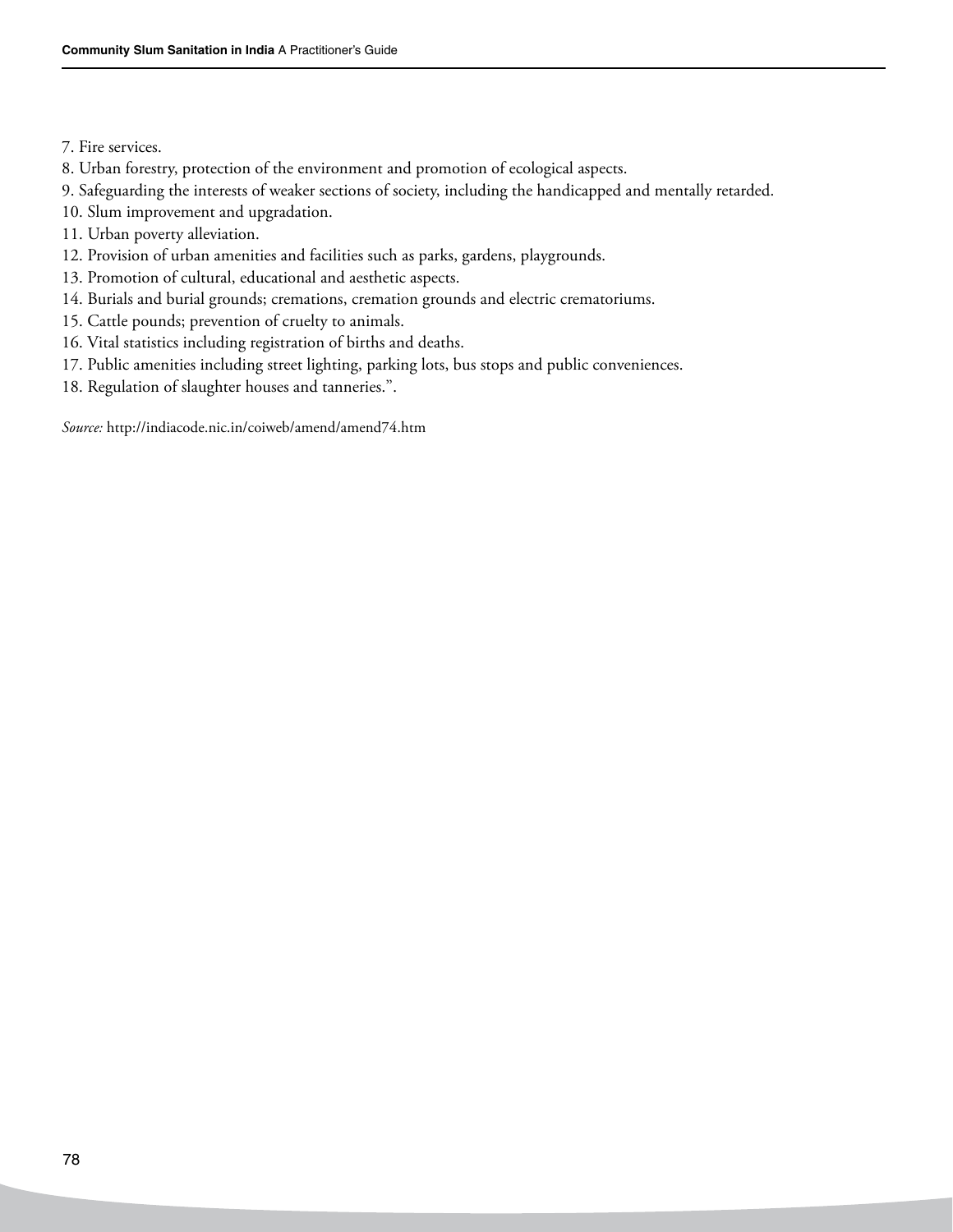# Annex 2: Government Initiatives in Select Indian Cities

Rapid urbanization has presented a huge unmet demand for housing and infrastructure leading to settlements that have insecure tenure, are of "quasi-legal" nature, and conventional provision of water and sanitation services to them becomes complex for urban agencies. A large chunk of households can only be afforded (legally or practically) public or community level environmental services (for example, shared or neighbourhood level water supply connections, and community toilets to cater to a group of families) rather than individual piped water supply or household latrines.

The post-independence decades did not accord attention to the issues of slum settlements. In the early 1970s, urban housing shortage increased at a fast pace and the population of unauthorized and under-serviced settlements or slums also began to grow rapidly. This led to a growing recognition of the need to utilize funds in a manner that would cover a greater proportion of the population as compared to conventional subsidized housing programs. A working group constituted by the Planning Commission recommended slum improvement as an interim palliative, but necessary to ensure at least minimum conditions of environmental hygiene for slum dwellers (Planning Commission, 2011).

By 1980s, slum settlements started to be viewed less as "evils and blots" and more as housing solutions as the instance of Mumbai demonstrated (WSP/TARU, 2006). Albeit selectively, other cities in India, especially the metropolises, also mirrored the approach of Mumbai – through State Slum Acts, these settlements were legitimized and their housing and infrastructure provision improved.

During the Fourth Five Year Plan period (1969-74), the GoI supported Environmental Improvement of Urban Slums (EIS) was launched (1972-73) to provide a minimum level of services, water supply, sewerage, drainage, street pavements in 11 cities with a population of 0.8 million and above. This was later incorporated in the Minimum Needs Programme (MNP) during the Fifth Plan. The program intended to combine social development with environmental improvement and was extended to include all cities with populations of over 300,000. In 1979, it was extended to all urban centers irrespective of their size.

Another significant development during the Fifth Five Year Plan (1974-79) was the enactment of the Urban Land (Ceiling & Regulation) Act (ULCRA) that was designed to prevent concentration of land holding in urban areas, and to make available urban land for construction of houses for the middle-and low-income groups.

The rise of public toilets was another major development in parallel. Earlier, these were thought of as "public conveniences" for floating populations in areas such as markets, but this was in the 1990s and 2000s also used to cater to the huge demand for sanitation in slum settlements where individual household toilets were infeasible.

At the city level, states and cities were undertaking a few interventions for slum upgradation. A systematic approach to planning and delivering services to slums had to wait until the 1970s, when initiatives were taken up in Kolkata, followed by Hyderabad and Visakhapatnam.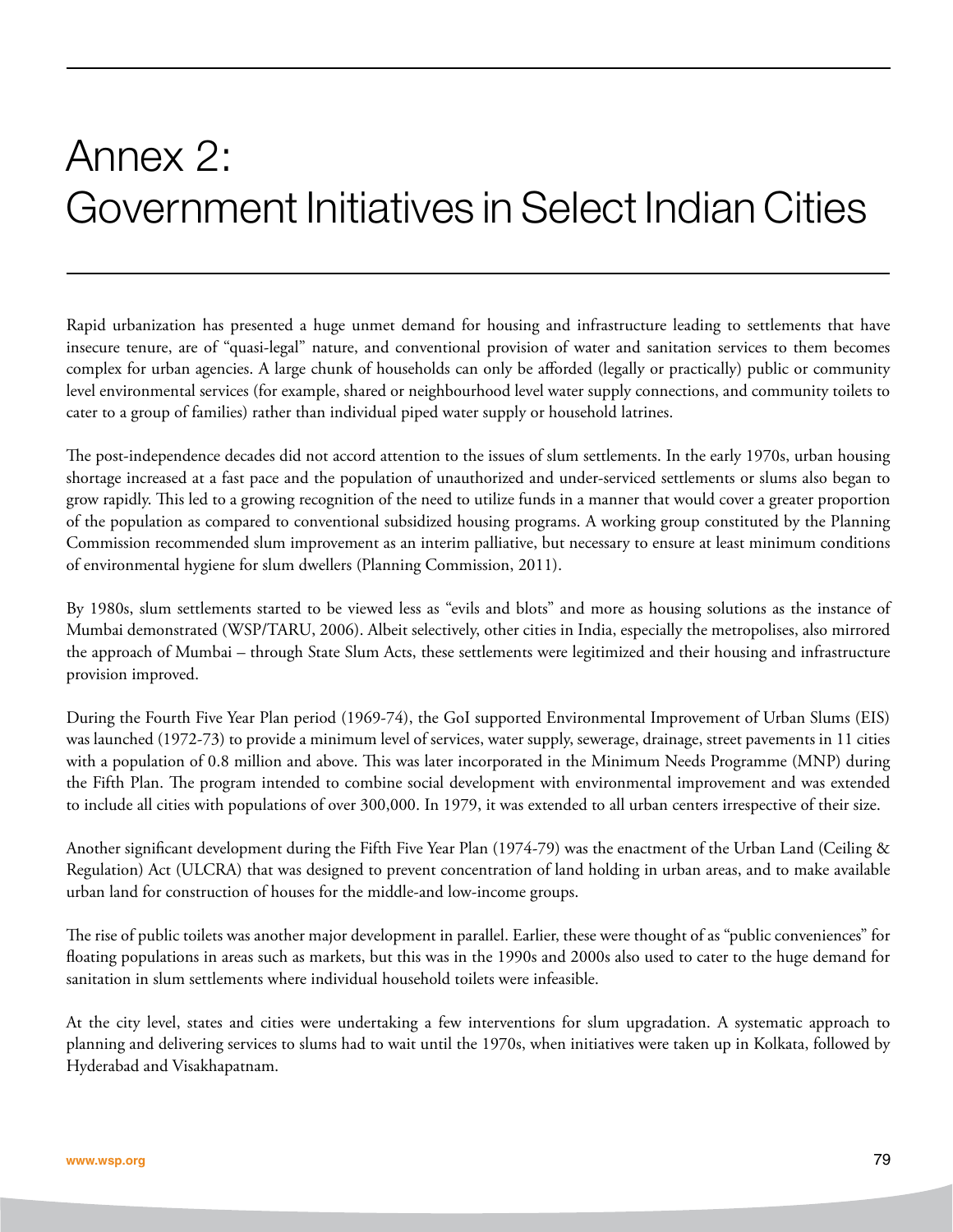The Basti Improvement Programme (BIP) in Kolkata sponsored by GoI marked the shift in policy from slum clearance to slum upgrading in situ. It was perceived as an interim arrangement and not as a viable strategy. Basti improvement "was conceived and implemented as a sanitation and clean environment drive, rather than as an entry point of social and economic upliftment leading to the integration of marginalized communities. The effect was that the community did not participate and did not perceive itself as a part of the upgrading process" (Krishnamurty and Benjamin, 1998). This led to poor maintenance of facilities and non-payment of service charges by users.

## Box: Basti Improvement Program in Kolkata

#### The program proposed:

- (1) The immediate implementation of a major program of basti improvement covering 400,000 slum dwellers within the next five years;
- (2) That all future slum clearance be concentrated and accelerated as much as possible in the basti areas of the central city, and that specific rehousing programs for the 170,000 basti dwellers in those areas be expeditiously developed;
- (3) The total acquisition of all basti lands outside the central city by 1971;
- (5) The preparation of a systematic program for the eventual clearance and redevelopment of all basti lands acquired, and the use of these lands to meet the present and anticipated social needs for such essential community facilities; and
- (8) The establishment of a strong administrative arrangement for the coordination and execution of the management functions essential to the improvement program and social management to enlist the effective voluntary participation of the basti-dwellers themselves in a vigorous effort toward basti community development.

Bastis are registered slums that have been recognized by the Municipal Corporation on the basis of the land title handed over to the slum dwellers on lease or are let out on rent. Bastis are legally recognized settlements that the Kolkata Municipal Corporation supplies with services such as water, latrines, trash removal, and occasionally electricity. Basti huts typically are permanent structures that the government will not demolish, which allows basti communities to develop a sense of permanency and to focus on issues of poverty beyond shelter availability.

*Source:* Calcutta Metropolitan Planning Organisation, Basti Improvement Programme: Calcutta and Howrah (Calcutta: Calcutta Metropolitan Planning Organisation, 1967), ii-iv.

### From Interim Palliative to Long-term Strategy

Slum improvement through the Urban Community Development (UCD) program was another government initiative that has been attempted in a few cities in India. Hyderabad (UCD started in 1967) and Visakhapatnam (UCD started in 1979) were conceived as integrated urban development programs. The key concepts involved are 'self-help' and 'felt needs'. "Therefore, initially the success of the project depends almost entirely upon the work of each community organiser who has to stimulate, guide and sustain the whole process by working with individuals and groups in the slums, learning about their most commonly felt needs, and motivating them to help themselves. UCD moves in to help only when the slum dwellers show a certain degree of interest and enthusiasm."

The UCD program in Visakhapatnam replicated many features of the program in Hyderabad. It provided some positive lessons, but also drew attention to difficulties in sustaining the integrated approach. These difficulties arose because of the tension that exists between the short-term goal of infrastructure and housing provision and long-term process of social development and empowerment. The experience of UCD pointed out that the inability to change through the program, the existing power structure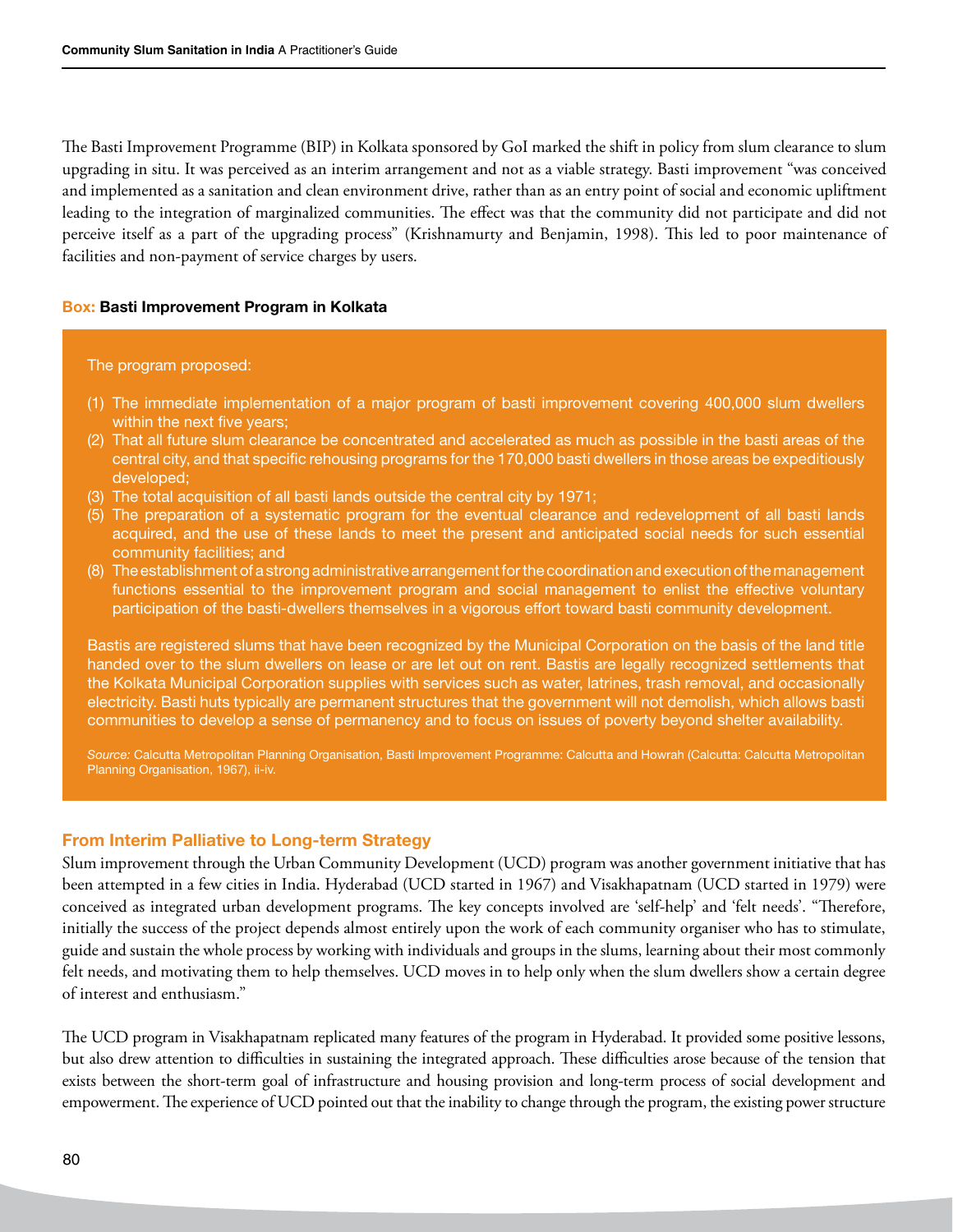and, political patronage and brokerage systems has put limitations on its achievement. It stressed the importance of ensuring that "community and social development programs provide an entry point for project involvement, housing and infrastructure only being implemented after community organization has been strengthened." (Asthana, 1998)

While the experience of initiatives such as BIP and UCD stressed the importance of community organization and their involvement and participation in ensuring effectiveness and sustainability of physical improvements in slums, the EIS has continued to concentrate only on the engineering aspect of service provision. A Task Force appointed by the Planning Commission, GoI, reviewed the progress of the scheme in 1983. It mentioned in its report that in the 10 years since the launch of the EIS scheme, it had achieved a very limited coverage and only 27 to 34 percent of the estimated slum population was provided basic services (Planning Commission, Government of India, 1983).

Another study titled "In the Name of the Poor – Access to Basic Amenities" (Kundu, 1993) pointed out the persisting and acute lack of facilities for the poor. The study stated that nearly a third of urban households did not have access to a latrine facility. In a large number of cities, public authorities have provided low-cost toilets that are not connected to the city sewers. In many cases, they are poorly maintained and pose a threat to the micro-environment.

The Task Force (1983) identified a number of problems in the implementation of the scheme for the environmental improvement of slums. They were primarily related to insufficient budgets, lack of adequate administrative arrangements, legal problems in improving slums on private and central government land, and lack of proper maintenance of the facilities provided. The report noted that the scheme is implemented purely as a public works project. Slum dwellers were not involved in the program and there is no financial participation of the local bodies.

From its recommendations it is clear that the Task Force moved away from treating the EIS as a short-term palliative and suggests measures to make it a long-term program. Significantly, it suggested measures that go beyond engineering aspects and include community participation and creating workable arrangements for maintenance of assets. These aspects were emphasised by WHO in the 1950s. In order to make the scheme for environmental improvement more effective, the Task Force recommended:

- The setting of realistic norms;
- • Full involvement of local bodies in the project;
- • Firm linkage of improvement program with security of tenure and house improvement loans;
- Full involvement of the people through community development projects, voluntary agencies and community organizations
- • A certain amount of cost recovery; and
- • Workable arrangements for maintenance of assets and services.

Other than raising expenditure norms by a small extent, the other recommendations made by the Task Force have, however, remained largely unimplemented.

## UBSP, ILCS AND VAMBAY Programs

In the Sixth Plan period (1981 to 1985), the Urban Basic Services (UBS), a collaborative project of GoI and UNICEF, was launched. The project was proposed to be implemented through the community volunteers to be selected from each slum and trained to increase their awareness and capacity to participate.

The scheme was introduced across the country during Seventh Plan period as the Urban Basic Services for the Poor (UBSP). The objectives of the program were to extend child health services, water and sanitation facilities, pre-school and other learning opportunities outside schools and provide income generation opportunities for women.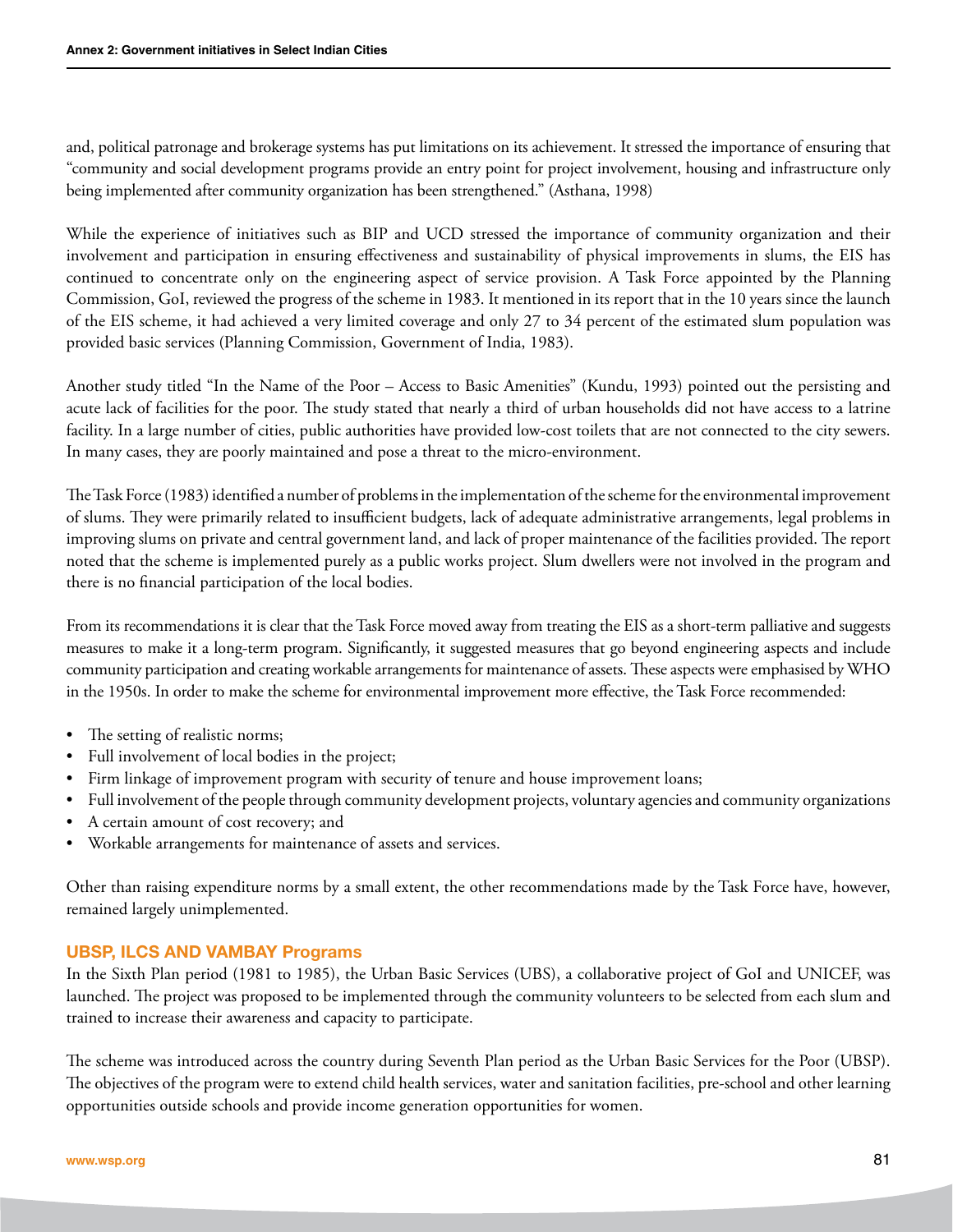In 1981, GoI launched the Integrated Low Cost Sanitation (ILCS) program with an aim to abolish manual scavenging. In 1996, GoI initiated the National Slum Development Programme (NSDP) with the objective of upgrading urban slums by providing physical and social<sup>7</sup> amenities and shelter upgrading (http://muepa.nic.in/).

By combining the three poverty alleviation schemes, the UBSP, Nehru Rojgar Yojana and Prime Minister's Integrated Urban Poverty Eradication Program, a new scheme, Swarna Jayanti Shahari Rojgar Yojana (SJSRY) was launched by GoI in 1997. The objective of the scheme was to provide gainful employment to the urban unemployed or underemployed, through selfemployment ventures or provision of wage employment.

The SJSRY consisted of two schemes: the Urban Self Employment Programme (USEP), and the Urban Wage Employment Programme (UWEP). The basic aim of this program was to improve the quality of life of BPL families.

In 2001, GoI launched Valmiki Ambedkar Malin Basti Awas Yojana (VAMBAY) with the primary objective of facilitating construction and upgrading of dwelling units in slums and providing a healthy environment by constructing community toilets under the Nirmal Bharat Abhiyan (Clean India Campaign).

<sup>7</sup> Physical amenities include water supply, storm water drains, community bath, widening and paving of existing lanes, sewers, community latrines, and streetlights. Social amenities include pre-school education, non-formal education, adult education, maternity, child health and primary health care including immunization.